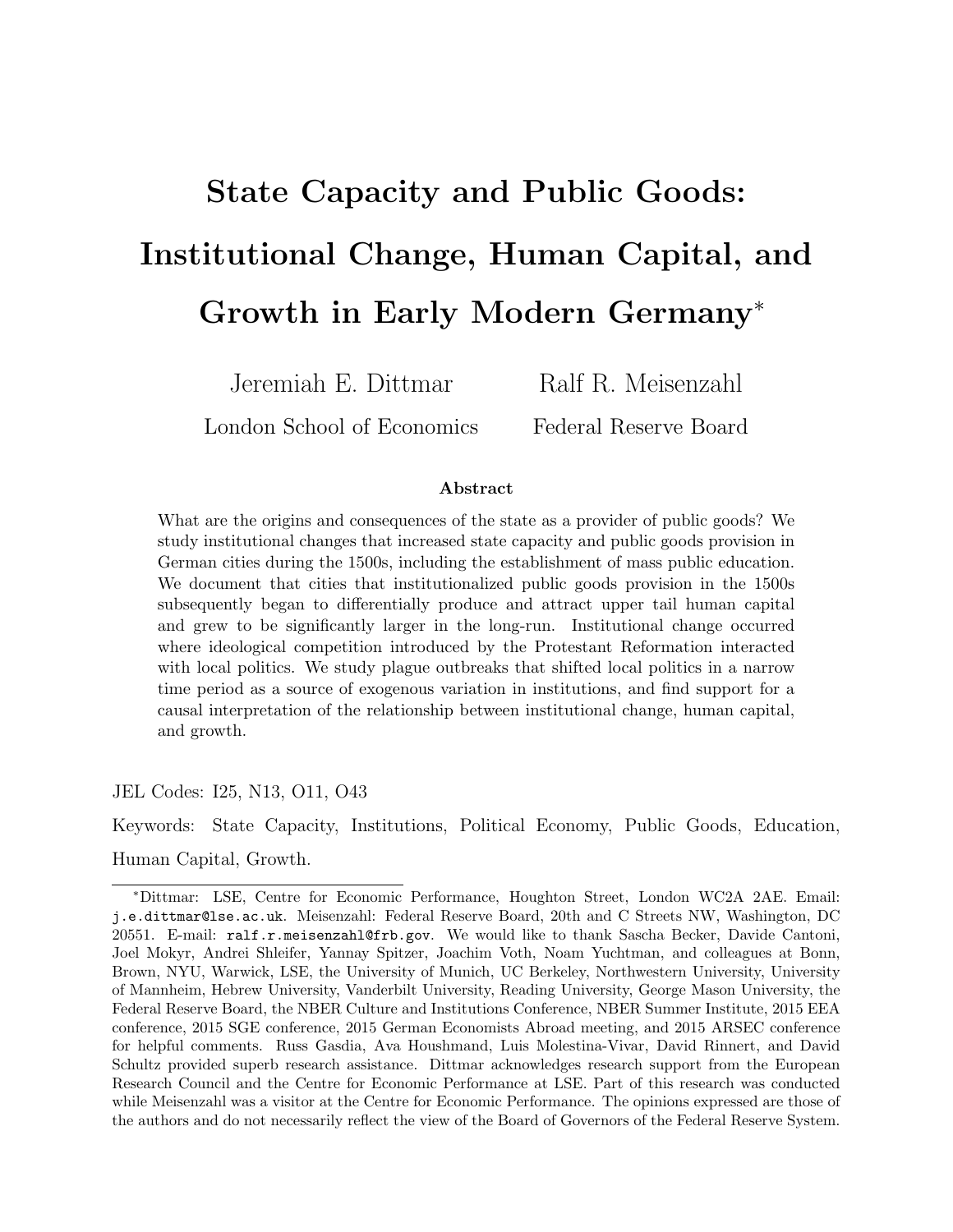# 1 Introduction

What are the origins and impacts of the state as a provider of public goods? Prior to 1500, European states strongly resembled stationary bandits extracting resources to support private goods. In the 1500s, new institutions significantly expanded the administrative state capacities and social welfare bureaucracies of European cities, and established Europe's first large scale experiments with mass public education. These institutional innovations were codified in law by German cities. The laws were passed at the municipal level during the Protestant Reformation. During the Reformation remarkable institutional variation emerged at the local level, including across neighboring Protestant cities.

The economics literature has studied the origins of the state as a rent-seeking organization and the implications of state capacity that emerged for military reasons in European history [\(Besley and Persson](#page-40-0) [2009;](#page-40-0) [Gennaioli and Voth](#page-42-0) [2015;](#page-42-0) [Sanchez de la Sierra](#page-43-0) [2015;](#page-43-0) [Mayshar](#page-42-1) [et al.](#page-42-1) [2015\)](#page-42-1). Related research has documented how institutional limits on the prerogatives of rulers and the scope of state power have secured property rights as a fundamental public good [\(Acemoglu, Johnson, and Robinson](#page-40-1) [2005a;](#page-40-1) [2001;](#page-40-2) [North and Weingast](#page-43-1) [1989\)](#page-43-1). The expansion of state capacity that we study represented a different type of institutional change. Institutional change in German cities in the 1500s increased economic inclusion by expanding public service provision, varied at the local level, and was advocated by popular anti-corruption movements [\(Witte](#page-44-0) [2002;](#page-44-0) [Grell](#page-42-2) [2002;](#page-42-2) [Cameron](#page-41-0) [1991;](#page-41-0) [Hamm](#page-42-3) [1994;](#page-42-3) [Ozment](#page-43-2) [1975;](#page-43-2) [Sehling](#page-43-3) [1902-2013\)](#page-43-3). A key objective of institutional change was the formation of upper tail human capital for a service elite to administer public goods provision [\(Strauss](#page-44-1) [1978;](#page-44-1) [1988\)](#page-44-2). These features make the institutional changes of the 1500s a unique source of evidence on, and canonical examples of, state institutions supporting public goods. While historical evidence suggests that the institutional changes observed in German cities had profound consequences for education and urban life, prior economic research has not studied these institutionalized expansions in state capacity.<sup>[1](#page-1-0)</sup>

In this research, we document the causal impact of institutional changes in state capacity on upper tail human capital and city growth, using historical evidence from German

<span id="page-1-0"></span><sup>1</sup>Prior research has only studied the relationship between the non-institutionalized diffusion of Protestantism and outcomes [\(Becker and Woessmann](#page-40-3) [2009;](#page-40-3) [Cantoni](#page-41-1) [2015;](#page-41-1) [Becker, Pfaff, and Rubin](#page-40-4) [2015\)](#page-40-4), as discussed below.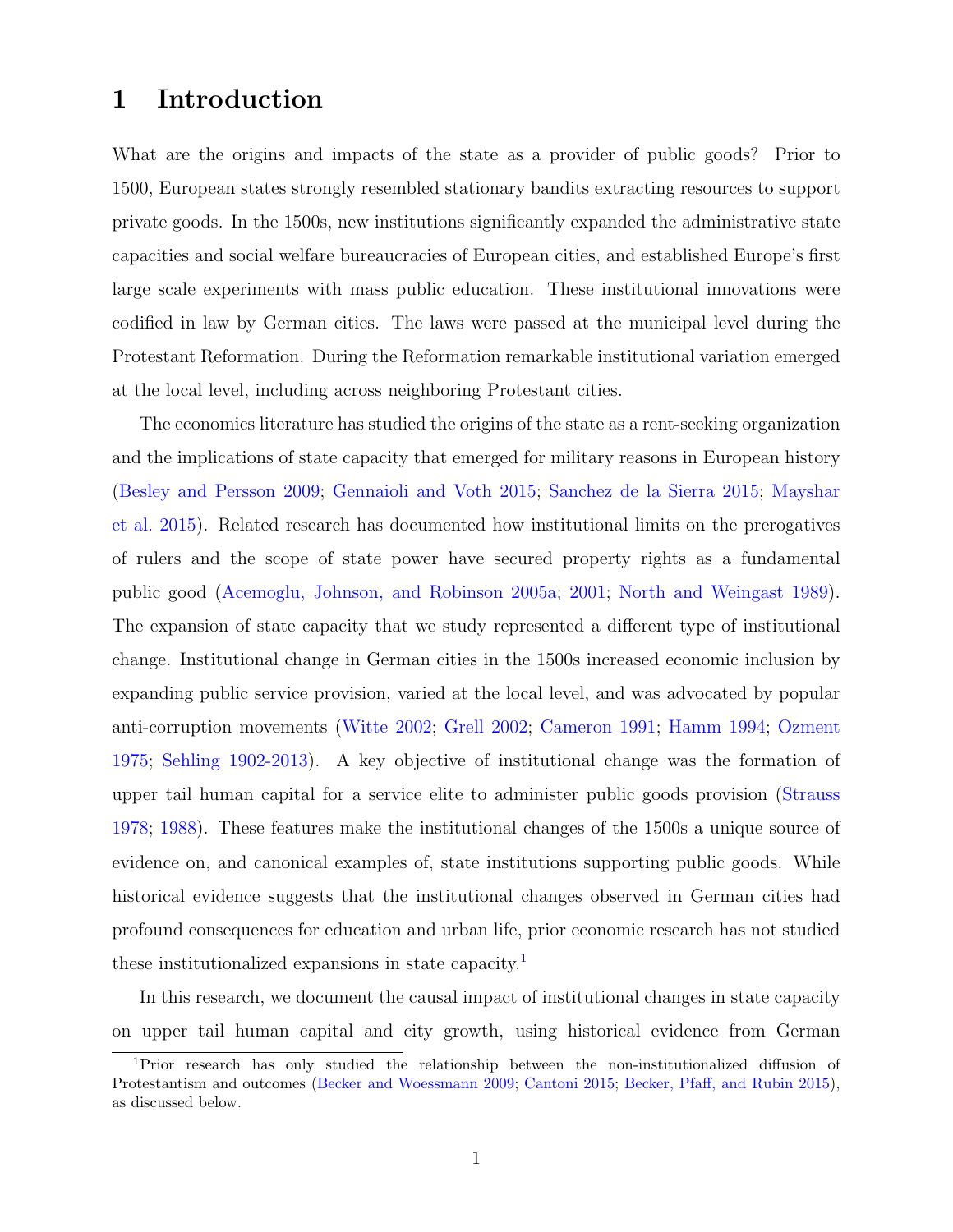cities. This paper presents the first research to document the causal impact of institutions supporting local public goods on outcomes in targeted municipalities, to the best of our knowledge.<sup>[2](#page-2-0)</sup> We study novel microdata on the formation, migration, and sectoral allocation of upper tail human capital before and after the institutional changes of the 1500s. We use a difference-in-differences strategy to document the large positive impact of the new institutions on human capital, and show that there was no difference in human capital trends between treated and untreated cities before the institutional changes of the 1500s. We then study the causal impact of institutional change on long-run outcomes using an instrumental variable (IV) strategy. We use the timing of plague outbreaks in the revolutionary period of the early 1500s as an IV to isolate exogenous variation in institutional change, and find that the institutional changes drove significant increases in long-run city population growth.

**Results.** — We first study shifts in the migration and formation of upper tail human capital across cities following institutional change in the  $1500s$ .<sup>[3](#page-2-1)</sup> We measure institutional change by the presence of city-level Reformation laws, which were passed starting in the 1520s and adopted in only 55 percent of Protestant cities. To test the impact of these laws, we assemble microdata on upper tail human capital from the *Deutsche Biographie*, which is the definitive biographical dictionary of economic, cultural, and political figures in German history [\(Hockerts](#page-42-4) [2008\)](#page-42-4). We use the data to measure the local formation, migration, and sectoral allocation of upper tail human capital across German cities between 1320 to 1820.<sup>[4](#page-2-2)</sup>

We use a difference-in-differences identification strategy to document the causal impact of institutional change supporting public goods provision on human capital. We find no underlying differences in human capital trends for cities that did and did not adopt before 1520. We find a sharp and persistent shift in the migration of upper tail human capital towards cities that adopted public goods institutions after 1520. We also observe a differential positive trend in the local formation of upper tail human capital in cities that institutionalized public goods provision in the 1500s. The observed human capital effects persist through later

<span id="page-2-0"></span><sup>&</sup>lt;sup>2</sup>Acemoglu, García-Jimeno, and Robinson  $(2015)$  study the *spillover* impacts of state capacity on outcomes across localities in contemporary Colombia. In contrast, we study the impact of the public goods institutions on human capital and growth in directly targeted municipalities.

<span id="page-2-2"></span><span id="page-2-1"></span><sup>3</sup>Data on literacy in Germany is first observed systematically in the mid-1800s at the county level.

<sup>&</sup>lt;sup>4</sup>The *Deutsche Biographie* was designed to provide universal coverage across regions and religious groups [\(Bayerischen Akademie der Wissenschaften](#page-40-6) [2015\)](#page-40-6). We show that our results are not driven by selective inclusion of marginal figures by restricting our sample to the super-stars within the Deutsche Biographie for whom selective inclusion is not plausible and show our baseline results hold.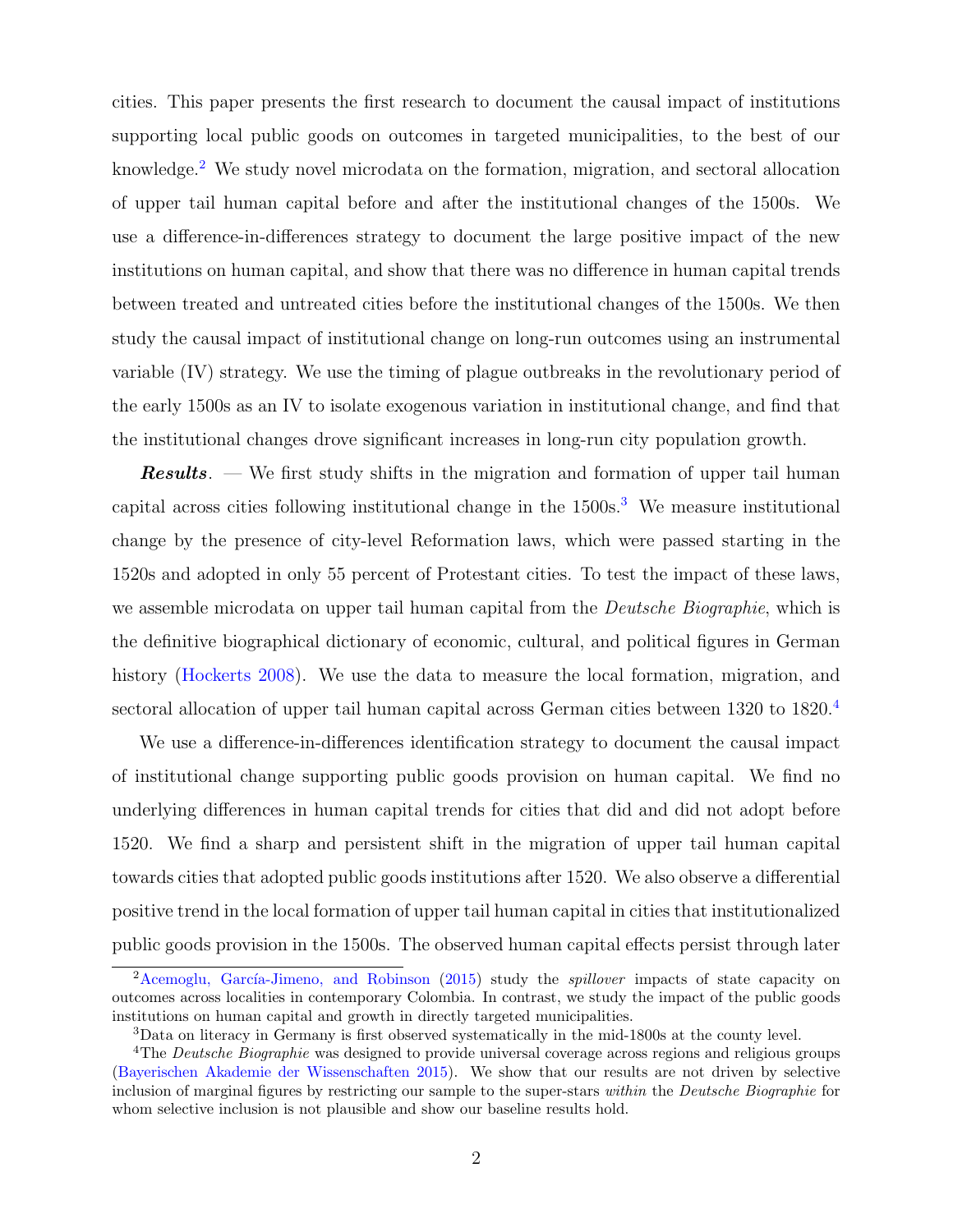shocks such as the Thirty Years War (1618-1648).

To shed light on the precise impact of institutional change, we study how institutions shifted the sectoral allocation of upper tail human capital. We classify the occupations of all individuals in the Deutsche Biographie and study six high-level sectors: government, church, education, business, arts, and medicine. We find that the largest and most significant shifts in migration towards cities that adopted public goods institutions in the 1500s were in the targeted sectors: government, church, and education. In the 1600s and 1700s, these cities also began producing more locally born human capital elites active in business and the arts. We also study the subset of the most prominent individuals ("super-stars") for whom potential selection into the Deutsche Biographie is not salient. We find consistent results, but also more immediate positive effects on the business sector for super-stars.

We then study long-run city sizes and human capital outcomes. We show that cities that adopted public goods institutions grew to become significantly larger and more human capital intensive by  $1800<sup>5</sup>$  $1800<sup>5</sup>$  $1800<sup>5</sup>$  To identify the long-run impact of public goods institutions on city sizes and human capital intensity, we use plague outbreaks in a narrow period in the early 1500s as an instrumental variable (IV) for institutional change. We use the quasi-experimental short-run variation in plague, which shifted local politics during the critical juncture of the early 1500s, and control for long-run plague prevalence and trends, which could reflect underlying differences in economic activity and locations. We find institutional change drove significant differences in long-run population and human capital intensity. Supporting the exclusion restriction for the IV strategy, we show that while plagues in the early 1500s and in other periods had similar direct demographic effects, only plagues in the early 1500s were associated with long-run city growth. We also document that plague outbreaks were highly localized, that neighboring cities did not experience shocks at the same time, and that there were no trends in plagues overall or towards cities with geographic or trade network advantages.

The introduction of ideological competition in the 1500s explains why the plague became salient as an institutional shifter. Before the Reformation, the Catholic Church enjoyed a monopoly in religion and local public goods provision was limited. The Reformation

<span id="page-3-0"></span><sup>5</sup>Around 1800, further institutional changes and educational reforms impacted economic development in German cities [\(Strauss](#page-44-1) [1978;](#page-44-1) [Acemoglu et al.](#page-40-7) [2011\)](#page-40-7). Due to missing city population data in periods before the Reformation, we are unable to study city populations using panel methods, as discussed below.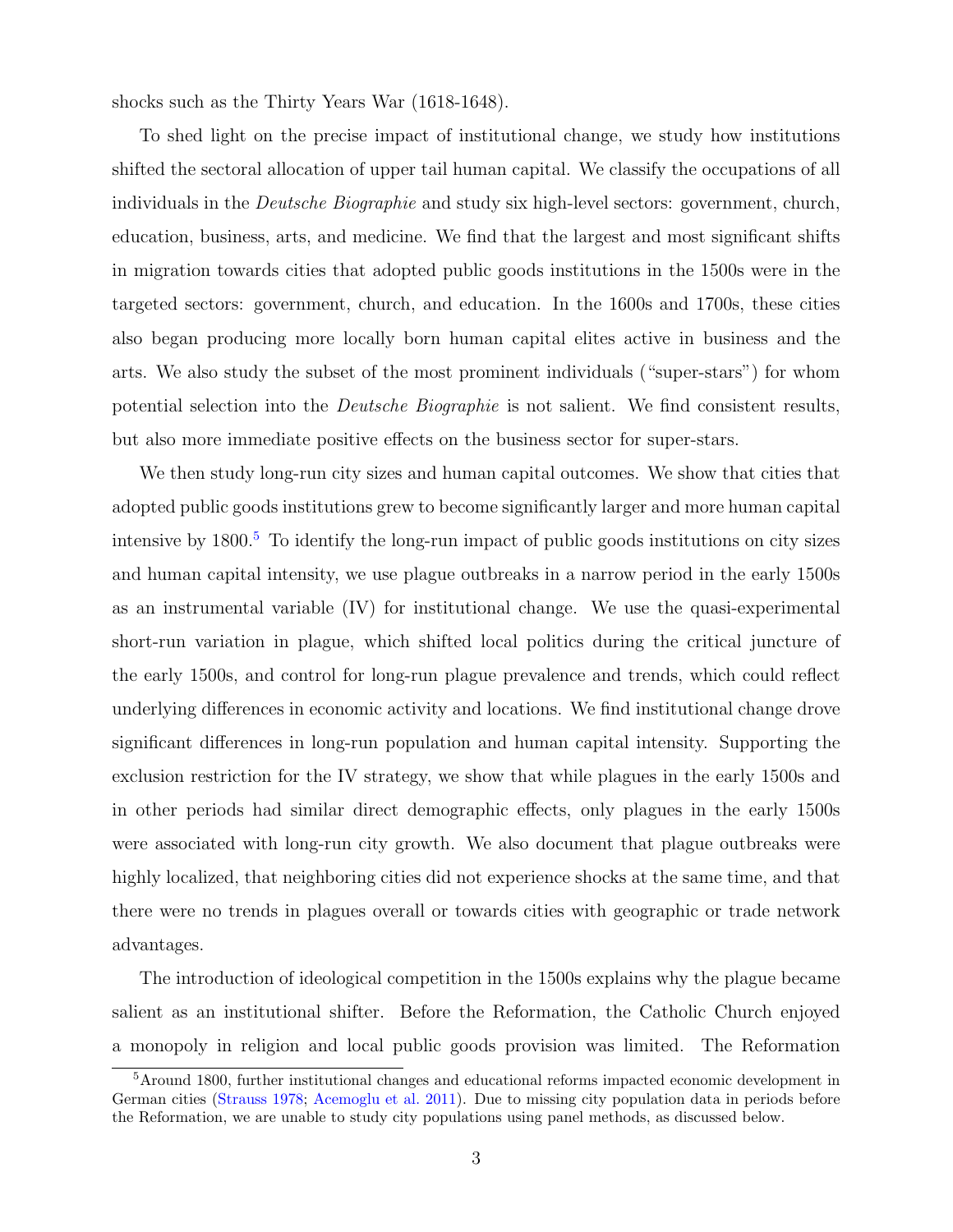introduced religious competition into Western Europe, and was animated by ethical ideas about the common good, public provision, and elite corruption [\(Dittmar and Seabold](#page-41-2) [2015;](#page-41-2) [Whaley](#page-44-3) [2012;](#page-44-3) [Brady](#page-40-8) [2009\)](#page-40-8). In German cities, institutional changes at the municipal level were driven by the interaction between these ideas and local politics [\(Cameron](#page-41-0) [1991;](#page-41-0) [Scribner](#page-43-4) [1979\)](#page-43-4). The plague shifted local politics towards public provision by threatening civic order, discrediting elites, and altering the composition of city populations [\(Dinges](#page-41-3) [1995;](#page-41-3) [Isenmann](#page-42-5) [2012\)](#page-42-5). Experience with the plague highlighted the differences between Protestant and Catholic ideas in the market for religion on the subject of public goods provision and the advantages of institutionalizing public goods. Catholics suggested that epidemic disease was divine punishment for sin and favored limited public provision. In contrast, Protestant Reformation laws formalized an agenda for a "Christian Commonwealth" in which institutions to promote public health interlock with other public goods [\(Rittgers](#page-43-5) [2012;](#page-43-5) [Lindemann](#page-42-6) [2010;](#page-42-6) [Roeck](#page-43-6) [1999;](#page-43-6) [Grell](#page-42-2) [2002;](#page-42-2) [Cameron](#page-41-0) [1991\)](#page-41-0).

**Placing Our Results in Context.**  $\sim$  Our paper relates to several literatures. The existing economics literature has studied the military origins of the state and the role of the state as a rent-extracting institution [\(Besley and Persson](#page-40-9) [2011;](#page-40-9) [Dincecco and Prado](#page-41-4) [2012;](#page-41-4) [Gennaioli and Voth](#page-42-0) [2015;](#page-42-0) [Sanchez de la Sierra](#page-43-0) [2015;](#page-43-0) [Mayshar et al.](#page-42-1) [2015\)](#page-42-1). We study the popular origins of variations in state capacity at the local level, and document the direct impact of local state capacity on upper tail human capital and growth.

We also contribute to the literature on institutions and growth. Prior research has found that institutions that constrain arbitrary executive authority and protect property rights explain development [\(Acemoglu, Johnson, and Robinson](#page-40-1) [2005a;](#page-40-1) [2001;](#page-40-2) [North and Weingast](#page-43-1) [1989\)](#page-43-1). We study the growth impact of inclusive institutions that expanded access to improved public goods and supported human capital formation.

The role of human capital in fostering development is subject to debate [\(Gennaioli](#page-42-7) [et al.](#page-42-7) [2013;](#page-42-7) [Acemoglu, Gallego, and Robinson](#page-40-10) [2014;](#page-40-10) [Glaeser et al.](#page-42-8) [2004\)](#page-42-8). In our setting, institutional innovations targeted education and were designed to produce an upper tail human capital administrative elite. As [Strauss](#page-44-2) [\(1988;](#page-44-2) p. 203) observes, "Preparing pupils for high office was always the salient objective." Existing research has documented the relationship between upper tail scientific elites (Squicciarini and Voigtländer [2015\)](#page-44-4) and skilled craftsmen [\(Mokyr](#page-43-7) [2009;](#page-43-7) [Meisenzahl and Mokyr](#page-42-9) [2012\)](#page-42-9) and economic activity during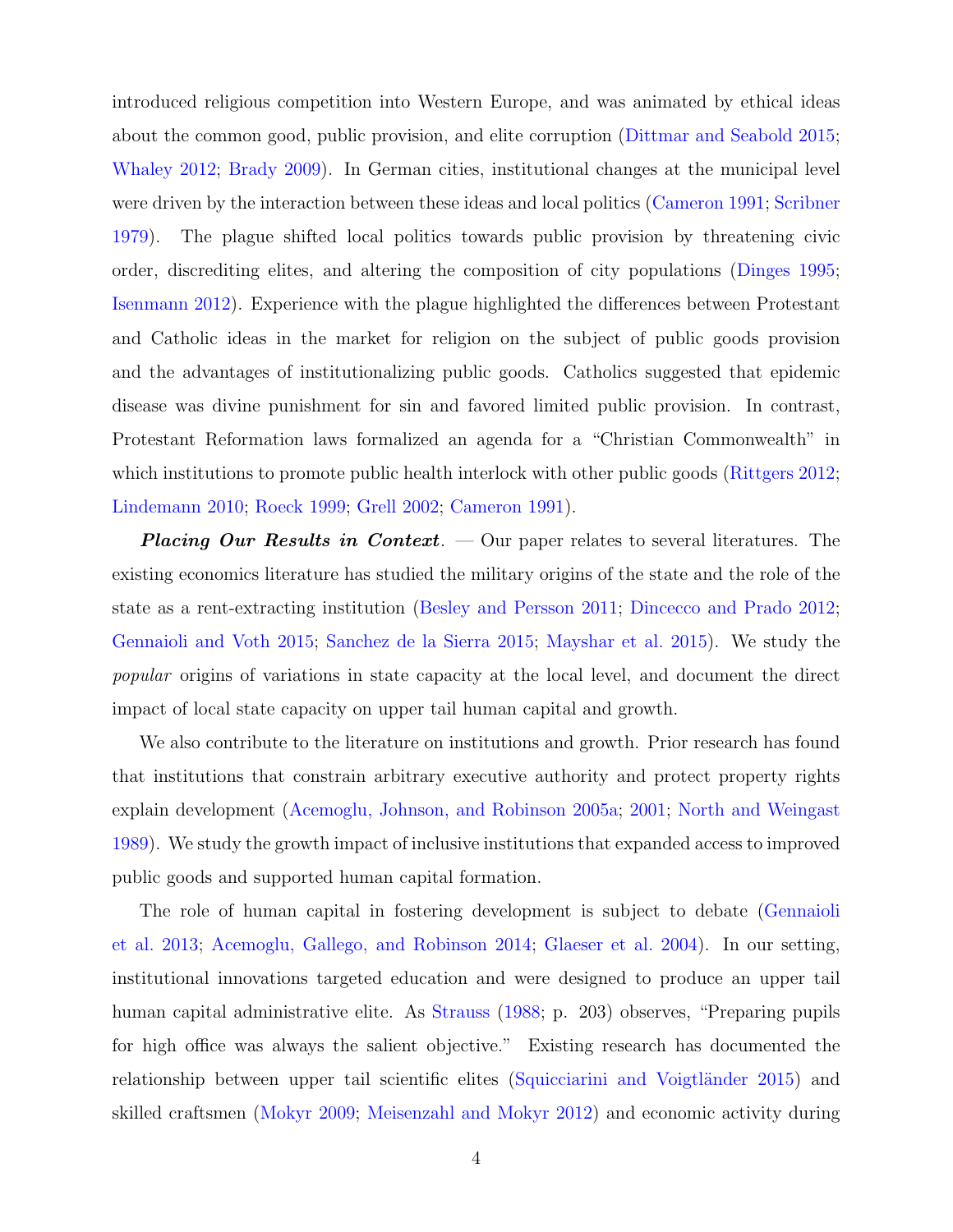the industrial revolution, but does not identify the origins of upper tail human capital. Related research documents the relationship between universities and the development of formal market institutions in the middle ages [\(Cantoni and Yuchtman](#page-41-5) [2014\)](#page-41-5). We use microdata and show that institutional change first led to increases in upper tail human capital in occupations that enhanced state capacity and the provision of public goods, and later and more gradually to increases in business and the arts.<sup>[6](#page-5-0)</sup> We further document large effects of human capital supporting institutions on long-run city growth.

Our paper also contributes to the literature on the economics of religion. Starting with [Weber](#page-44-5) [\(1904\)](#page-44-5), researchers have studied the economic effects of Protestantism. [Cantoni](#page-41-1) [\(2015\)](#page-41-1) finds that the non-institutional diffusion of Protestantism had no effect on city population growth. [Becker and Woessmann](#page-40-3) [\(2009\)](#page-40-3) argue that Protestantism led to higher growth across Prussian counties via human capital effects that became salient in the 19th century. In constrast, we find that underlying institutions, and not non-institutionalized religion, drove human capital accumulation and growth before the Industrial Revolution. These institutions increased state capacity and embodied religious ideas. Prior economics research has not highlighted the role of religion in the development of state capacity.<sup>[7](#page-5-1)</sup>

Another related literature we contribute to studies how political competition shapes institutions and the provision of state services. Existing research documents the impact of political competition in democracies [\(Fujiwara](#page-42-10) [2015;](#page-42-10) [Acemoglu et al.](#page-40-11) [2014;](#page-40-11) [Besley, Persson,](#page-40-12) [and Sturm](#page-40-12) [2010\)](#page-40-12). We study a non-democratic setting in which political competition combined with citizen action to shape fundamental changes in public goods institutions.

Finally, our study relates to the literature on bourgeois revolutions. A large literature following Marx has framed the institutional changes of the Reformation as an "early bourgeois revolution," but has devoted limited attention to the expansion of public goods [\(Brady](#page-40-8) [2009;](#page-40-8) [Dorpalen](#page-41-6) [1985\)](#page-41-6). Our evidence suggests that changes in public goods provision were highly consequential. The local heterogeneity of the institutional changes in Germany in the 1500s, the emphasis on education, and the centrality of religion distinguish these events from the later classic bourgeois revolutions – England in 1688 and France in 1789.

<span id="page-5-0"></span><sup>&</sup>lt;sup>6</sup>In related research, [Rauch and Evans](#page-43-8) [\(2000\)](#page-43-8) find that meritocratic recruitment of government bureaucrats lowers country risk in contemporary settings.

<span id="page-5-1"></span><sup>&</sup>lt;sup>7</sup>The role of religion in the development of state capacity is documented in an extensive historical literature [\(Whaley](#page-44-3) [2012;](#page-44-3) [Brady](#page-40-8) [2009;](#page-40-8) [Lindemann](#page-42-6) [2010;](#page-42-6) [Roeck](#page-43-6) [1999;](#page-43-6) [Gorski](#page-42-11) [2003\)](#page-42-11).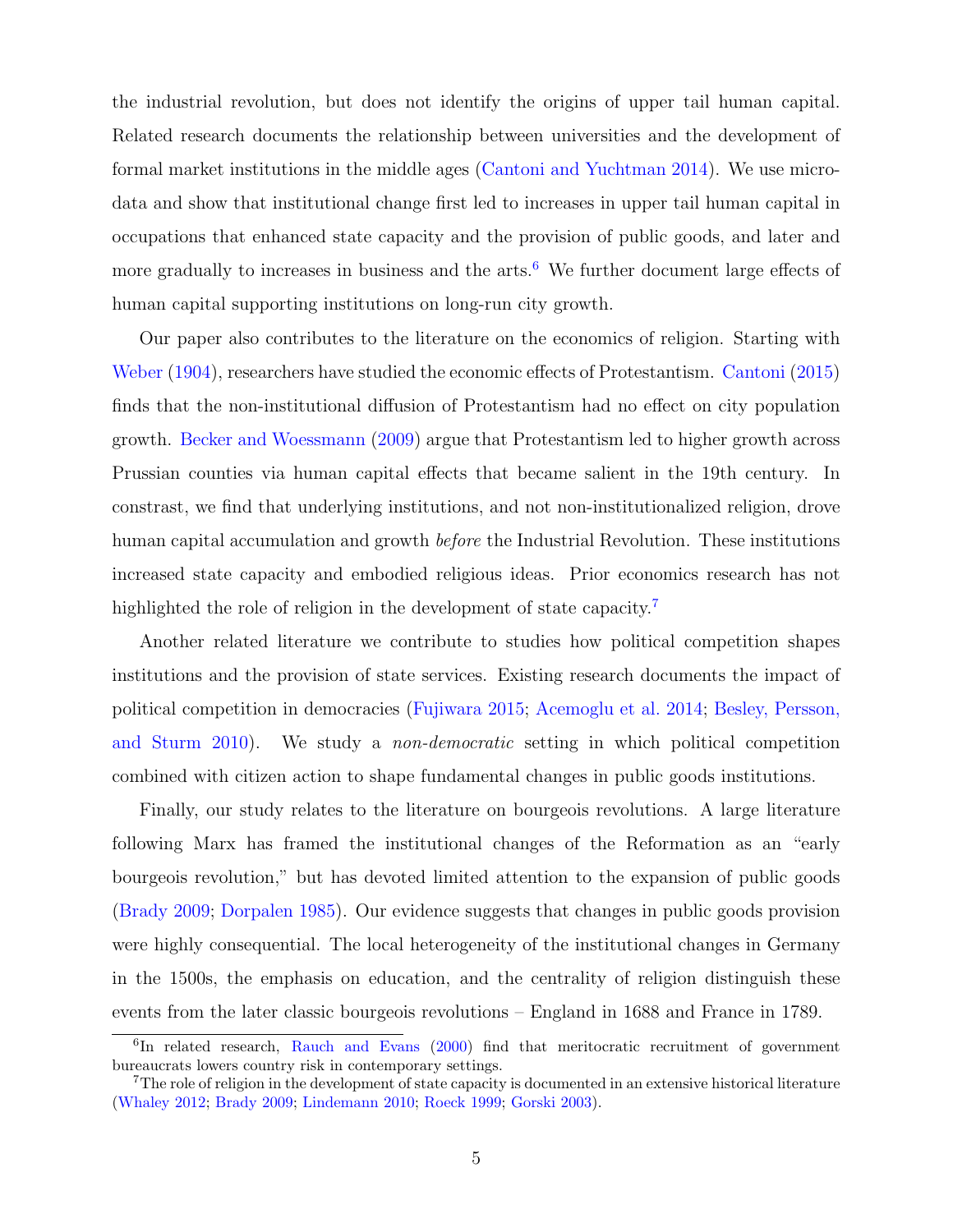# 2 Institutional Change During the Reformation

The Protestant Reformation involved the diffusion of political ideas and institutions, not just new religious beliefs. We study the impact of new institutions that supported public goods provision. These institutions were codified at the city-level in municipal law, but only in half of the cities that adopted Protestantism as their dominant religion.

What factors influenced why some cities adopted the institutions of the Reformation and others did not? We draw on a rich body of historical evidence to characterize the Reformation movement and the political economy processes that led to institutionalization or non-institutionalization, including how the plague operated as an institutional shifter.

## 2.1 Diffusion of the Reformation and Institutional Change

The Protestant Reformation began as a movement of churchmen calling for the reform of practices and institutions within the Catholic Church and became a broad social movement for religious and social reform [\(Cameron](#page-41-0) [1991\)](#page-41-0). Within months of the initial circulation of Martin Luther's famous theses in 1517, Reformation ideas swept across Germany.

The Reformation involved movements for religious renewal and for institutional change. Reformers called for religious renewal within cities, argued that biblical authority was paramount over and above the authority of existing Catholic Church institutions, and were frequently anti-clerical [\(Moeller](#page-43-9) [1972;](#page-43-9) [Brady](#page-40-8) [2009;](#page-40-8) [Dykema and Oberman](#page-41-7) [1993\)](#page-41-7). These religious ideas were sometimes accompanied by formal institutional change. Some but not all Protestant cities adopted new institutions that set up safeguards against church corruption and promoted economic inclusion – by extending public goods provision.<sup>[8](#page-6-0)</sup>

The adoption of Reformation institutions reflected city politics. Institutional change at the city-level was driven by citizens' movements that emerged without initial support from oligarchic city governments or territorial lords.<sup>[9](#page-6-1)</sup> [Cameron](#page-41-0) [\(1991;](#page-41-0) p. 240) observes, "As a rule neither the city patricians nor the local princes showed any sympathy for the Reformation in the crucial period in the late 1520s and early 1530s; they identified themselves with the old Church hierarchy. . . Popular agitation on a broad social base led to the formation

<span id="page-6-0"></span><sup>8</sup>The reformists moved to eliminate clerical tax exemptions and economic privileges, and frequently raised objections to high prices for essential religious services [\(Cameron](#page-41-0) [1991;](#page-41-0) [Ozment](#page-43-2) [1975\)](#page-43-2).

<span id="page-6-1"></span><sup>&</sup>lt;sup>9</sup>See [Dittmar and Seabold](#page-41-2) [\(2015\)](#page-41-2). We discuss princes' preferences and city elites below and in Appendix [E.](#page-103-0)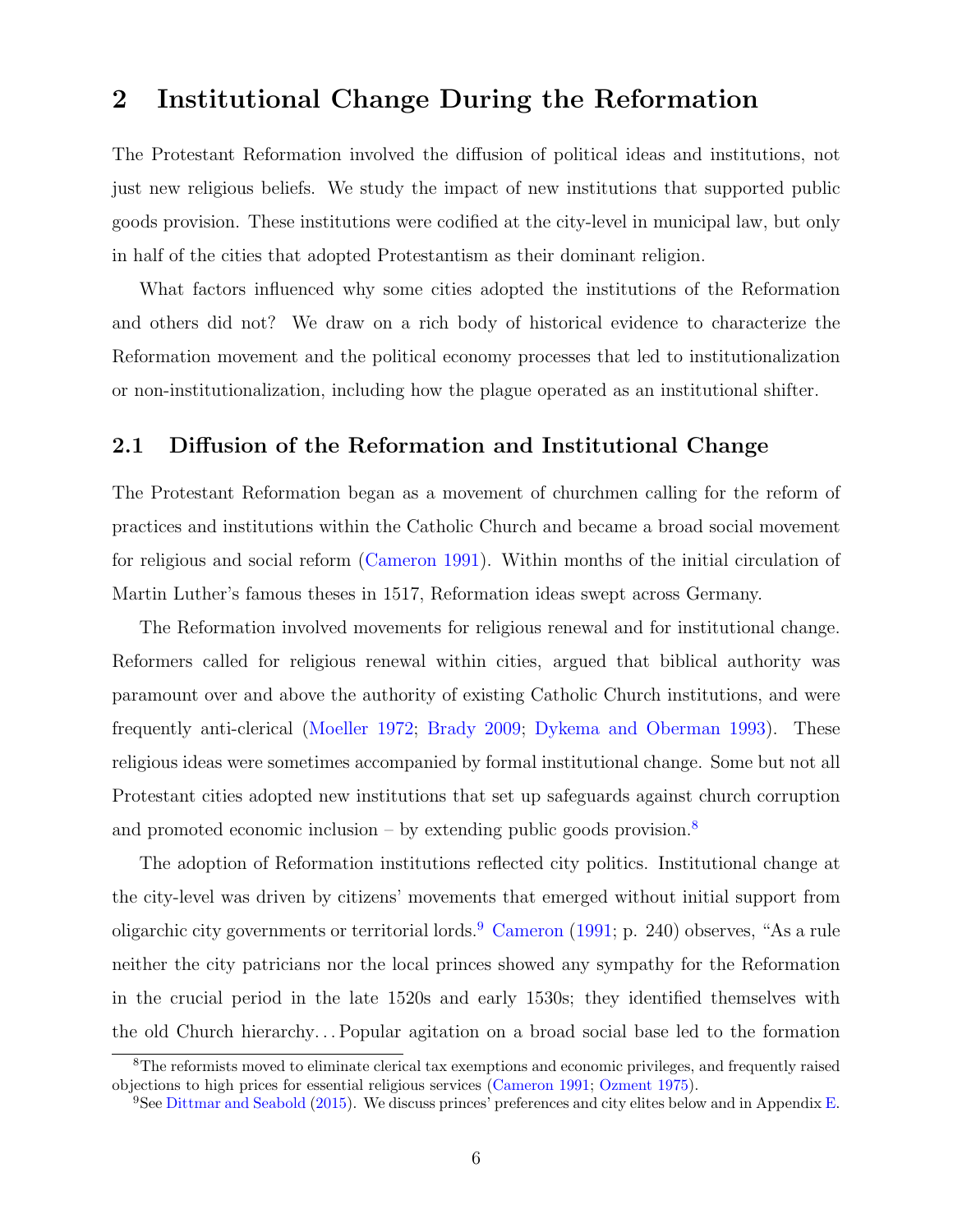of a 'burgher committee'." [Dickens](#page-41-8) [\(1979\)](#page-41-8) confirms that city councils did not advocate for institutional change. The constituency for institutional change came from citizens who were excluded from political power by oligarchic elites, typically lesser merchants and guild members [\(Ozment](#page-43-2) [1975;](#page-43-2) [Schilling](#page-43-10) [1983\)](#page-43-10). Territorial princes did exert some influence over the process of institutional change. In our empirical work we focus on variation in institutions and outcomes across cities in the same territory (Sections [5](#page-24-0) and [6\)](#page-29-0).

The popular origins of institutional change can be illustrated with a few examples. In Augsburg, the city council was forced to drop its policy of religious neutrality following riots in 1524, 1530, and 1534 that culminated in legal change [\(Broadhead](#page-41-9) [1979\)](#page-41-9). In Northern cities, such as Rostock, Stralsund, Greifswald, L¨ubeck, Braunschweig, and Hanover institutional change led by citizens excluded from political power had a *coup d'état* quality [\(Cameron](#page-41-0) [1991\)](#page-41-0). In Zwickau, Lutheran publications were printed in 1523; the city council unsuccessfully attempted to suppress protests in 1524; the Reformation was adopted in law in 1529 [\(Scribner](#page-43-4) [1979\)](#page-43-4). Further discussion is provided in Appendix [E.](#page-103-0)

A key reason why institutional change was not adopted by all Protestant cities is that institutional change was driven by the popular mobilization not local elites. Popular mobilization for institutional change reflected slow-moving city characteristics and contingent short-term events.<sup>[10](#page-7-0)</sup> The determinants of popular mobilization could reflect city characteristics that had direct implications for economic outcomes, raising questions about endogeneity.

Plague outbreaks in the early 1500s shocked local politics at a critical juncture. Plague outbreaks led to the breakdown of civic order, discredited city elites, and changed the composition of the population. Experience with plague also shifted the salience of public goods institutions. Plagues in the early 1500s shifted local politics at a juncture characterized by the introduction of political competition. The probability of institutional change increased for cities exposed to plagues in the early 1500s. We provide detailed discussion of these dynamics in Section [6.](#page-29-0) [11](#page-7-1)

<span id="page-7-0"></span> $10P$ opular mobilization reflected: (1) the size and self-organization pro-Reform constituencies, including guilds and merchants not on the city council, (2) the nature and extent of local Catholic Church corruption and monopolies, and  $(3)$  the persistent nature of local culture [\(Ozment](#page-43-2) [1975;](#page-43-2) [Cameron](#page-41-0) [1991;](#page-41-0) Voigtländer [and Voth](#page-44-6) [2012\)](#page-44-6).

<span id="page-7-1"></span><sup>&</sup>lt;sup>11</sup>These variations in demand for institutional change are orthogonal to variations in the supply of Protestant ideas. Historians [\(Eisenstein](#page-41-10) [1980;](#page-41-10) [Brady](#page-40-8) [2009\)](#page-40-8) and economists [\(Rubin](#page-43-11) [2014\)](#page-43-11) argue that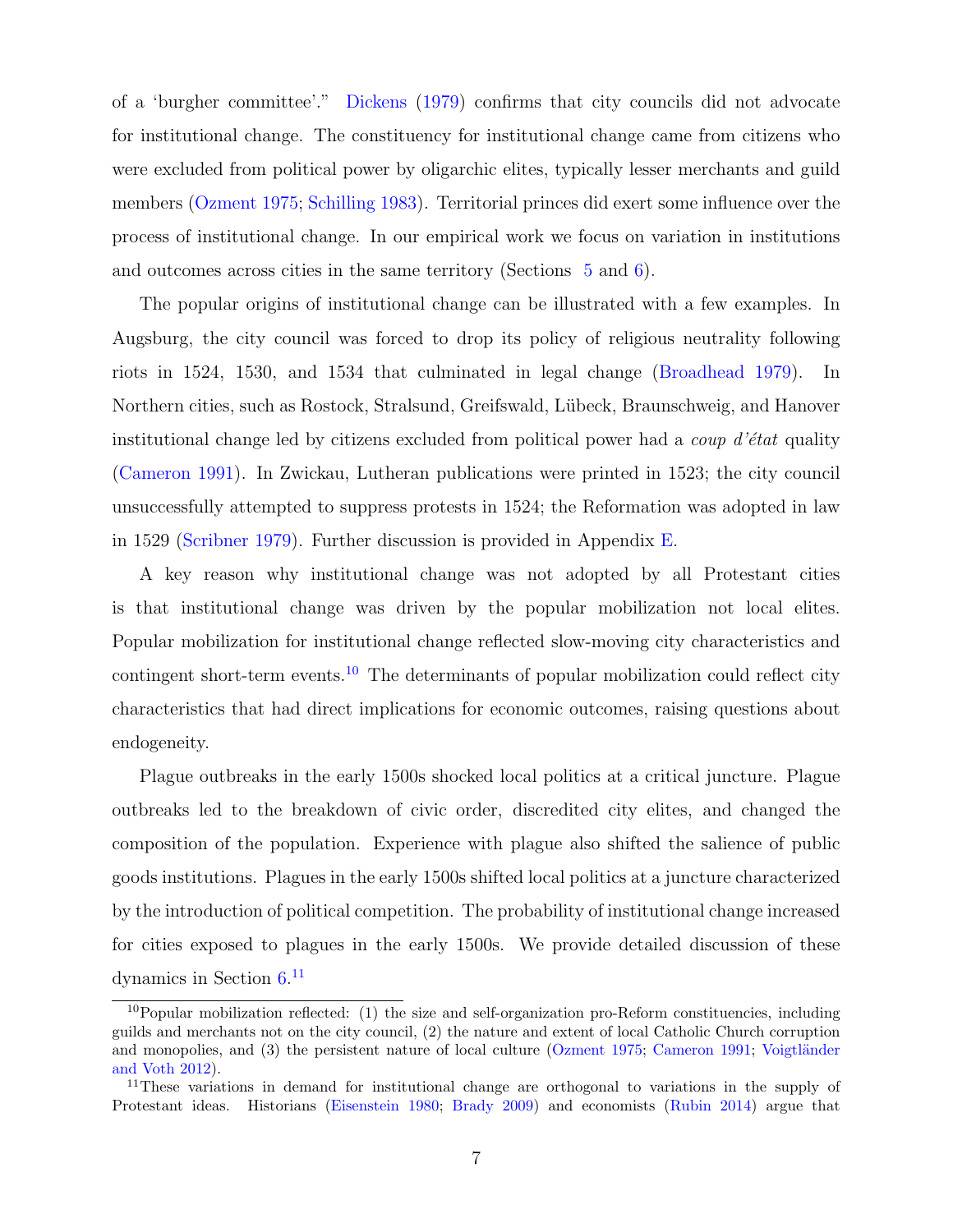## 2.2 The Municipal Institutions of the Reformation

Protestant reformers designed interlocking institutions with a legal foundation. The objective was to formalize and reinforce the new system of beliefs and to transform the provision of religious and social services. The key institutional innovations were city-level laws that transfered control of service provision from the Catholic Church to the temporal rulers, established binding guidelines for a new society, and initiated fixed investment commitments [\(Strauss](#page-44-1) [1978\)](#page-44-1).<sup>[12](#page-8-0)</sup> These laws were called church ordinances (*Kirchenordnungen*). We refer to them as "Reformation laws" or ordinances.

The new institutions supporting public goods had multiple provisions. These provisions cover: (1) the conduct of mass; (2) the provision of and rules governing public education; (3) the provision of health care, including the establishment, staffing, funding, and eligibility for treatment at hospitals; (4) the expansion of social insurance and transfers such as poor relief; (5) the regulation public life and behavior; and (6) compensation and quality control of priests and teachers. In general, the laws institutionalized the redistribution resources towards lower income families, and ensured a measure of equal opportunity by providing public assistance for education. For example, in the law for the city of Braunschweig, Johannes Bugenhagen wrote that it was disgraceful that the poor could not afford the services of professional midwives – and that access to these services must be provided for all [\(Bugenhagen](#page-41-11) [1885;](#page-41-11) p. 31).<sup>[13](#page-8-1)</sup> An innovation that expanded state capacity and secured access to services was the introduction of a "common chest," an audited lock-box for funds used to support poor relief, medical care, and education.

The education provisions are of special interest for economists interested in human capital and development. These provisions established compulsory public schooling and aimed to make the Reformation irreversible – by producing a human capital elite to

the printing press shifted the supply of Reformist ideas. Recent research argues that the diffusion of Protestantism was driven by competition in the use of printing technology [\(Dittmar and Seabold](#page-41-2) [2015\)](#page-41-2). Our research is fundamentally differentiated from this work in that it studies a larger set of cities, including more cities without printing, and examines shocks that were orthogonal to the supply-side shocks the research on printing has examined. Every printer death documented in [Dittmar and Seabold](#page-41-2) [\(2015\)](#page-41-2) occurred outside of plague outbreaks studied here. Similarly, we control for distance from Wittenberg, which [Becker and](#page-40-3) [Woessmann](#page-40-3) [\(2009\)](#page-40-3) identify as a determinant of the diffusion of Protestant ideas.

<span id="page-8-1"></span><span id="page-8-0"></span><sup>&</sup>lt;sup>12</sup>For discussion on how the Reformation impacted the law and legal institutions, see [Witte](#page-44-0) [\(2002\)](#page-44-0).

<sup>&</sup>lt;sup>13</sup>Bugenhagen also wrote the laws for Lübeck and Hamburg, consulted widely, was Martin Luther's confessor, and was on the team with Luther that translated the Bible into German.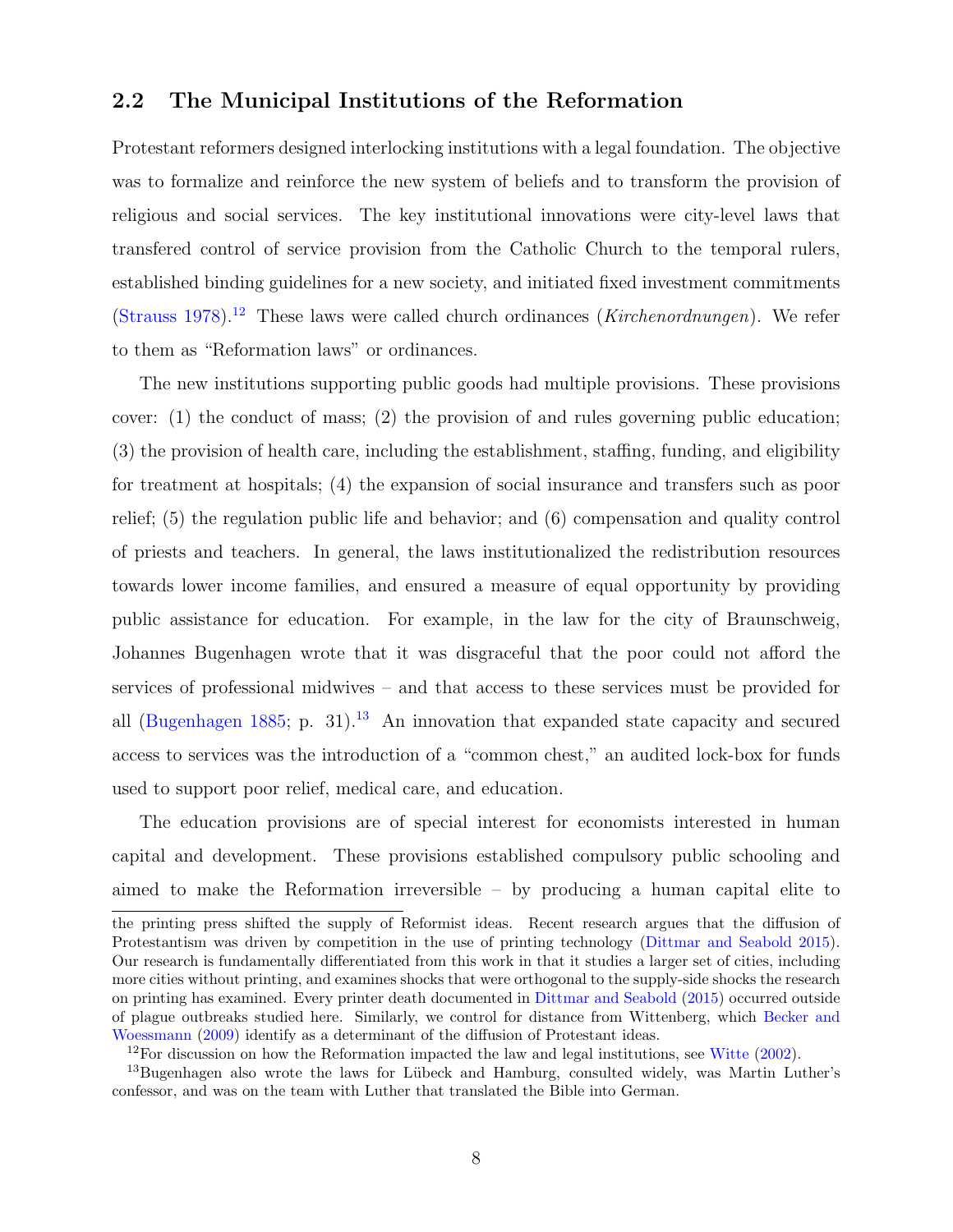staff expanding Protestant church and state bureaucracies and by producing disciplined Protestant subjects.<sup>[14](#page-9-0)</sup> Institutional changes were associated with subsequent differences in provision, including in investments in school construction as we document in Appendix [A.](#page-46-0)

While we highlight the importance of legal interventions in education, the consequences of Reformation laws arguably flowed from the interlocking nature of these institutional innovations. For example, the city of Wittenberg adopted a Reformation law in 1522. This law established a common chest and stipulated that all church income was to be collected under one administration, and that these resources were to be used to pay for care for the poor and sick and to provide financial support to low-income parents so they could afford to send their children to school or university, among other uses [\(Sehling](#page-43-3) [1902-2013\)](#page-43-3).

## 2.3 Measuring Institutional Change

Our measure of treatment is the formalization of public goods provision in law. Cities that adopted the legal institutions of the Reformation and remained Protestant are considered "treated." Cities where these legal institutions were adopted and persisted despite later re-Catholicization are also considered as treated. Cities that remained Catholic or that became Protestant without legal institutions are "untreated." A small number of cities where Protestant institutions were eliminated after a few years are considered untreated in our baseline analysis, which considers cities with institutions that survived to 1600 as treated. However, we obtain virtually identical results when we include as treated the few cities where Protestant laws were set up but rolled back in the early 1500s.[15](#page-9-1)

Figure [1](#page-10-0) maps the cities in our data and illustrates the local variation in which cities had Reformation laws. Figure [2](#page-10-1) shows the cumulative share of cities with Reformation laws in each year. Most cities passed their first law by 1545. In 1546, the Schmalkaldic War broke out between Protestant and Catholic princes, largely arresting city-level diffusion. The Augsburg Settlement (1555) ended hostilities and established a new institutional equilibrium.<sup>[16](#page-9-2)</sup>

<span id="page-9-0"></span><sup>&</sup>lt;sup>14</sup>Most school curricula do not mention Bible reading [\(Strauss](#page-44-1) [1978\)](#page-44-1). We provide information on school hours, the short length of vacations, and the fact that city schools were free for poor children in Appendix [A.](#page-46-0)  $15$ In Münster and Beckum institutional change was reversed after a few years (by the mid-1530s).

<span id="page-9-2"></span><span id="page-9-1"></span><sup>&</sup>lt;sup>16</sup>The settlement included a provision, *cuius regio, eius religio*, which allowed local rulers to dictate the religion in their realm, but maintained a complicated set of exceptions for cities where magistracies and offices were to be shared and largely respected facts on the ground [\(Dittmar and Seabold](#page-41-2) [2015\)](#page-41-2).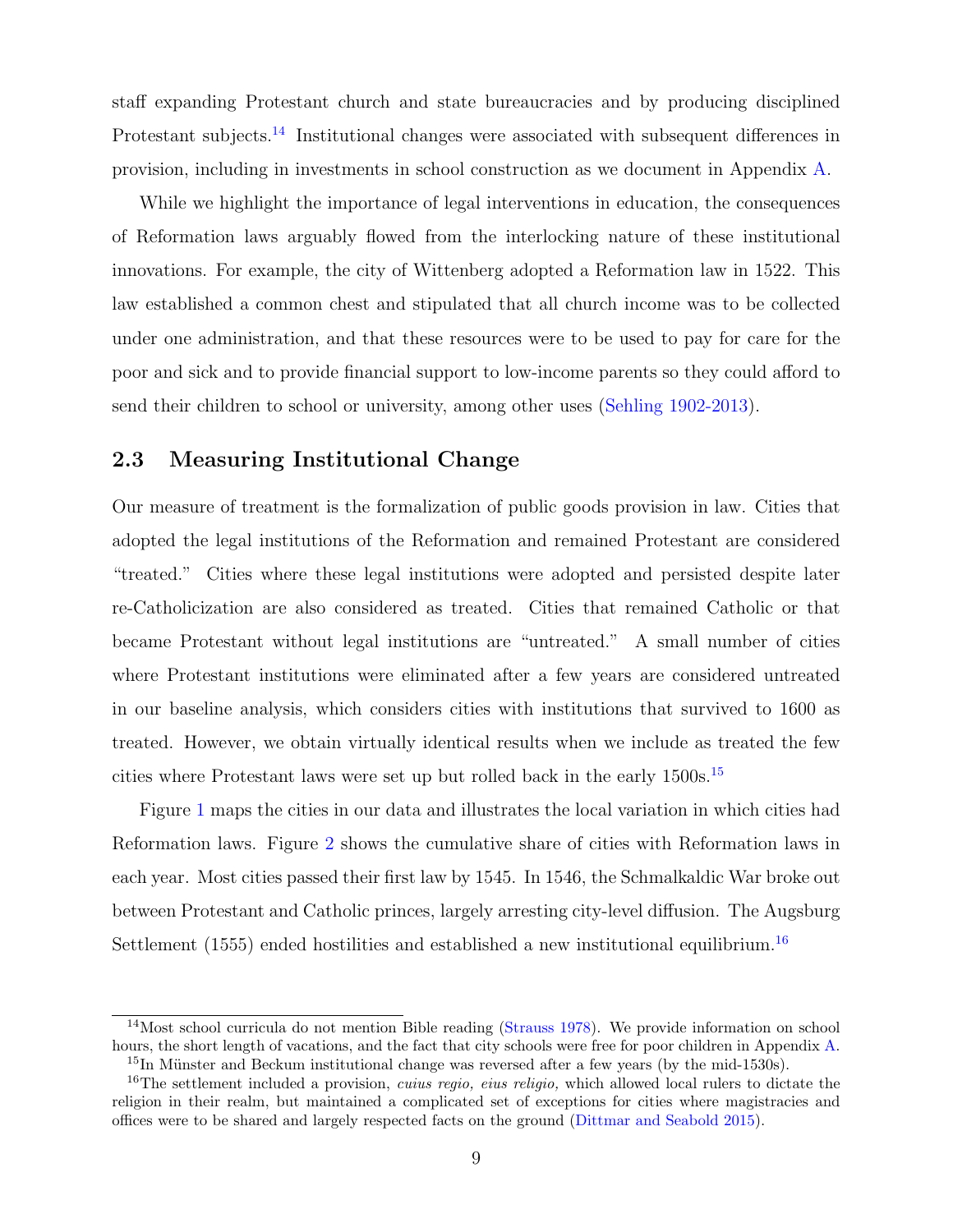

<span id="page-10-0"></span>Figure 1: Cities With and Without Reformation Laws

This map shows cities with Reformation Laws (black circles) and without these laws (white squares).



<span id="page-10-1"></span>Figure 2: The Share of Cities with Reformation Laws

This graph shows the share of cities with a Reformation Law. Vertical lines mark the mass circulation of Luther's ideas in 1518, the Schmalkaldic War of 1546, and the Peace of Augsburg in 1555.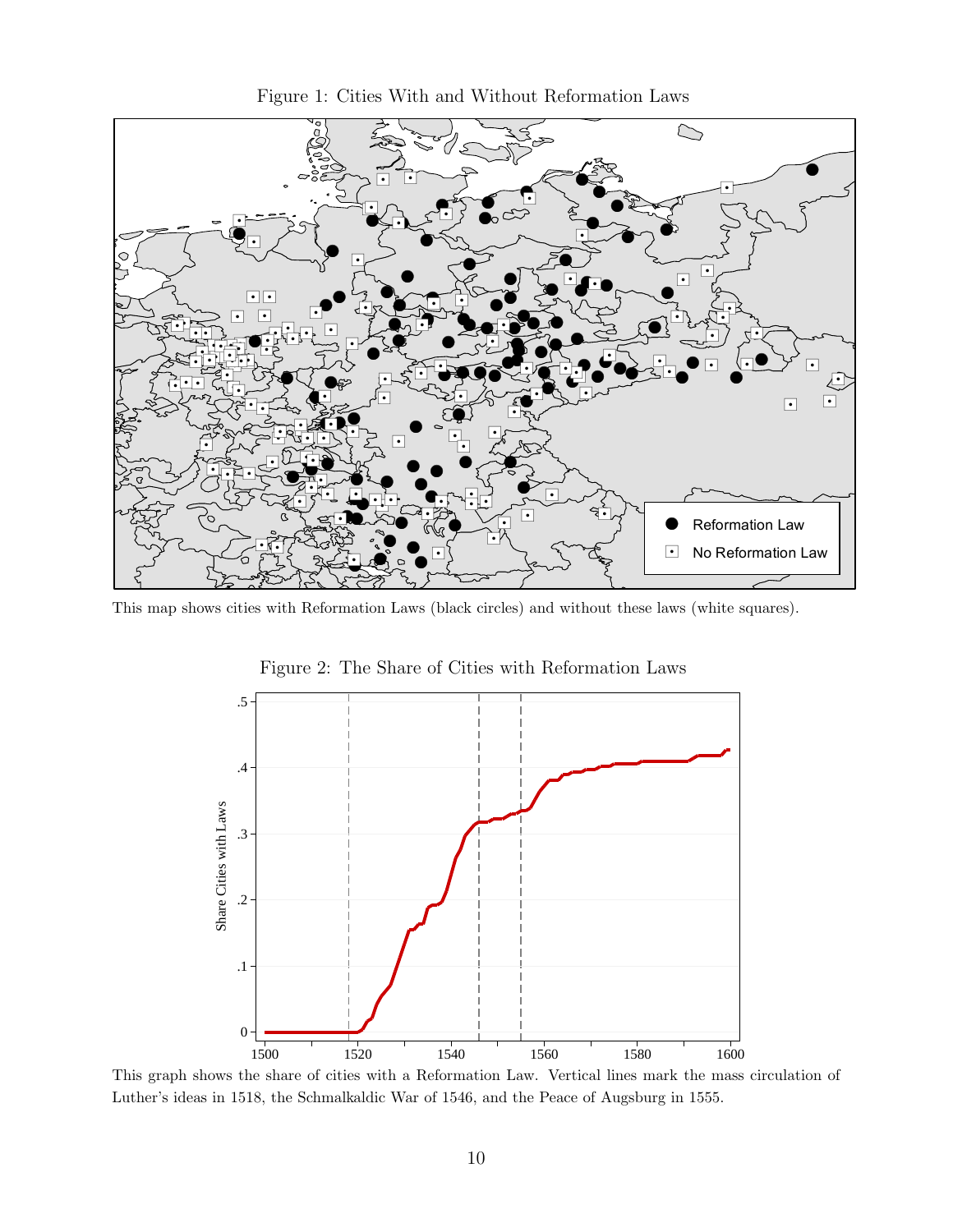We provide discussion of the institutions and our classification in Appendix [A](#page-46-0) and illustrative examples here. Bautzen is an example of a Protestant city which did not adopt institutional change. In Bautzen, the Catholic Bishop and Protestants reached a legal compromise and institutional change was arrested [\(Speer](#page-44-7) [2014\)](#page-44-7). Augsburg and Amberg are examples of cities where the institutions of the Reformation were established and persisted despite forms of re-Catholicization. Augsburg adopted the institutions of the Reformation 1534-1537, but was assigned a Catholic city council by the emperor in 1548. The council did not attempt to re-Catholicize the population and access to city services remained open to Protestants [\(Stein](#page-44-8) [2009\)](#page-44-8). Amberg passed a Reformation law in the 1540s, but was absorbed into Catholic Bavaria in the early 1600s. The Bavarian authorities explicitly worked to preserve the educational infrastructure they inherited in Amberg [\(Johnson](#page-42-12) [2009\)](#page-42-12).

While there were some *territorial* Catholic interventions in the counter-reformation that adopted innovations from the Protestant agenda [\(Strauss](#page-44-1) [1978\)](#page-44-1), the consensus among historians is that policy ordinances developed "much more clearly and earlier in Protestant than in Catholic Germany" [\(Roeck](#page-43-6) [1999;](#page-43-6) p. 282) and that the presence of Catholic interventions that borrowed from and responded to Protestant innovations will lead us to conservatively underestimate the impact of Protestant institutional change [\(Grell](#page-42-2) [2002\)](#page-42-2).

# 3 Data

Definition of Sample – We focus on institutions and outcomes in 239 cities in Germany with population observed in 1800 in Bairoch, Batou, and Chèvre [\(1988\)](#page-40-13) and information on the non-institutional diffusion of Protestantism recorded in [Cantoni](#page-41-12) [\(2012\)](#page-41-12).[17](#page-11-0)

**Legal institutions of the Reformation** – Our principal data source on Protestant church ordinances is the 21 volume collection Die evangelischen Kirchenordnungen des XVI. *Jahrhunderts* [\(Sehling](#page-43-3) [1902-2013\)](#page-43-3).<sup>[18](#page-11-1)</sup> We review the text of the laws and manually code which cities adopted institutional change.

Upper Tail Human Capital – Data on individuals with upper tail human capital are from the Deutsche Biographie [\(Bayerischen Akademie der Wissenschaften](#page-40-6) [2015\)](#page-40-6). The

<span id="page-11-0"></span><sup>&</sup>lt;sup>17</sup>We do not study ordinances adopted in castles and religious establishments. We emphasize withinterritory variation and defer analysis of territorial laws. We restrict to cities in contemporary Germany.

<span id="page-11-1"></span><sup>&</sup>lt;sup>18</sup>[A](#page-46-0)ppendix A provides a complete list of volumes and a description of these and other sources.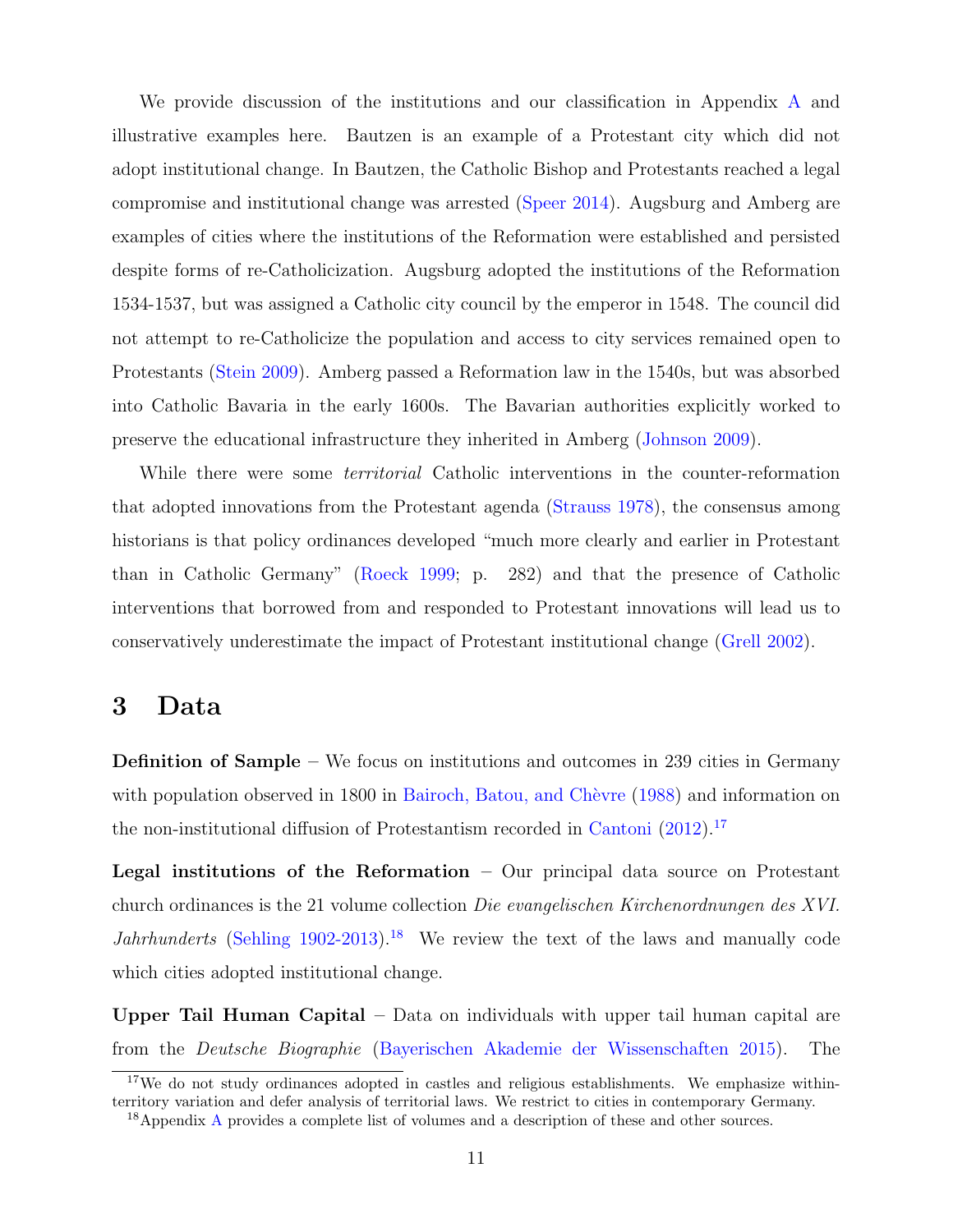Deutsche Biographie is a project of the Historical Commission of the Bavarian Academy of Sciences [\(Reinert et al.](#page-43-12) [2015\)](#page-43-12), provides the most definitive record of upper tail human capital individuals in German history, and was designed to provide comprehensive coverage across regions and religions [\(Hockerts](#page-42-4) [2008\)](#page-42-4). We identify over 8,000 individuals born in or migrating to our baseline set of cities from 1300 to 1820. We classify individual occupations in six principal sectors: (1) government; (2) church; (3) education; (4) business; (5) arts; and (6) medicine.<sup>[19](#page-12-0)</sup> We provide detailed discussion of the nature and construction of the Deutsche Biographie, and our classification of occupations, in Appendix  $A^{20}$  $A^{20}$  $A^{20}$ 

City Populations – City population data are from Bairoch, Batou, and Chèvre [\(1988\)](#page-40-13), who record populations for urban agglomerations that ever reached 5,000 inhabitants between 1000 and 1800 at 100 year intervals. A number of cities in the Bairoch data have no recorded observation for population in 1500. In Appendix [A](#page-46-0) we collect evidence on each such city from the *Deutsche Städtebuch* to document when city size first appears in the historical record.

Plague Outbreaks – We construct city-year level data on plague outbreaks from [Biraben](#page-40-14) [\(1975\)](#page-40-14), which provides quantitative data designed to characterize the frequency, duration, and variations in incidence of the plague in European history. [Biraben](#page-40-14) [\(1975\)](#page-40-14) collects evidence on the presence of major outbreaks  $(1/0)$ , motivated by the fact that outbreaks were public events that left a mark in the historical record and because the evidence on mortality embodies measurement error and is not available for a large proportion of outbreaks.

City Level Characteristics – Data on books printed in each city pre-Reformation are from [Dittmar and Seabold](#page-41-2) [\(2015\)](#page-41-2). Data on the hometowns of students receiving university degrees from 1398 to 1517 are from [Cantoni, Dittmar, and Yuchtman](#page-41-13) [\(2015\)](#page-41-13).<sup>[21](#page-12-2)</sup> Data on market rights and city incorporation are from [Cantoni and Yuchtman](#page-41-5) [\(2014\)](#page-41-5). Data on navigable rivers, the ecclesiastical status of cities, monasteries and mendicant orders, and the diffusion of Protestantism as the dominant city-level religion are from [Cantoni](#page-41-12) [\(2012\)](#page-41-12).

<span id="page-12-1"></span><span id="page-12-0"></span><sup>&</sup>lt;sup>19</sup>In addition to these principal sectors, a number of individuals had military careers or were nobles.

<sup>&</sup>lt;sup>20</sup>For selective inclusion into the *Deutsche Biographie* to threaten our research design what would be required is that people born in or migrating to cities that adopted institutional change are selectively included. However, our results hold if we restrict analysis to super-star individuals for whom selective inclusion is not plausible, as discussed in Appendix [B.](#page-66-0) Our results are also unlikely to be explained by shocks that destroyed historical records as discussed in Appendix [A.](#page-46-0)

<span id="page-12-2"></span> $21$ These data are only available through 1550 due to the nature of the underlying sources. Because long-run data on university degree recipients are not available we not study this as an outcome here.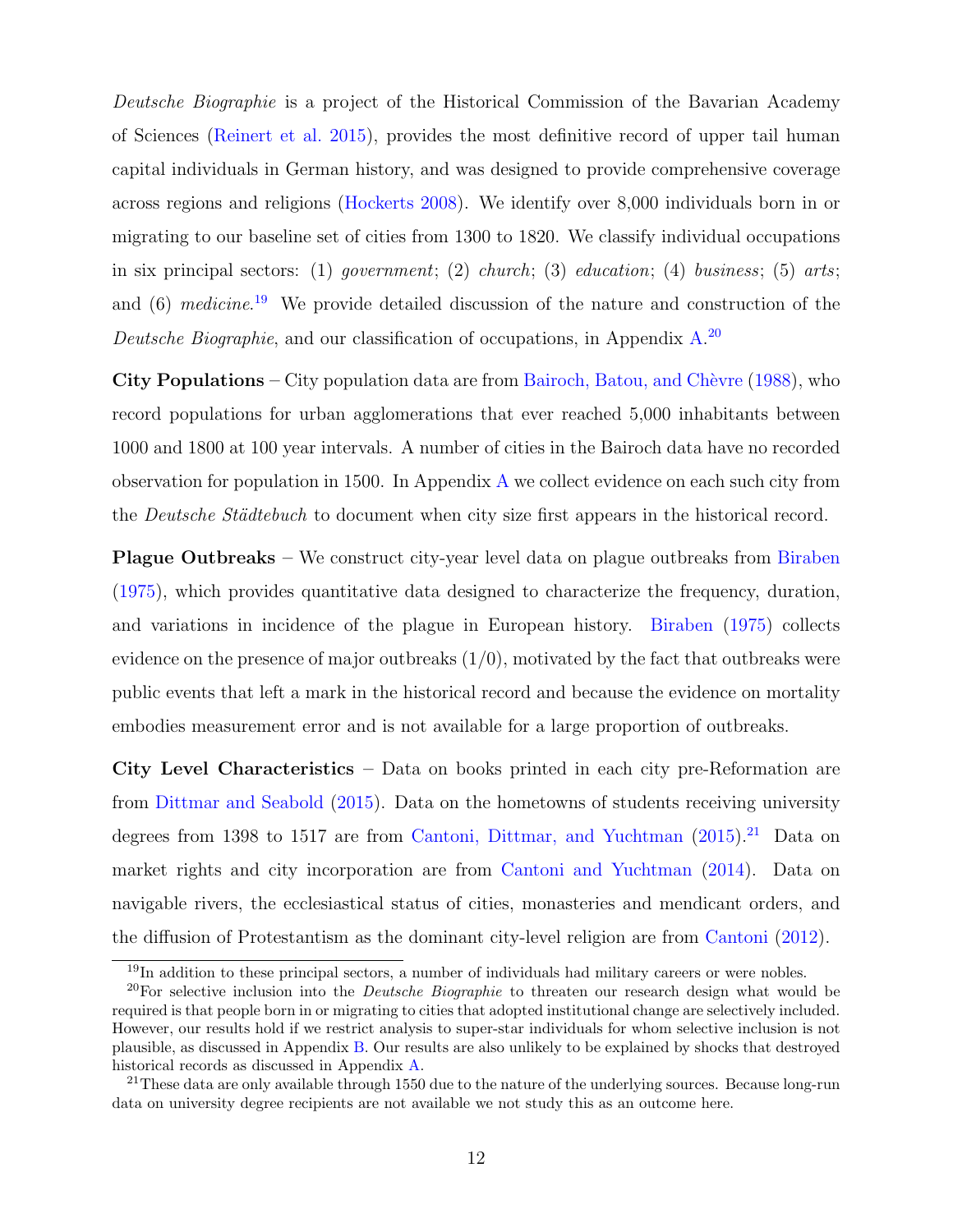# <span id="page-13-2"></span>4 The Impact of Institutions on Human Capital

# 4.1 Motivation

In this section we study how upper tail human capital responded to institutional change. We estimate the causal impact of institutions on the formation of upper tail human capital using a difference-in-differences identification strategy. We document the distinct effects of institutions on the migration and local formation of human capital and show that the effects were most immediate in sectors targeted by institutional change – government, education, and church. The human capital response thus both reflected and worked to increase state capacity – by impacting the location of elites who organized the provision of public goods.

We study upper tail human capital because the institutions of the Reformation were designed to produce and attract human capital elites to staff and improve performance in expanding state and church bureaucracies [\(Strauss](#page-44-2) [1988\)](#page-44-2). In his open-letter, To the City Councillors (1524), Luther emphasized the need for "men to govern." In the prologue to a 1528 church ordinance, Philip Melanchthon underlined that the institutions were designed, "for raising up people who are skilled to teach in the church and govern in the world," and an ordinance from Württemburg (1546) indicates simply, "men are needed to serve in preaching offices, governments, temporal posts, administrative offices."<sup>[22](#page-13-0)</sup> To achieve this goal: "Officials roamed the land looking for 'good minds' in town and village schools" [\(Strauss](#page-44-1) [1978;](#page-44-1) p. 178).<sup>[23](#page-13-1)</sup> This evidence motivates us to distinguish migration and local formation, and to examine whether the human capital effects of institutional change varied across sectors.

To study the migration and formation of upper tail human capital we collect biographical data on all individuals in the Deutsche Biographie who either were born in or migrated to the 239 cities in our data between 1320 and 1820. We classify as a migrant any individual who died in a given city, but was born in some other location, whether a city, a town, or a village. Observed migrants thus comprise both individuals who migrated as adults and those who were identified as promising students and offered school places in cities while still minors. We classify as local formation individuals observed in the Deutsche Biographie born in a given city in our data. Table [1](#page-14-0) presents summary statistics on upper tail human capital

<span id="page-13-0"></span><sup>&</sup>lt;sup>22</sup>Cited in [Strauss](#page-44-2) [\(1988;](#page-44-2) p. 196). See also [Sehling](#page-43-3) [\(1902-2013\)](#page-43-3).

<span id="page-13-1"></span> $^{23}$ Systematic efforts were made to identify talented children from poor backgrounds [\(Strauss](#page-44-1) [1978\)](#page-44-1).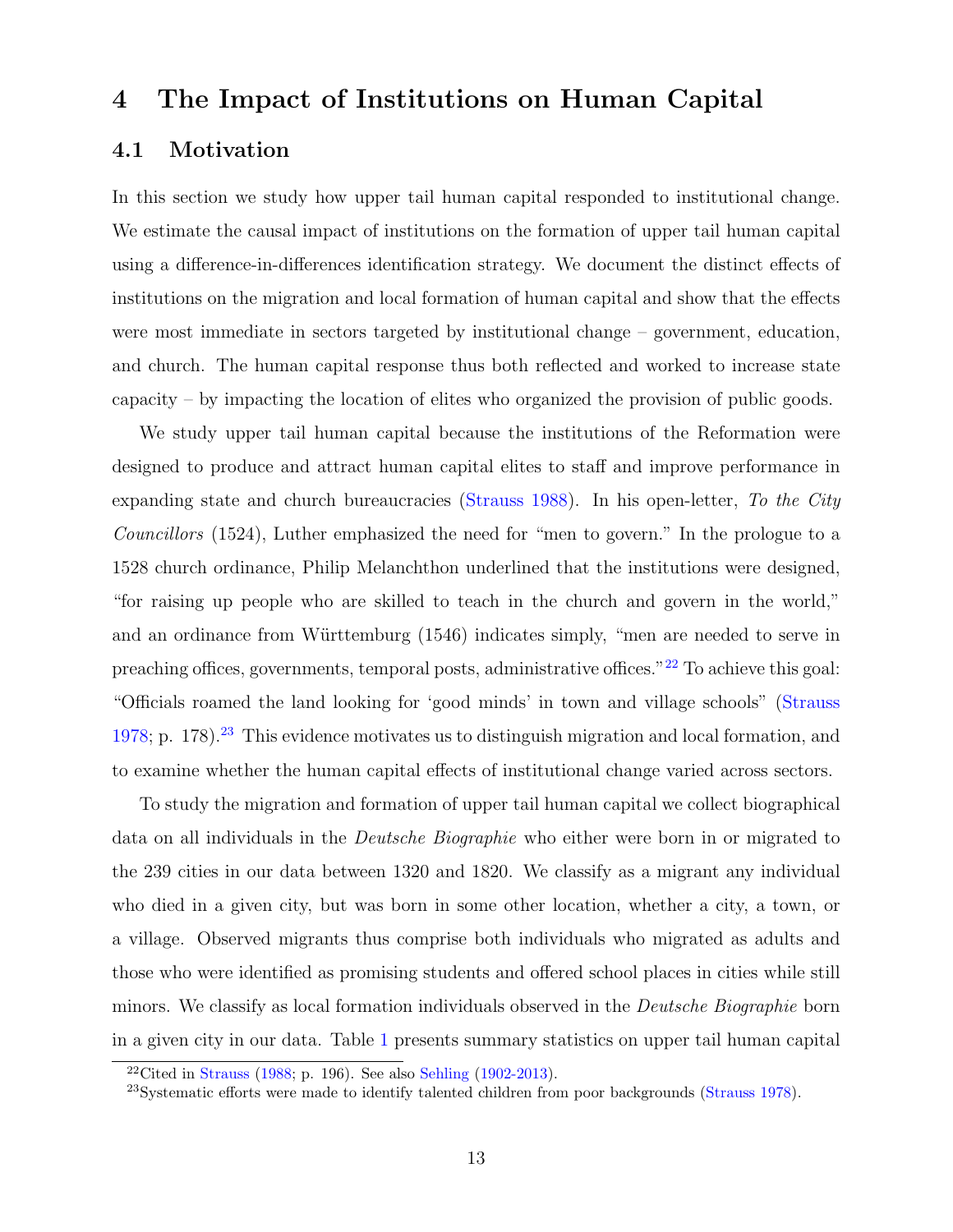|                          | Cities with Law |       |        | Cities without Law |       |       | Difference          |
|--------------------------|-----------------|-------|--------|--------------------|-------|-------|---------------------|
| Upper Tail Human Capital | N               | Mean  | Sd     | N                  | Mean  | Sd    | <b>HL</b> Statistic |
| Locally Born Pre-1520    | 103             | 1.26  | 3.55   | 136                | 0.24  | 0.77  | 0.00                |
| Locally Born Post-1520   | 103             | 36.95 | 89.09  | 136                | 10.82 | 23.58 | $6.00***$           |
| Migrants Pre-1520        | 103             | 0.63  | 1.25   | 136                | 0.23  | 0.90  | 0.00                |
| Migrants Post-1520       | 103             | 17.54 | 50.45  | 136                | 4.46  | 10.51 | 2.00                |
| Total Pre-1520           | 103             | 1.89  | 4.36   | 136                | 0.47  | 1.49  | 0.00                |
| Total Post-1520          | 103             | 54.50 | 138.42 | 136                | 15.28 | 33.04 | $8.00***$           |

<span id="page-14-0"></span>Table 1: Summary Statistics on Upper Tail Human Capital

Upper tail human capital is measured by the number of people observed in the Deutsche Biographie. Locally born are people born in a given city  $i$ . Migrants to any given city  $i$  are individuals born in some other location j who died in city i. The last column presents the Hodges-Lehman non-parametric statistic for the difference (median shift) between cities with laws and cities without laws. We use the Hodges-Lehman statistic because we are examining non-negative distributions for which the standard deviation is larger than the mean and as a test statistic that is robust to outliers. Statistical significance at the 99%, 95%, and 90% levels denoted \*\*\*, \*\*, and \*, respectively.



<span id="page-14-1"></span>Figure 3: The Migration of Upper Tail Human Capital

This graph plots the number of migrants observed in the Deutsche Biographie at the decade level in cities with and without laws. Migrants are identified as people living and dying in town  $i$  but born in some other location  $j$ . The vertical line is at 1518, the year Luther's theses began circulating.

and shows significant differences in the period after institutional change.

Our econometric analysis is motivated by Figure [3,](#page-14-1) which plots the raw data and shows a sharp jump in migration into cities that adopted institutional change in the 1520s. Figure [3](#page-14-1) shows that cities with and without laws were attracting similar numbers of migrants before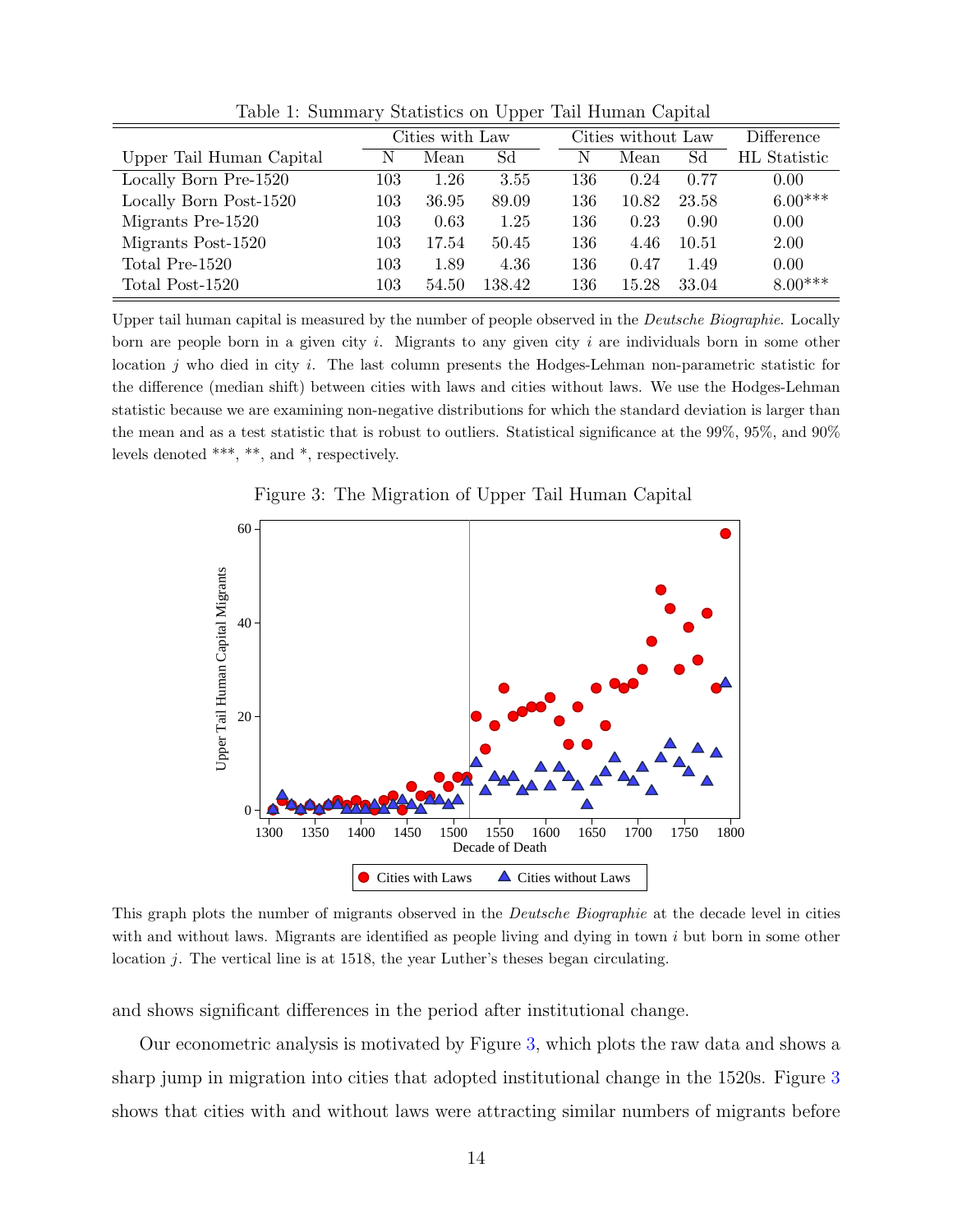the Reformation, that there is a sharp and persistent increase in migration observed in cities with laws starting in the 1520s, and that the evolution in the number of migrants in cities without laws does not change during the Reformation.<sup>[24](#page-15-0)</sup> Significantly, cities with laws overwhelmingly attracted these migrants from smaller towns, not from cities without laws. Net migration from untreated to treated cities was virtually zero as shown in Appendix [B.](#page-66-0)

## 4.2 Results

We study the migration and local formation of upper tail human capital using difference-in-differences research designs.<sup>[25](#page-15-1)</sup> We show that cities where institutions changed in the  $1500s$ saw shifts in the level and trend of human capital accumulation, relative to time invariant fixed effects and underlying trends, and that the key shifts date from the era of institutional change. We also document that there was no prior difference in human capital trends for cities that did and did not adopt institutional change in the 1500s.

#### Baseline Difference-in-Differences

Table [2](#page-16-0) reports estimates that test for shifts in the level and linear trend in upper tail human capital accumulation associated with the adoption of a Reformation law institutionalizing public goods. The outcome is the log of the number of upper tail human capital people observed in a fifty year periods from 1370 through  $1819<sup>26</sup>$  $1819<sup>26</sup>$  $1819<sup>26</sup>$  The post period begins 1520: the first treatment period is 1520-1569, the second is 1570-1619, etc.

We first test for level shifts in the local formation and migration of upper tail human capital in response to institutional change measured by Reformation law  $(Law_i)$ . Columns 1 and 4 present results for local formation and migration, respectively, controlling for city fixed effects  $(\theta_i)$ , time fixed effects  $(\delta_t)$  and common trends  $(Trend_t)$ . We estimate the following regression specification:

$$
\ln(People_{it} + 1) = \theta_i + \delta_t + \beta_0(Trend_t) + \beta_1(Post_t \times Law_i) + \epsilon_{it}
$$
\n(1)

<span id="page-15-0"></span><sup>24</sup>In Appendix [B](#page-66-0) we show that "untreated" Protestant and Catholic cities evolve similarly. The observed jump in the data should not be interpreted as a direct measure of the local treatment effect, since some of the migrants we observe in the 1520s became famous due to their role in the institutionalization of the Reformation or migrated in earlier periods.

<span id="page-15-1"></span><sup>25</sup>In the Appendix we collapse the data into single 'pre' and 'post' periods and find large effects of institutions on upper tail human capital in the post period.

<span id="page-15-2"></span> $26$ The Appendix reports estimates examining the raw count of upper tail human capital individuals that show qualitatively similar results.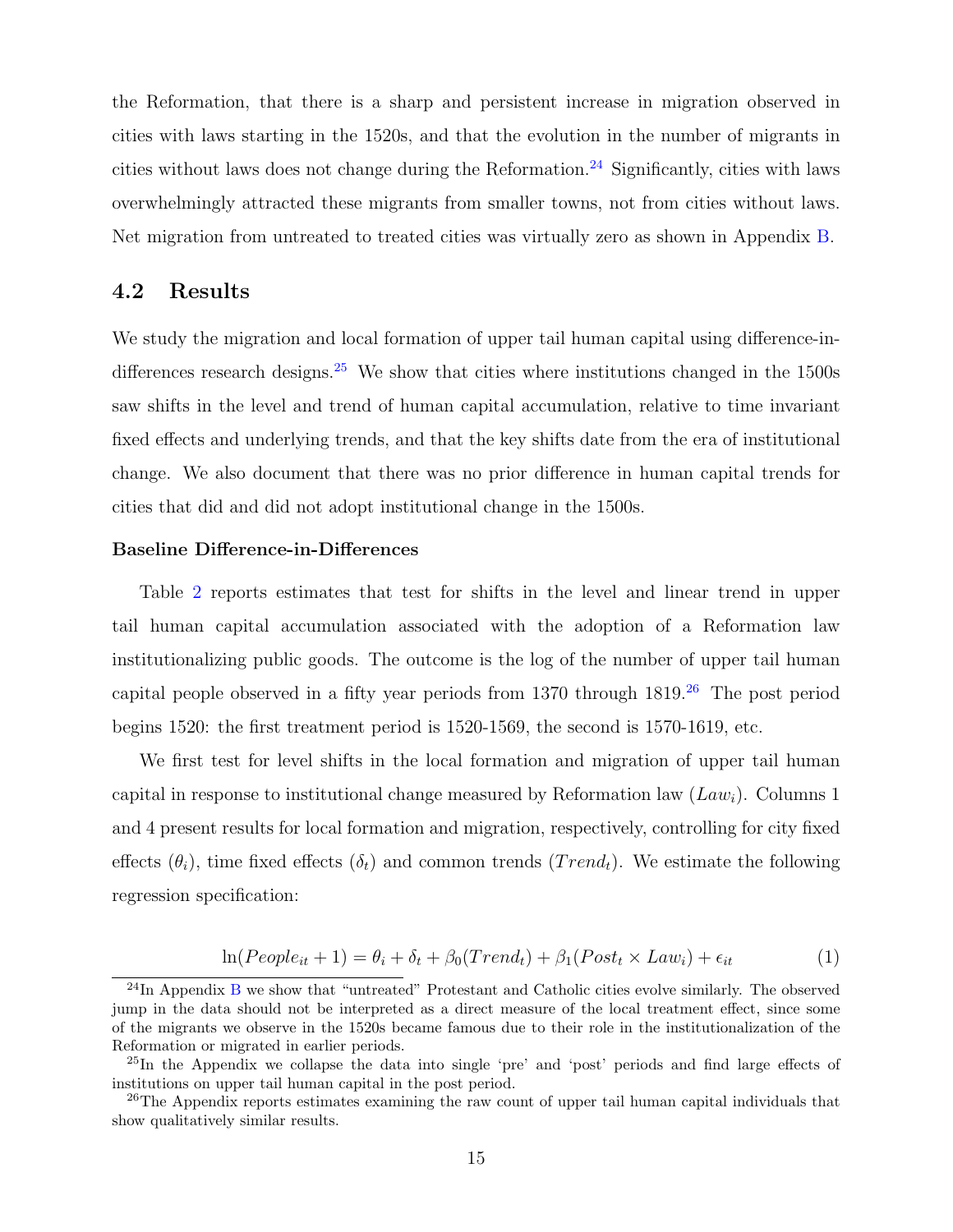|                                  | [1]       |                       | [3]        | $[4] % \includegraphics[width=1\textwidth]{images/TrDiM-Architecture.png} \caption{The figure shows the results of the estimators in the left hand side.} \label{TrDiM-Architecture}$ | [5]                   | [6]     |
|----------------------------------|-----------|-----------------------|------------|---------------------------------------------------------------------------------------------------------------------------------------------------------------------------------------|-----------------------|---------|
|                                  |           | Outcome: Ln Formation |            |                                                                                                                                                                                       | Outcome: Ln Migration |         |
| Trend                            | $0.25***$ | $0.39***$             |            | $0.06*$                                                                                                                                                                               | 0.07                  |         |
|                                  | (0.04)    | (0.07)                |            | (0.03)                                                                                                                                                                                | (0.06)                |         |
| Post $\times$ Law                | $0.34***$ |                       | $-0.13$    | $0.24***$                                                                                                                                                                             |                       | 0.22    |
|                                  | (0.06)    |                       | (0.16)     | (0.06)                                                                                                                                                                                |                       | (0.15)  |
| Post $\times$ Trend              |           | $-0.17***$            | $-0.17***$ |                                                                                                                                                                                       | $-0.02$               | $-0.02$ |
|                                  |           | (0.03)                | (0.03)     |                                                                                                                                                                                       | (0.03)                | (0.03)  |
| Trend $\times$ Law               |           | 0.03                  |            |                                                                                                                                                                                       | $-0.01$               |         |
|                                  |           | (0.02)                |            |                                                                                                                                                                                       | (0.02)                |         |
| Post $\times$ Trend $\times$ Law |           | $0.02**$              | $0.05**$   |                                                                                                                                                                                       | $0.03***$             | $-0.01$ |
|                                  |           | (0.01)                | (0.02)     |                                                                                                                                                                                       | (0.01)                | (0.02)  |
| Observations                     | 2151      | 2151                  | 2151       | 2151                                                                                                                                                                                  | 2151                  | 2151    |
| $R^2$                            | 0.55      | 0.55                  | 0.67       | 0.56                                                                                                                                                                                  | 0.56                  | 0.68    |
| Time Fixed Effects               | Yes       | Yes                   | Yes        | Yes                                                                                                                                                                                   | Yes                   | Yes     |
| City Fixed Effects               | Yes       | Yes                   |            | Yes                                                                                                                                                                                   | Yes                   |         |
| City-Specific Trends             |           |                       | Yes        |                                                                                                                                                                                       |                       | Yes     |
| Territory Fixed Effects          |           |                       | Yes        |                                                                                                                                                                                       |                       | Yes     |

<span id="page-16-0"></span>Table 2: Upper Tail Human Capital Before and After Institutional Change

This table presents the results of regression analysis estimating the effect of Reformation laws on the local formation and migration of upper tail human capital. Columns 1 to 3 study the local formation of human capital, measured by the log of the number of native-born people observed in the Deutsche Biographie plus one in a city-period. Time periods are 50 year intervals: starting with 1370-1419 and ending with 1770-1819. Columns 4 to 6 study the migration of human capital, measured by the log of the number of migrants to a given city observed in the Deutsche Biographie plus one. Migrants to city i are defined as people dying in city  $i$  who were born elsewhere. "Law" is an indicator for cities that passed Reformation ordinances in the 1500s. The "Post" period is 1520 through 1819. The pre period is 1370 to 1519. All Columns 1 and 4 control for time-period fixed effects. Statistical significance at the 1%, 5%, and 10% levels denoted \*\*\*, \*\*, and \*, respectively. Standard errors are clustered at the city level. Panel B estimates analagous regressions examining the migration of upper tail human capital, measured as the number of people observed in the Deutsche Biographie who died in a given city but were not born there.

We find that the local formation of human capital increased by 0.34 log points (42 percent) and that migration increased by 0.24 log points (27 percent) in cities that adopted institutional change in the post period.

We next test for differences and shifts in the human capital trends across cities that did and did not adopt institutional change. To do this we estimate the model:

$$
\ln(People_{it} + 1) = \theta_i + \delta_t + \beta_0(Trend_t) + \beta_2(Post_t \times Trend_t)
$$
  
+ 
$$
\beta_3(Trend_t \times Law_i) + \beta_4(Post_t \times Trend_t \times Law_i) + \epsilon_{it}
$$
 (2)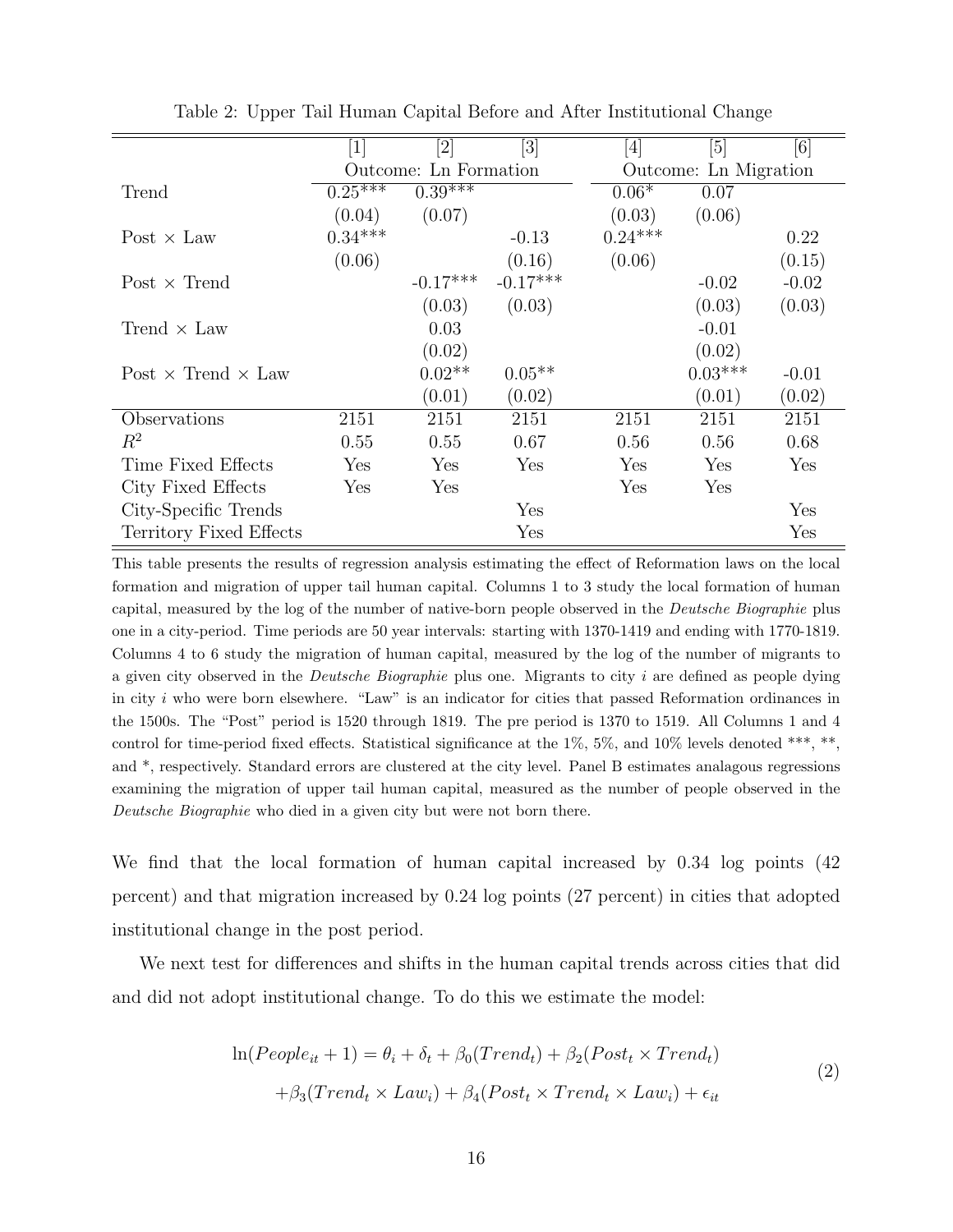The identifying assumption for this difference-in-differences design is that absent institutional change similar human capital trends would have characterized cities that did and did not adopt public goods institutions. Consistent with this assumption, we find no significant difference in human capital pre-trends for cities that adopted these institutions: Columns 2 and 5 show that  $\beta_3$  is insignificant. While underlying trends were similar, we find that cities that adopted the institutions saw significant increases in their human capital formation and migration trends in the post period, of 2 and 3 percentage points, respectively.

Finally, we test for differences in levels and trends simultaneously. Here we control for city-specific trends  $(\phi_{it})$  and territory fixed effects  $(\gamma_i)$ :

$$
\ln(People_{it} + 1) = \phi_{it} + \delta_t + \gamma_j + \beta_1(Post_t \times Law_i) + \beta_2(Post_t \times Trend_t) + \beta_4(Post_t \times Trend_t \times Law_i) + \epsilon_{it}
$$
\n(3)

Column 3 shows that cities that adopted institutional change in the 1500s experienced a significant positive shift in the trend of local human capital formation. Column 3 also shows a weak negative shift in the level of human capital formation. Column 6 shows that there was no similar change in the trend in migration and that the positive level shift in migration is less precisely estimated when we control for city-specific trends. These results indicate that migration and local formation responded somewhat differently to institutional change and suggest that estimates from linear models may not capture some of the relevant variation associated with treatment.

#### Flexible Difference-in-Differences Design

To examine the human capital response to institutional change more flexibly, we study how migration and local human capital formation varied with 'ever-treated' status periodby-period. We estimate regressions of the form:

<span id="page-17-0"></span>
$$
\ln(People_{it} + 1) = \theta_i + \delta_t + \sum_{s=1320}^{1770} \beta_s (Law_i \times Time_s) + \epsilon_{it}
$$
 (4)

The parameters of interest are the  $\beta_s$ , which capture the period-specific human capital advantage enjoyed by treated cities, controlling for city fixed effects  $\theta_i$  and time-period fixed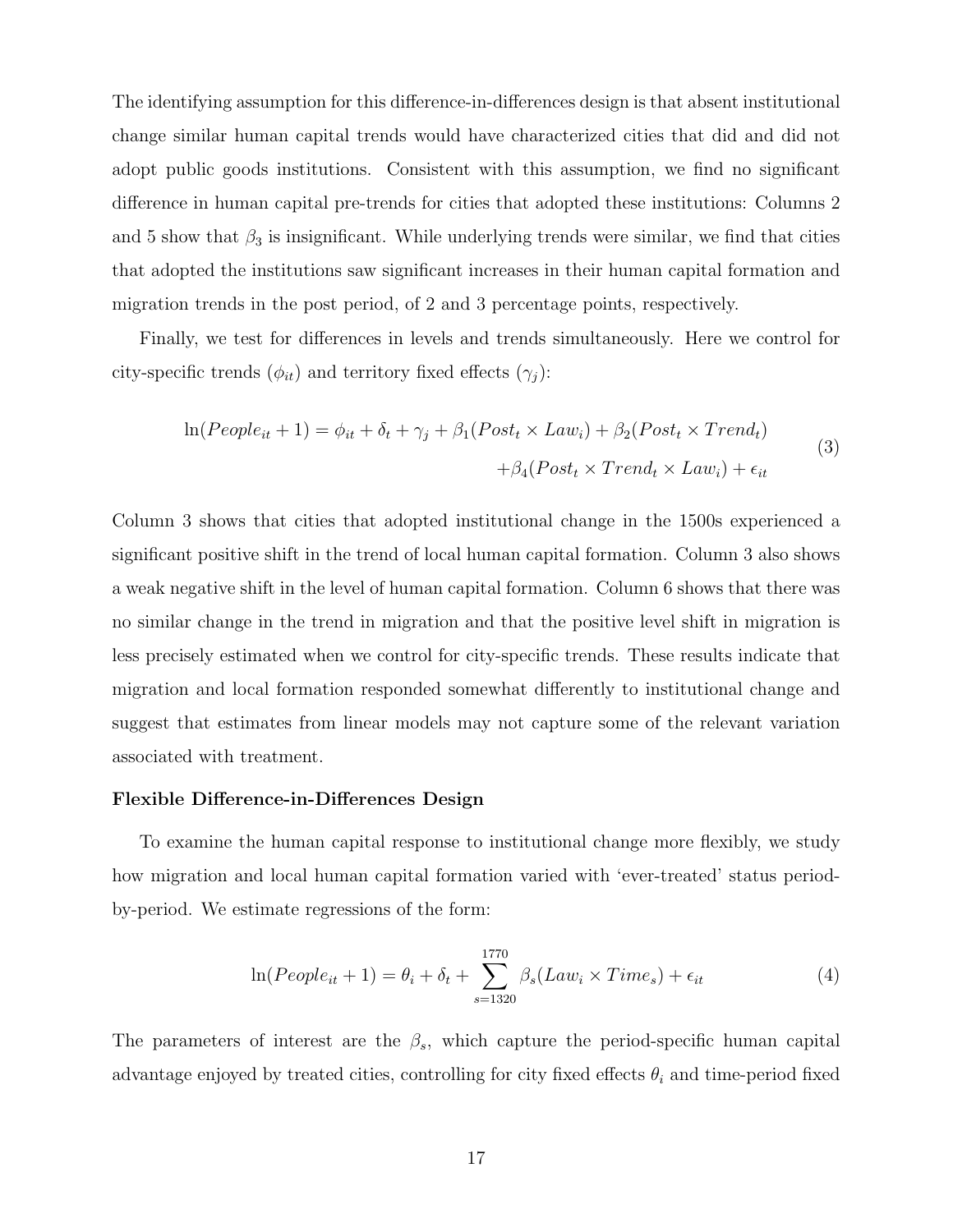

<span id="page-18-0"></span>Figure 4: Regression Analysis of Upper Tail Human Capital Panel A: Migration of Human Capital

This graph plots parameter estimates from regression analysis examining the differential local formation of upper tail human capital in cities that adopted Reformation laws. The outcome variable is the logarithm of the number of upper tail human capital individuals plus one who were born in city  $i$  in period  $t$ . Dates and places of birth are identified in the Deutsche Biographie. We assign people to the city and time-period in which they were born. We graph the parameter estimates on time-period fixed effects and the interactions between time-period indicators and an indicator for cities ever adopting Reformation law. The regression includes fixed effects for cities and time periods and is estimated over data from 1320 through 1820. The omitted time category is the period 1470 through 1519 (centered on 1495). The post-Reformation periods begin with the 1520-1570 period (centered on 1545).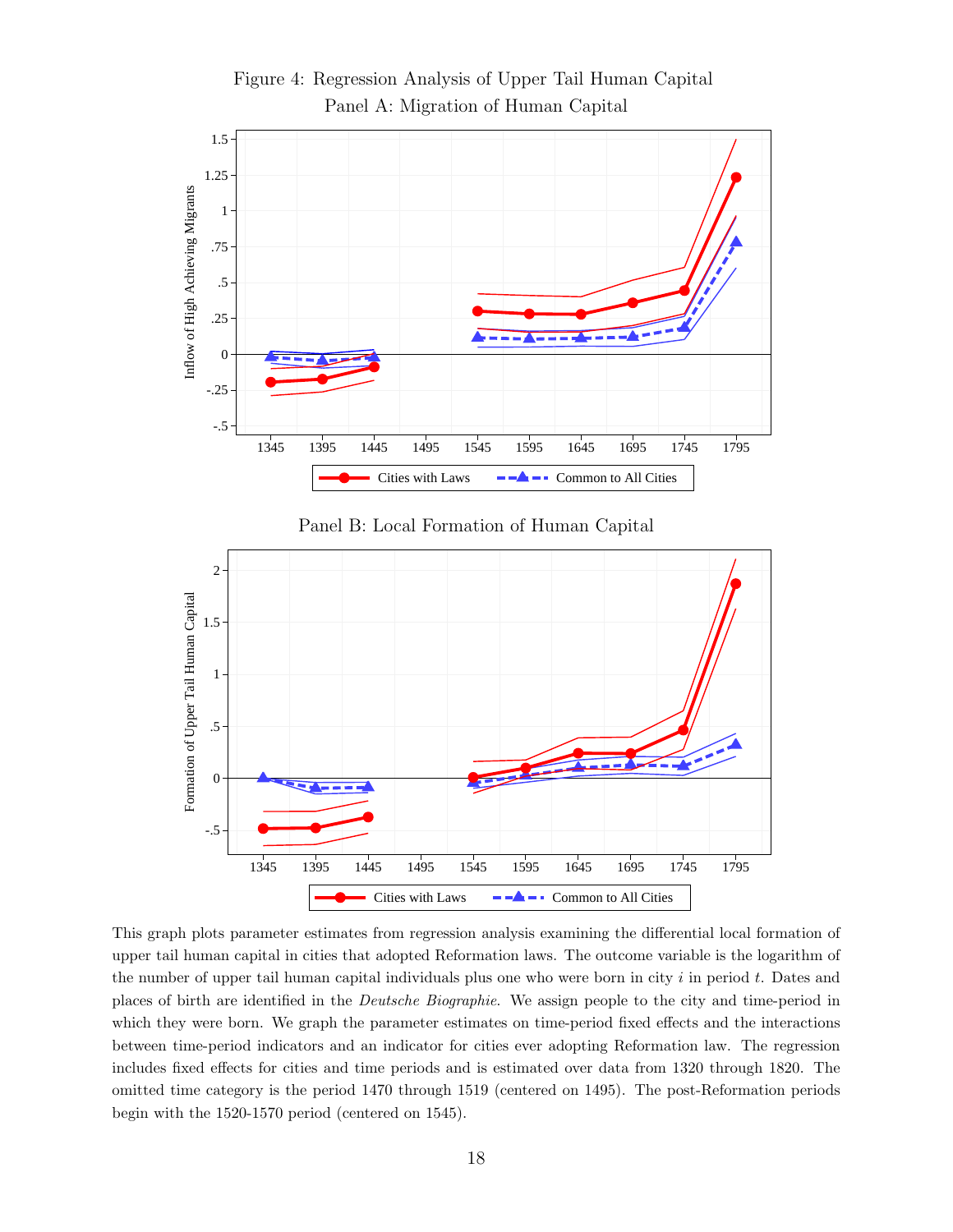effects  $\delta_t$ .<sup>[27](#page-19-0)</sup>

Figure [4](#page-18-0) presents our regression estimates graphically.<sup>[28](#page-19-1)</sup> Panel A presents estimates for migration and shows that all cities enjoyed a modest increase in migration of human capital post-Reformation, but that cities adopting public goods institutions enjoyed a very large increase at this date. Consistent with the results in Table [2,](#page-16-0) we observe a level shift in migration but not a differential shift in the time trend. Panel A shows that the differential migration of upper tail human capital into cities that reformed their legal institutions in the 1500s is observed only after the Reformation and persisted through 1800. The results from this baseline specification are supported by alternate specifications that directly examine the count of upper tail human capital migrants. We report additional results in Appendix [B.](#page-66-0)

Figure [4,](#page-18-0) Panel B presents estimates for the local formation of human capital. Panel B suggests that cities with public goods institutions enjoyed an increase in trend in human capital formation, but that the biggest relative gains were in the 1700s. It also shows that cities with public goods institutions experienced a level increase in upper tail human capital in the omitted period just before the Reformation. This reflects the fact that educated human capital elites who participated in the formalization of public goods institutions are more likely to feature in the *Deutsche Biographie*.<sup>[29](#page-19-2)</sup> To address questions of causality more tightly, we study whether upper tail human capital responded differentially in sectors targeted by the new institutions.

#### Shifts in Allocation of Human Capital Across Sectors

We examine the allocation of upper tail human capital across six occupational sectors: government  $(20\%)$ , church  $(15\%)$ , education  $(16\%)$ , business  $(18\%)$ , arts  $(26\%)$ , and medicine  $(5\%)$ <sup>[30](#page-19-3)</sup> We measure the allocation of human capital by classifying the professions of all individuals in the *Deutsche Biographie* (see Appendix [A\)](#page-46-0). We then study the allocation of upper tail human capital using the flexible difference-in-difference regression design of

<span id="page-19-0"></span><sup>&</sup>lt;sup>27</sup>We estimate this regression using data starting in 1320 for illustration purposes. Results over the baseline period 1370 through 1770 are virtually identical.

<span id="page-19-2"></span><span id="page-19-1"></span><sup>&</sup>lt;sup>28</sup>We plot time fixed effects common to all cities ( $\delta_t$ ) and for cities treated by Reformation law ( $\delta_t + \beta_t$ ).  $^{29}$ Our results are not explained by the selective inclusion of marginal individuals into the *Deutsche* Biographie. Our results hold in the upper tail of "super-stars" for whom there is no ambiguity around inclusion. For example, our results hold for the top 25 percent of individuals ranked by length of biographical essays in the Deutsche Biographie as discussed below.

<span id="page-19-3"></span> $30$ A limited number of military careers and nobles are do not included in this analysis, as described above.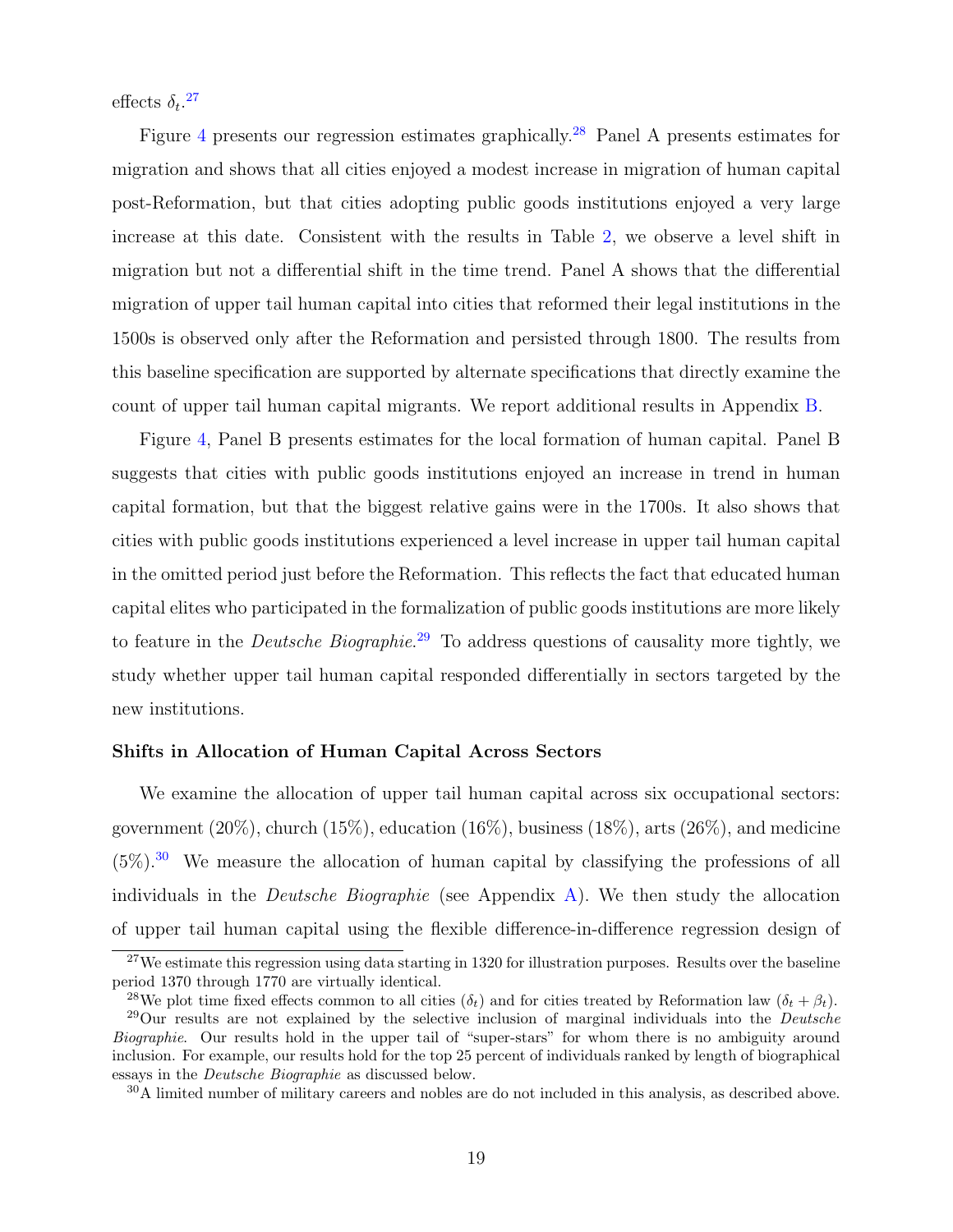Equation [4,](#page-17-0) and maintaining the distinction between migration and local formation.

Table [3](#page-21-0) presents our estimates. In Panel A, the outcome is a binary variable for the presence of any upper tail human capital migrants in a given city-period active in a specific occupational sector. Panel A shows that cities that adopted public goods laws in the 1500s were significantly more likely to attract migrants in the goverment and education sectors starting in the 1520s. These cities were also significantly more likely to attract upper tail human capital migrants with church careers across the post-1520 period, although they were also somewhat more likely to attract church human capital in the 1420-1469 period. In contrast, while we observe positive effects in business, arts, and medicine these are not significant in most periods. Panel B presents similar estimates studying the formation of upper tail human capital in different sectors. The outcome is a binary variable for any individuals in a given city-period and sector. We find that there is no discontinuous shift in the local formation of human capital and that the sectors with the biggest effects by the late 1700s are education, business, and arts.

#### Super-Stars within the Upper Tail of Human Capital

We next examine "super-stars" within the *Deutsche Biographie* in order to study  $(1)$ individuals for whom potential selection into the Deutsche Biographie is not salient and (2) the effects of institutions on human capital within the upper tail. We define "super-stars" as those individuals for whom the Deutsche Biographie provides an extended biographical essay.[31](#page-20-0) These super-stars account for just over 25 percent of entries. We examine super-stars using our baseline difference in differences designs.

Table [4](#page-22-0) presents our results on the sectoral allocation of super-stars and shows strong responses in migration to Reformation laws, as well as some differences in which sectors have the strongest responses when compared to our baseline results. In Panel A, we examine super-star migration. We observe sharp responses to Reformation laws in the education, church, and business sectors. The business sector migration effect we observe for super-stars was not as clear when we examined the complete data (above). For super-stars we also find a muted and less immediate impact on government sector than in the baseline data. In Panel B, we examine super-star local formation and observe more gradual effects as in our

<span id="page-20-0"></span><sup>&</sup>lt;sup>31</sup>The *Deutsche Biographie* provides summary evidence for all individuals on careers, places of birth and death, and family connections and extended biographical essays for the most prominent individuals.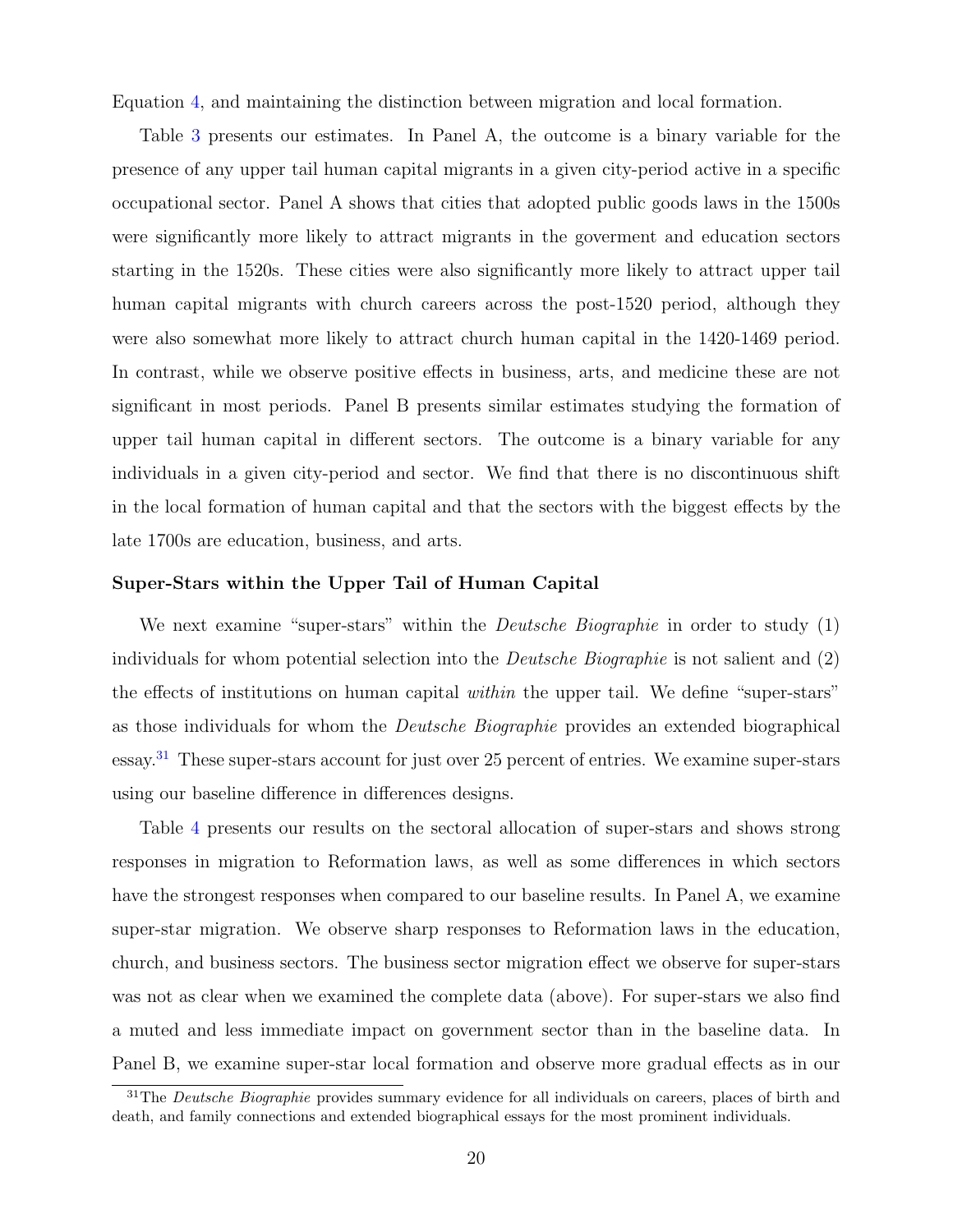<span id="page-21-0"></span>Table 3: Institutions and Types of Upper Tail Human Capital 1370-1819

 $[1]$   $[2]$   $[3]$   $[4]$   $[5]$   $[6]$ 

|                                 | Govt     | Church    | Education | <b>Business</b> | Arts     | Medicine |
|---------------------------------|----------|-----------|-----------|-----------------|----------|----------|
| $Law \times 1370 - 1419$        | $-0.03$  | 0.02      | $-0.02$   | $-0.04$         | $-0.04$  | $-0.01$  |
|                                 | (0.02)   | (0.03)    | (0.02)    | (0.03)          | (0.03)   | (0.01)   |
| $Law \times 1420 - 1469$        | $-0.00$  | $0.06*$   | $-0.04*$  | $-0.05**$       | $-0.04*$ | $-0.01$  |
|                                 | (0.03)   | (0.03)    | (0.02)    | (0.02)          | (0.02)   | (0.01)   |
| $Law \times 1520 - 1569$        | $0.09**$ | $0.14***$ | $0.11**$  | 0.02            | $0.08*$  | 0.02     |
|                                 | (0.04)   | (0.05)    | (0.04)    | (0.03)          | (0.05)   | (0.02)   |
| Law $\times$ 1570-1619          | 0.07     | $0.10**$  | 0.01      | 0.06            | $0.08*$  | 0.03     |
|                                 | (0.05)   | (0.05)    | (0.04)    | (0.04)          | (0.05)   | (0.03)   |
| $\text{Law} \times 1620 - 1669$ | $0.10**$ | $0.11**$  | $0.07*$   | 0.05            | 0.05     | 0.02     |
|                                 | (0.04)   | (0.04)    | (0.04)    | (0.03)          | (0.04)   | (0.02)   |
| $Law \times 1670 - 1719$        | $0.11**$ | $0.12**$  | 0.04      | 0.04            | 0.06     | $0.06**$ |
|                                 | (0.04)   | (0.05)    | (0.04)    | (0.04)          | (0.05)   | (0.03)   |
| $Law \times 1720 - 1769$        | $0.08*$  | $0.12***$ | $0.09**$  | 0.04            | 0.02     | 0.03     |
|                                 | (0.05)   | (0.05)    | (0.04)    | (0.04)          | (0.05)   | (0.03)   |
| Law $\times$ 1770-1819          | $0.14**$ | $0.17***$ | 0.09      | 0.06            | $0.13**$ | $0.10*$  |
|                                 | (0.06)   | (0.06)    | (0.06)    | (0.06)          | (0.07)   | (0.05)   |
| Observations                    | 2151     | 2151      | 2151      | 2151            | 2151     | 2151     |
| $R^2$                           | 0.33     | 0.36      | 0.34      | 0.37            | 0.38     | 0.24     |

Panel A: Migration of Human Capital – Binary Outcome for Specific Human Capital

Panel B: Local Formation of Human Capital – Binary Outcome for Specific Human Capital

|                          | Govt      | Church  | Education | <b>Business</b> | Arts       | Medicine  |
|--------------------------|-----------|---------|-----------|-----------------|------------|-----------|
| Law $\times$ 1370-1419   | $-0.09**$ | $-0.06$ | $-0.06$   | $-0.03$         | $-0.14***$ | $-0.07**$ |
|                          | (0.04)    | (0.04)  | (0.04)    | (0.03)          | (0.04)     | (0.03)    |
| $Law \times 1420 - 1469$ | 0.01      | 0.04    | 0.03      | $-0.03$         | $-0.04$    | $-0.07**$ |
|                          | (0.05)    | (0.05)  | (0.04)    | (0.04)          | (0.05)     | (0.03)    |
| $Law \times 1520 - 1569$ | $-0.01$   | 0.09    | 0.02      | $-0.02$         | $-0.06$    | $-0.03$   |
|                          | (0.06)    | (0.06)  | (0.05)    | (0.05)          | (0.05)     | (0.04)    |
| Law $\times$ 1570-1619   | 0.09      | 0.03    | 0.01      | $-0.00$         | $-0.03$    | $-0.01$   |
|                          | (0.06)    | (0.06)  | (0.04)    | (0.05)          | (0.05)     | (0.04)    |
| Law $\times$ 1620-1669   | 0.06      | $0.11*$ | $0.08*$   | $0.08*$         | 0.01       | 0.07      |
|                          | (0.06)    | (0.06)  | (0.05)    | (0.05)          | (0.05)     | (0.05)    |
| $Law \times 1670 - 1719$ | $0.10*$   | 0.07    | 0.05      | 0.05            | 0.03       | $-0.01$   |
|                          | (0.06)    | (0.06)  | (0.06)    | (0.05)          | (0.07)     | (0.04)    |
| $Law \times 1720 - 1769$ | 0.01      | 0.01    | $0.22***$ | 0.05            | 0.10       | $-0.00$   |
|                          | (0.07)    | (0.06)  | (0.07)    | (0.07)          | (0.07)     | (0.05)    |
| Law $\times$ 1770-1819   | 0.06      | $-0.04$ | $0.16**$  | $0.16**$        | $0.13*$    | 0.05      |
|                          | (0.08)    | (0.06)  | (0.07)    | (0.07)          | (0.07)     | (0.06)    |
| Observations             | 2151      | 2151    | 2151      | 2151            | 2151       | 2151      |
| $R^2$                    | 0.37      | 0.30    | 0.41      | 0.40            | 0.41       | 0.26      |

This table presents regression estimates. The outcome in Panel A is a binary variable capturing the presence of migrants in a given sector. The outcome in Panel B is a binary variable for individuals born in a given city. Time is measured in 50-year periods 1370 through 1819. Table [3](#page-21-0) reports estimates on interactions between an indicator for cities that adopted Reformation Laws ("Law") and time period indicators. The omitted time category is 1470-1519. Migration and local formation are measured as described in the text. All regressions include separate city and time period fixed effects. Standard errors clustered at the city level. Statistical significance at the 1%, 5%, and 10% levels denoted \*\*\*, \*\*, and \*, respectively.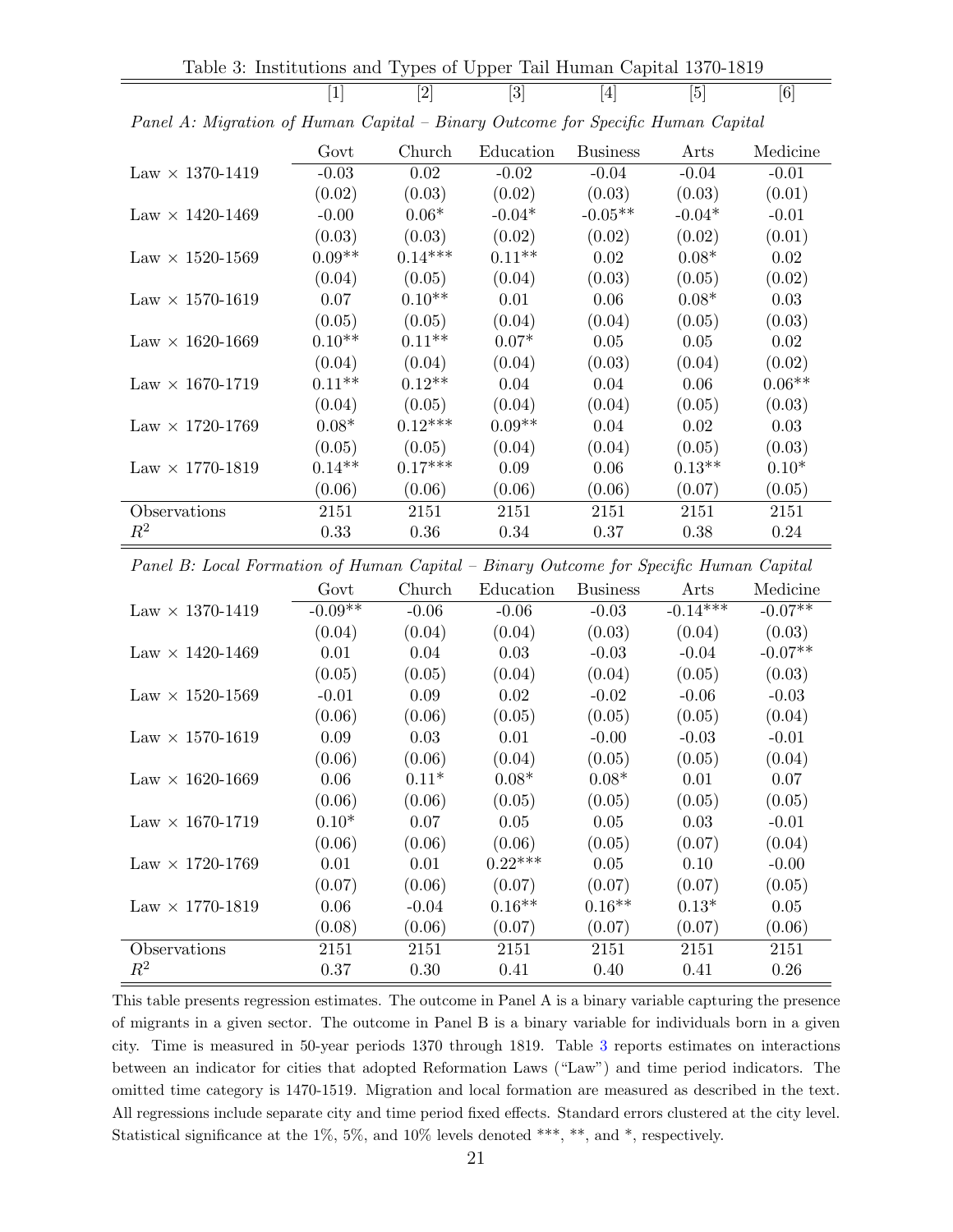Table 4: Institutions and "Super-Star" Human Capital 1370-1819

<span id="page-22-0"></span> $[1]$   $[2]$   $[3]$   $[4]$   $[5]$   $[6]$ 

|                          | Govt     | Church   | Education | <b>Business</b> | Arts      | Medicine      |
|--------------------------|----------|----------|-----------|-----------------|-----------|---------------|
| Law $\times$ 1370-1419   | $-0.02$  | $-0.00$  | 0.00      | $-0.01$         | $-0.00$   | 0.00          |
|                          | (0.02)   | (0.02)   | (0.02)    | (0.02)          | (0.02)    | $\rightarrow$ |
| $Law \times 1420 - 1469$ | $-0.02$  | 0.01     | 0.00      | $-0.02$         | $-0.02$   | $-0.01$       |
|                          | (0.02)   | (0.03)   | (0.02)    | (0.01)          | (0.02)    | (0.01)        |
| $Law \times 1520 - 1569$ | 0.03     | $0.11**$ | 0.06      | $0.06**$        | 0.02      | 0.02          |
|                          | (0.03)   | (0.05)   | (0.04)    | (0.03)          | (0.03)    | (0.02)        |
| Law $\times$ 1570-1619   | 0.03     | 0.04     | 0.04      | $0.06*$         | $0.11***$ | 0.02          |
|                          | (0.04)   | (0.05)   | (0.03)    | (0.03)          | (0.04)    | (0.02)        |
| $Law \times 1620 - 1669$ | 0.03     | 0.07     | $0.11***$ | $0.05*$         | $0.07*$   | 0.02          |
|                          | (0.03)   | (0.04)   | (0.04)    | (0.03)          | (0.04)    | (0.02)        |
| $Law \times 1670 - 1719$ | 0.05     | 0.06     | $0.06*$   | $-0.00$         | 0.08      | 0.00          |
|                          | (0.04)   | (0.05)   | (0.04)    | (0.03)          | (0.05)    | (0.01)        |
| $Law \times 1720 - 1769$ | $0.11**$ | 0.03     | $0.12***$ | 0.00            | 0.04      | 0.01          |
|                          | (0.04)   | (0.04)   | (0.04)    | (0.04)          | (0.05)    | (0.02)        |
| $Law \times 1770-1819$   | $0.15**$ | $0.13**$ | $0.14**$  | 0.06            | 0.10      | $0.14**$      |
|                          | (0.06)   | (0.06)   | (0.07)    | (0.07)          | (0.06)    | (0.05)        |
| Observations             | 2151     | 2151     | 2151      | 2151            | 2151      | 2151          |
| $R^2$                    | 0.32     | 0.36     | 0.33      | 0.37            | 0.33      | 0.21          |

Panel A: Migration of Human Capital – Binary Outcome for Super-Star Human Capital

Panel B: Local Formation of Human Capital – Binary Outcome for Super-Star Human Capital

|                                 | Govt    | Church  | Education | <b>Business</b> | Arts     | Medicine |
|---------------------------------|---------|---------|-----------|-----------------|----------|----------|
| Law $\times$ 1370-1419          | $-0.06$ | 0.00    | $-0.04$   | $-0.01$         | $-0.04$  | $-0.02$  |
|                                 | (0.04)  | (0.04)  | (0.03)    | (0.02)          | (0.03)   | (0.03)   |
| $Law \times 1420 - 1469$        | $-0.01$ | 0.07    | $-0.04$   | $-0.00$         | 0.00     | $-0.03$  |
|                                 | (0.04)  | (0.04)  | (0.04)    | (0.02)          | (0.03)   | (0.02)   |
| $\text{Law} \times 1520 - 1569$ | $-0.03$ | 0.04    | 0.01      | $-0.03$         | 0.03     | $-0.02$  |
|                                 | (0.05)  | (0.05)  | (0.05)    | (0.03)          | (0.04)   | (0.03)   |
| $Law \times 1570 - 1619$        | $-0.06$ | 0.03    | $-0.01$   | 0.03            | $0.07*$  | $-0.01$  |
|                                 | (0.05)  | (0.05)  | (0.04)    | (0.03)          | (0.04)   | (0.03)   |
| $Law \times 1620 - 1669$        | 0.01    | 0.03    | 0.07      | 0.03            | 0.03     | $0.07*$  |
|                                 | (0.05)  | (0.05)  | (0.05)    | (0.04)          | (0.04)   | (0.04)   |
| $Law \times 1670 - 1719$        | 0.03    | 0.03    | 0.05      | 0.06            | $0.14**$ | 0.02     |
|                                 | (0.06)  | (0.05)  | (0.06)    | (0.05)          | (0.06)   | (0.04)   |
| $Law \times 1720 - 1769$        | $-0.02$ | $-0.01$ | $0.17**$  | 0.05            | $0.15**$ | 0.03     |
|                                 | (0.06)  | (0.05)  | (0.07)    | (0.06)          | (0.06)   | (0.05)   |
| Law $\times$ 1770-1819          | 0.09    | 0.01    | $0.16**$  | $0.16**$        | $0.15**$ | 0.09     |
|                                 | (0.07)  | (0.06)  | (0.07)    | (0.07)          | (0.07)   | (0.06)   |
| Observations                    | 2151    | 2151    | 2151      | 2151            | 2151     | 2151     |
| $R^2$                           | 0.36    | 0.27    | 0.42      | 0.45            | 0.37     | 0.26     |

This table presents regression estimates studying sector-specific super-star human capital. Panel A studies migration, measured by a binary dependent variable capturing the presence of super-star migrants. Panel B studies the formation of human capital, measured a binary dependent variable measuring the presence of super-star individuals born in a given city. Super-stars and sectors are classified as described in the text. All regressions include separate city and time period fixed effects. Standard errors clustered at the city level. Statistical significance at the 1%, 5%, and 10% levels denoted \*\*\*, \*\*, and \*, respectively.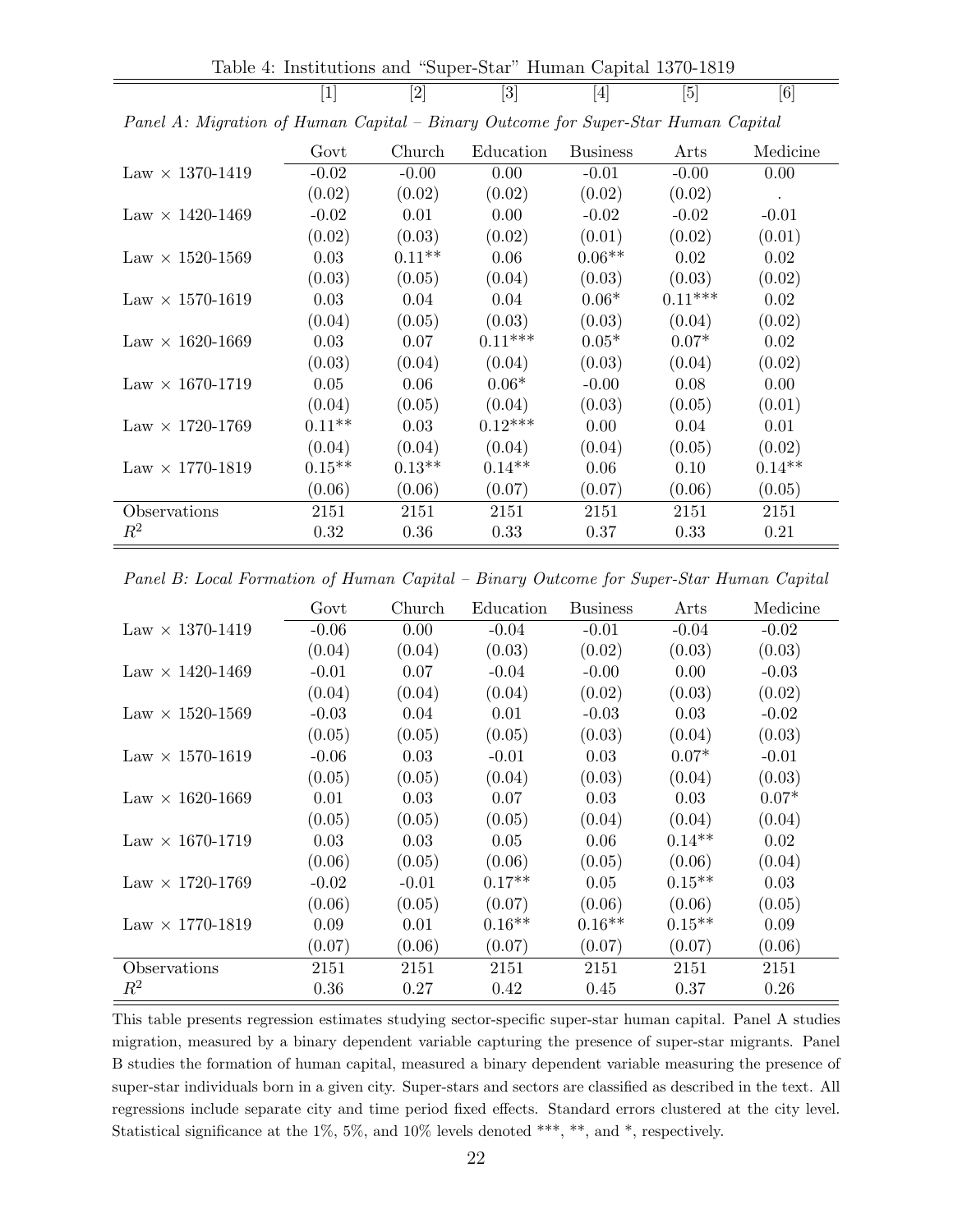baseline analysis. We find that by the 1700s, treated cities were producing more super-stars in business and the arts. These results are broadly consistent with our baseline findings.

When we study super-stars in aggregate, as opposed to at the sectoral level, we find shifts in migration and local formation that closely mirror our findings for overall upper tail human capital including non-super-stars. We report these results in Appendix [B.](#page-66-0)

#### Discussion

We find that institutional change drove increases in the migration and formation of upper tail human capital. In the full sample, these effects are concentrated in the sectors targeted by the institutional changes – government, church, and education. For super-stars, we also observe sharp effects for individuals active in business. These shifts are sharpest for migration. For local formation, the results are more muted and point towards spillover effects on sectors that were not directly targeted, notably the business sector.

The nature of the empirical migration and formation processes help explain these findings. Narrative evidence and theory lead us to hypothesize that migration flows represented Tiebout sorting. However, German cities that institutionalized public goods in law also directly promoted the migration of upper tail human capital *during* the educational process [\(Strauss](#page-44-1) [1978\)](#page-44-1). The recruitment of promising school children from small towns may explain why observed migration effects are relatively strong and sharp.

More broadly, our findings contribute to and cut across existing research on upper tail human capital. [Cantoni and Yuchtman](#page-41-5) [\(2014\)](#page-41-5) find that universities drove the emergence of market institutions in Germany during the Middle Ages. [Meisenzahl and Mokyr](#page-42-9) [\(2012\)](#page-42-9) and Squicciarini and Voigtländer [\(2015\)](#page-44-4) document that the upper tail of the human capital distribution in science and the mechanical arts mattered for growth during the Industrial Revolution.[32](#page-23-0) In research on general human capital, [Becker and Woessmann](#page-40-3) [\(2009\)](#page-40-3) show that Protestantism was associated with literacy and development in the 1800s. These studies all rely on cross sectional data on human capital, except [Cantoni and Yuchtman](#page-41-5) [\(2014\)](#page-41-5), who study the impact of exogenous university foundation on local market institutions.

Unlike previous research, we employ panel data and highlight the importance of institutional change for upper tail human capital centuries before the Industrial Revolution.

<span id="page-23-0"></span> $32$ These studies examining upper tail human capital are in part motivated by the finding that basic literacy appears to have had little effect on development during the British Industrial Revolution [\(Mitch](#page-42-13) [1998\)](#page-42-13).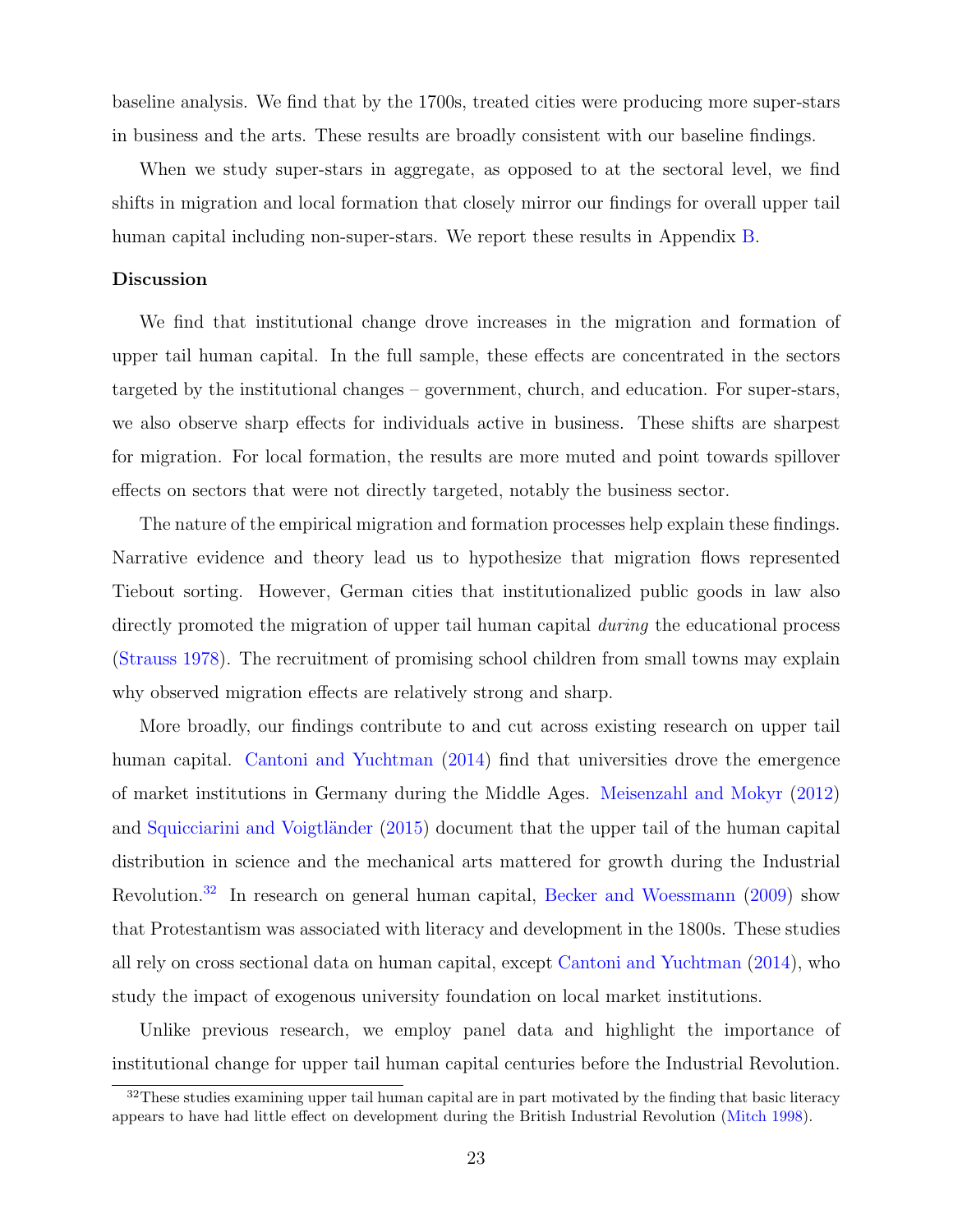|                |     | $\left[ 2\right]$ | $[3] % \includegraphics[width=1\textwidth]{images/TrDiS.png} \caption{The figure shows the results of the estimators in the image. The left-hand side is the same as the right-hand side is the same as the right-hand side is the same as the right-hand side is the same as the right-hand side is the same as the right-hand side is the same as the right-hand side is the same as the right-hand side is the same as the right-hand side is the same as the right-hand side is the same as the right-hand side is the same as the right-hand side is the same as the right-hand side is the same as the right-hand side is the same as the right-hand side is the same as the right-hand side is the same as the right-hand side is the same as the right-hand side is the same as the right-hand side is the same as the right-hand side is the same as the right-hand side is the same as the right-hand side is the same as the right-hand side is the$ | $\left 4\right $ | $\lceil 5 \rceil$  | $\left[ 6\right]$ | 7                 | [8       | [9]       |
|----------------|-----|-------------------|-----------------------------------------------------------------------------------------------------------------------------------------------------------------------------------------------------------------------------------------------------------------------------------------------------------------------------------------------------------------------------------------------------------------------------------------------------------------------------------------------------------------------------------------------------------------------------------------------------------------------------------------------------------------------------------------------------------------------------------------------------------------------------------------------------------------------------------------------------------------------------------------------------------------------------------------------------------------|------------------|--------------------|-------------------|-------------------|----------|-----------|
| Population     |     | Cities with Law   |                                                                                                                                                                                                                                                                                                                                                                                                                                                                                                                                                                                                                                                                                                                                                                                                                                                                                                                                                                 |                  | Cities without Law |                   | <b>Difference</b> | Share    | Share     |
| in 1500        | Ν   | Mean              | Sd                                                                                                                                                                                                                                                                                                                                                                                                                                                                                                                                                                                                                                                                                                                                                                                                                                                                                                                                                              | Ν                | Mean               | Sd                | in Means          | with Law | of Cities |
| Unobserved     | 35  | 1.81              | 0.43                                                                                                                                                                                                                                                                                                                                                                                                                                                                                                                                                                                                                                                                                                                                                                                                                                                                                                                                                            | 94               | 1.59               | 0.50              | $0.22**$          | 0.27     | 0.54      |
| 1-5 Thousand   | 32  | 2.01              | 0.61                                                                                                                                                                                                                                                                                                                                                                                                                                                                                                                                                                                                                                                                                                                                                                                                                                                                                                                                                            | 30               | 1.69               | 0.57              | $0.32**$          | 0.52     | 0.26      |
| 6-10 Thousand  | 20  | 2.37              | 0.85                                                                                                                                                                                                                                                                                                                                                                                                                                                                                                                                                                                                                                                                                                                                                                                                                                                                                                                                                            | 8                | 2.50               | 0.59              | $-0.13$           | 0.71     | 0.12      |
| 11-20 Thousand | 12  | 2.94              | 0.96                                                                                                                                                                                                                                                                                                                                                                                                                                                                                                                                                                                                                                                                                                                                                                                                                                                                                                                                                            | 2                | 3.43               | 0.36              | $-0.49$           | 0.86     | 0.06      |
| $21+$ Thousand | 4   | 3.29              | 0.13                                                                                                                                                                                                                                                                                                                                                                                                                                                                                                                                                                                                                                                                                                                                                                                                                                                                                                                                                            | $\overline{2}$   | 3.90               | 0.27              | $-0.61$           | 0.67     | 0.03      |
| All Cities     | 103 | 2.17              | 0.76                                                                                                                                                                                                                                                                                                                                                                                                                                                                                                                                                                                                                                                                                                                                                                                                                                                                                                                                                            | 136              | 1.73               | 0.65              | $0.45***$         | 0.43     | 1.00      |

<span id="page-24-2"></span>Table 5: Log Population in 1800 by Reformation Law Status and Initial Size

This table presents the summary statistics for log city population in 1800 by Reformation law status and initial pre-Reformation city size. Reformation law is an indicator variable whether a city had any ordinance by 1600. Populations are measured in thousands: ln(population/1000). Statistical significance for differences in means at the 1%, 5%, and 10% levels denoted \*\*\*, \*\*, \*, respectively in column 7. Column 8 reports the share of cities with a Reformation law in each initial size category for population in 1500. Column 9 reports the share of total cities in each initial size category.

We observe significant differences in upper tail human capital in administrative, government, church, and educational occupations – pointing to the early emergence of a service elite.

# <span id="page-24-0"></span>5 Institutions and Long-Run Economic Outcomes

In this section, we test the hypothesis that cities that institutionalized public goods provision with Reformation laws experienced more rapid long-run population growth and became more upper tail human capital intensive by 1800. We study city population as a measure of local economic activity in historical settings where direct measures of output or revenue are not available, and as a measure of revealed preferences, motivated by the literature on city growth [\(De Long and Shleifer](#page-41-14) [1993;](#page-41-14) [Glaeser, Scheinkman, and Shleifer](#page-42-14) [1995;](#page-42-14) [Acemoglu, Johnson,](#page-40-1) [and Robinson](#page-40-1) [2005a\)](#page-40-1). The results we present in this section are suggestive correlations. We address potential endogeneity with an instrumental variable design in Section [6.](#page-29-0)

We find that cities that adopted Reformation laws grew to be significantly larger, have more upper tail human capital, and be upper tail human capital intensive in 1800 compared to observably similar cities without these institutions. We find that non-institutionalized Protestantism was not associated with growth, consistent with [Cantoni](#page-41-1) [\(2015\)](#page-41-1).<sup>[33](#page-24-1)</sup>

<span id="page-24-1"></span>Table [5](#page-24-2) presents three motivating facts on the relationship between initial city population,

<sup>&</sup>lt;sup>33</sup>We examine the cross section because data on city populations are unbalanced and for a large proportion of "treated" cities unobserved in many pre-treatment periods. We provide further discussion in Appendix [C.](#page-78-0)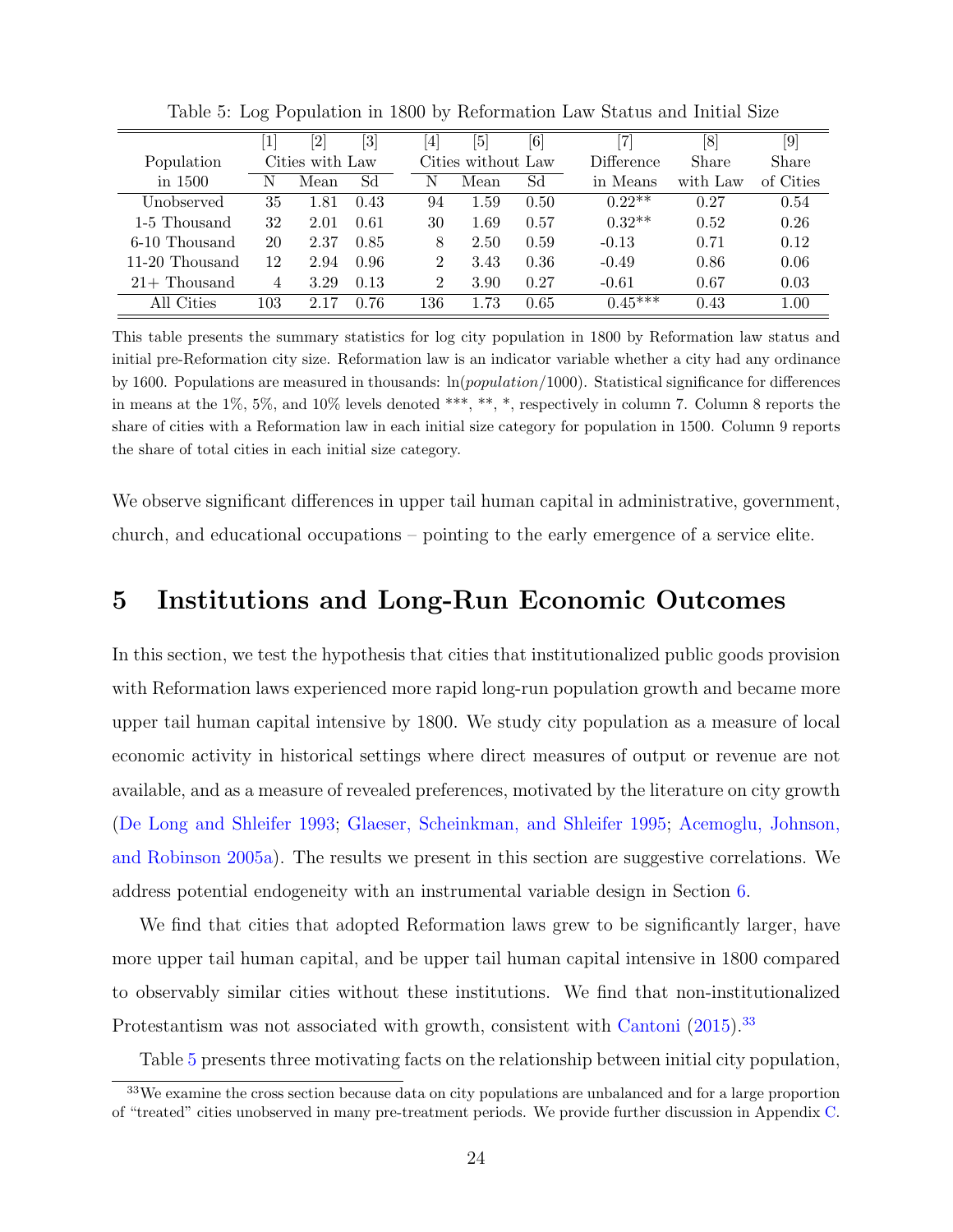institutional change in the 1500s, and population in 1800. First, we observe that cities with Reformation laws were 45 log points (57 percent) larger in 1800 than cities that did not adopt. Second, cities that were already large in 1500 were more likely to adopt Reformation laws (column 9). Third, when we compare cities of similar initial sizes we observe a large and significant positive relationship between Reformation laws and long-run population across the vast majority of locations that were small in 1500, but not in the far upper tail of already-large cities. Table [5](#page-24-2) thus shows that relationship between institutional change and subsequent population was strongly positive in locations that had not been particularly dynamic and were initially small – and statistically insignificant and negative for upper tail cities where adoption was most likely.[34](#page-25-0)

Table [6](#page-26-0) presents summary statistics for cities that did and did not adopt Reformation laws. In 1500, cities with laws were not significantly different on human capital dimensions, as measured by the number of books printed, the number of students getting university degrees, or the presence of universities. Among cities that were small in 1500, cities that adopted Reformation laws were more likely to be Free-Imperial cities ( $Free$  und  $Reichstädte$ ). We control directly for these factors in our analysis.<sup>[35](#page-25-1)</sup> We also document that Free-Imperial cities had no growth advantages post-1500. In fact, the relationship between institutional change and growth was *weaker* in Free-Imperial cities.<sup>[36](#page-25-2)</sup>

To study the relationship between the city-level Reformation law and long-run population and human capital outcomes, we estimate the following regression:

<span id="page-25-3"></span>
$$
Outcome_i = c + \alpha \cdot Law_i + \gamma \cdot X_i + \epsilon_i,\tag{5}
$$

where  $Law_i = 1$  if city i had a Reformation law, and  $X_i$  contains control variables, including both our measure of upper tail human capital and the number of university students over multiple periods prior to the Reformation to absorb pre-trends.

Table [7](#page-27-0) shows the results from estimating equation [\(5\)](#page-25-3). The outcome in Panel A is

<span id="page-25-0"></span><sup>34</sup>We present detailed evidence on each individual town where population data is unobserved in 1500 in Bairoch, Batou, and Chèvre [\(1988\)](#page-40-13) in Appendix [A,](#page-46-0) to confirm that they were indeed small cities in 1500.

<span id="page-25-1"></span> ${}^{35}$ In Appendix [B,](#page-66-0) we present document that there are no differential pre-trends in the number of university students from treated and untreated cities. We provide evidence that the adoption of public goods institutions predicts which towns transitioned to become cities with population observed in 1800 in Appendix [C.](#page-78-0)

<span id="page-25-2"></span><sup>36</sup>A large literature documents the relative decline of Free-Imperial cities after 1600 [\(Whaley](#page-44-3) [2012\)](#page-44-3).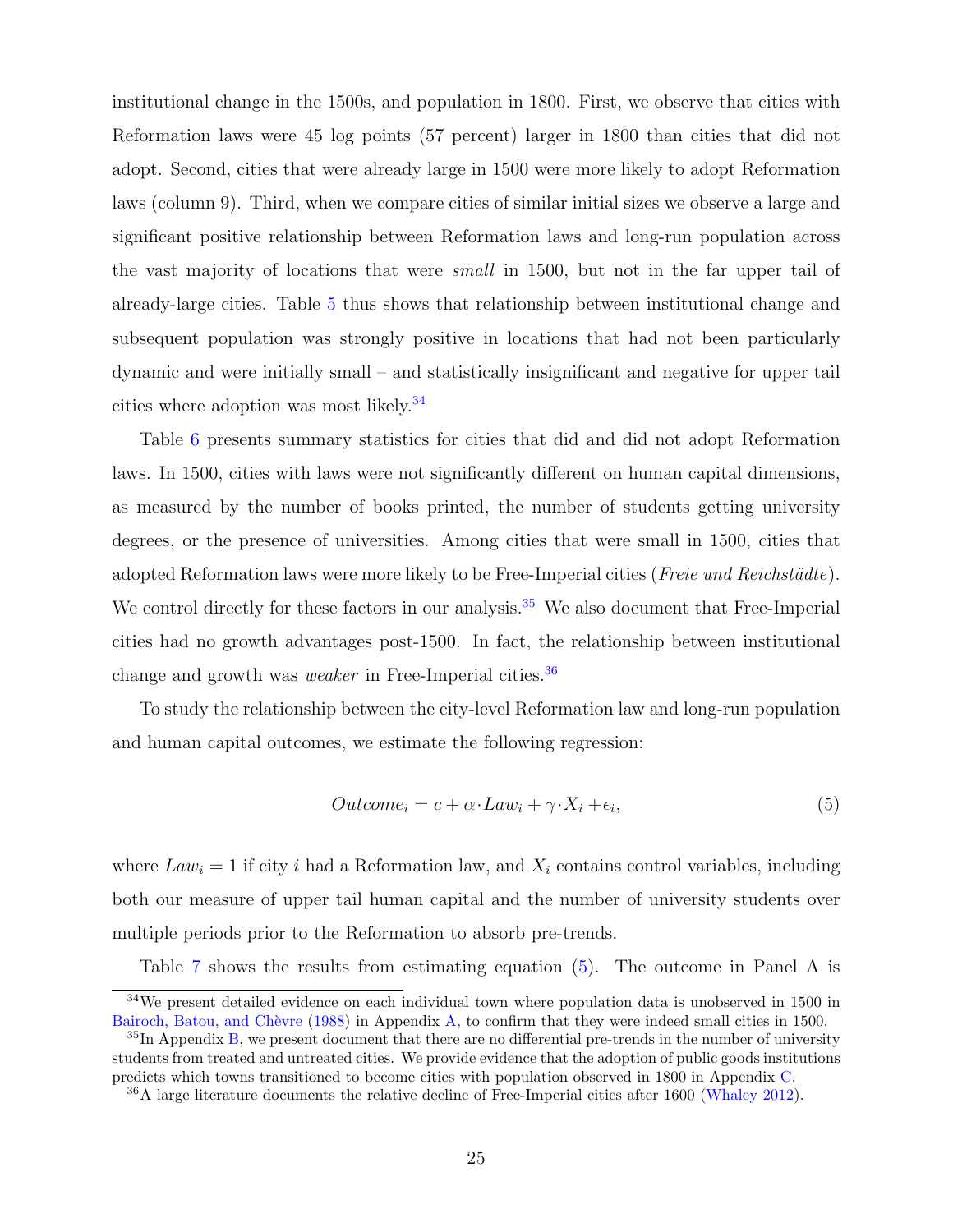| Panel A: Small Towns - Population 5,000 or Less in 1500 |        |                 |          |        |                    |         |            |  |  |  |
|---------------------------------------------------------|--------|-----------------|----------|--------|--------------------|---------|------------|--|--|--|
|                                                         |        | Cities with Law |          |        | Cities without Law |         | Difference |  |  |  |
| City Population & Controls                              | N      | Mean            | Sd       | N      | Mean               | Sd      | in Means   |  |  |  |
| Log (Population <sub>1800</sub> /1000)                  | 67     | 1.91            | 0.53     | 124    | 1.61               | 0.52    | $0.30***$  |  |  |  |
| Log (Population <sub>1500</sub> /1000)                  | $32\,$ | 1.05            | 0.52     | 30     | 0.93               | 0.46    | 0.11       |  |  |  |
| Town Incorporation pre-1517                             | 67     | $0.36\,$        | 0.48     | 124    | 0.40               | 0.49    | $-0.05$    |  |  |  |
| Market Rights pre-1517                                  | 67     | 0.29            | 0.46     | 124    | 0.40               | 0.49    | $-0.10$    |  |  |  |
| Books printed pre-1517                                  | 67     | 10.93           | 90.40    | 124    | 2.45               | 12.38   | 8.47       |  |  |  |
| Free-Imperial City                                      | 67     | 0.21            | 0.41     | 124    | 0.06               | 0.25    | $0.14***$  |  |  |  |
| University Pre-1517                                     | 67     | 0.03            | 0.17     | 124    | 0.01               | 0.09    | 0.02       |  |  |  |
| University Students pre-1517                            | 67     | 23.37           | 26.25    | 124    | 18.48              | 18.73   | 4.89       |  |  |  |
| Plagues 1400-1499                                       | 67     | 0.19            | 0.89     | 124    | 0.04               | 0.24    | 0.15       |  |  |  |
| Plagues $1500-1522$                                     | 67     | 0.16            | 0.75     | 124    | 0.00               | 0.00    | $0.16*$    |  |  |  |
| Panel B: Large Towns - Population Above 5,000 in 1500   |        |                 |          |        |                    |         |            |  |  |  |
|                                                         |        | Cities with Law |          |        | Cities without Law |         | Difference |  |  |  |
| City Population & Controls                              | N      | Mean            | Sd       | N      | Mean               | Sd      | in Means   |  |  |  |
| Log (Population <sub>1800</sub> /1000)                  | 36     | 2.66            | 0.90     | 12     | 2.89               | 0.77    | $-0.22$    |  |  |  |
| Log (Population <sub>1500</sub> /1000)                  | 36     | 2.38            | 0.49     | 12     | 2.40               | 0.62    | $-0.02$    |  |  |  |
| Town Incorporation pre-1517                             | 36     | 0.53            | 0.51     | 12     | 0.50               | 0.52    | 0.03       |  |  |  |
| Market Rights pre-1517                                  | 36     | 0.56            | 0.50     | $12\,$ | 0.50               | 0.52    | 0.06       |  |  |  |
| Books printed pre-1517                                  | 36     | 430.83          | 1177.80  | 12     | 530.00             | 1344.90 | $-99.12$   |  |  |  |
| Free-Imperial City                                      | 36     | 0.44            | 0.50     | 12     | 0.33               | 0.49    | 0.11       |  |  |  |
| University pre-1517                                     | 36     | 0.14            | $0.35\,$ | 12     | 0.42               | 0.51    | $-0.28$    |  |  |  |
| University Students pre-1517                            | 36     | 56.69           | 48.99    | 12     | 120.00             | 138.22  | $-61.31$   |  |  |  |
| Plagues 1400-1499                                       | 36     | 2.11            | 3.18     | 12     | $\rm 0.92$         | 0.1.78  | 1.19       |  |  |  |

<span id="page-26-0"></span>Table 6: Summary Statistics on City Populations and Characteristics

This table presents summary statistics. Panel A presents statistics for cities with population of 5,000 or less in 1500. Panel B presents statistics for cities with population greater than 5,000 in 1500. "Town Incorporation pre-1517", "Market Rights pre-1517" , and "University pre-1517" are indicators for incorporation, markets rights, and universities established by 1517. "Books printed pre-1517" is the count of books. "Free-Imperial City" is an indicator for Free-Imperial status. "University Students pre-1517" is the number of students receiving degrees from German universities 1398 to 1517. Statistical significance on t-tests for difference in means at the 99%, 95%, and 90% levels denoted \*\*\*, \*\*, and \*, respectively.

Plagues 1500-1522 36 0.61 1.25 12 0.58 1.16 0.03

upper tail human capital 1750-1799, measured as the log of the sum of migrants and local formation. The outcome in Panel B is log population in 1800. The outcome in Panel C is the number of upper tail human capital individuals 1750-1799 per 1,000 population in 1800. Across specifications, we find that cities with laws institutionalizing public goods had 35-40 percent more upper tail human capital in the late 1700s, were 24-28 percent larger in 1800, and thus were more upper tail human capital intensive. In Column 1 we control for territory fixed effects, upper tail human capital 1470-1519 and 1420-1469 separately, and population in 1500 with categorical indicator variables.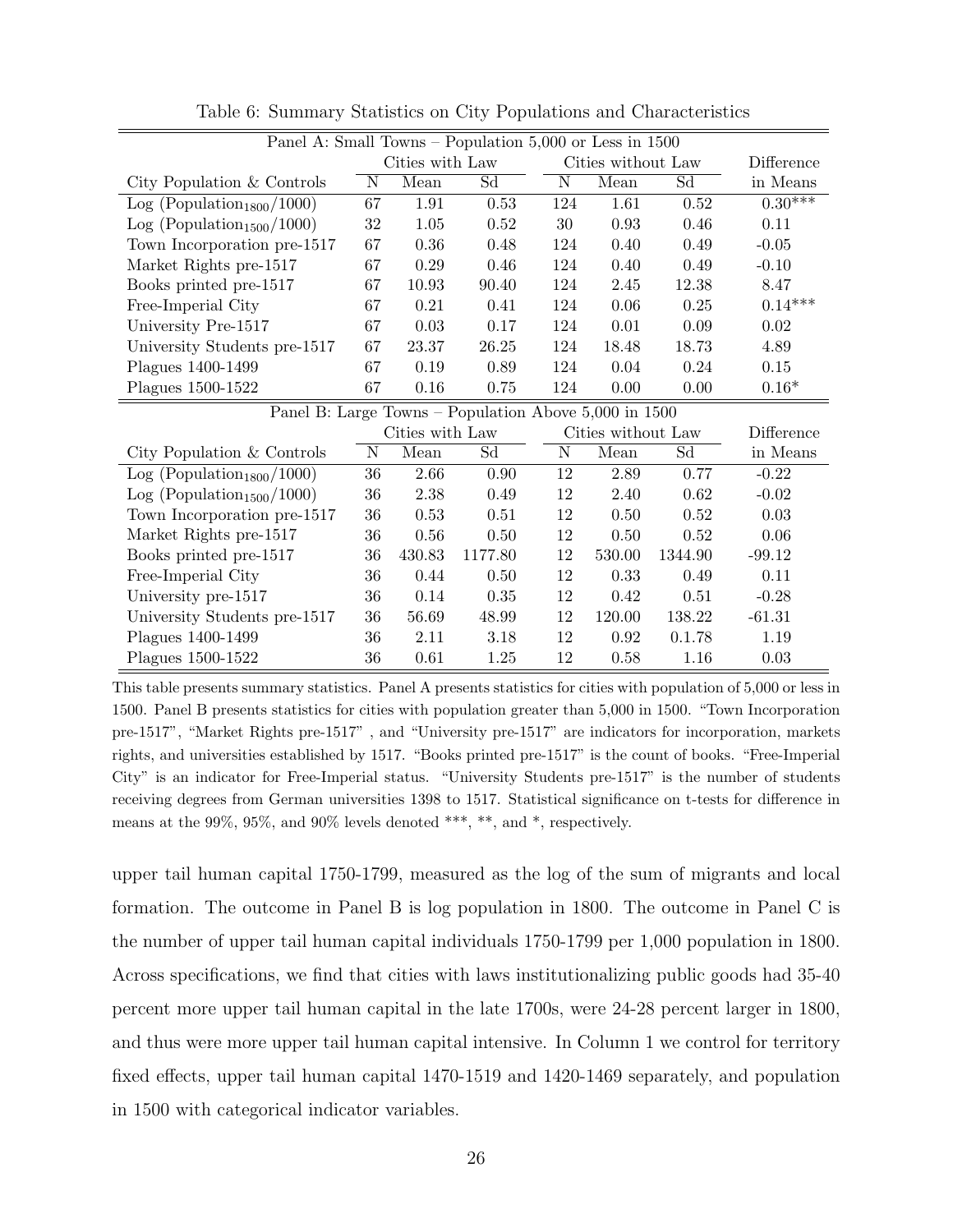|                                          | [1]            | $[2]$                | $[3] % \includegraphics[width=1\textwidth]{images/Traj_4.pdf} \caption{Schematic diagram of the estimators in the image.} \label{fig:Traj_4.pdf}$ | $[4] % \includegraphics[width=0.9\columnwidth]{figures/fig_4} \caption{A graph shows a function of the number of times, in the left and right.} \label{fig:time} %$ | [5]            | [6]                  |
|------------------------------------------|----------------|----------------------|---------------------------------------------------------------------------------------------------------------------------------------------------|---------------------------------------------------------------------------------------------------------------------------------------------------------------------|----------------|----------------------|
| Panel A: Human Capital                   |                |                      |                                                                                                                                                   |                                                                                                                                                                     |                |                      |
|                                          |                |                      | Outcome: Ln Upper Tail Human Capital 1750-1799                                                                                                    |                                                                                                                                                                     |                |                      |
| Reformation Law                          | $0.35***$      | $0.41***$            | $0.40***$                                                                                                                                         |                                                                                                                                                                     | $0.30***$      | $0.30***$            |
|                                          | (0.11)         | (0.13)               | (0.13)                                                                                                                                            |                                                                                                                                                                     | (0.10)         | (0.10)               |
| Protestant                               |                |                      |                                                                                                                                                   | 0.20                                                                                                                                                                | 0.19           | 0.19                 |
|                                          |                |                      |                                                                                                                                                   | (0.20)                                                                                                                                                              | (0.22)         | (0.22)               |
| $\mathbb{R}^2$                           | 0.29           | 0.40                 | 0.40                                                                                                                                              | 0.34                                                                                                                                                                | 0.35           | 0.35                 |
| Panel B: City Population                 |                |                      |                                                                                                                                                   |                                                                                                                                                                     |                |                      |
|                                          |                |                      | Outcome: Ln Population in 1800                                                                                                                    |                                                                                                                                                                     |                |                      |
| Reformation Law                          | $0.24*$        | $0.26**$             | $0.25***$                                                                                                                                         |                                                                                                                                                                     | $0.28***$      | $0.\overline{26***}$ |
|                                          | (0.12)         | (0.12)               | (0.10)                                                                                                                                            |                                                                                                                                                                     | (0.09)         | (0.09)               |
| Protestant                               |                |                      |                                                                                                                                                   | $-0.08$                                                                                                                                                             | $-0.11$        | $-0.12$              |
|                                          |                |                      |                                                                                                                                                   | (0.18)                                                                                                                                                              | (0.17)         | (0.21)               |
| $R^2$                                    | 0.47           | 0.52                 | 0.53                                                                                                                                              | 0.51                                                                                                                                                                | 0.52           | 0.50                 |
| Panel C: Human Capital Intensity         |                |                      |                                                                                                                                                   |                                                                                                                                                                     |                |                      |
|                                          |                |                      | Outcome: Upper Tail Human Capital per 1,000                                                                                                       |                                                                                                                                                                     |                |                      |
| Reformation Law                          | $0.09**$       | $0.\overline{11***}$ | $0.11**$                                                                                                                                          |                                                                                                                                                                     | $0.08*$        | $0.08*$              |
|                                          | (0.04)         | (0.04)               | (0.04)                                                                                                                                            |                                                                                                                                                                     | (0.04)         | (0.04)               |
| Protestant                               |                |                      |                                                                                                                                                   | 0.09                                                                                                                                                                | 0.09           | 0.09                 |
|                                          |                |                      |                                                                                                                                                   | (0.08)                                                                                                                                                              | (0.08)         | (0.09)               |
| $R^2$                                    | 0.25           | 0.42                 | 0.42                                                                                                                                              | 0.30                                                                                                                                                                | 0.31           | 0.30                 |
| Controls that Vary Across Specifications |                |                      |                                                                                                                                                   |                                                                                                                                                                     |                |                      |
| Population Fixed Effects                 | Yes            | Yes                  | Yes                                                                                                                                               | Yes                                                                                                                                                                 | Yes            | N <sub>o</sub>       |
| Main controls                            | N <sub>o</sub> | Yes                  | Yes                                                                                                                                               | $\rm No$                                                                                                                                                            | No             | N <sub>o</sub>       |
| Geo Controls                             | No             | N <sub>o</sub>       | Yes                                                                                                                                               | No                                                                                                                                                                  | N <sub>o</sub> | N <sub>o</sub>       |
| Cantoni Controls                         | No             | N <sub>o</sub>       | N <sub>o</sub>                                                                                                                                    | Yes                                                                                                                                                                 | Yes            | Yes                  |
| Log Population in 1500                   | N <sub>o</sub> | N <sub>o</sub>       | N <sub>o</sub>                                                                                                                                    | N <sub>o</sub>                                                                                                                                                      | N <sub>o</sub> | Yes                  |
| Observations                             | 239            | 239                  | 239                                                                                                                                               | 239                                                                                                                                                                 | 239            | 239                  |
|                                          |                |                      |                                                                                                                                                   |                                                                                                                                                                     |                |                      |

<span id="page-27-0"></span>Table 7: Reformation Laws and Long-Run Outcomes

This table presents the regression estimates of the relationship between Reformation laws and long-run outcomes. Outcomes are as follows: In Panel A the log of upper tail human capital plus one 1750-1799; in Panel B log population in 1800; and in Panel C upper tail human capital individuals 1750-1799 per 1,000 population in 1800. Upper tail human capital is measured as the sum of locally born individuals and migrants recorded in the Deutsche Biographie. "Reformation Law" is an indicator for our main treatment variable. "Protestant" is an indicator for cities where Protestantism became the dominant religion [\(Cantoni](#page-41-12) [2012\)](#page-41-12). All regressions control for Ln Upper Tail Human Capital in both 1420-1469 and 1470-1519. "Main Controls" are: Market rights by 1517, town incorporated by 1517, indicators for the number of books printed pre-1517 (0, 1-100, 101-1000, 1001+), university by 1517 indicator, Free-Imperial city indicator, number of university students in each 10-year period starting 1398 through 1508, the log of upper tail human capital in both 1420-1469 and in 1470-1519, and the average number of plagues from 1400 to 1499. "Geo Controls" are longitude, latitude, and their interaction. "Cantoni Controls" are year city founded and year turned Protestant, indicators for rivers, Hansa cities, Free-Imperial status, monasteries, university, and printing. Population fixed effects are indicators for population in 1500 data: missing, 1,000-5,000, 6,000-10,000, 11,000- 20,000, and 20,000+. Column 6 controls for log population in 1500, setting log population to 0 for cities with data unobserved, and an indicator for cities with data unobserved. Statistical significance at the 1%, 5%, and 10% levels denoted \*\*\*, \*\*, \*, respectively. Standard errors are clustered at the 1500 territory level.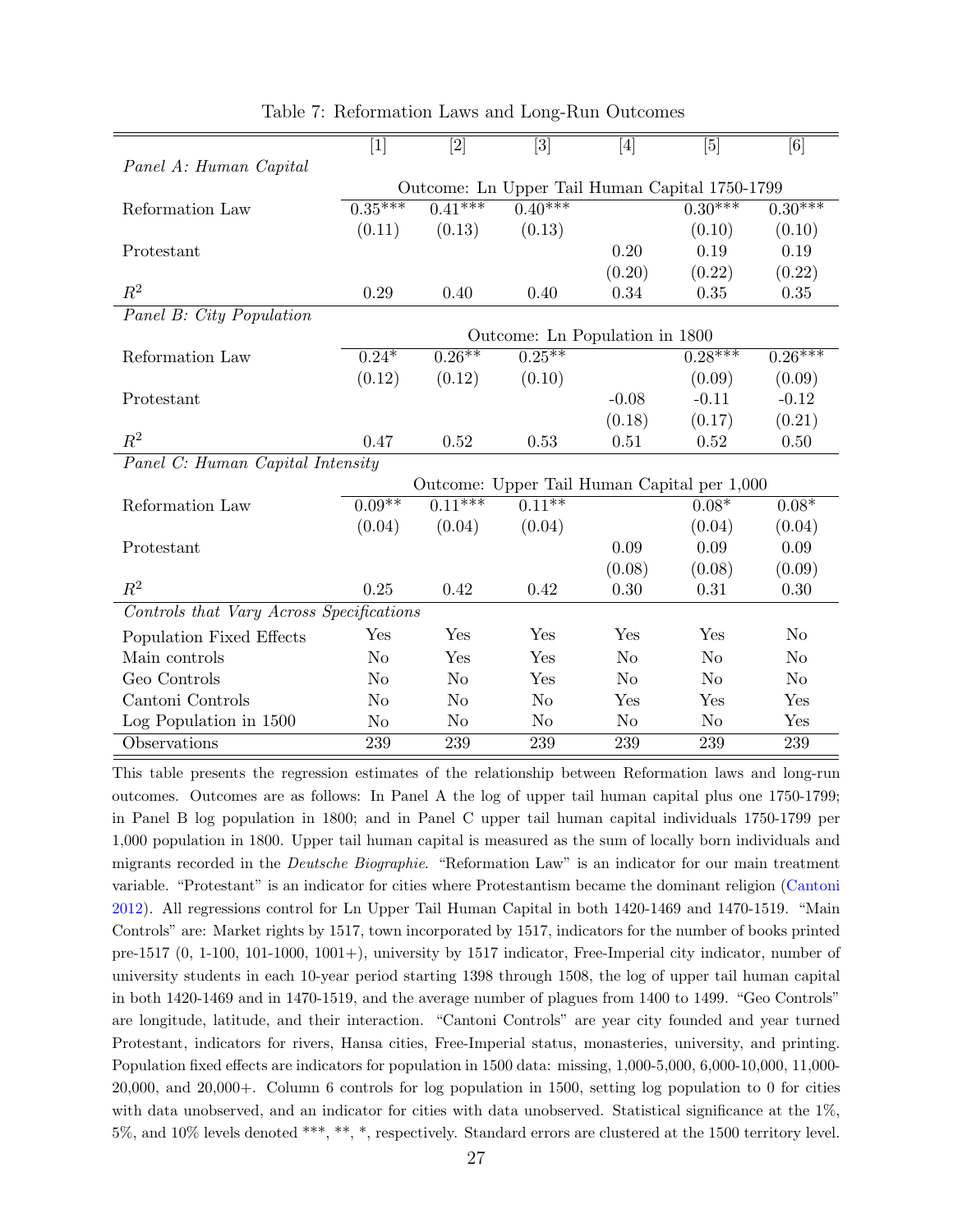Our main result holds when we control for initial conditions, human capital pre-trends, and the non-institutional diffusion of Protestantism. The estimate is slightly stronger and more precise when we control for initial conditions and human capital pre-trends in Column  $2^{37}$  $2^{37}$  $2^{37}$  The point estimate is virtually unchanged when we include longitude, latitude, and their interaction as proxies for the potential growth advantages of proximity to Atlantic ports and city age in Column 3. To distinguish the variation explained by Reformation laws from the variation explained by the non-institutional diffusion of Protestantism using [Cantoni'](#page-41-12)s [\(2012\)](#page-41-12) data on the non-institutional diffusion of Protestantism. We also control for distance from Wittenberg [\(Becker and Woessmann](#page-40-3) [2009\)](#page-40-3), but most variation in distance is already absorbed in territory fixed effects. In Column 4, we use the same controls as [Cantoni](#page-41-12) [\(2012\)](#page-41-12) and find that the non-institutional diffusion of Protestantism alone had no significant relationship with outcomes.[38](#page-28-1) We find the point estimate on Reformation laws is positive and significant controlling for the non-institutional diffusion of Protestantism in Column 5. In Column 6, we control for log population in  $1500$  and find the results are robust.<sup>[39](#page-28-2)</sup>

We also find no evidence that institutional change interacted with initial city characteristics to predict outcomes, with one exception. In ex ante large cities we find a negative differential relationship between Reformation institutions and population growth.<sup>[40](#page-28-3)</sup> We find no differential human capital or growth effect for institutions in Free-Imperial cities, cities with many university students, cities with printing, or cities with market rights. We report these results in Appendix [C.](#page-78-0)

<span id="page-28-0"></span> $37$ We control flexibly for the number of university students from city i receiving a university degree from any German university in each 10-year period from 1398 to 1508 to proxy for pre-Reformation human capital and tastes for education. We control for formal market rights and town incorporation to proxy for commercial activity. We include categorical indicators for the number of books printed before 1517 (0, 1-100, 101-1000, 1000+), an indicator for universities, and the number of plagues between 1400 and 1499 to control for health shocks potentially affecting population and growth prospects.

<span id="page-28-1"></span><sup>38</sup>The controls include Protestant indicator, river indicator, Hanse indicator, Free-Imperial city indicator, year city founded, university indicator, printing press indicator, and monasteries.

<span id="page-28-2"></span><sup>39</sup>We assign a value of 1,000 for all cities with population unobserved in 1500 and include an indicator for unobserved status. We provide detailed evidence on these cities in the Appendix.

<span id="page-28-3"></span><sup>40</sup>In pre-industrial Europe, the largest cities were constrained by the need to transport food over distance and grew relatively slowly [\(Dittmar](#page-41-15) [2015\)](#page-41-15). The institutions we study may not have relaxed this constraint.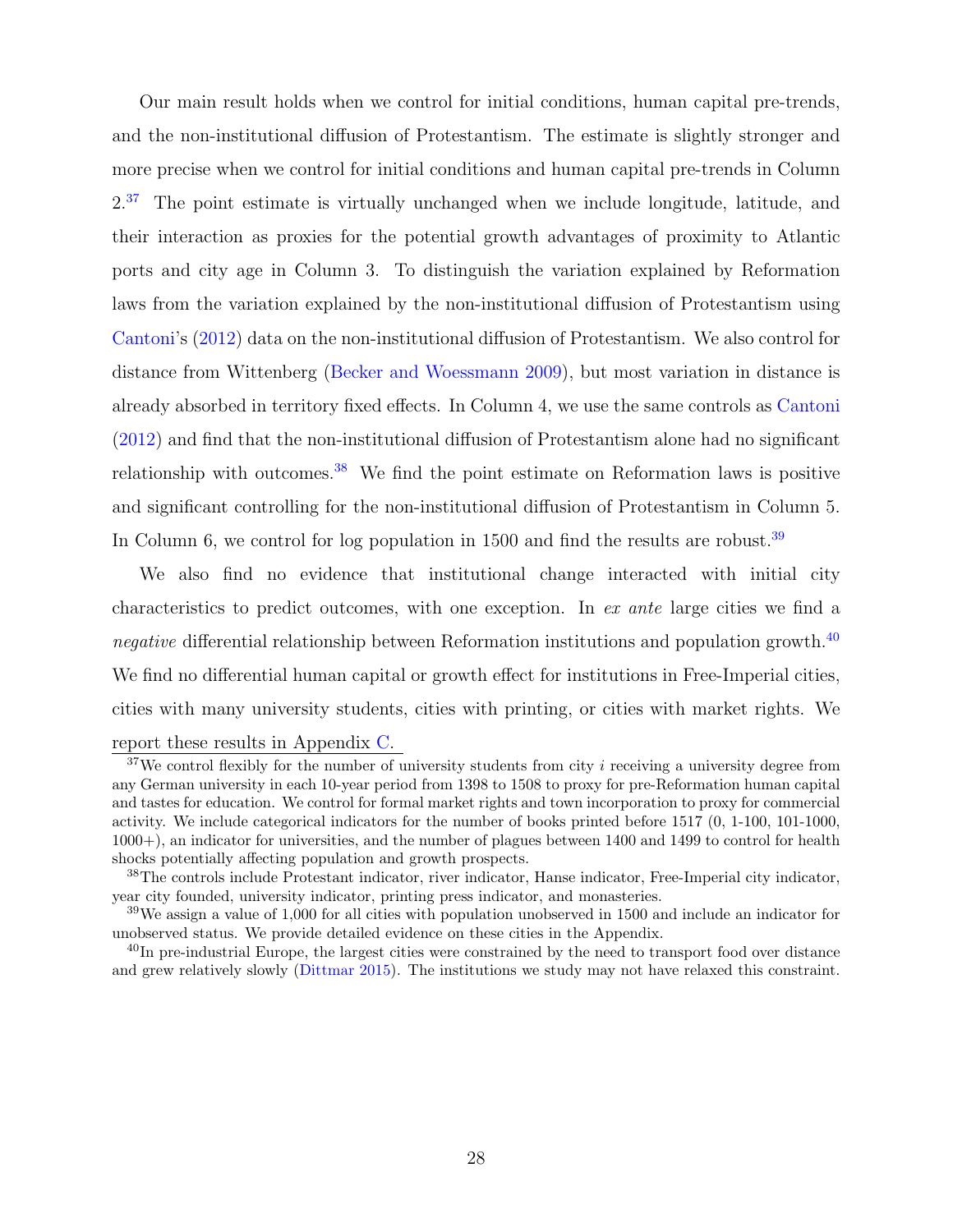# <span id="page-29-0"></span>6 Plague Shocks as a Source of Exogenous Variation

The fact that cities that adopted Reformation laws that institutionalized public goods subsequently grew more raises a question: Did cities selectively adopt based on unobservable characteristics that are the true underlying drivers of variations in growth?

We use plague outbreaks in the early 1500s as an instrumental variable (IV) to isolate exogenous variation in institutional change. Outbreaks in the early 1500s were shocks to the local political equilibrium at a critical juncture. The intuition for our IV design is that outbreaks within a narrow window are exogenous conditional on long-run propensity and other observables. We present evidence for exogeneity and the exclusion restriction that is the other identifying assumption below.

## 6.1 Why Plague Shocks Provide Exogenous Variation

Plagues in the early 1500s delivered exogenous variation in institutions because the short-run timing of outbreaks was random, conditional on long-run prevalence and observables, and because outbreaks in the early 1500s impacted city politics in a critical juncture.

Exogeneity – The historical epidemiology strongly suggests that the *short-run* distribution of plague outbreaks was random, conditional on observables such as cities' long run plague prevalence [\(Biraben](#page-40-14) [1975;](#page-40-14) [Slack](#page-43-13) [1988\)](#page-43-13). Historic plagues outbreaks were characteristically observed in "compartmentalized" locations and not spreading neighborto-neighbor [\(Biraben](#page-40-14) [1975;](#page-40-14) p. 285). Among the notable "puzzling features in the spread of plague" was that it "missed some towns in its transit along major highways" and was characterized by "irregular timing" [\(Slack](#page-43-13) [1988;](#page-43-13) p. 435).

Figure [5](#page-30-0) illustrates the short-run randomness of plague outbreaks and the variation in the IV: outbreaks from the beginning of the century to the passage of the first law in 1522. (We find similar results examining outbreaks across the first half of the 1500s, as discussed below.) Figure [5](#page-30-0) presents the data for select cities and shows that some experienced outbreaks frequently but with considerable differences in the timing. Others experienced outbreaks at different times despite being geographically close, for example Mainz and Frankfurt am Main, which are less than 50 kilometers apart. Others experienced few or no major outbreaks despite being important urban centers, like Frankfurt, Ulm, and Regensburg.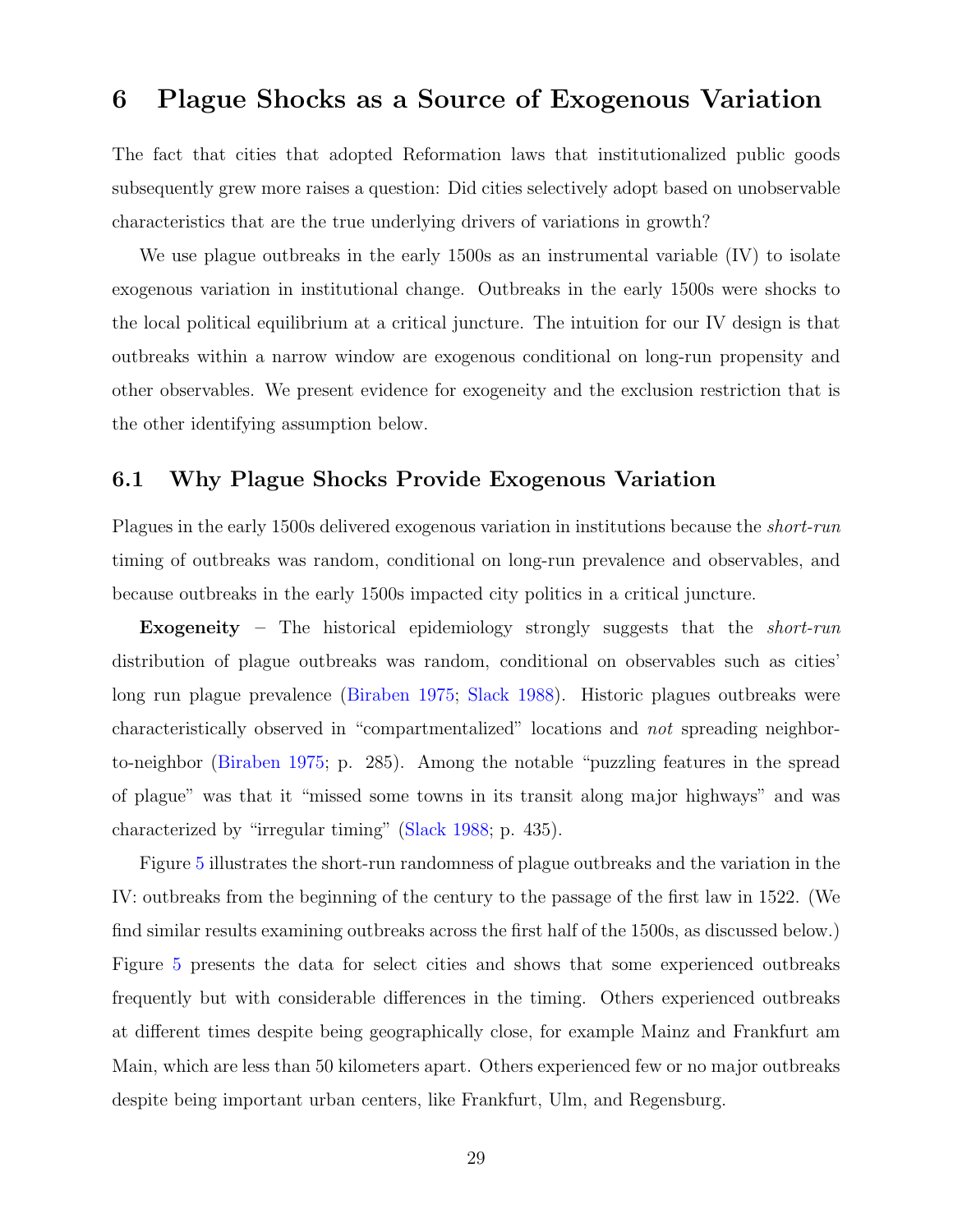

<span id="page-30-0"></span>Figure 5: City-Level Plague Outbreaks

This graph shows the timing of major plague outbreaks in selected cities between 1400 and 1550. Source: [Biraben](#page-40-14) [\(1975\)](#page-40-14). The vertical lines at 1500 and 1522 delimit the period used in our baseline instrumental variable analysis to construct the early 1500s plague exposure instrument.

By using variation in plague within a narrow time period as our instrumental variable, we isolate shocks as opposed to variations in plague that might be correlated with city characteristics that could directly shape economic development. We show that there was no aggregate trend or periodicity in plague between 1400 and 1600 (Appendix [D\)](#page-88-0). We document further that there were no non-linear increases in plagues in more connected cities in the IV period, and that there were no differential plague trends in cities that were more connected to trade networks (see Appendix  $D$ ). However, we still control flexibly for long-run differences and trends in plague prevalence that could reflect city characteristics like openness to trade.

**Relevance** – Plague shocks in the early 1500s delivered variation in institutional change because of how they interacted with politics in the critical juncture of the Reformation.

The Reformation introduced political competition. Political competition centered on radically different institutional agendas for public goods provision. The plague and public health provision figured prominently in Protestant institutional blueprints, which explicitly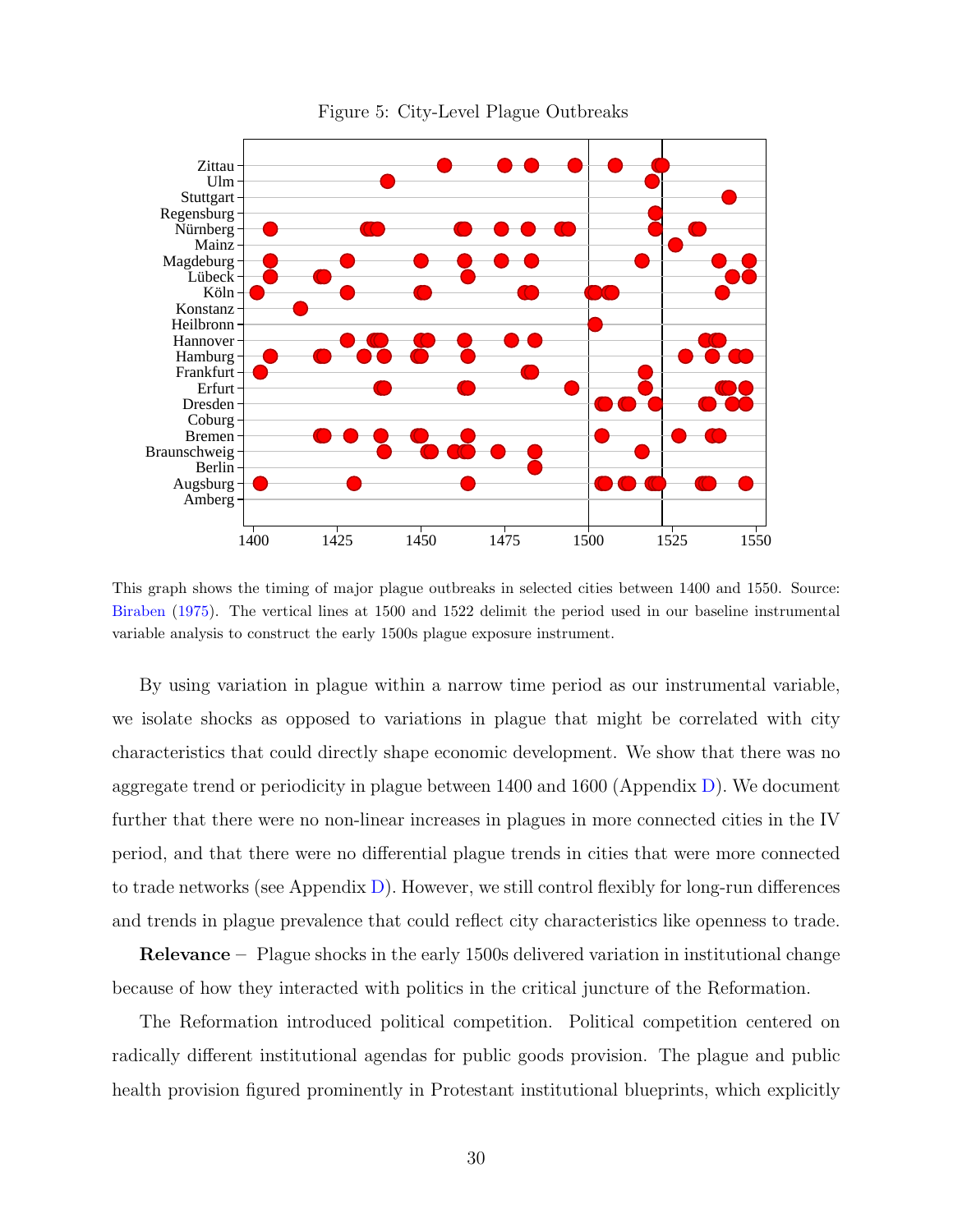formalize the provision of health and pastoral care. $41$  Cities with Reformation laws institutionalized the provision of health care [\(Lindemann](#page-42-6) [2010;](#page-42-6) [Grell](#page-42-2) [2002\)](#page-42-2). In contrast, Catholic theologians and statesmen, "rejected public participation entirely or wanted to allow it in only very reduced measure" [\(Roeck](#page-43-6) [1999;](#page-43-6) p. 286).<sup>[42](#page-31-1)</sup> Citizens were faced with health shocks and competition in the market for religion over social service provision. Similar dynamics are observed in contemporary research on AIDS in Africa, which shows that service provision drives conversion to a new religion [\(Trinitapoli and Weinreb](#page-44-9) [2012\)](#page-44-9).

In the early 1500s, plague outbreaks shifted local politics and therefore institutions. Outbreaks shifted the institutional preferences of the survivors and changed the composition of the population by attracting a subsequent influx of migrants.<sup>[43](#page-31-2)</sup> In plague outbreaks, it was not unusual for 1/4 of a town's population to die [\(Slack](#page-44-10) [2012\)](#page-44-10). Plagues shifted politics towards institutional change by threatening civic order, discrediting elites, and altering the composition of local populations. During outbreaks, elites died and fled, often resulting in a breakdown of civic administration. Protestant reformers criticized this behavior and advocated institutional change. For example, in 1533 Andreas Osiander both scolded the city council of Nürnberg for previously abandoning the city during outbreaks in his famous "Plague Sermon" and authored a Reformation law. During the critical juncture of the early 1500s, plagues shifted the probability of adopting a Reformation law. We provide a more detailed discussion of these dynamics in Appendix [D.](#page-88-0)

## 6.2 Instrumental Variable Estimates

For our instrumental variable design, we estimate the following first stage regression:

<span id="page-31-3"></span>
$$
Law_{i, pre-1600} = c + \alpha \cdot \text{Plagues}_{i, 1500-1522} + \beta \cdot g(\text{Plagues}_{i, 1400-1499}) + \gamma \cdot X_i + \epsilon_i \tag{6}
$$

In our baseline specification, the instrument shifting institutions is the number of plague outbreaks between 1500 and 1522, the year the first Reformation law was passed. Our instrument recovers how plagues that hit the generation in place when the Reformation began

<span id="page-31-1"></span><span id="page-31-0"></span><sup>41</sup>Almost all Reformation laws contain provisions on directing priests to visit the sick and offer consolation. <sup>42</sup>Catholic cities outside Germany did develop strategies to address the plague, e.g. in Italy [\(Cipolla](#page-41-16) [1992\)](#page-41-16).

<span id="page-31-2"></span> $^{43}$ [Isenmann](#page-42-5) [\(2012\)](#page-42-5) observes that typically the number of *new* property owning citizens with voting rights (Neubürger) rose dramatically after plagues. The fact that these new burghers only obtained voting rights after a period of 5 to 10 years residency is one reason why political change often occurred with lags.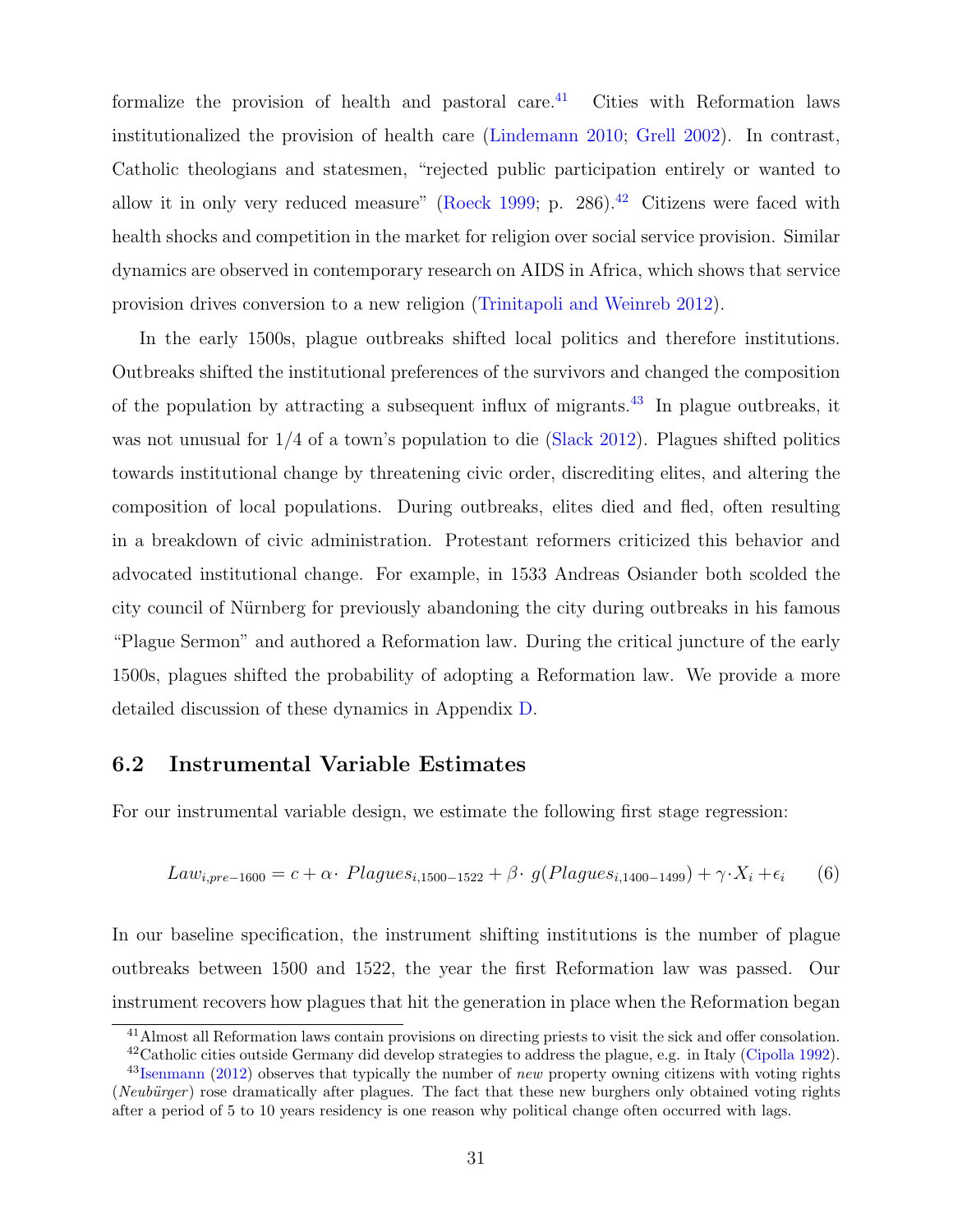shifted the probability of institutional change. The impact of plagues across the early 1500s, including through 1545, is similar and is discussed below. We control for long-run variation in plague because over the long-run outbreaks may have been more frequent in cities that were "open" or "good" and already bound to grow. To isolate plausibly exogenous variation in outbreaks we control for: the average annual level of outbreaks 1400 to 1499; higher order polynomials of outbreaks 1400 to 1499; and the number of plague outbreaks in each quarter-century across the 1400s.<sup>[44](#page-32-0)</sup> We denote these controls with  $g(Plagues_{i,1400-1499})$ . The vector  $X_i$  contains the same control variables as in Section [5.](#page-24-0) The identifying assumptions are that variation in plague in the early 1500s was exogenous conditional on the observables and that the exclusion restriction, which we discuss below, holds. $45$ 

Table [8](#page-33-0) shows our IV results. Column 1 shows that  $Plagues_{i,1500-1522}$  is a strong predictor for the adoption of a Reformation law and that each additional plague outbreak between 1500 and 1522 increases the propensity of adopting a Reformation law by 14 percentage points. The F-statistic on the excluded instrument is above 37. The point estimate of the second stage implies that a city with a Reformation law by 1600 was 1.62 log points larger in 1800 than a city without a law. Our second stage results are slightly stronger and more precisely estimated when we control for polynomials in long-run plague prevalence (column 2). The second stage results are even stronger and more precisely estimated when we control for plague in different periods across the 1400s (column 3). The results strengthen further when we introduce state fixed effects and identify off within-state variation (columns 4 to 6). These results all control for upper tail human capital 1420-1469 and 1470-1519 (measured continuously) and population in 1500 (categorically, with one category for unobserved).

To gauge the magnitudes of our IV estimates, we compare our three regression designs. The OLS results imply that cities with Reformation laws had about 0.35 log points more upper tail human capital in the late 1700s than comparable untreated cities (Section [4\)](#page-13-2). The difference-in-difference estimates imply an advantage of 1.2-1.9 log points in late 1700s (Section [5\)](#page-24-0). The IV design estimates a growth advantage of about 2.7 to 4.1 log points. Converted to annual growth rates of upper tail human capital, the OLS estimates imply an advantage of 0.1 percent for the typical treated city. The difference-in-differences estimates

<span id="page-32-1"></span><span id="page-32-0"></span> $^{44}$ We control for the number of plagues  $1400-1424$ ,  $1425-1449$ ,  $1450-1474$ , and  $1475-1499$ .

<sup>45</sup>Our results are robust to also controlling for non-institutionalized Protestantism. As shown above, Protestantism per se does not predict city growth or upper tail human capital.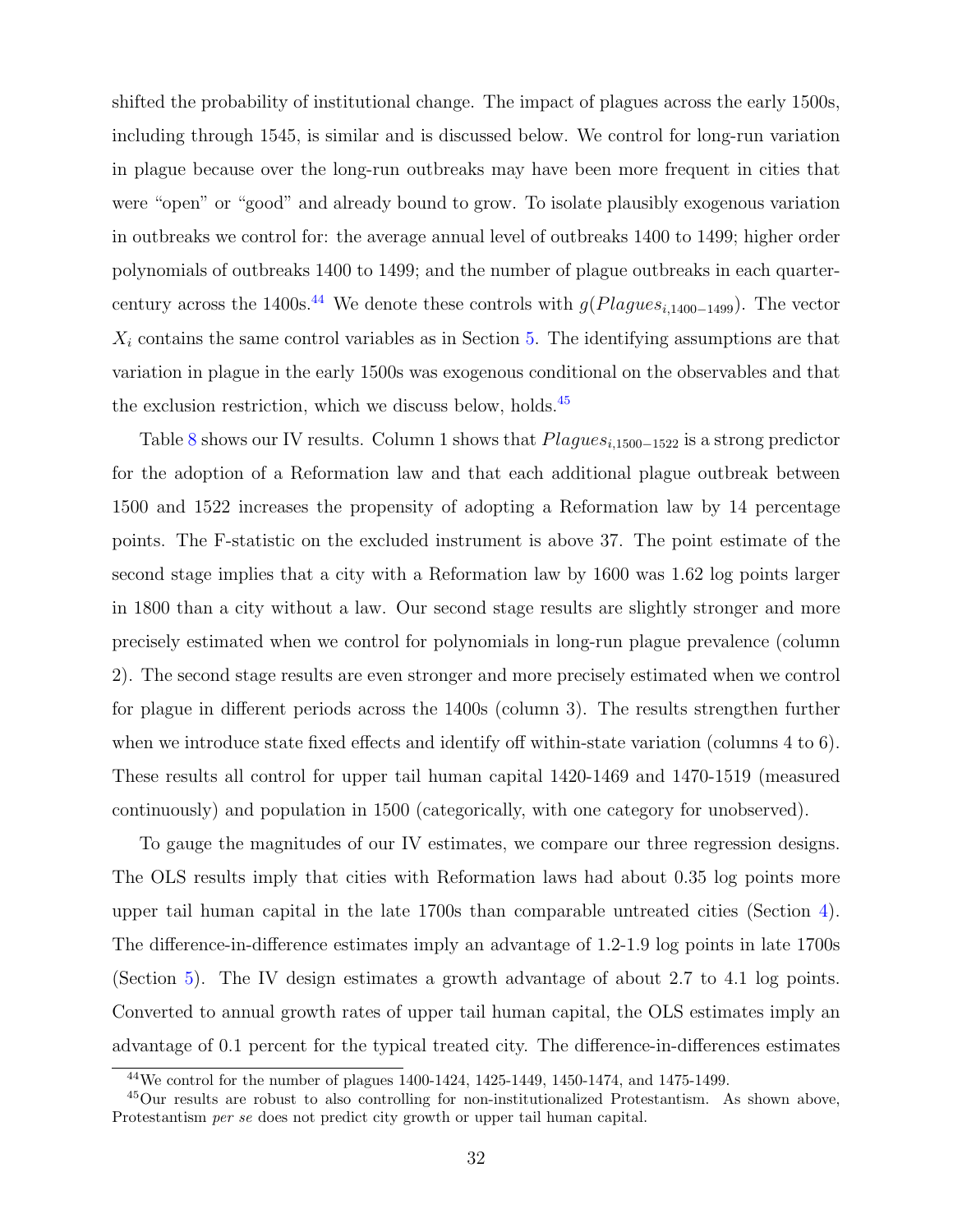| Table 8: Instrumental Variable Analysis of Long-Run Outcomes |  |  |  |
|--------------------------------------------------------------|--|--|--|
|                                                              |  |  |  |

<span id="page-33-0"></span>

| - | . . | - | ∼. |
|---|-----|---|----|
|   |     |   |    |

#### Panel A: First Stage – Public Goods Institutions

|                   | First Stage Outcome – Reformation Law |           |           |           |           |           |  |  |
|-------------------|---------------------------------------|-----------|-----------|-----------|-----------|-----------|--|--|
| Plagues 1500-1522 | $0.14***$                             | $0.13***$ | $0.12***$ | $0.13***$ | $0.19***$ | $0.11***$ |  |  |
|                   | (0.02)                                | (0.03)    | (0.03)    | (0.03)    | (0.03)    | (0.03)    |  |  |
| $\mathbb{R}^2$    | 0.29                                  | 0.29      | $0.29\,$  | 0.51      | 0.51      | 0.51      |  |  |
| F Statistic on IV | 37.01                                 | 20.90     | 15.70     | 23.50     | 21.81     | 16.36     |  |  |

#### Panel B: Instrumental Variable Outcomes – Population and Human Capital

|                                          | Outcome – Ln Population in 1800                 |                |           |                |             |            |
|------------------------------------------|-------------------------------------------------|----------------|-----------|----------------|-------------|------------|
| Reformation Law                          | $1.62*$                                         | $2.04***$      | $2.65***$ | $1.93*$        | $2.41***$   | $3.10***$  |
|                                          | (0.86)                                          | (0.93)         | (0.72)    | (1.05)         | (0.91)      | (0.65)     |
|                                          |                                                 |                |           |                |             |            |
|                                          | Outcome – Ln Upper Tail Human Capital 1750-1799 |                |           |                |             |            |
| Reformation Law                          | $2.79***$                                       | $3.79***$      | $4.14***$ | $3.20**$       | $4.00***$   | $4.61***$  |
|                                          | (1.22)                                          | (1.27)         | (1.34)    | (1.34)         | (1.30)      | (1.29)     |
|                                          |                                                 |                |           |                |             |            |
|                                          | Outcome – Upper Tail Human Capital per 1,000    |                |           |                |             |            |
| Reformation Law                          | $0.57**$                                        | $0.75***$      | $0.79***$ | $0.62**$       | $0.71**$    | $0.82****$ |
|                                          | (0.27)                                          | (0.28)         | (0.29)    | (0.30)         | (0.32)      | (0.31)     |
|                                          |                                                 |                |           |                |             |            |
| Controls that Vary Across Specifications |                                                 |                |           |                |             |            |
| Plagues 1400s Level                      | Yes                                             | <b>Yes</b>     | Yes       | Yes            | Yes         | Yes        |
| Plagues 1400s Polynomial                 | No                                              | Yes            | Yes       | N <sub>o</sub> | Yes         | <b>Yes</b> |
| Plagues 1400s Non-Linear                 | No                                              | N <sub>o</sub> | Yes       | N <sub>o</sub> | No          | Yes        |
| Territory Fixed Effects                  | No.                                             | No.            | No        | Yes            | ${\rm Yes}$ | Yes        |
| Observations                             | 239                                             | 239            | 239       | 239            | 239         | 239        |

The first stage outcome variable in Panel A is an indicator for Reformation law. "Plagues 1500-1522" is the number of plagues 1500 to 1522. The outcome variables in Panel B are: log population in 1800; log of the number of upper tail human capital individuals observed between 1750 to 1799 plus one; and the number of upper tail human capital individuals per thousand population. In first stage regressions, the dependent variable is an indicator for the passage of a Reformation ordinance by 1600. All regressions control for the log of upper tail human capital observed 1370-1420 and 1420-1470 and include the complete set of controls from Table [7,](#page-27-0) including city population in categorical bins. Upper tail human capital is measured by the sum of the number of migrants dying in a city-period and the number of people locally born people reaching age forty in a city-period. Territory fixed effects control for city territories. Territories are from Euratlas. "Plagues 1400s Level" is the average number of plagues from 1400 to 1499. "Plagues 1400s Polynomial" indicates inclusion of quadratic and cubic polynomials of the level. "Plagues 1400s Non-Linear" indicates independent controls for the number of years with plague outbreaks in each of the twenty-five year periods: 1400-1424, 1425-1449, 1450-1474, and 1475-1499. Standard errors are clustered at the 1500 territory level. Territories are from Euratlas. Statistical significance at the 1%, 5%, and 10% levels denoted \*\*\*, \*\*, and \*, respectively.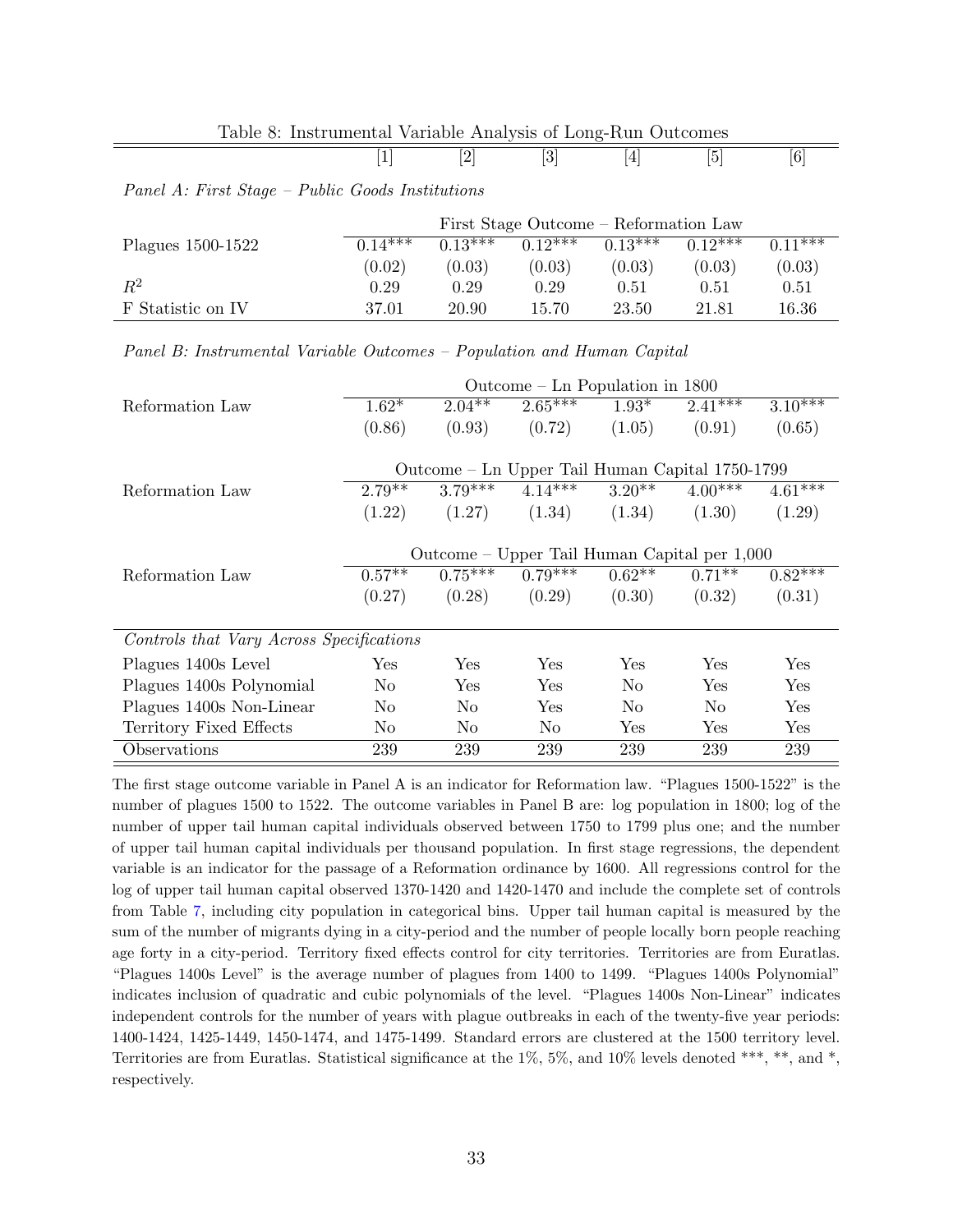imply an annual advantage of about 0.5 percent. The IV estimates implies an annual growth advantage of approximately 1.1 percent. For city population, the OLS and IV estimates imply annual growth rate advantages of 0.1 percent and 0.7 percent, respectively.<sup>[46](#page-34-0)</sup>

There are several possible explanations for the fact that the IV estimates are much larger than the OLS estimates. The first is that IV isolates exogenous variation in treatment and that unobserved city characteristics attenuate the OLS estimate. One might assume that because legal change was associated with growth, cities positively selected into treatment. However, there is little evidence that the Reformation was adopted for directly economic reasons. In a few notable wealthy and well-connected cities, the municipal leadership was motivated to take an anti-Reformation position by economic considerations, and was successful in preventing Protestant institutional change. Cologne was Germany's largest city in 1500 and is the classic example of a city in which elites' interest in preserving trade relationships motivated anti-Protestant behavior [\(Scribner](#page-43-14) [1976\)](#page-43-14). A second possibility is that the instrumental variable design recovers a cleaner measure of the true nature or intensity of treatment. The legal institutions of the Reformation produced what [North](#page-43-15) [\(1990\)](#page-43-15) would recognize as local "institutional matrices." Our simple binary classification of institutions is a proxy for more nuanced variation in local rules and arrangements. It is possible that the IV captures underlying variation in institutions that are lost in proxy measurement error implicit in the binary treatment variable on which OLS relies. A third possibility is that the IV recovers underlying heterogeneity in the returns to treatment across cities.

To examine whether the IV recovers underlying heterogeneity in returns, we study whether the interaction between plague shocks and city characteristics shaped institutional change in Appendix [D.](#page-88-0) We find no significant interaction between plagues and prior printing, plagues and university students, or plagues and market rights. We do find evidence that the plague effect on institutional change was muted in free cities. This suggests that the effect of plagues on institutional change was concentrated in cities subject to feudal lords, where the barriers to political change were higher.<sup>[47](#page-34-1)</sup> If cities subject to lords had higher returns to institutional change, our IV could recover these returns. However, we find no differential

<span id="page-34-0"></span><sup>46</sup>For comparison, [Acemoglu, Johnson, and Robinson](#page-40-15) [\(2005b\)](#page-40-15) study city growth and find that European cities with access to Atlantic trade were 0.8-1.1 log points larger in 1800, controlling for time invariant city characteristics and time fixed effects shared across cities.

<span id="page-34-1"></span><sup>&</sup>lt;sup>47</sup>This is consistent with the finding in [Dittmar and Seabold](#page-41-2) [\(2015\)](#page-41-2) that variations in media market competition mattered most for the diffusion of the Reformation ideas in cities subject to lords.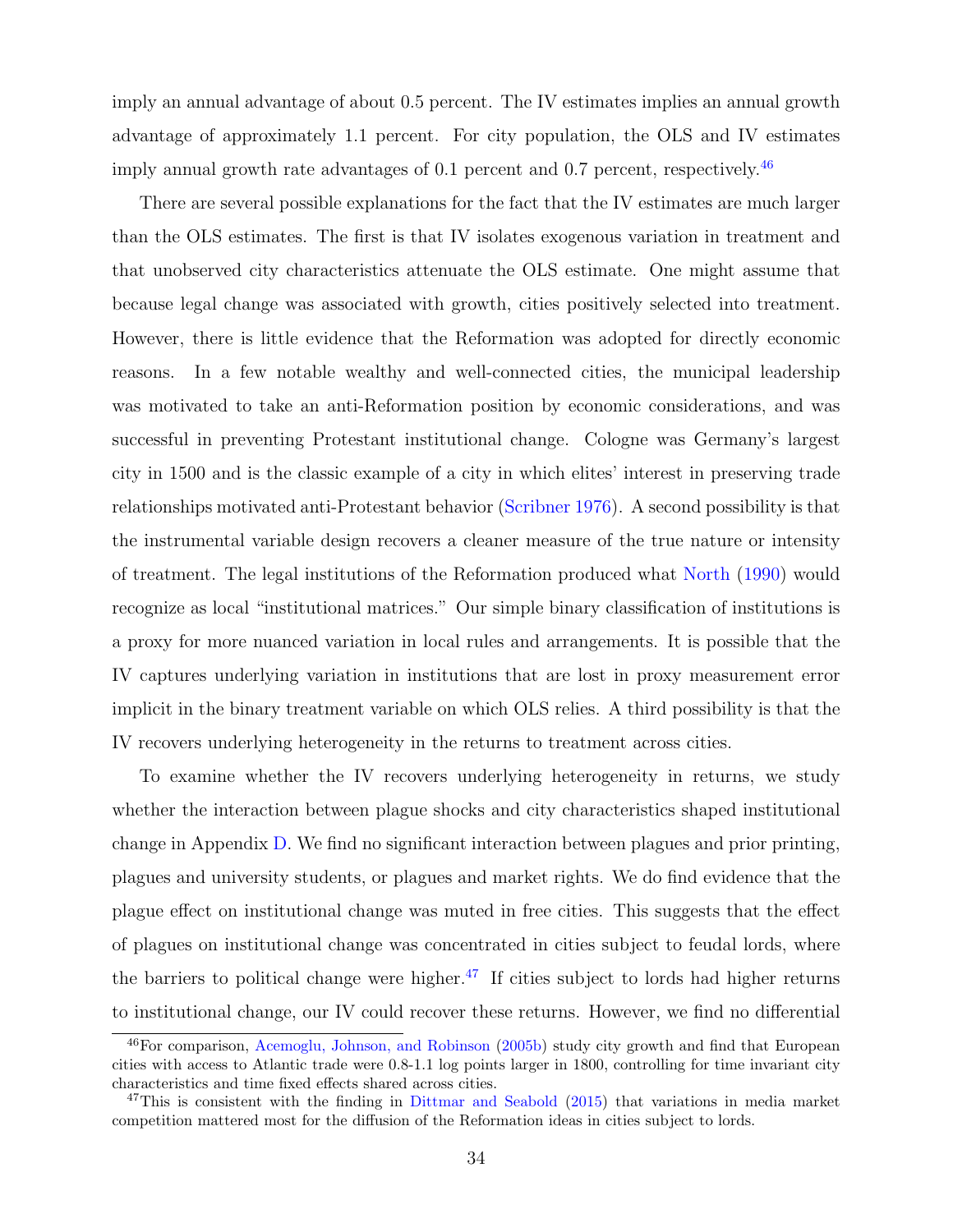correlation between institutional change and growth in cities subject to lords (Appendix [C\)](#page-78-0).

Another possibility is a violation of the exclusion restriction. The next section presents evidence on the unique relationship between long-run growth and plague shocks in the early 1500s as opposed to plagues in other periods that supports the exclusion restriction.

## 6.3 Evidence in Support of the Exclusion Restriction

Our identification strategy requires that plague outbreaks in the early 1500s impacted longrun growth only through their impact on institutional change. We present three pieces of evidence that support the exclusion restriction.

First, we show that only plagues in the early 1500s explain growth through the institutional channel. We document the unique significance of plagues in the early 1500s with comparisons across regressions that use plagues in other narrow periods as candidate IVs using our baseline specification (equation [6\)](#page-31-3). We compare estimates as we shift a window of a fixed size (twenty-three years) over time. Only plagues in the early 1500s have a significant first or second stage. Figure [6](#page-36-0) plots the IV estimates and shows that the significant relationship between growth and variation in institutions induced by plagues is only observed in the early 1500s.[48](#page-35-0)

Second, using reduced form regressions we document that early 1500s plagues predict city population in 1800 while similar plagues in other periods 1400 to 1600 do not (see Appendix [D\)](#page-88-0). The fact that plagues in other periods did not shift long-run population supports the exclusion restriction and is consistent with historical evidence indicating that plagues had long-run impacts when outbreaks occurred in critical junctures [\(Biraben](#page-40-14) [1975\)](#page-40-14).

Third, we examine how the IV set-up predicts institutional change and growth as some cities get laws and drop out of the sample of candidates for institutional change after 1522. We document that plagues in later periods explain institutional change for cities that were not early adopters of institutional change. For example, Hannover had no plagues from 1500 to 1522 meaning the IV is "turned off" in our baseline analysis. Hannover survived without

<span id="page-35-0"></span><sup>48</sup>To interpret the lingering explanatory power of plagues in the mid-1500s two observations are important. First, the laws we study increased inwards migration and city growth starting in the 1500s (Section [4](#page-13-2) above). Because outbreaks were more likely in cities with more migrant arrivals, the distribution of plague in the mid-to-late 1500s may to some degree reflect the institutional changes of the early 1500s. Second, some cities without plagues in the period 1500 to 1522 were subsequently exposed to outbreaks and only after these later outbreaks adopted institutional change.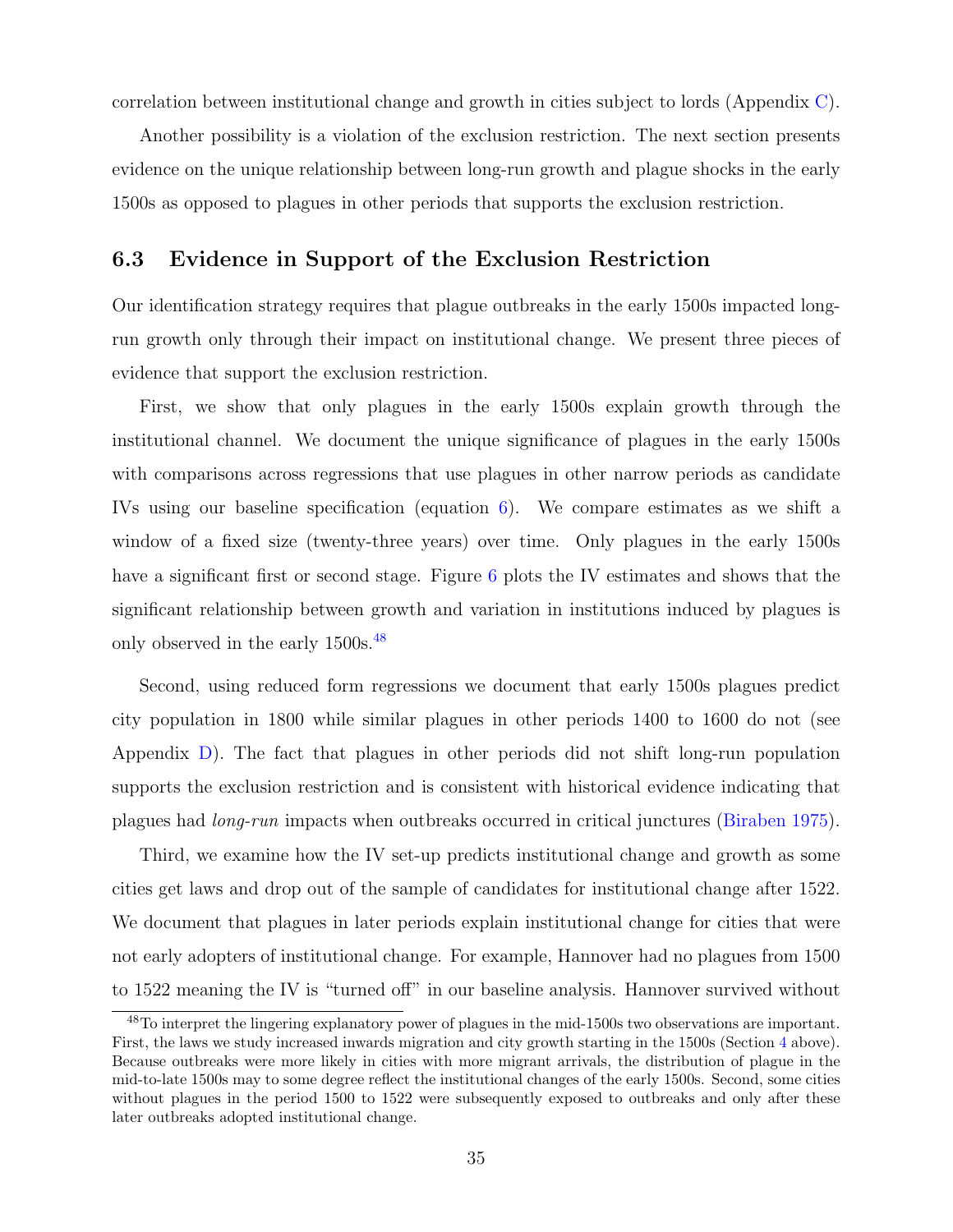Figure 6: Instrumental Variable Estimates Varying the Plague Exposure Period



This graph presents estimates from instrumental variable regressions that vary the time-period used to measure the plague outbreak IV. The outcome in the left-hand panel is log population in 1800. The outcome in the right-hand panel is log upper tail human capital 1750 to 1800 plus one. Upper tail human capital is measured as the sum of migration and formation. We estimate our baseline IV regression specification in all regressions, but use as the instrument plagues from different twenty-three year time-periods. The results reported in the main text use the time-period 1500 to 1522 to measure the plague outbreak IV (see Table [8\)](#page-33-0). On this graph that estimate corresponds on the x-axis to the "Plague IV Period" at 1511, the mid-point of the 1500-1522 interval. We estimate similar regressions shifting the plague period year-by-year and present the estimates graphically. All regressions include the same control variables as in Table [8,](#page-33-0) including log upper tail human capital 1420-1469, log upper tail human capital 1470-1519, and categorical indicators for total population in 1500. All regressions control for long-run plague prevalence 1400 to 1499: linearly in the level, the quadratic, and the cubic transformation of the average level of plague in the 1400s. Standard errors are clustered at the territory level. The red dashed line represents the 95 percent confidence interval.

a law into the 1530s, experienced a plague in 1535, and passed a Reformation law in 1536. We find that the first stage relationship between recent plagues and institutional change strengthened and then declined over the first half of the 1500s, but that the relationship between induced institutional change and growth remained relatively stable. This analysis allows us to compare the effects of the instrument as it gets "turned on" at different times for different cities and provides an external validity check on our baseline estimates. We present these results in Appendix [D.](#page-88-0)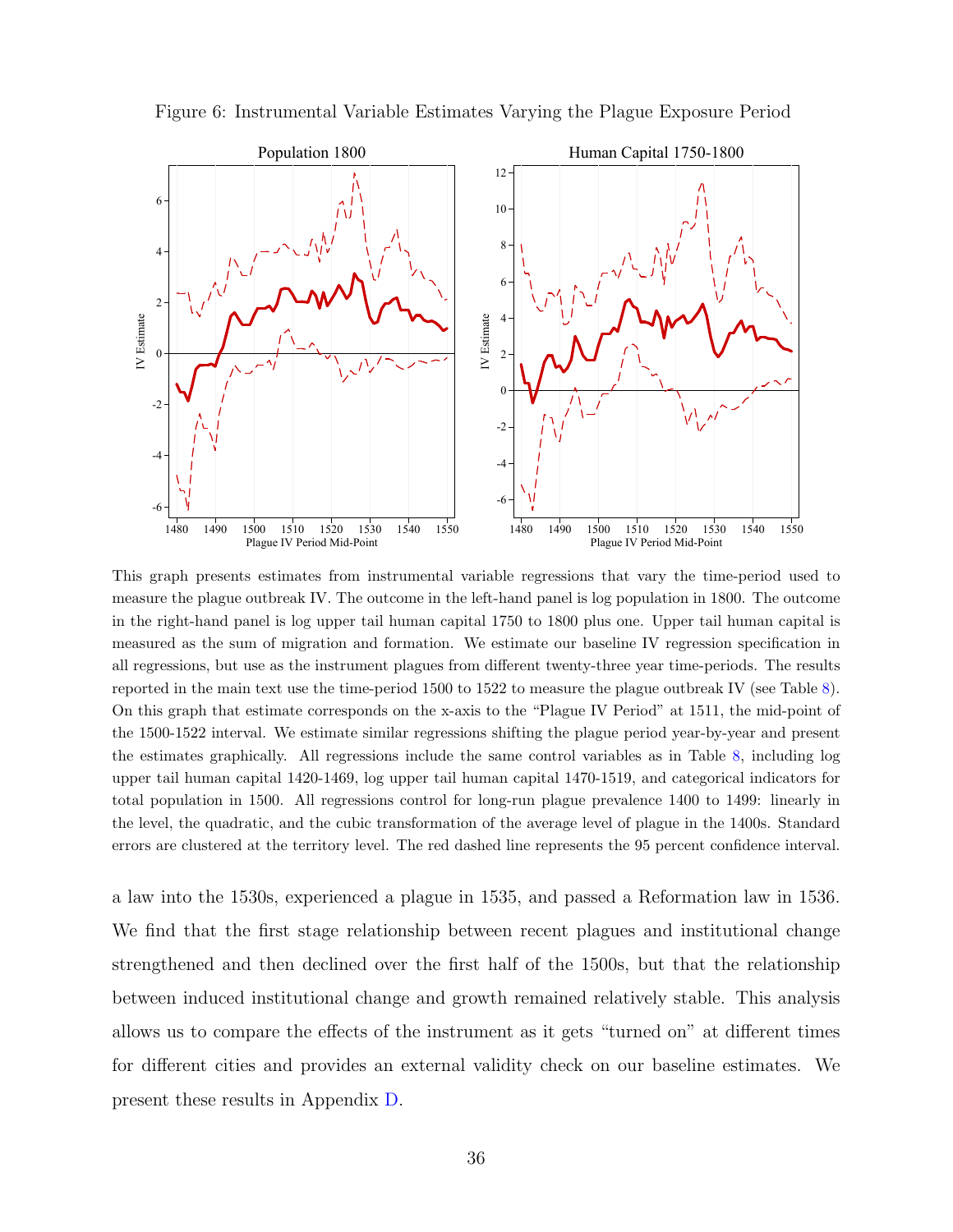# 7 Human Capital as a Channel for Growth

Was human capital a channel for city growth driven by the institutional changes of the 1500s? Our results characterize two outcomes – upper tail human capital and city growth. We now consider two channels through which upper tail human capital may have contributed to overall growth.

First, institutional change may have directly increased growth by increasing the number of upper tail human capital producers in the private sector. For example, institutional change may have shifted the supply of skilled craftsmen, mechanics, and merchants. In the data, we observe a sharp and significant shift in the migration of super-star human capital in business sector occupations towards cities with Reformation laws following institutional change. Prior to institutional change, there was no significant difference across cities that did and did not adopt institutional change.<sup>[49](#page-37-0)</sup> We also observe that cities that adopted institutional change began producing more upper tail human capital in business in the 1600s and 1700s. The effects on local formation are positive but imprecisely identified until the late 1700s during the start of the Industrial Revolution.<sup>[50](#page-37-1)</sup>

Second, it is possible that upper tail human capital drove growth indirectly through institutional channels. Differences in upper tail human capital across cities may have caused differences in the quality and operation of institutions that were underlying determinants of growth. For instance, we expect that higher quality administrative elites may have enhanced property rights enforcement and limited corruption.<sup>[51](#page-37-2)</sup> Historical research also suggests that the institutional changes we study, and upper tail human capital administrative elites, increased social and behavioral discipline in European society [\(Gorski](#page-42-0) [2003\)](#page-42-0). Finally, it is possible that upper tail human capital educators and administrators fostered basic literacy that had productivity-enhancing effects.

<span id="page-37-0"></span>The proximate cause of pre-industrial city growth was migration [\(Bairoch](#page-40-0) [1991\)](#page-40-0). As

 $^{49}$ Because cities that adopted institutional change facilitated migration *during* the educational process, some of these migration effects may be direct: talented young students who subsequently went into business.

<span id="page-37-1"></span><sup>50</sup> [Meisenzahl and Mokyr](#page-42-1) [\(2012\)](#page-42-1) point to the importance of innovators who introduce incremental change. Such innovators are less likely to be included in national biographies such as the Deutsche Biographie: only half of the significant "tweakers" identified in [Meisenzahl and Mokyr](#page-42-1) [\(2012\)](#page-42-1) are in the British Dictionary of National Biography. It is thus likely that some actors who raised productivity are not observed in our data.

<span id="page-37-2"></span><sup>51</sup>Contemporary research finds that meritocratic recruitment of bureaucrats is associated with variations in cross-country risk [\(Rauch and Evans](#page-43-0) [2000\)](#page-43-0).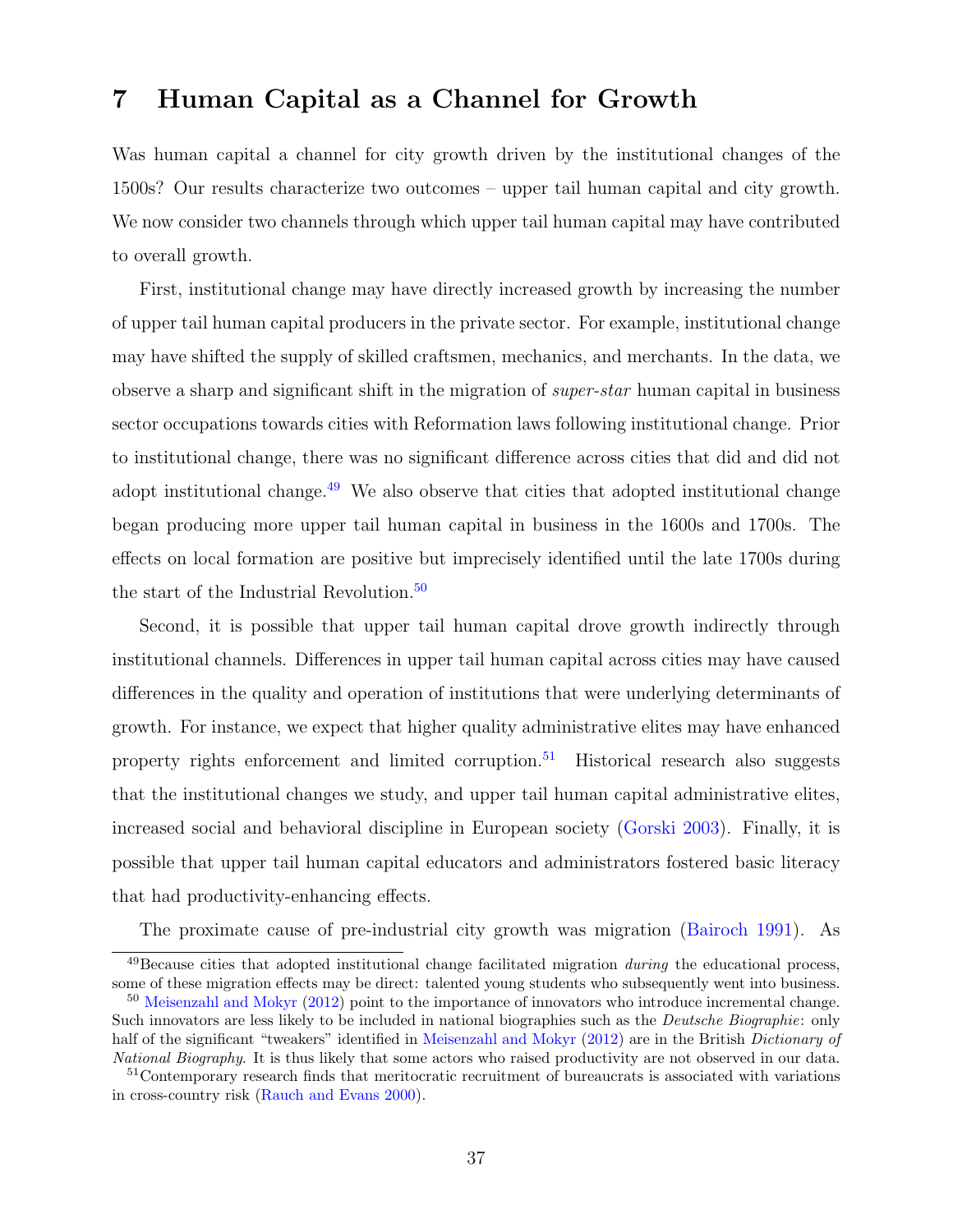[De Vries](#page-41-0) [\(1984;](#page-41-0) pp. 200, 213) observes, "Cities before the nineteenth century did not exhibit autonomous and self-reinforcing growth." Migration drove growth and was controlled. Cities had walls and gates, formal application procedures governed access to civic rights, and entrance into many trades was governed by guilds. City governments used these institutions to regulate and limit entrance by undesired poor migrants [\(Friedrichs](#page-41-1) [1995;](#page-41-1) [Reith](#page-43-1) [2008;](#page-43-1) [Hochstadt](#page-42-2) [1983;](#page-42-2) [Isenmann](#page-42-3) [2012\)](#page-42-3). The historical evidence suggests that the flows of upper tail human capital migration that were caused by institutional change led to unobserved flows of unskilled labour that were the proximate cause of growth.<sup>[52](#page-38-0)</sup>

# 8 Conclusion

We provide new evidence on the origins and long-run effects of state capacity and public goods provision. We study local variation in institutional change that expanded state capacity and public goods provision in Germany during the Protestant Reformation. We document that the introduction of ideological competition combined with local public health shocks to drive institutional change in this critical juncture. Localized plague outbreaks shifted politics and increased the probability of cities adopting institutions designed to support public goods – despite restrictions on formal political representation. The new institutions bundled religious, educational, anti-corruption, and social welfare interventions and were formalized in law.

We highlight the importance of expansions of local state capacity for upper tail human capital outcomes and city growth. Using new microdata, we document that cities that adopted public goods institutions subsequently produced and attracted more individuals with upper tail human capital over the long period running from the early 1500s through 1800. We also show that cities that adopted these institutions in the early 1500s grew to be much larger by 1800. These large effects on human capital and growth occurred before the Industrial Revolution.

<span id="page-38-0"></span> $52\text{Consistent with the interpretation that upper tail human capital was a channel for growth, in a "horse}$ race" regression we find upper tail human capital migration 1520-1770 is a robust predictor of long-run population and that institutional change ceases to predict long-run population conditional on upper tail human capital migration (see Appendix [D\)](#page-88-0). This result is a suggestive correlation which we do not interpret causally. In addition, an unreported 3SLS regression analysis identifies that causal impact of institutional change running through migration, assuming exclusion restrictions hold.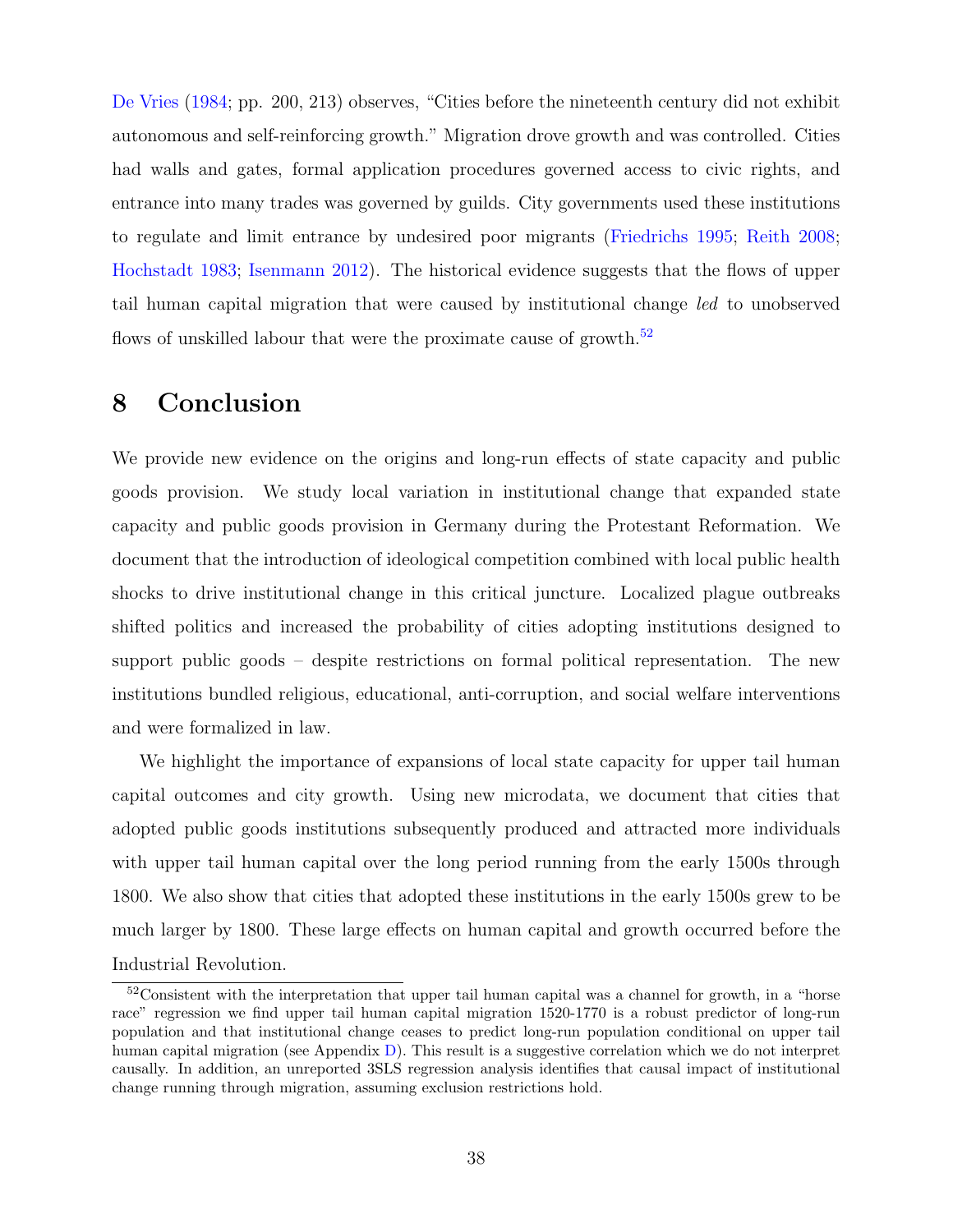In non-democratic settings, changes in institutions and state functions frequently come from above. For example, a large body of evidence highlights the military origins of state capacity in European history – driven by elites and elite competition for power [\(Tilly](#page-44-0) [1975;](#page-44-0) [1992;](#page-44-1) [Besley and Persson](#page-40-1) [2011;](#page-40-1) [Gennaioli and Voth](#page-42-4) [2015\)](#page-42-4). In contrast, we study expansions of state capacity in non-democratic settings that resulted from challenges to local rulers. These expansions in state capacity were supported by new, more inclusive institutions. The institutions were designed to produce highly educated administrators and to ensure the functioning of a new social order. More broadly, our research suggests that the Reformation provides a canonical historical model of the emergence and implications of state capacity driven by political movements that challenge incumbent elites.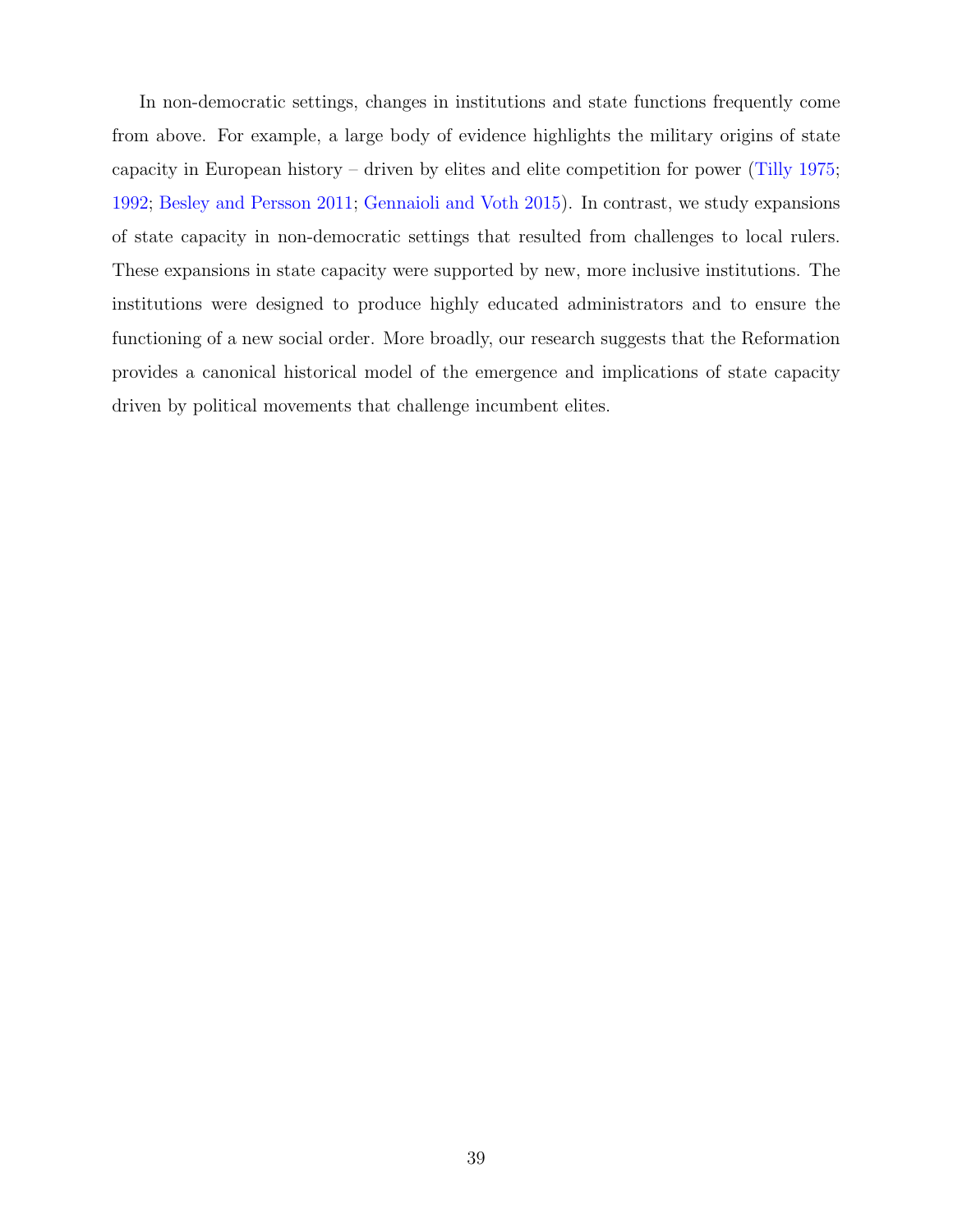# References

- Acemoglu, Daron, Davide Cantoni, Simon Johnson, and James A. Robinson. 2011. "The Consequences of Radical Reform: The French Revolution." American Economic Review 101:3286–3307.
- Acemoglu, Daron, Francisco A. Gallego, and James A. Robinson. 2014. "Institutions, Human Capital, and Development." Annual Review of Economics 6 (1):875–912.
- Acemoglu, Daron, Camilo García-Jimeno, and James A. Robinson. 2015. "State Capacity and Economic Development: A Network Approach." American Economic Review 105 (8):2364–2409.
- Acemoglu, Daron, Simon Johnson, and James A. Robinson. 2001. "The Colonial Origins of Comparative Development: An Empirical Investigation." American Economic Review 91 (5):1369–1401.
- 2005a. "Institutions as Fundamental Cause of Long-run Growth." In Handbook of Economic Growth, Vol. 1A, edited by Phillipe Aghion and Steven N. Durlauf. New York: Elsevier.
- ———. 2005b. "The Rise Of Europe: Atlantic Trade, Institutional Change, And Economic Growth." American Economic Review 95 (2):546–579.
- Acemoglu, Daron, Suresh Naidu, Pascual Restrepo, and James A. Robinson. 2014. "Democracy does cause growth." Tech. rep., National Bureau of Economic Research.
- <span id="page-40-0"></span>Bairoch, Paul. 1991. Cities and Economic Development: From the Dawn of History to the Present. Chicago: University of Chicago Press.
- <span id="page-40-2"></span>Bairoch, Paul, Jean Batou, and Pierre Chèvre. 1988. Population des villes européennes de 800 à  $1850$  : banque de données et analyse sommaire des résultats. Genève: Librairie Droz.
- Bayerischen Akademie der Wissenschaften. 2015. "Deutsche Biographie."
- Becker, Sascha O., Steven Pfaff, and Jared Rubin. 2015. "Causes and Consequences of the Protestant Reformation." Warwick University Working Paper.
- Becker, Sascha O. and Ludger Woessmann. 2009. "Was Weber Wrong? A Human Capital Theory of Protestant Economic History." Quarterly Journal of Economics 124 (2):531–596.
- Besley, Timothy and Torsten Persson. 2009. "The Origins of State Capacity: Property Rights, Taxation, and Politics." American Economic Review 99 (4):1218–44.
- <span id="page-40-1"></span>———. 2011. Pillars of Prosperity: The Political Economics of Development Clusters. The Yrjö Jahnsson Lectures. Princeton: Princeton University Press.
- Besley, Timothy, Torsten Persson, and Daniel M Sturm. 2010. "Political competition, policy and growth: theory and evidence from the US." The Review of Economic Studies 77 (4):1329–1352.
- Biraben, Jean-Noël. 1975. Les hommes et la peste en France et dans les pays européens et méditerranéens: La peste dans l'histoire. Paris: Mouton.
- Brady, Thomas A. 2009. German Histories in the Age of Reformations, 1400-1650. Cambridge: Cambridge University Press.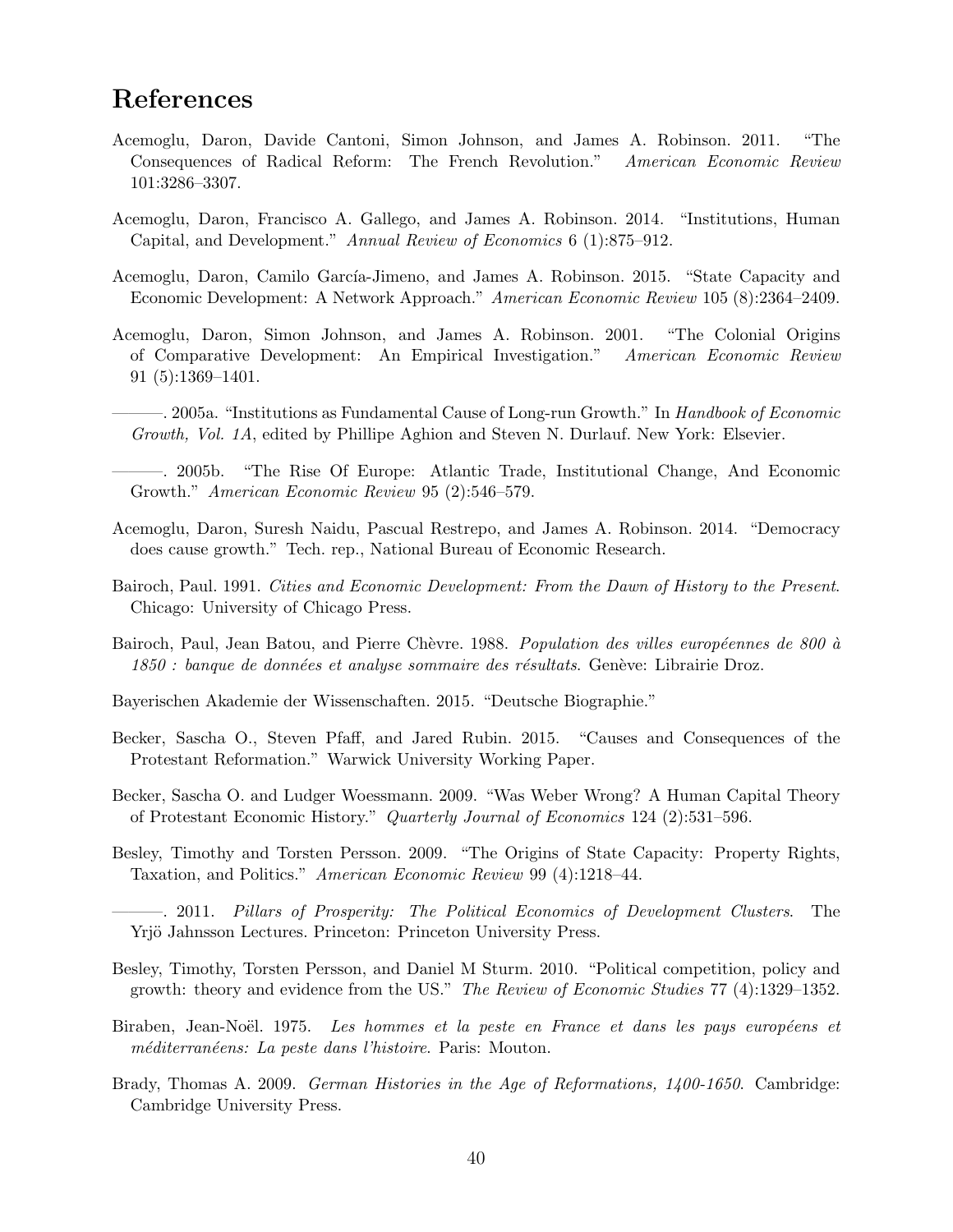- <span id="page-41-3"></span>Broadhead, Philip. 1979. "Popular Pressure for Reform in Augsburg, 1524-1534." In Stadtbürgertum und Adel in der Reformation, edited by W. Mommsen, Stuttgart. Ernst Klett.
- Bugenhagen, Johann. 1885. Bugenhagens Kirchenordnung für die Stadt Braunschweig, nach dem niederdeutschen Drucke von 1528, mit historischer Einleitung. Wolfenbüttel: J. Zwissler.
- <span id="page-41-2"></span>Cameron, Euan. 1991. The European Reformation. Oxford: Oxford University Press.
- <span id="page-41-5"></span>Cantoni, Davide. 2012. "Adopting a New Religion: the Case of Protestantism in 16th Century Germany." Economic Journal 122 (560):502–531.
- <span id="page-41-4"></span>———. 2015. "The Economic Effects of Protestant Reformation: Testing the Weber Hypothesis in the German Lands." Journal of the European Economic Association 13 (4):561–598.
- <span id="page-41-6"></span>Cantoni, Davide, Jeremiah Dittmar, and Noam Yuchtman. 2015. "Reformation and Reallocation: Human Capital, Employment, and Economic Growth in the German Lands." Working Paper.
- Cantoni, Davide and Noam Yuchtman. 2014. "Medieval Universities, Legal Institutions, and the Commercial Revolution." Quarterly Journal of Economics 129 (2):823–887.
- Cipolla, Carlo M. 1992. Miasmas and Disease: Public Health and the Environment in the Preindustrial Age. New Haven: Yale University Press.
- De Long, J. Bradford and Andrei Shleifer. 1993. "Princes and Merchants: European City Growth before the Industrial Revolution." Journal of Law and Economics 36 (2):671–702.
- <span id="page-41-0"></span>De Vries, Jan. 1984. European Urbanization, 1500-1800. London: Methuen.
- Dickens, A.G. 1979. "Intellectual and Social Forces in the German Reformation." In Stadtbürgertum und Adel in der Reformation, edited by W. Mommsen. Stuttgart: Ernst Klett.
- Dincecco, Mark and Mauricio Prado. 2012. "Warfare, fiscal capacity, and performance." Journal of Economic Growth 17 (3):171–203.
- Dinges, Martin. 1995. "Pest und Staat: Von der Institutionengeschichte our sozialen Konstruktion?" In Neue Wege in der Seuchengeschichte, edited by Martin Dinges and Thomas Schilch. Stuttgart: Steiner.
- Dittmar, Jeremiah E. 2015. "The Emergence of Zipf's Law." Centre for Economic Performance Working Paper.
- Dittmar, Jeremiah E. and Skipper Seabold. 2015. "Media, Markets, and Radical Ideas: Evidence from the Protestant Reformation." Centre for Economic Performance Working Paper.
- Dorpalen, Andreas. 1985. German History in Marxist Perspective: The East German Approach. London: I.B. Tauris.
- Dykema, P.A. and H.A. Oberman. 1993. Anticlericalism: in late medieval and early modern Europe. Leiden: E.J. Brill.
- Eisenstein, Elizabeth L. 1980. The Printing Press as an Agent of Change. Cambridge: Cambridge University Press.
- <span id="page-41-1"></span>Friedrichs, Christopher R. 1995. The early modern city, 1450-1750. London: Longman.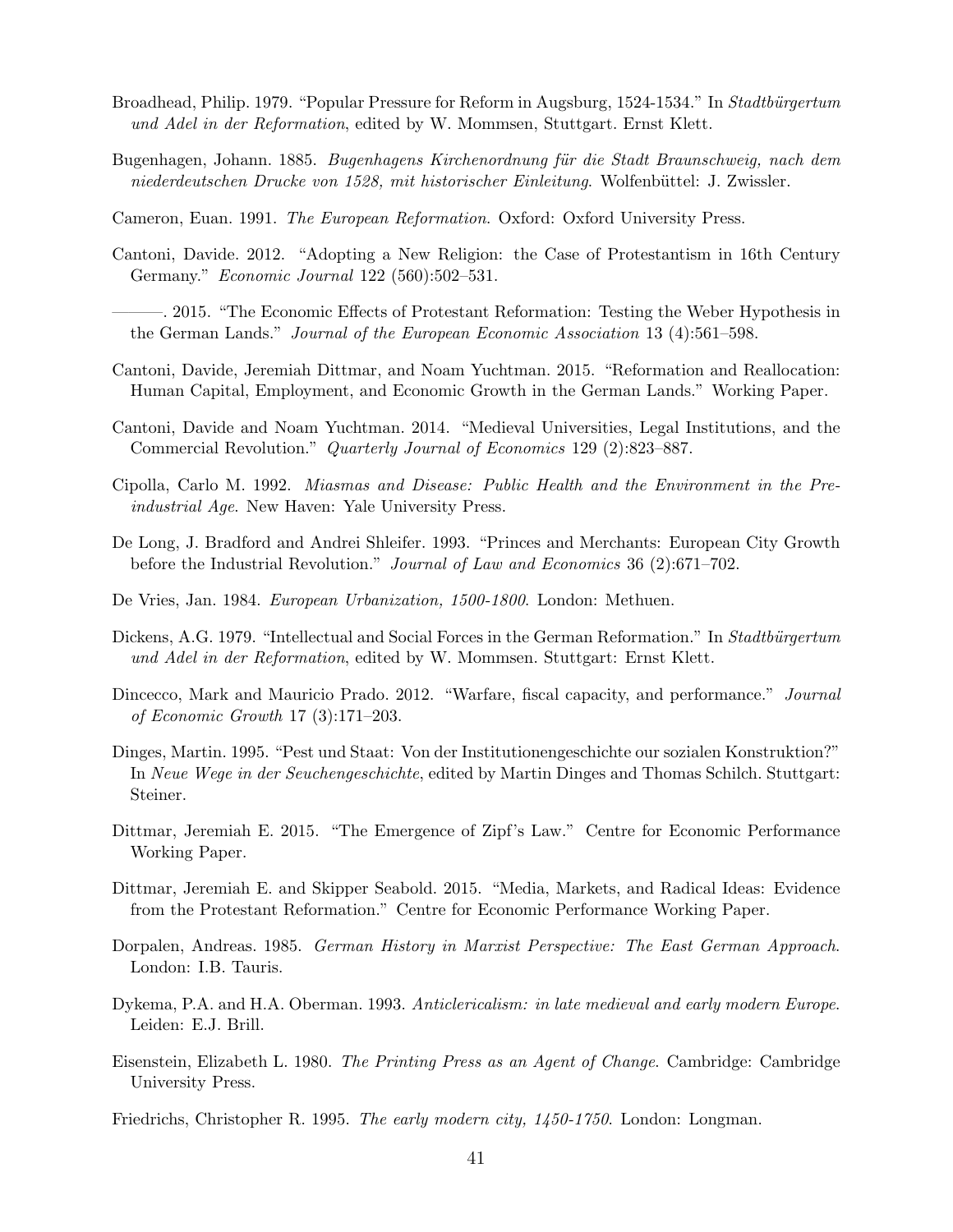- Fujiwara, Thomas. 2015. "Voting Technology, Political Responsiveness, and Infant Health: Evidence From Brazil." Econometrica 83 (2):423–464.
- Gennaioli, Nicola, Rafael La Porta, Florencio Lopez-de Silanes, and Andrei Shleifer. 2013. "State Capacity and Military Conflict." Quarterly Journal of Economics 128 (1):105–164.
- <span id="page-42-4"></span>Gennaioli, Nicola and Hans-Joachim Voth. 2015. "State Capacity and Military Conflict." Review of Economic Studies Forthcoming.
- Glaeser, Edward L., Rafael La Porta, Florencio Lopez-de Silanes, and Andrei Shleifer. 2004. "Do Institutions Cause Growth?" Journal of Economic Growth 9 (3):271–303.
- Glaeser, Edward L., Jose A. Scheinkman, and Andrei Shleifer. 1995. "Economic Growth in a Cross-Section of Cities." Journal of Monetary Economics 36 (1):117–143.
- <span id="page-42-0"></span>Gorski, Philip S. 2003. The Disciplinary Revolution: Calvinism and the Rise of the State in Early Modern Europe. Chicago: University of Chicago Press.
- Grell, Ole Peter. 2002. "The Protestant imperative of Christian care and neighborly love." In Health Care and Poor Relief in Protestant Europe 1500-1700, edited by Andrew Cunningham and Ole Peter Grell. London: Routledge.
- Hamm, Berndt. 1994. "The Urban Reformation in the Holy Roman Empire." In *Handbook of* European history, 1400-1600 : Late Middle Ages, Renaissance and Reformation, v. 2: Visions, Programs and Outcomes, edited by T.A. Brady, H.A. Oberman, and J.D. Tracy. Leiden: Brill.
- <span id="page-42-2"></span>Hochstadt, Steve. 1983. "Migration in Preindustrial Germany." Central European History 16 (3):195–224.
- <span id="page-42-6"></span>Hockerts, Hans G¨unter. 2008. "Vom nationalen Denkmal zum biographischen Portal. Die Geschichte von ADB un NDB 1858-2008." In "Für deutsche Geschichts- und Quellenforschung": 150 Jahre Historische Kommission bei der Bayerischen Akademie der Wissenschaften, edited by L. Gall and Bayerische Akademie der Wissenschaften. Historische Kommission. Oldenbourg.
- <span id="page-42-3"></span>Isenmann, Eberhart. 2012. Die Deutsche Stadt im Mittelalter 1150-1550. Wien: Böhlau.
- <span id="page-42-5"></span>Johnson, Trevor. 2009. Magistrates, Madonnas and Miracles: The Counter Reformation in the Upper Palatinate. Farnham: Ashgate.
- Lindemann, Mary. 2010. Medicine and Society in Early Modern Europe. New Approaches to European History. Cambridge: Cambridge University Press.
- Mayshar, Joram, Omer Moav, Zvika Neeman, and Luigi Pascali. 2015. "Cereals, Appropriability and Hierarchy." URL [http://www2.warwick.ac.uk/fac/soc/economics/staff/omoav/mmnp\\_](http://www2.warwick.ac.uk/fac/soc/economics/staff/omoav/mmnp_paper_2015-07-02.pdf) [paper\\_2015-07-02.pdf](http://www2.warwick.ac.uk/fac/soc/economics/staff/omoav/mmnp_paper_2015-07-02.pdf). Working Paper.
- <span id="page-42-1"></span>Meisenzahl, Ralf R. and Joel Mokyr. 2012. "The Rate and Direction of Invention in the Industral Revolution: Incentives and Institutions." In The Rate and Direction of Inventive Activity Revisited, edited by Josh Lerner and Scott Stern. Chicago: University of Chicago Press.
- Mitch, David. 1998. "The Role of Education and Skill in the British Industrial Revolution." In The British Industrial Revolution: An Economic Perspective, edited by Joel Mokyr. Boulder, CO: Westview Press.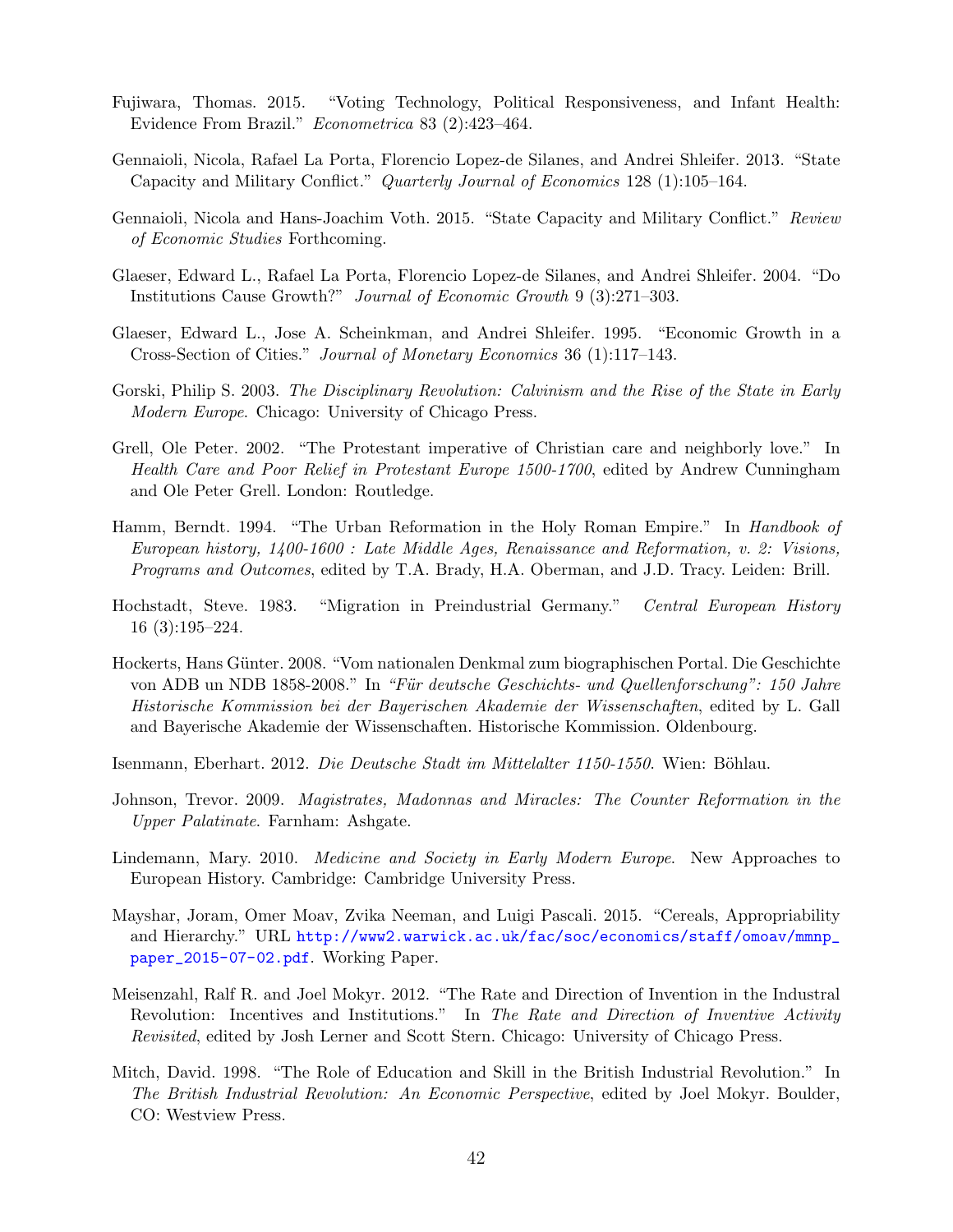Moeller, Bernd. 1972. Imperial Cities and the Reformation: Three Essays. Philadelphia: Fortress.

- Mokyr, Joel. 2009. The Enlightened Economy: An Economic History of Britain, 1700-1850. New economic history of Britain. New Haven: Yale University Press.
- North, Douglass C. 1990. Institutions, Institutional Change and Economic Performance. Cambridge: Cambridge University Press.
- North, Douglass C. and Barry R. Weingast. 1989. "Constitutions and Commitment: The Evolution of Institutions Governing Public Choice in Seventeenth-Century England." The Journal of Economic History 49 (4):803–832.
- Ozment, Steven E. 1975. The Reformation in the Cities: The Appeal of Protestantism to Sixteenth Century Germany and Switzerland. New Haven: Yale University Press.
- <span id="page-43-0"></span>Rauch, James E. and Peter B. Evans. 2000. "Bureaucratic structure and bureaucratic performance in less developed countries." Journal of public economics 75 (1):49–71.
- Reinert, Matthias, Maximillian Schrott, Bernhard Ebneth, and Team deusche biographie.de. 2015. "From Biographies to Data Curation - The making of www.deutsche-biographie.de." In CEUR Workshop Proceedings, vol. 1399, edited by Serge term Braake, Antske Fookes, Ronald Sluijter, Thierry Declerck, and Eveline Wandl-Vogt. 13–19.
- <span id="page-43-1"></span>Reith, Reinhold. 2008. "Circulation of Skilled Labour in Late Medieval Central Europe." In Guilds, Innovation and the European Economy, 1400–1800, edited by S.R. Epstein and Maarten Prak. Cambridge: Cambridge University Press.
- Rittgers, R.K. 2012. The Reformation of Suffering: Pastoral Theology and Lay Piety in Late Medieval and Early Modern Germany. Oxford: Oxford University Press.
- <span id="page-43-2"></span>Roeck, Bernd. 1999. "Health care and poverty relief in Counter-Reformation Catholic Germany." In Health Care and Poor Relief in Counter-Reformation Europe, edited by O.P. Grell, A. Cunningham, and J. Arrizabalaga. London: Routledge.
- Rubin, Jared. 2014. "Printing and Protestants: an empirical test of the role of printing in the Reformation." Review of Economics and Statistics 96 (2):270–286.
- Sanchez de la Sierra, Raul. 2015. "On the Origin of States: Stationary Bandits and Taxation in Eastern Congo." URL <https://raulsanchezdelasierra.com/papers/>. Working Paper.
- Schilling, Heinz. 1983. "The Reformation in the Hanseatic Cities." The Sixteenth Century Journal 14 (4):pp. 443–456.
- Scribner, Robert W. 1976. "Why was there no Reformation in Cologne?" *Historical Research* 49 (120):217–241.
- $-$ . 1979. "The Reformation as a Social Movement." In Stadtbürgertum und Adel in der Reformation, edited by W. Mommsen, Stuttgart. Ernst Klett.
- Sehling, Emil. 1902-2013. Die evanglischen Kirchenverordnungen des XVI. Jahrhunderts, multiple volumes. Leipzig: O.R. Reisland.
- Slack, Paul. 1988. "Responses to Plague in Early Modern Europe: The Implications of Public Health." Social Research 55 (3):433–453.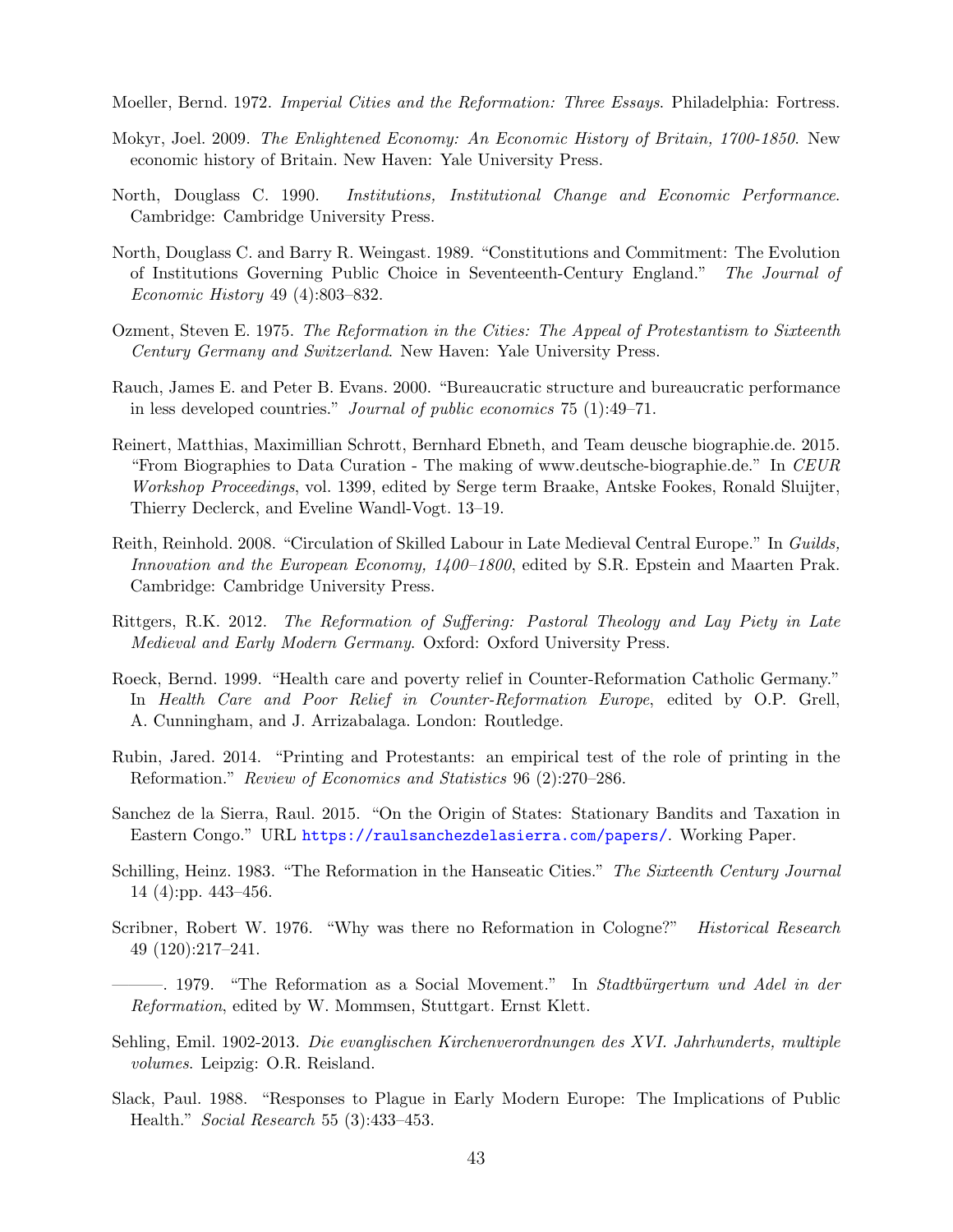-. 2012. Plague: A Very Short Introduction. Oxford: Oxford University Press.

- <span id="page-44-5"></span>Speer, Christian. 2014. "Strategian des Machterhalts in Zeiten des Umbruchs: Der Görlizter Rat zu Beginn des 16. Jahrhunderts." In Die Nieder- und Oberlausitz – Konturen einer Integrationslandschaft: Band II: Frühe Neuzeit, edited by H.D. Heimann et al. Berlin: Lukas Verlag.
- Squicciarini, Mara and Nico Voigtländer. 2015. "Human Capital and Industrialization: Evidence from the Age of Enlightenment." Quarterly Journal of Economics 130 (4):1825–1883.
- <span id="page-44-2"></span>Stein, Claudia. 2009. Negotiating the French Pox in Early Modern Germany. Farnham: Ashgate.
- <span id="page-44-3"></span>Strauss, Gerald. 1978. Luther's House of Learning: Indoctrination of the Young in the German Reformation. Baltimore: John Hopkins University Press.
- <span id="page-44-4"></span>-. 1988. "The Social Function of Schools in the Lutheran Reformation in Germany." *History* of Education Quarterly 28 (2):191–206.
- <span id="page-44-0"></span>Tilly, Charles. 1975. The Formation of national states in Western Europe. Princeton: Princeton University Press.
- <span id="page-44-1"></span>———. 1992. Coercion, Capital, and European States, AD 990-1990. Cambridge: Blackwell.
- Trinitapoli, Jenny and Alexander Weinreb. 2012. Religion and AIDS in Africa. Oxford: Oxford University Press.
- Voigtländer, Nico and Hans-Joachim Voth. 2012. "Persecution perpetuated: the medieval origins of anti-Semitic violence in Nazi Germany." Quarterly Journal of Economics 127 (3):1339–1392.
- Weber, Max. 1904. "Die protestantische Ethik under 'Geist' des Kapitalismus." Archiv für Sozialwissenschaft 20:1–54.
- <span id="page-44-6"></span>Whaley, Joachim. 2012. Germany and the Holy Roman Empire: Volume I: Maximilian I to the Peace of Westphalia, 1493-1648. Germany and the Holy Roman Empire. Oxford: Oxford University Press.
- Witte, John. 2002. Law and Protestantism: The Legal Teachings of the Lutheran Reformation. New York: Cambridge University Press.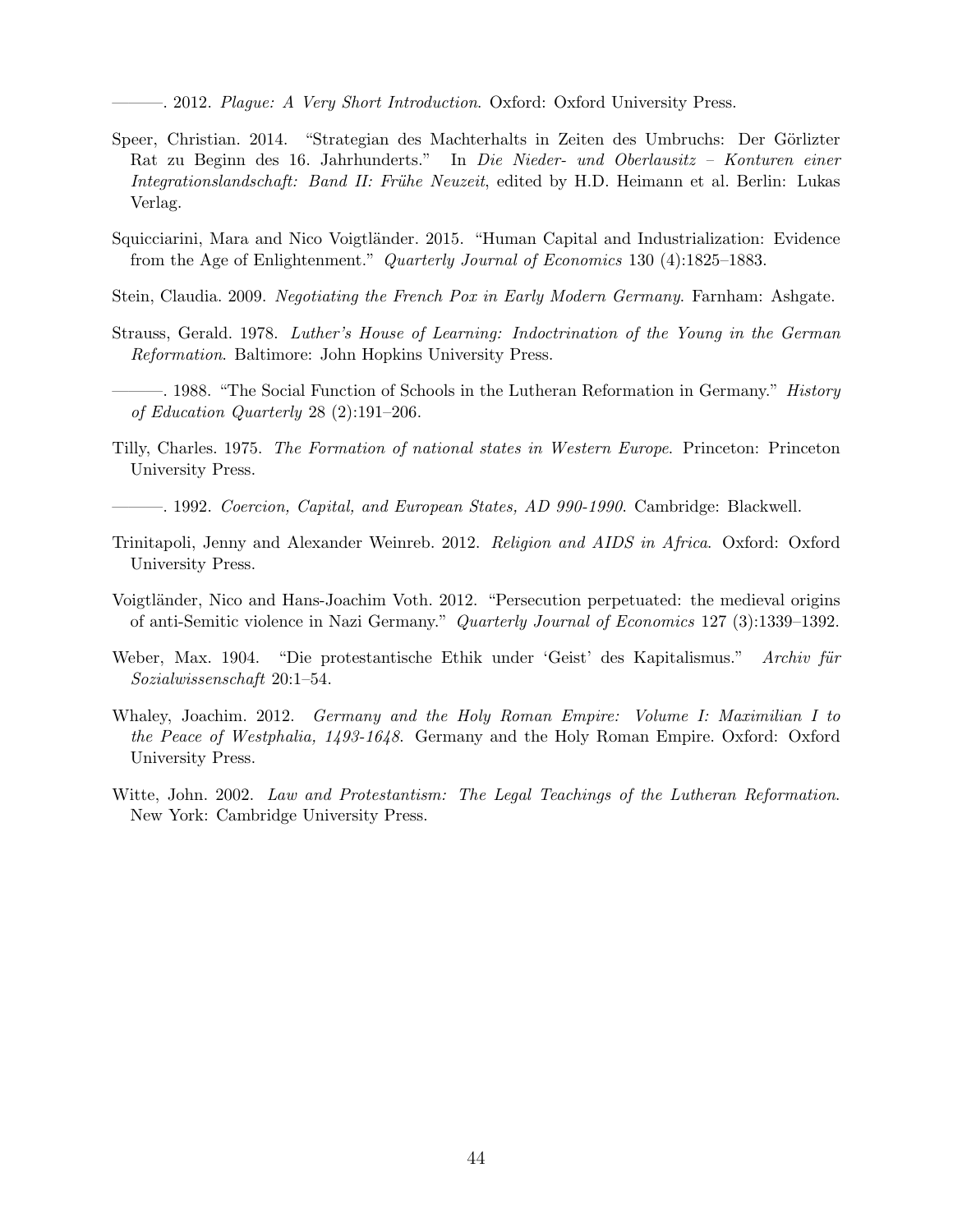# Appendices – Not For Publication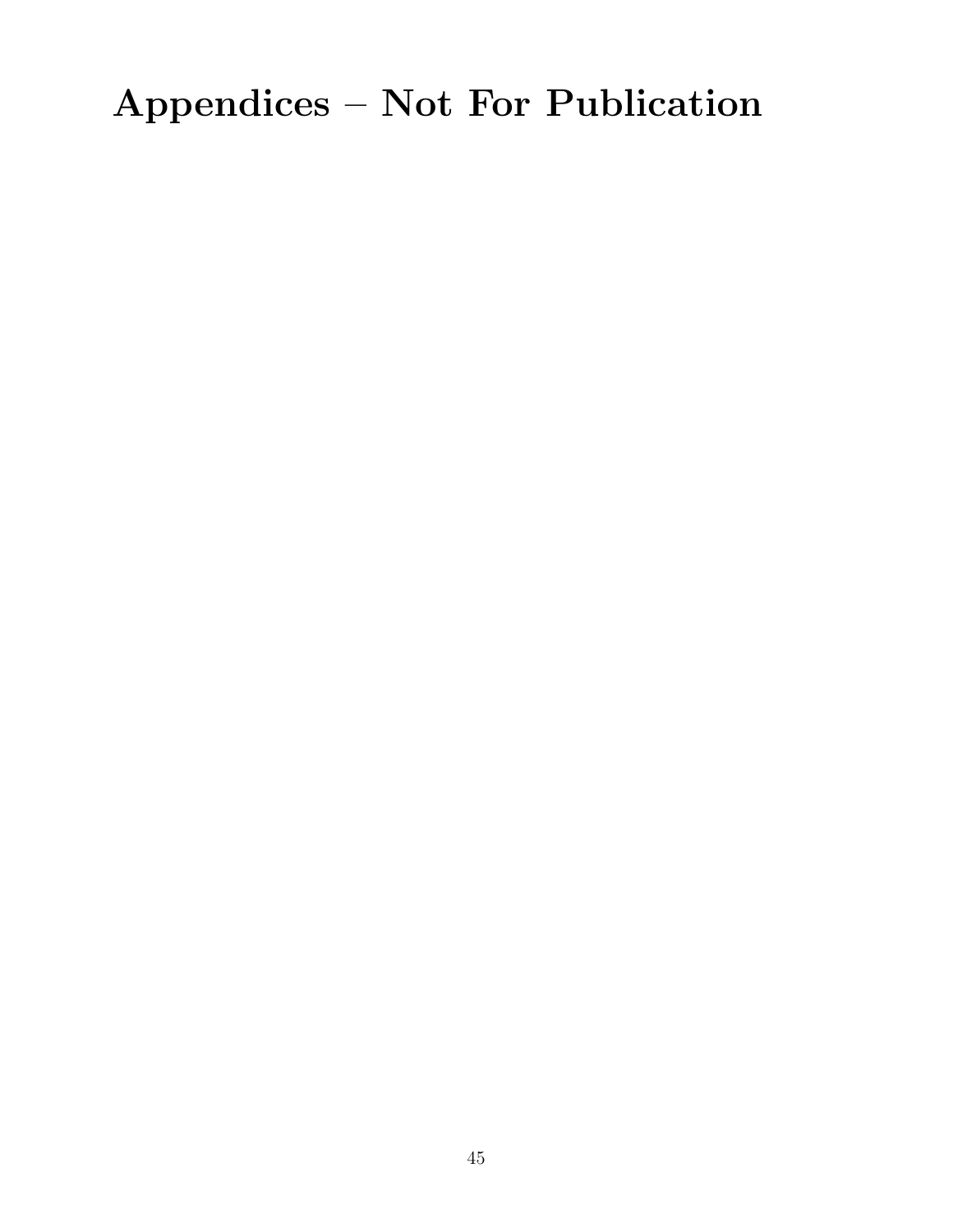# A Data

# A.1 Legal Institutions of Reformation

We gather data on the municipal laws (*Kirchenordnungen*) of the Reformation from the multi-volume collection of Protestant church ordinances Die Evangelischen Kirchenordnungen Des XVI. Jahrhunderts, originally edited by Emil Sehling. We read the text of laws and code locations. The complete list of volumes we code is as follows.

- Emil Sehling editor, Volume I Sachsen und Thüringen nebst angrenzenden Gebieten (1902) (Leipzig: O.R. Reisland).
- Emil Sehling editor, Volume II Sachsen und Thüringen nebst angrenzenden Gebieten (1904) (Leipzig: O.R. Reisland).
- Emil Sehling editor, Volume III Brandenburg, Ober- und Niederlausitz, Schlesien (1909).
- Emil Sehling editor, Volume IV Preußen, Polen, Pommern (1911).
- Emil Sehling editor, Volume V Baltische Länder, Mecklenburg, Lübeck, Lauenburg, Hamburg (1913).
- Institut für evangelisches Kirchenrecht der EKD, Volume VI/1 Niedersachsen (1955).
- Institut für evangelisches Kirchenrecht der EKD, Volume VI/2 Niedersachsen (1957).
- Institut für evangelisches Kirchenrecht der EKD, Volume VII/1, Niedersachsen (1963).
- Institut für evangelisches Kirchenrecht der EKD, Volume VII/2, Niedersachsen (1980).
- Institut für evangelisches Kirchenrecht der EKD, Volume VIII Hessen I: Landgrafschaft bis 1582 (1965).
- Institut für evangelisches Kirchenrecht der EKD, Volume XI, Franken,  $(1961)$ .
- Institut für evangelisches Kirchenrecht der EKD, Volume XII, Schwaben (1963).
- Institut für evangelisches Kirchenrecht der EKD, Volume XIII Altbayern  $(1966)$ .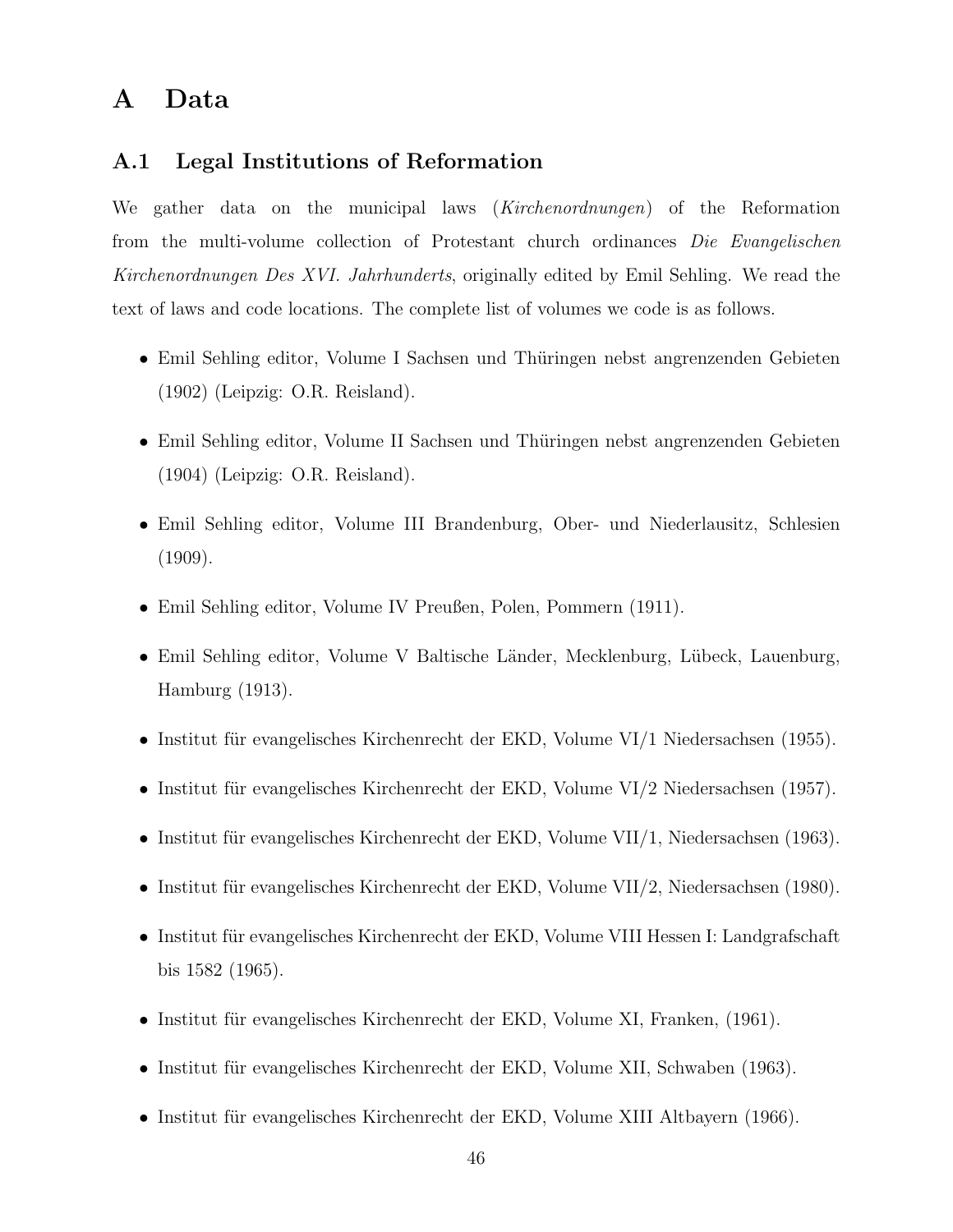- Institut für evangelisches Kirchenrecht der EKD, Volume XIV Kurpfalz (1969).
- Institut für evangelisches Kirchenrecht der EKD, Volume XV Baden-Württemberg I: Hohenlohe (1977).
- Heidelberger Akademie der Wissenschaften, Volume XVI Baden-Württemberg II: Württemberg, Baden u. a. (2004).
- Heidelberger Akademie der Wissenschaften, Volume XVII/1; XVII/2 Baden-Württemberg III/IV: Reichsstädte (2007/09).
- Heidelberger Akademie der Wissenschaften, Volume XVIII Rheinland-Pfalz I: Zweibrücken, Veldenz, Sponheim u. a. (2006).
- Heidelberger Akademie der Wissenschaften, Volume XIX Rheinland-Pfalz II: Wildund Rheingrafschaft, Leiningen, Wied u. a. (2008).
- Heidelberger Akademie der Wissenschaften, Volume XX/1 Elsass I: Straßburg (2011).
- Heidelberger Akademie der Wissenschaften, Volume IX Hessen II: Landgrafschaft ab 1582, Waldeck, Solms, Frankfurt u. a. (2011).
- Heidelberger Akademie der Wissenschaften,Volume X Hessen III: Nassau, Hanau-Münzenberg, Ysenburg (2012).
- Heidelberger Akademie der Wissenschaften, Volume XX/2 Elsass II: Hanau-Lichtenberg, Colmar, Mülhausen, Weißenburg u.a. (2013).

We also review [Richter](#page-108-0) [\(1846\)](#page-108-0), Die evangelischen Kirchenordnungen des sechszehnten Jahrhunderts. For select additional cities we consult additional sources: Thomas A. Brady, Heiko Augustinus Oberman, James D. Tracy, Handbook of European History 1400 - 1600: Late Middle Ages, Renaissance and Reformation (Leiden: Brill, 1994); Joseph Guerber, Haguenau et la Réforme (Lyon: Le Roux L.F., 1861); Jürgen Sanowsky, "Vorgeschichte und Anfänge der Reformation in der Ballei Brandenburg des Johanniterordens", in Johannes Mol et al. eds., Military Orders and the Reformation: Choices, State Building, and the Weight of Tradition (Amersfoort: Uitgeverij Verloren, 2006); Peter Blickle, Communal Reformation: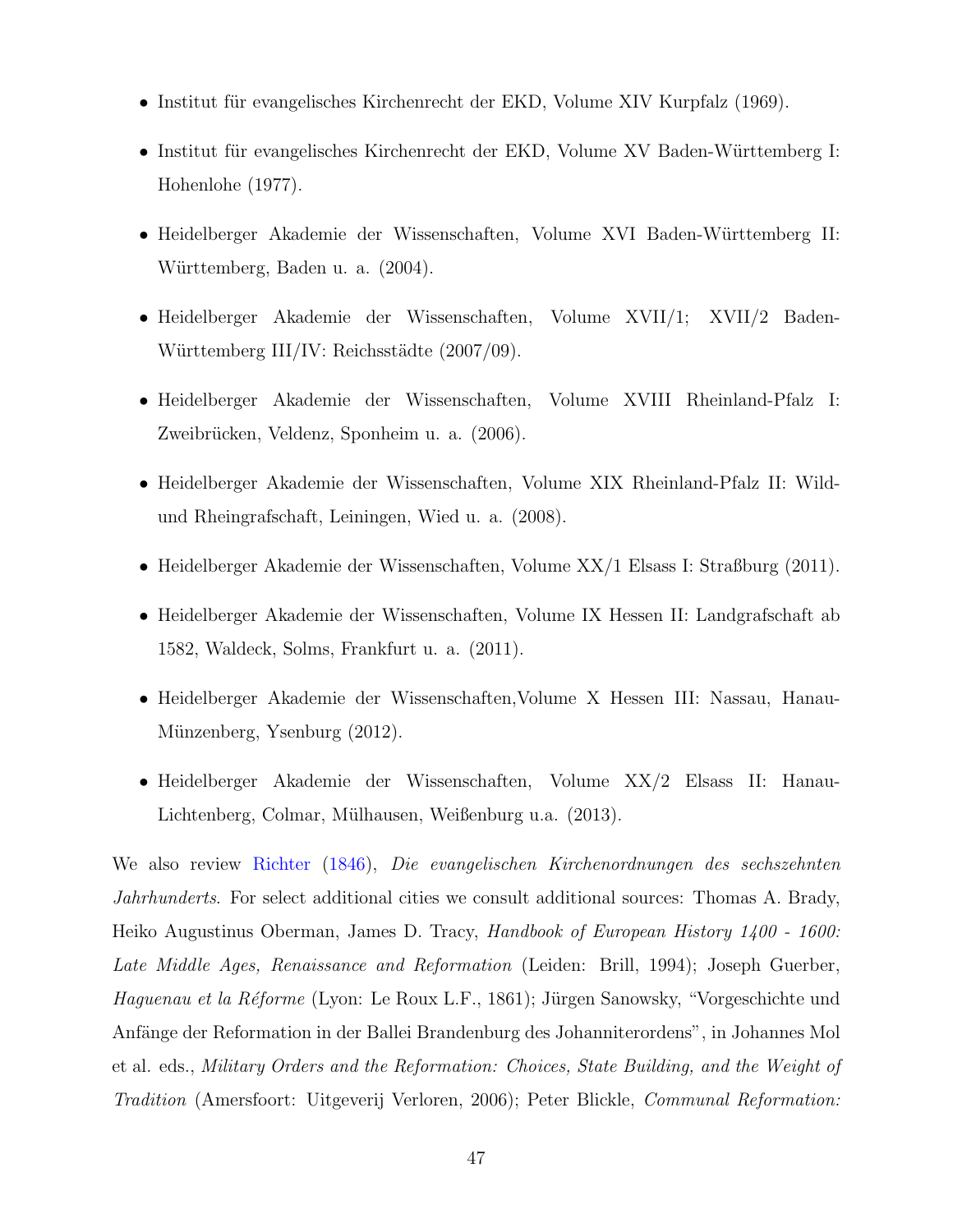The Quest for Salvation in Sixteenth-Century Germany (Leiden: Brill, 1992); and [Cameron](#page-41-2) [\(1991\)](#page-41-2).

## A.2 Institutional Treatment and Religious Heterogeneity

In this section, we discuss how our classification protocol treats a small number of cities that reverted to Catholicism or experienced more complicated institutional and religious trajectories. We also discuss how we distinguish Protestant cities that adopted the legal institutions of the Reformation from cities where Protestantism became the dominant religion but the legal institutions of the Reformation were not adopted.

Cities where the institutions of the Reformation did not survive to 1600 are classified as untreated in our analysis. In a few cities, ordinances passed in the 1500s did not establish persistent institutions. M¨unster and Beckum adopted Reformation laws but experienced early institutional reversals due to re-Catholicization. In both cities, Protestant city councils adhering to Anabaptist ideas passed city-level Reformation laws in the mid-1530s. These Anabaptist experiments, which were atypical in fusing Protestant theology with radical egalitarianism, were crushed militarily by 1536. Both cities reverted to Catholicism and their institutional experiments were quickly undone.

Cities that adopted the institutions of the Reformation and in which these institutions survived to 1600 are classified as "treated" in our baseline analysis. Where we observe institutions established by Reformation laws in effect through 1600, these institutions were typically persistent. Our basic findings on the relationship between institutional change and city growth are robust to different classifications of cities with persistent institutions but complicated religious trajectories.

The city of Amberg in Bavaria provides an instructive example showing how Reformation institutions typically persisted in treated cities once long-run benefits of Reformation institutions became clear, even if a city or its territory came under Catholic rule in the 17th century. Amberg passed a Protestant ordinance in the 1540s and eyewitness accounts from 1564 record boys' and girls' schools, "in which the German Catechism, reading, writing, and arithmetic are diligently taught" [\(Johnson](#page-42-5) [2009;](#page-42-5) p. 32). Catholic authorities preserved the institutional legacy that they inherited when Amberg and the surrounding territory of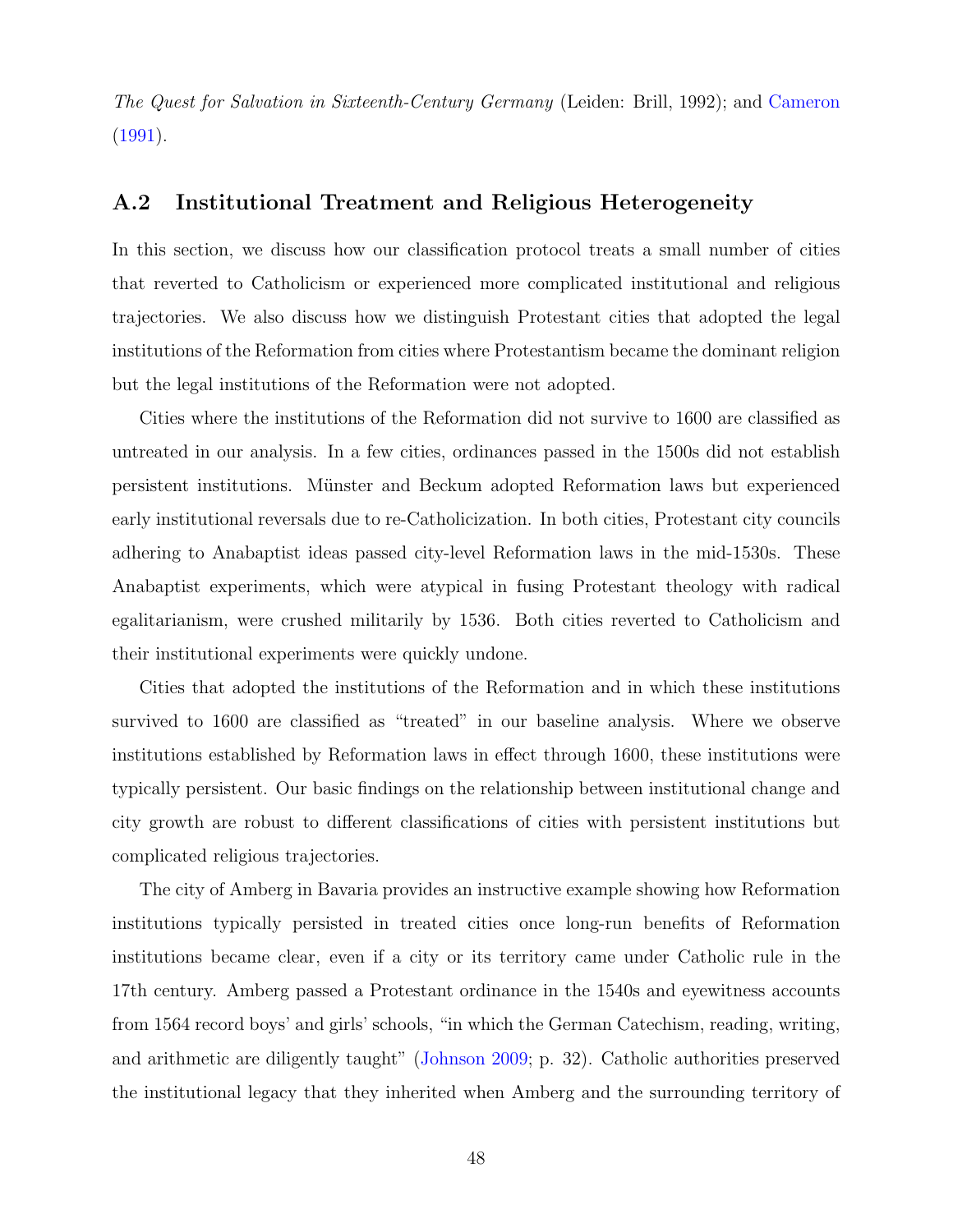Upper Palatine (Oberpfalz) was absorbed by Catholic Bavaria in the early 1600s. During the 1620s, the Jesuits took over formerly Calvinist and Lutheran higher schools in Amberg. More broadly, "the educational infrastructure of the territory impressed Counter-Reformation Catholics when they inherited it after 1621; summing up his reflections. . . after his visitation in 1656, the (Catholic) Regensburg vicar general noted approvingly that 'in nearly every village, schools are to be found, of which in [Catholic] Bavaria there [otherwise] seems to be a great shortage and decline' " [\(Johnson](#page-42-5) [2009;](#page-42-5) p. 35).

The city of Augsburg provides another example of institutional persistence. In Augsburg, the Reformation was formally adopted and municipal social services were reorganized between 1534 and 1537, when Protestant guildsmen gained control of the city council [\(Broadhead](#page-41-3) [1979\)](#page-41-3). In 1548, the Holy Roman Emperor Charles V reestablished a form of Catholic rule in Augsburg that allowed Protestant institutions to persist: rule by an elite of Catholic patricians, with reserved control of key government positions, over a Protestant majority city with active public service institutions shaped by the Reformation. Under this arrangement Augsburg experienced peaceful co-existence without institutional reversals into the 1600s. [Stein](#page-44-2) [\(2009;](#page-44-2) p. 73) observes: "At no point did the Catholic-dominated patrician council attempt to re-catholicise the city; instead it governed with discretion in order to minimise [sic] tensions with the Protestant community. . . The admission practices of all the city-run health care institutions reflected this strategy of confessional tolerance."[53](#page-49-0)

Our measure of legal change distinguishes between the formal institutionalization and informal diffusion of Protestantism as the dominant city-level religion. The distinction is significant because previous research has documented that the diffusion of Protestants as the dominant religion had no impact on city growth [\(Cantoni](#page-41-4) [2015\)](#page-41-4). An example of a city that became predominantly Protestant but did not adopt a Reformation law is Bautzen. The citizens of Bautzen embraced Lutheranism in the 1520s. The Catholic bishop of the time defied Catholic Church doctrine and invited Protestants to begin sharing the Cathedral in 1524. In 1543, Protestants and Catholics signed a formal contract that still governs times of worship and use of Cathedral space today. Despite becoming a predominantly Protestant

<span id="page-49-0"></span> $53\text{In }1620$  – during the Thirty Years War (!) – the head nurse of the Hospital of the Holy Ghost in Augsburg was instructed: "every day. . . to go from bed to bed and to enquire whether the patients are lacking anything in their care...or whether indeed they require the attentions of a Catholic priest or Protestant pastor" [\(Stein](#page-44-2) [2009;](#page-44-2) p. 74).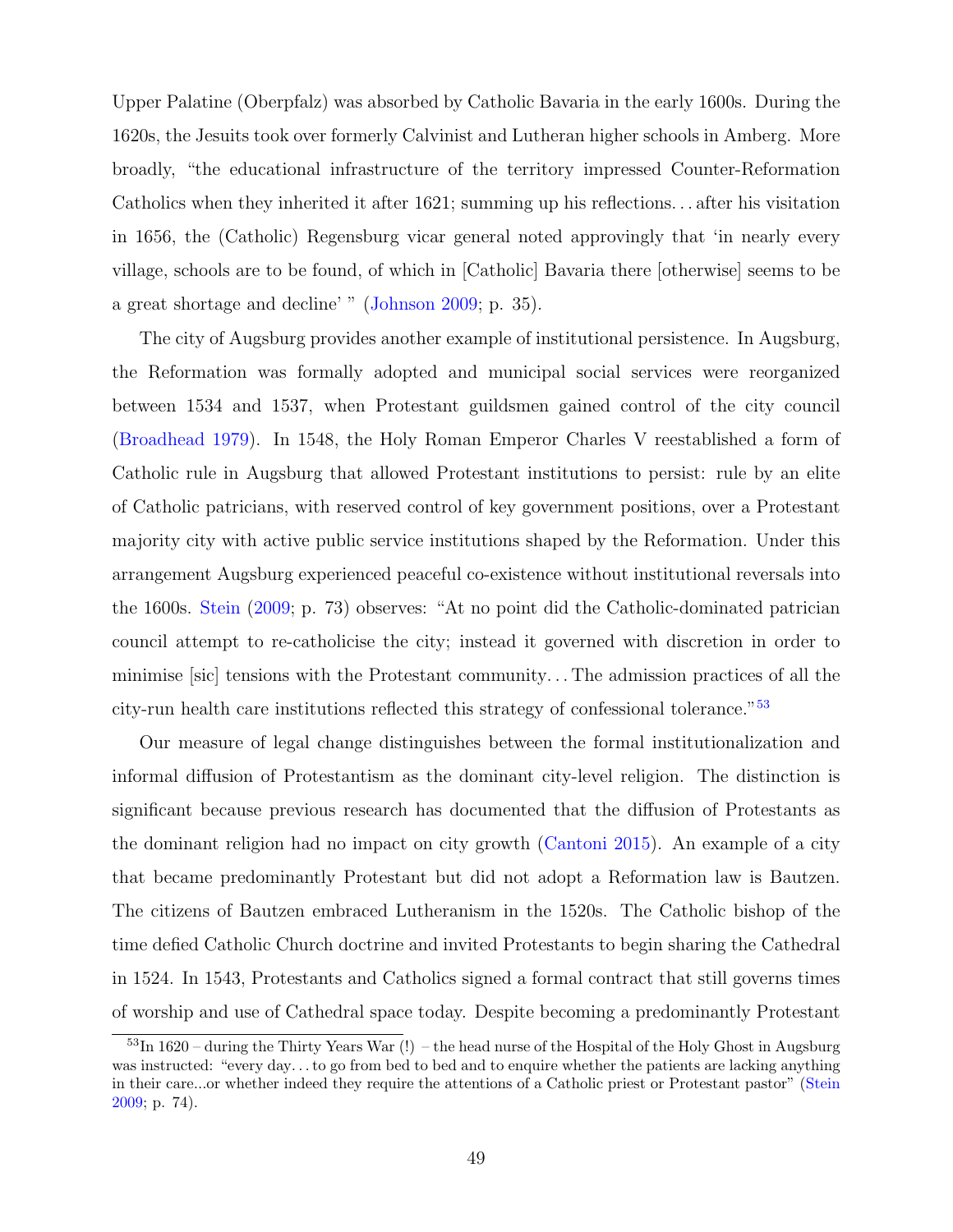city, Bautzen did not adopt a Reformation ordinance.[54](#page-50-0)

To the best of our knowledge, there is no systematic evidence for analogous citylevel Catholic Church ordinances with provisions regarding schooling. The example of the (Catholic) Bavarian territory-level school ordinance of 1569 is discussed in [Strauss](#page-44-3) [\(1978\)](#page-44-3). See also [Lurz](#page-108-1) [\(1907\)](#page-108-1) for details on the Bavarian Schulordnungen.

An example of the policy environment in a city treated by Catholic institutional innovations is Fulda. Fulda passed a Catholic poor ordinance in 1587 and established a common chest. [Roeck](#page-43-2) [\(1999;](#page-43-2) p. 288) observes that Fulda, "reflects a situation that is in many respects typical. Catholic institutions – a seminary, provastaries, a Jesuit college – were faced with a citizenry that was already predominantly Protestant. The Catholic authorities' goal was to force the Protestants back into the Roman church." In Fulda, religion was used as a screening mechanism to select who was worthy and unworthy of access to social services. Conflicts arose over access and whether Protestants were being excluded. Conflict also arose over control of the Fulda common chest, with the Jesuits being widely accused of diverting resources from the common chest to support their own students instead of the needy. These conflicts were resolved only with the complete re-Catholicization of 1603.

# A.3 Schooling

Several dimensions of educational institutions are of interest for economists. First, urban schools admitted poor children free of charge [\(Strauss](#page-44-4) [1988\)](#page-44-4). More broadly, the institutions were designed to recognize and promote talent. "Everyone held talent to consist of a quick intellect, a tenacious memory, a strong desire to learn, the ability to persevere in hard work, good health, and a tranquil spirit. A boy who possessed these qualities had the makings of a theologian, lawyer, or scholar and should not be left to waste his gifts in a workshop or in the field" [\(Strauss](#page-44-3) [1978;](#page-44-3) p. 179). Second, attendance was compulsory. For example, in Ulm written excuses were required from parents for truant children; in Stralsund, the beadle was sent to locate absent children; and in Hamburg, municipal authorities began paying for school heating when it was discovered that parents were reluctant to have their kids go to

<span id="page-50-0"></span><sup>54</sup>On the absence of a law, [Speer](#page-44-5) [\(2014;](#page-44-5) p. 51) observes that catholic officials were still in charge of matters of marriage. Only from 1565 on, the city council passed some resolutions regarding church matters but no church ordinance. Bautzen is an example of a city that became predominantly Protestant and is classified as such in [Cantoni](#page-41-5) [\(2012\)](#page-41-5) but did not adopt Protestant law.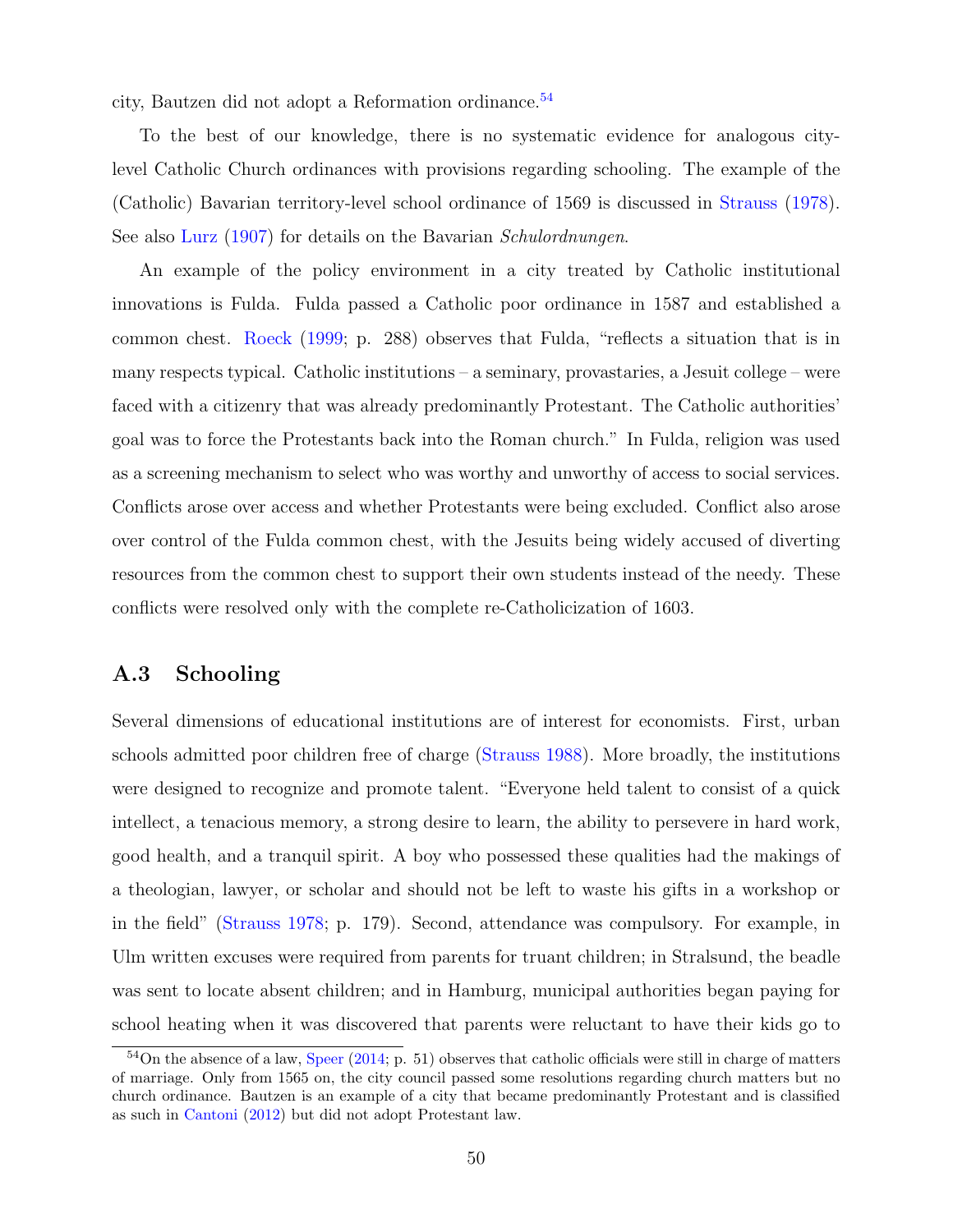cold school in winter. Third, basic primary schooling for boys began at age six or seven and typically lasted five or six years. Fourth, school days included morning and afternoon sessions. School days typically began at 7AM (8AM in winter). Students went home for lunch and returned to school 1PM-4PM. Fifth, vacations were relatively short. Classes were held throughout the calendar year, with vacations at Christmas and Easter. In city schools, "Vacations were rare. But it was customary to cancel afternoon classes during the hottest weeks of summer and to take a holiday at the time of the annual fair" [\(Strauss](#page-44-3) [1978;](#page-44-3) p. 187). Wednesday afternoons and Sundays were free.

The institutional changes we study in this paper were associated with subsequent differences in education and service provision, including school construction. Figure [A1](#page-10-0) compares new school building in cities with and without Protestant church ordinances across the 1500s. Figure [A1](#page-10-0) shows that legal changes were associated with subsequent differences in fixed educational investments.<sup>[55](#page-51-0)</sup> However, in many Protestant cities new schools were established in former Catholic Church buildings [\(Ocker](#page-108-2) [2006\)](#page-108-2). Hence new school construction should be taken as just one indicator of the way institutional change was associated with on-the-ground shifts in education and service provision.

# A.4 Data on Upper Tail Human Capital from the Deutsche Biographie

We construct data on upper tail human capital from the *Deutsche Biographie*, the authoritative biographical dictionary for all regions of Europe in which German is spoken and German culture is prevalent (Hockerts 2008).

In this section we discuss how the *Deutsche Biographie* was designed to provide a comprehensive, universal, biographical dictionary of important economic, political, and cultural figures within German speaking Europe. We highlight the fact that the Deutsche Biographie was constructed with the specific objective to record the biographies of important economic, political, and cultural figures from all time, places, and social and religious groups within German-speaking Europe. We provide a review of the scholarly literature examining

<span id="page-51-0"></span> $55$ Evidence on school construction is assembled from multi-volume *Deutsche Städtebuch*, which provides detailed histories urban development for of all cities in Germany. These construction data motivate and corroborate our analysis of legal change, upper tail human capital, and city growth which examines data from other sources.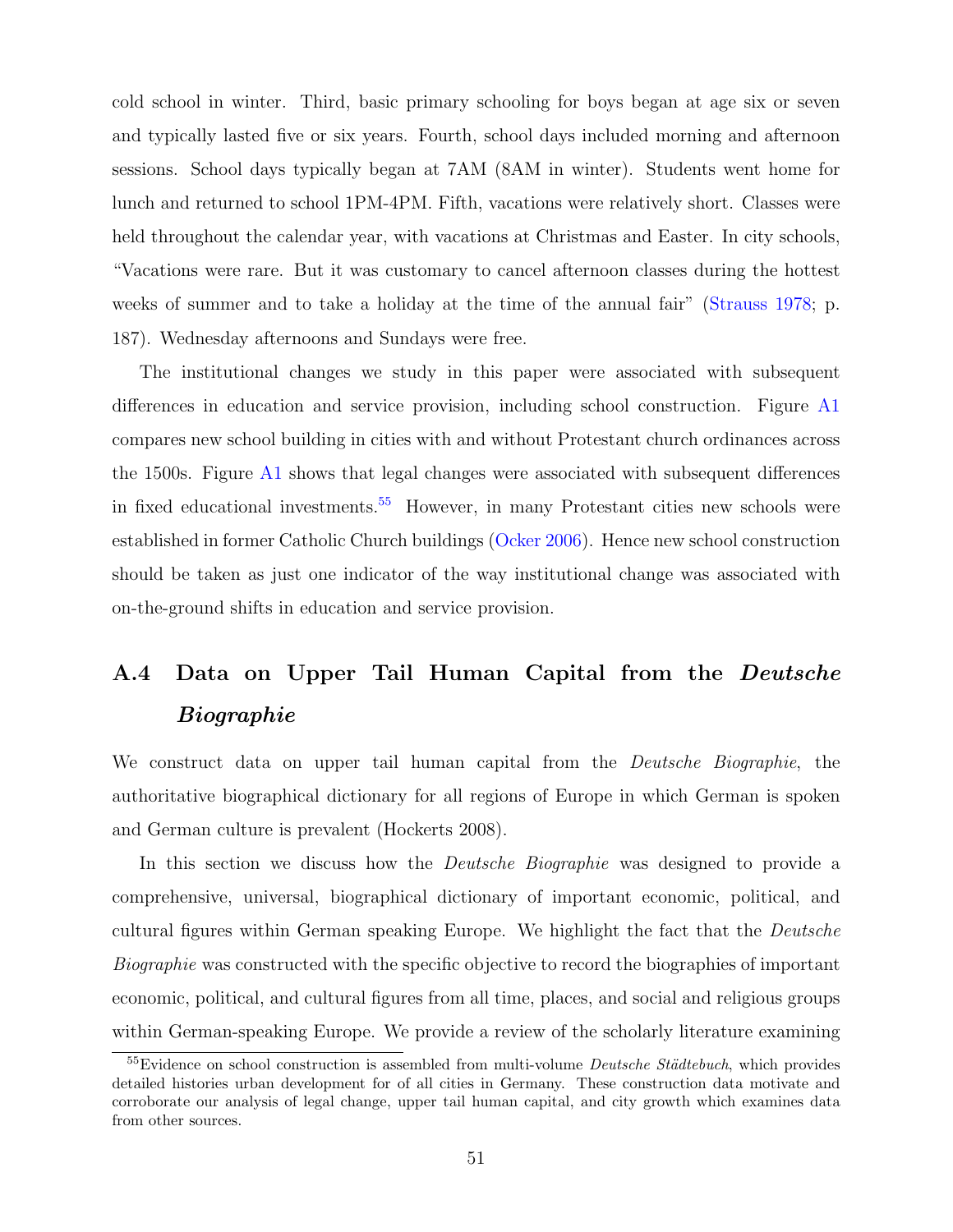

Figure A1: New School Construction in German Cities

This graph shows the cumulative number of new schools constructed in cities that did and did not pass laws formalizing the public goods institutions of the Reformation. Data on school construction are from the Deutsches Städtebuch and cover the 239 German cities we study in this paper as described in the text.

the scope and representativeness of the *Deutsche Biographie*. We then describe the nature of the information the Deutsche Biographie contains and how we use this information to construct our database on upper tail human capital.

We devote a separate section of the Appendix to documenting that our results are not driven by selective inclusion of "marginal" important individuals. To do this, we restrict the analysis to the most influential people within the *Deutsche Biographie* – for whom selective inclusion is not plausible (for details see Appendix [C\)](#page-78-0).

#### The Deutsche Biographie as a Data Source

Deutsche Biographie is the definitive biographical dictionary of political, cultural, and economic figures in German history. The design and objectives of the Deutsche Biographie, scholarly assessments of its coverage, and our econometric results all strongly weigh against the possibility that our key findings are driven by a selective inclusion process into the Deutsche Biographie. [56](#page-52-0)

<span id="page-52-0"></span><sup>&</sup>lt;sup>56</sup>In addition, we document that the shifts in human capital in cities treated by Reformation laws were in the specific sectors targeted by these laws (government administration and church employment). The fact that the effects were in the targeted sectors and not universal across occupations suggests that our results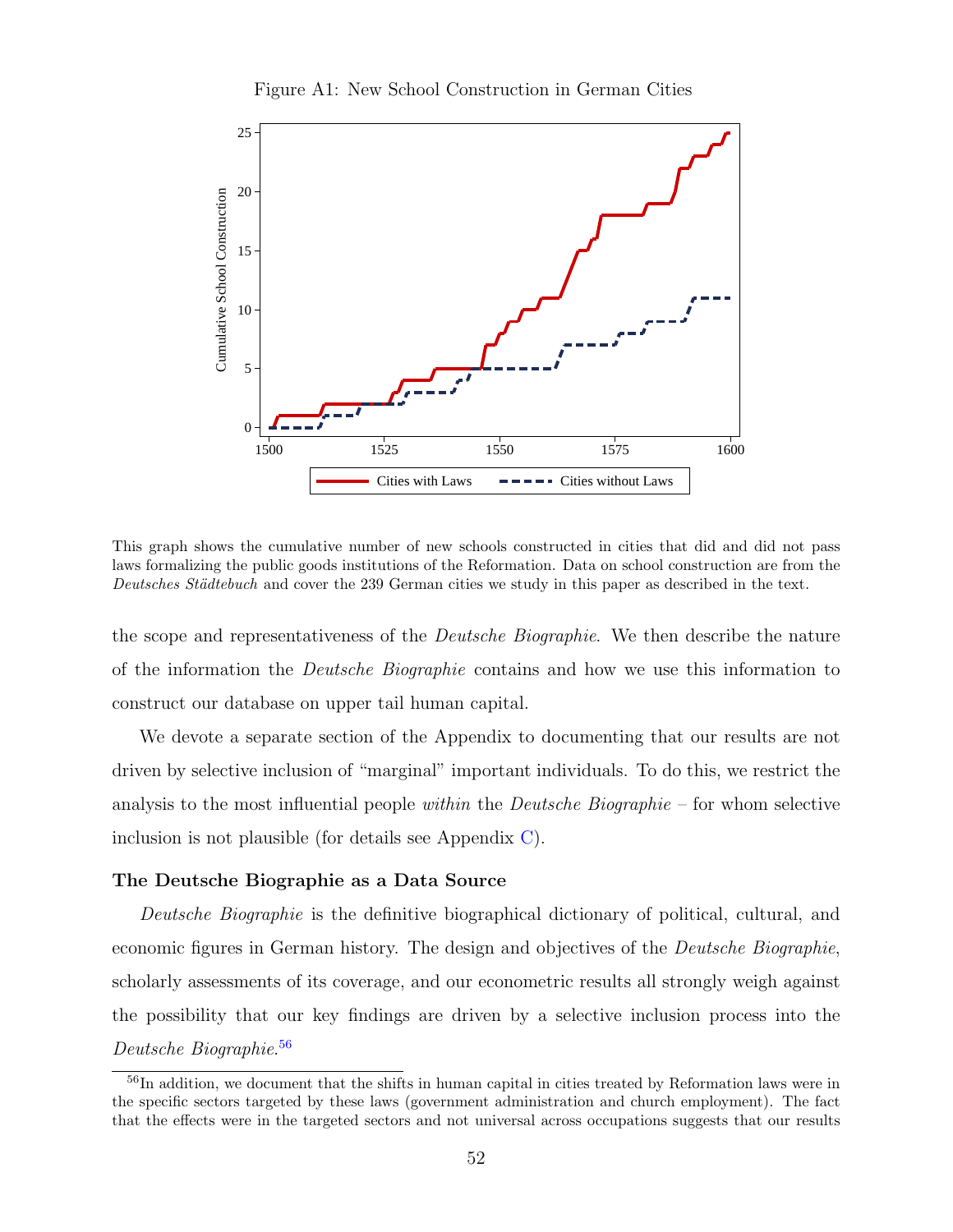The current *Deutsche Biographie* builds on and extends the original *Allgemeine Deutsche* Biographie, a 56 volume reference collection published 1875-1912. The online portal, <www.deutsche-biographie.de>, which we use to collect biographical data, also includes articles published in Neue Deutsche Biographie, the successor of the Allgemeine Deutsche Biographie, that was initiated in 1953. The coverage of Allgemeine Deutsche Biographie included all German-speaking parts of Europe. It was organized with entries on important Jewish figures frequently written by Jewish scholars, entries on Austrians written by Austrian experts, and entries on Catholics written by experts on Catholic culture.

The Deutsche Biographie is regarded as the authoritative biographical dictionary for all regions of Europe in which German is spoken and German culture is prevalent. The Deutsche Biographie records individuals who made a "significant impact on developments in politics, economics, social life, scholarship, technology or the arts."[57](#page-53-0) A strict structure is imposed on all biographical articles, simplifying the extraction of relevant information. In particular, the available information contained in the articles is structured as follows: 1) the full name, occupation, data and place of birth, date and place of death, tomb, religious denomination, 2) family (genealogy), 3) Career, achievements, critical evaluations, 3) List of selected works, 4) List of selected works, 5) list of sources and secondary literature, 6) references of portraits, 7) name of the author.<sup>[58](#page-53-1)</sup>

The *Deutsche Biographie* was designed to address and eliminate selective inclusion. The original *Allgemeine Deutsche Biographie* was designed to document the "thoroughly" pluralistic foundation" of German cultural achievement and to that end explicit effort was made to include religious and social minorities (Hockerts 2008: p. 238).<sup>[59](#page-53-2)</sup> The editorial inclusion criteria targeted everyone, "whose deeds or works contributed to the development of Germany in history, science, art, trade, or business, in short in every corner of political or cultural life" [\(von Liliencron and Wegele](#page-109-0) [1875;](#page-109-0) p. V-VI). However, evidence suggests that

are not picking up a general effect of cities with public goods institutions either producing, attracting, or recording more upper tail human capital in general.

<span id="page-53-0"></span><sup>57</sup>See [http://www.ndb.badw-muenchen.de/ndb\\_aufgaben\\_e.htm](http://www.ndb.badw-muenchen.de/ndb_aufgaben_e.htm).

<span id="page-53-2"></span><span id="page-53-1"></span><sup>58</sup>See [http://www.ndb.badw-muenchen.de/ndb\\_richtlinien.htm](http://www.ndb.badw-muenchen.de/ndb_richtlinien.htm).

 $59$ In their preface of the first volume the editors of the *Allgemeine Deutsche Biographie*, Rochus Freiherr von Liliencron und Franz Xaver Wegele, describe the purpose of this project as "scientific reference for scholars and the 'educated, interested public'. " To fulfill this purpose, individuals for which an (exclusively or mostly) scientific interest exists were included to help users with their research but the articles were to be written in a way that they were "accessible" for the general public.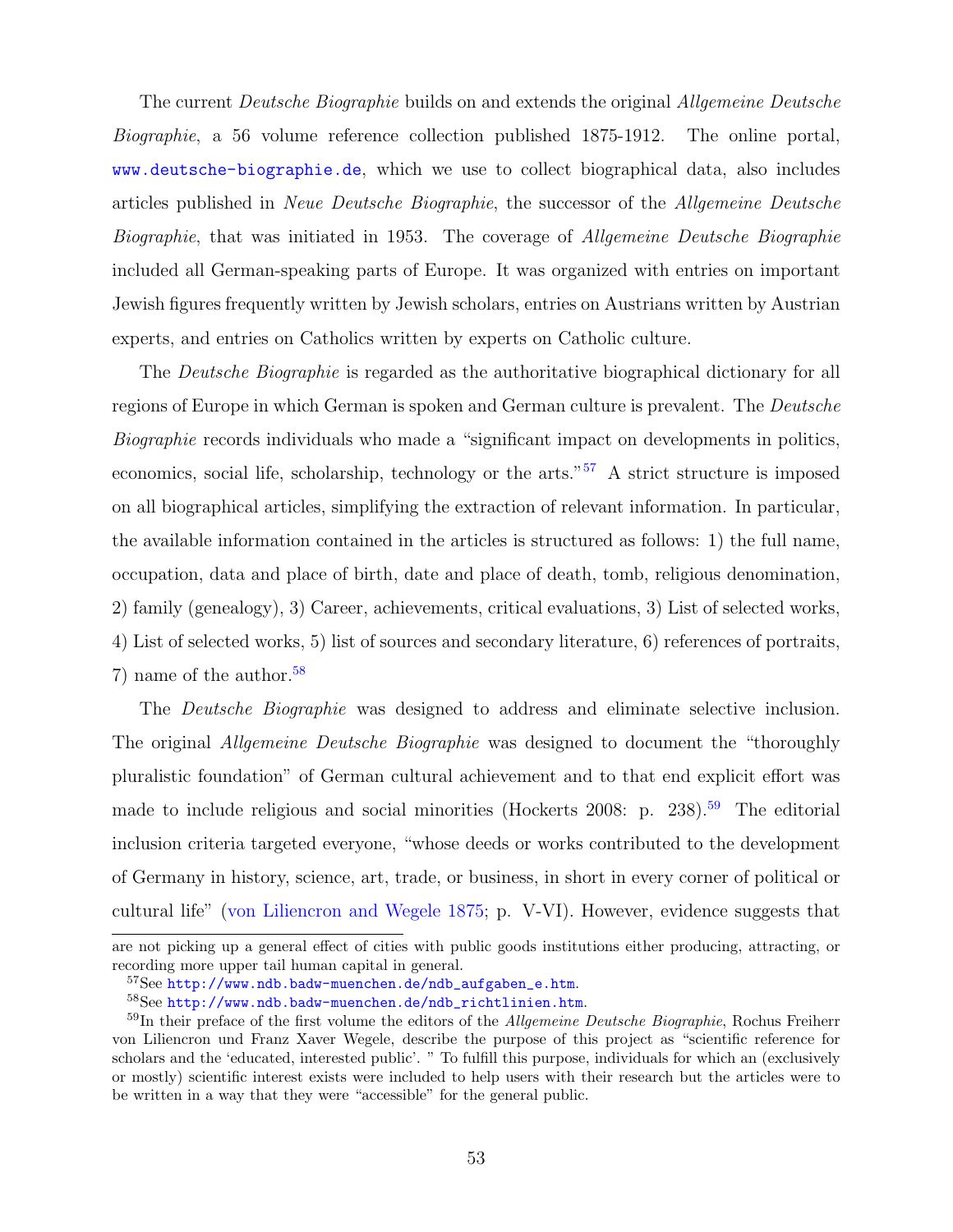the original Allgemeine Deutsche Biographie over-represented people active in the humanities and social sciences and under-represented scientists, entrepreneurs, and technicians [\(Hockerts](#page-42-6) [2008\)](#page-42-6). The Neue Deutsche Biographie was initiated in 1953 to update the Allgemeine Deutsche Biographie and was specifically designed to eliminate the prior over-representation of activities in the humanities and social sciences [\(Hockerts](#page-42-6) [2008\)](#page-42-6). [Hockerts](#page-42-6) [\(2008;](#page-42-6) p. 257- 58) further observes that the Neue Deutsche Biographie includes, "relatively unknown, but yet important personalities from the back rows....which is the real value of a biographical lexicon." As such, the current edition and digital version, which we use in this paper, attempt to be universal in coverage and contain both new entries as well as updated information on entries in prior editions.

It is unlikely that the selective survival of historical records explains our results. Two principal sources of selection are notable. First, selection would problematic if subsequent historical shocks differentially hit and destroyed records of upper tail human capital achievement in cities that did not adopt institutional change. However, if anything, these differentially struck Protestant cities with laws (e.g. during the Thirty Years War). More broadly, on the nature of the documentary evidence, [Parker](#page-108-3) [\(1997;](#page-108-3) p. 187) observes, "Seventeenth-century Germans were scrupulous record-keepers, and the Thirty Years' War did little to change their habits of meticulous documentation. Here and there crucial records were destroyed by negligence or acts of war, but enough documents have survived to provide vast amounts of data about local conditions." These record-keeping practices support the integrity of the data. Second, selection would be problematic if cities that adopted institutional change simply kept better records and as result have greater numbers of marginal upper tail human capital individuals. We address this question by restricting the data to top super-stars within the Deutsche Biographie where this type of selection is not plausible.

#### Construction of Database on Upper Tail Human Capital

#### Scope of the Data

The entries in the *Deutsche Biographie* record key information on individuals, including name, date and place of birth and death, a list of professional and career activities, and in most cases a biographical essay.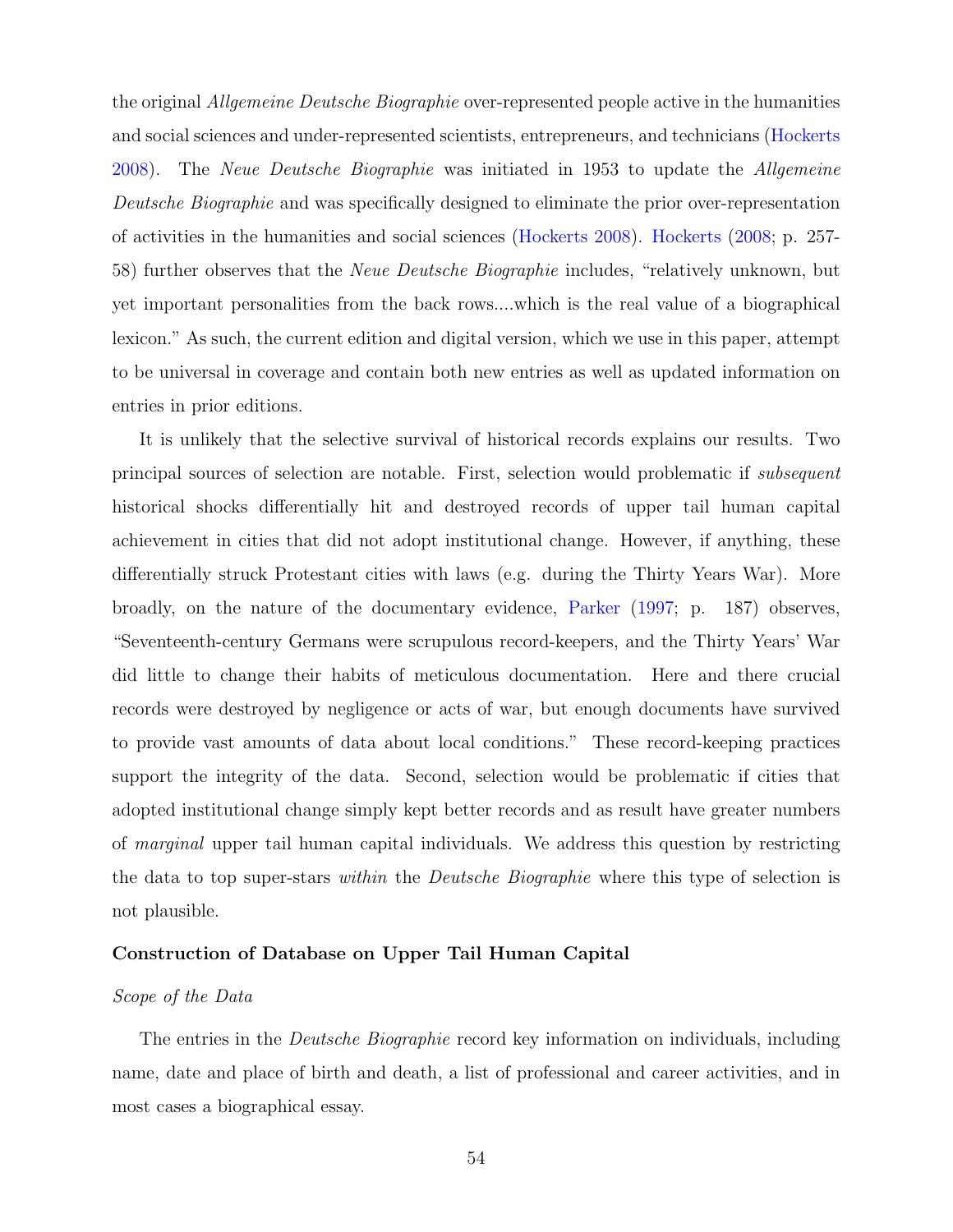For our study of the formation of human capital, we restrict our study to people born in our baseline set of 239 cities between the 1280s and 1770s with birthdate known. For our study of migration, we restrict our study to people migrating to our 239 cities and dying between the 1320s and 1810s. Our evidence on migrants includes people whose birthplaces are rural towns, cities outside Germany, and in some cases unknown. Our evidence on migrants also includes people whose dates of birth are not known.

Our baseline data measure the number of locally born upper tail human capital individuals from a given city-period and the number of upper tail human capital migrants observed in a given city-period. We examine the locally formation of human capital using birthdates and at age 40, as an approximation for peak productivity years for mature adults. We identify migrants as people born in location  $i$  and dying in one of the cities in the data  $j$  ( $j \neq i$ ). We examine migrants using dates of death because the timing of migration is not known for most migrants.

#### Classification of Types of Upper Tail Human Capital

To construct measures of specific types of human capital, we classify individual occupations recorded in the Deutsche Briographie. The occupations we classify are recorded in the Deutsche Biographie as beruflebensstellung – literally "professional life position." The Deutsche Biographie records thousands of different individual professions and occupations (e.g. councillor, city councillor, mayor, patrician, teacher, professor, school-master, physicist, merchant, banker, preacher, theologian, etc.).

We classify professions in occupational sectors as follows: (1) the *government* sector comprises all government, public administration, law, and legal services careers; (2) the church sector comprises all religious or Church occupations; (3) the education sector comprises all research, teaching, and science occupations; (4) the business sector comprises all careers in trade, finance, services, crafts, proto-industry, and industry; (5) the arts sector comprises all occupations in the visual, performing, and literary arts; (6) the medicine sector comprises all medical occupations.[60](#page-55-0)

<span id="page-55-0"></span>To illustrate how we classify upper tail human capital careers, Table [A1](#page-14-0) presents the top

 $60$ In addition to these principal sectors, a number of individuals had military careers or were members of the nobility. We see some evidence suggesting Protestant cities with Reformation laws may have produced more notables with military careers during the Thirty Years War, but the evidence is imprecise and we focus our discussion here on the leading six sectors.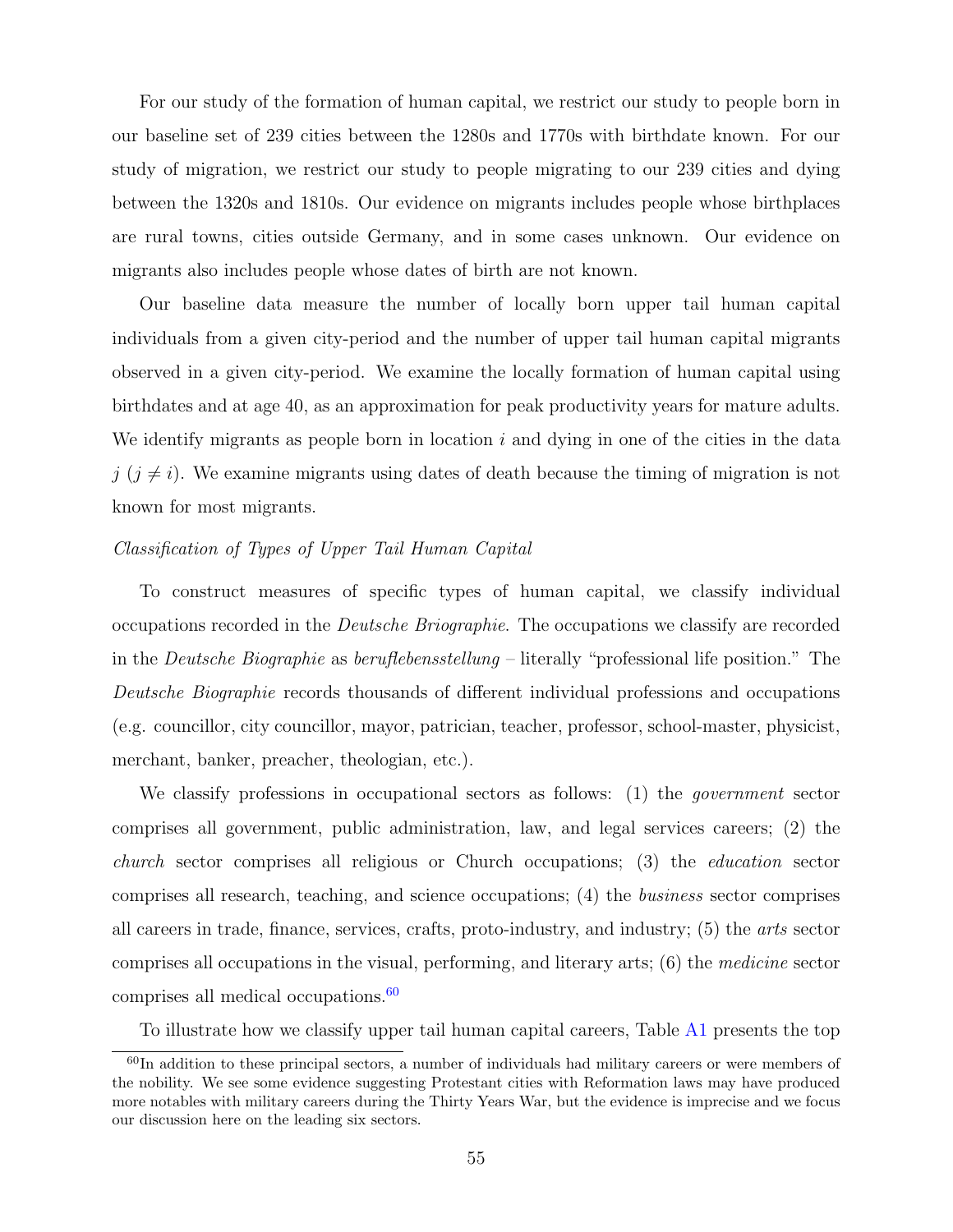careers by frequency for the principal occupational sectors and the share of careers by sector.

When we construct our baseline data for analysis, we take the career sector as the unit to be classified. Of the individuals observed born between 1280 and 1769 in the Deutsche Biographie, approximately 62 percent have one career occupation and fewer than 100 have four recorded occupations. In the data, approximately 78 percent of people born 1280 to 1769 pursued their significant professional and life activities in just one sector and 98 percent pursued their activities in no more than two sectors.<sup>[61](#page-56-0)</sup> Most people with multiple occupations remain in one sector. For example, we observe people who were priests and theologians, both church occupations. However, in instances where a given individual worked in two sectors, his or her city is credited as having both upper tail human capital careers. An example of this kind of human capital, career structure, and data classification is Christian Lorentz von Adlershelm (1608-1684) of Leipzig, who was a jurist and merchant (Kaufmann) and is classified as government and business. An example of human capital in both education and government administration is Albert Philipp Frick (1733-1798), who was active as a professor (*Hochschullehrer*) and as a jurist. An example of human capital in *business* and *government* is Detlev Karl Graf von Einsiedel (1737-1810), who was a state functionary in Saxony  $(Sächsischer Minister)$  and an industrialist in the metal industries  $(Eisenindustrieller)$ .

<span id="page-56-0"></span><sup>61</sup>Approximately 62 percent have one career occupation and fewer than 100 have four recorded occupations.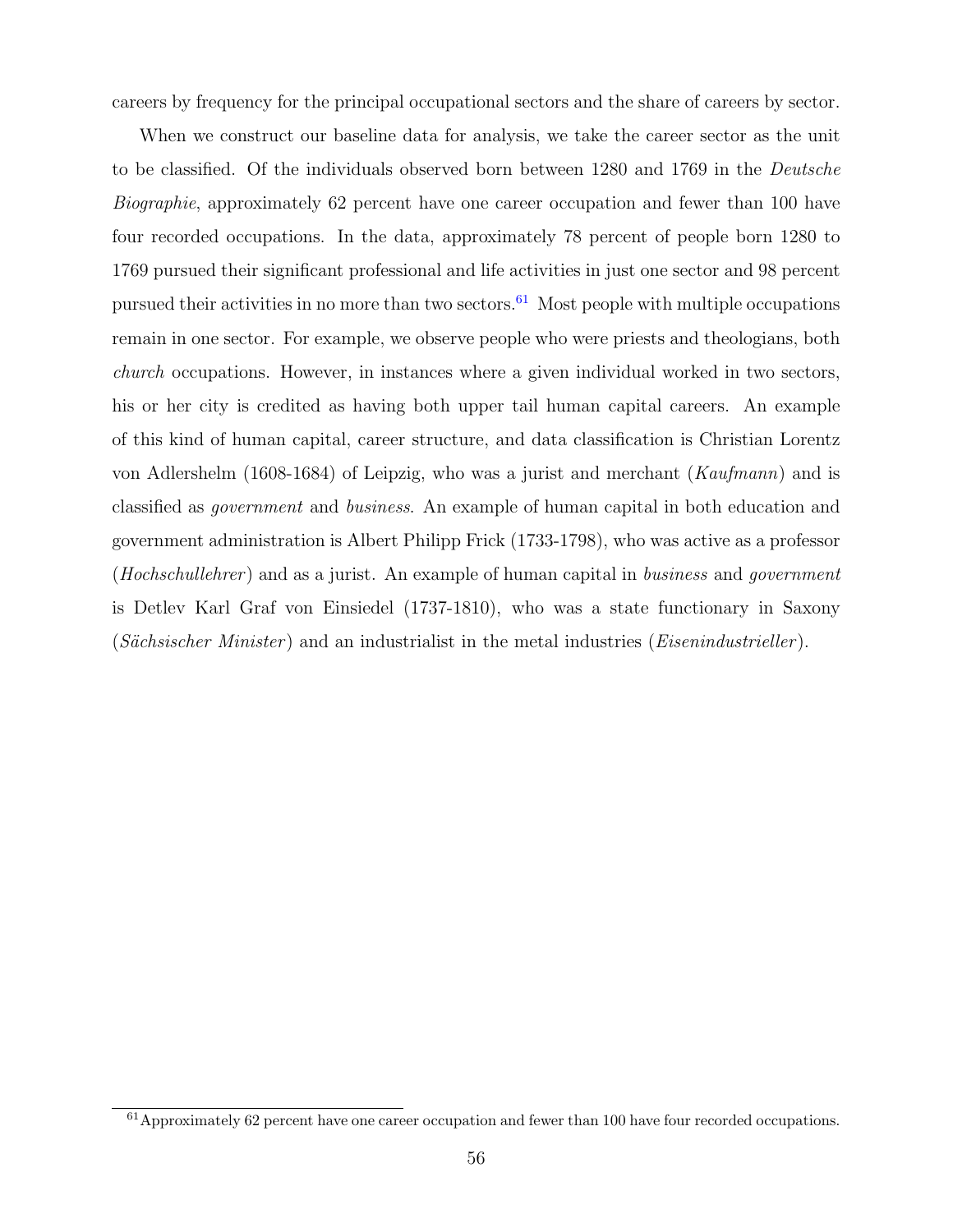|                                 | $\overline{\mathfrak{D}}$                                                                                                                                                                          | $\overline{\mathfrak{c}}$    |
|---------------------------------|----------------------------------------------------------------------------------------------------------------------------------------------------------------------------------------------------|------------------------------|
| $Government(20\%)$              | $Church(15\%)$                                                                                                                                                                                     | $\bm{E}$ ducation $(16\%)$   |
| Jurist (Jurist)                 | Theologe (Theologian)                                                                                                                                                                              | Historiker (Historian)       |
| Politiker (Politician)          | Evangelischer Theologe (Evangelical Theologian)                                                                                                                                                    | Philosoph (Philosopher)      |
| Diplomat (Diplomat)             | Pfarrer (Pastor)                                                                                                                                                                                   | Mathematiker (Mathematician) |
| Patriziat (Patrician)           | Lutherischer Theologe (Lutheran Theologian)                                                                                                                                                        | Philologe (Philologist)      |
| Bürgermeister (Mayor)           | Jesuit (Jesuit)                                                                                                                                                                                    | Pädagoge (Pedagogue)         |
| Beamter (Official)              | Katholischer Theologe (Catholic Theologian)                                                                                                                                                        | $Humanist$ ( $Humanist$ )    |
| Staatsmann (Statesman)          | Prediger (Preacher)                                                                                                                                                                                | Schulmann (Teacher)          |
| Geheimrat (Privy)               | Kardinal (Cardinal)                                                                                                                                                                                | Astronom (Astronomer)        |
| Ratsherr (City Councillor)      | Bischof (Bishop)                                                                                                                                                                                   | Botaniker (Botanist)         |
| Abgeordneter (Deputy)           | Reformierter Theologe (Calvinist Theologian)                                                                                                                                                       | Physiker (Physicist)         |
| $\overline{4}$                  | $\overline{5}$                                                                                                                                                                                     | $\odot$                      |
| $Busines$ $(18\%)$              | Arts $(26\%)$                                                                                                                                                                                      | $Medicine(5\%)$              |
| Kupferstecher (Copper Engraver) | Maler (Painter)                                                                                                                                                                                    | Mediziner (Doctor            |
| Kaufmann (Merchant)             | Schriftsteller (Writer)                                                                                                                                                                            | Arzt (Physician)             |
| Verleger (Publisher)            | Künstler (Artist)                                                                                                                                                                                  | Apotheker (Pharmacist)       |
| Buchhändler (Book-seller)       | Komponist (Composer)                                                                                                                                                                               | Chirurg (Surgeon)            |
| Baumeister (Builder)            | Architekt (Architect)                                                                                                                                                                              | Anatom (Anatomist)           |
| Drucker (Printer)               | Bildhauer (Sculptor)                                                                                                                                                                               | Gynäkologe (Gynecologist)    |
| Goldschmied (Goldsmith)         | Dichter (Poet)                                                                                                                                                                                     | Pharmazeut (Pharmacist)      |
| Buchdrucker (Book printer)      | Ital. Maler ('Italian' Painter)                                                                                                                                                                    | Wundarzt (Surgeon)           |
| Bankier (Banker)                | Zeichner (Draftsman)                                                                                                                                                                               | Physiologe (Physiologist)    |
| Publizist (Publicist)           | Musiker (Musician)                                                                                                                                                                                 | Optiker (Optician)           |
|                                 | This table presents the classification of upper tail human capital by occupational sectors for the most frequent careers for individuals in the <i>Deutsche Biographie</i> . Careers (occupations) |                              |

| This table presents the classification of upper tail human capital by occupational sectors for the most frequent careers for individuals in the <i>Deutsche Biographie</i> . Careers (occupations) |
|----------------------------------------------------------------------------------------------------------------------------------------------------------------------------------------------------|
| are directly recorded by the Deutsche Biographie. We manually classify careers into occupational sectors for analysis in this research. This table presents the top careers for the                |
| six leading sectors in our data. We include in parentheses an English language translation of the German language career (occupation) designation. Top careers account for 48% of                  |
| careers in the data. See text for further details.                                                                                                                                                 |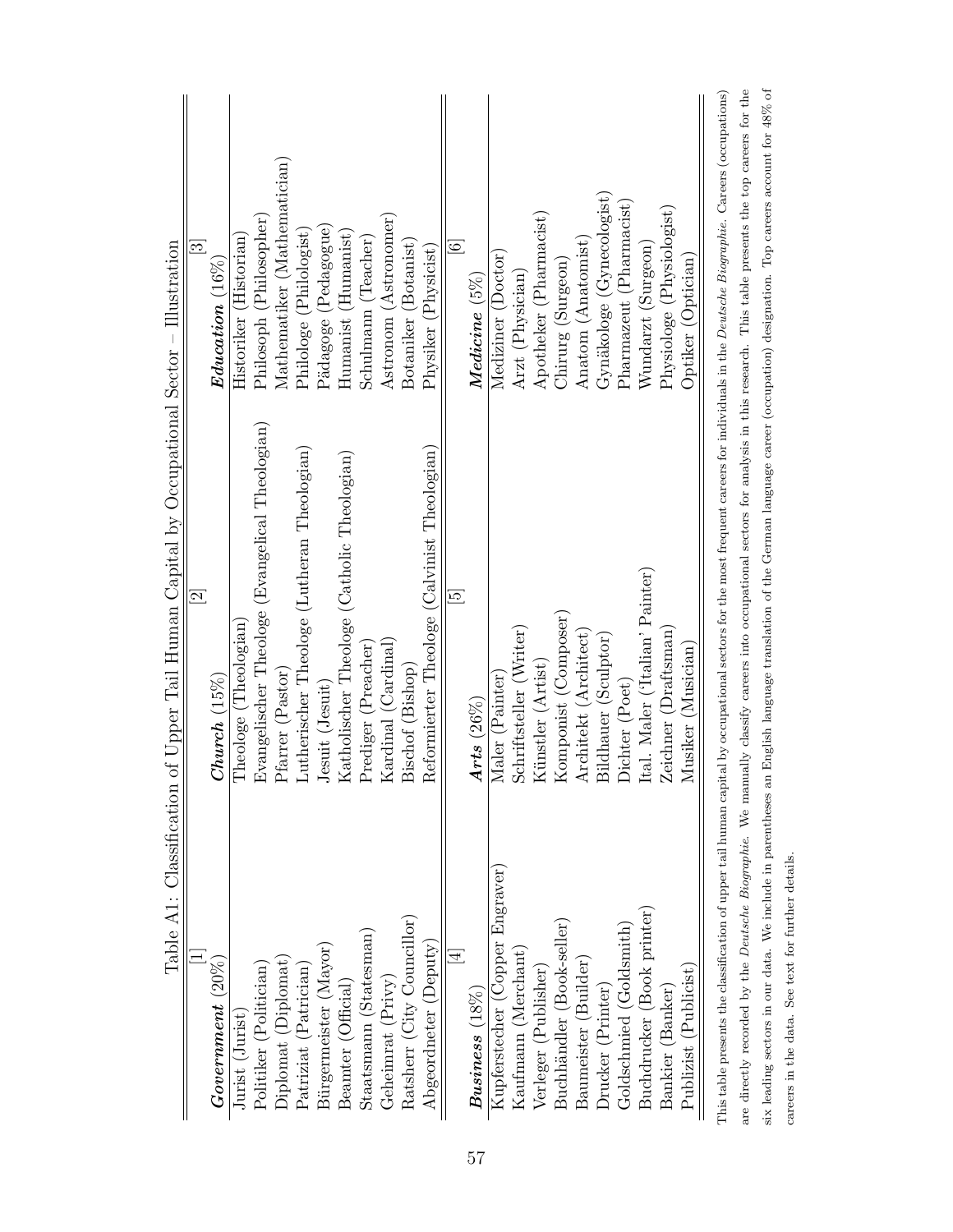# A.5 Data on City Population

This section describes the population data on which we rely and additional evidence on city populations.

This paper relies on Bairoch, Batou, and Chèvre [\(1988\)](#page-40-2) as the principal source for data on city populations. The Bairoch, Batou, and Chèvre [\(1988\)](#page-40-2) data (the "Bairoch data") are designed to record the populations of all European cities that had populations of at least 5,000 some time between 1000 CE and 1800 CE. The data are recorded at 100 year intervals through 1700 and then at 50 year intervals through 1850. Bairoch, Batou, and Chèvre [\(1988;](#page-40-2) p. 289) record data on the populations of urban agglomerations and make a special effort to include, "the 'fauborgs', the 'suburbs', 'communes', 'hamlets', 'quarters', etc. that are directly adjacent" to historic city centers.<sup>[62](#page-58-0)</sup>

The Bairoch, Batou, and Chèvre [\(1988\)](#page-40-2) database provides an unbalanced panel. Table  $A2$ documents that over 70 percent of cities have population unobserved in one or more periods 1500, 1600, 1700. Over the period 1500 to 1800 only 66 of 239 cities are in the balanced panel. Over the period 1400 to 1800 37 of 239 cities are in the balanced panel. Our baseline analysis examines long-run populations for all 239 cities, including those that were small and for which population was not observed in 1500 in Bairoch, Batou, and Chèvre [\(1988\)](#page-40-2).

The principal reason city populations are not observed for some city-years in the Bairoch data is because locations were in those periods small towns or villages with low and unrecorded total population figures. However, because we examine long-run (1800) population conditional on initial population categories we naturally wonder whether there is unobserved variation in the populations of towns for which data is not recorded in 1500. We wonder first whether unobserved populations varied systematically in 1500: were the unobserved that got treated already larger than the unobserved that did not get treated? We wonder second whether some cities are unobserved because they recently experienced negative shocks (wars, fires, etc.) and as a result might have been expected to grow relatively quickly as they recovered.

<span id="page-58-0"></span> $62$ To construct the data Bairoch et al. drew on primary and secondary sources. Prior to publication the data were reviewed by 6 research institutes and 31 regional specialists in urban history. The leading alternate source of data on city populations in European history is the database in de Vries (1986), Urbanization in European History. However, the data in de Vries (1986) only cover cities with at least 10,000 inhabitants some time between 1500 and 1800 and are only recorded at one-hundred year intervals starting in 1500.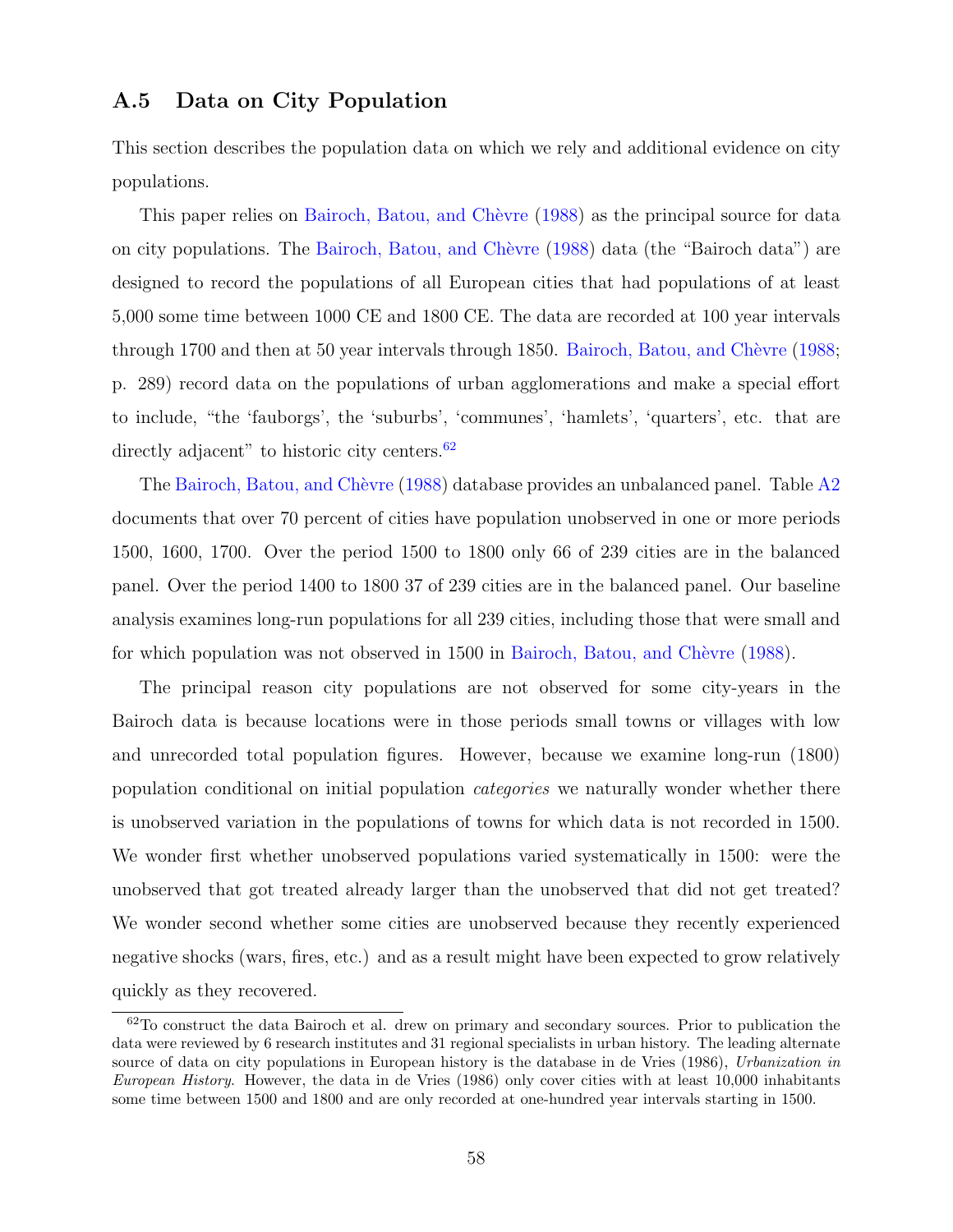|                           |                 | '2       | $\left[3\right]$   | 4        | Ι5         | [6]   |
|---------------------------|-----------------|----------|--------------------|----------|------------|-------|
|                           | Cities with Law |          | Cities without Law |          | All Cities |       |
|                           | Number          | Share    | Number             | Share    | Number     | Share |
| <b>Balanced 1300-1800</b> | 20              | 0.19     | 10                 | 0.07     | 30         | 0.13  |
| Balanced 1400-1800        | 24              | 0.23     | 13                 | 0.10     | 37         | 0.15  |
| <b>Balanced 1500-1800</b> | 42              | 0.41     | 24                 | 0.18     | 66         | 0.28  |
| Total Cities              | $103\,$         | $1.00\,$ | 136                | $1.00\,$ | 239        | 1.00  |

Table A2: Summary of Cities in Balanced Panel for Population Data

This table records the number and share of cities with population observed each period in [Bairoch, Batou,](#page-40-2) and Chèvre [\(1988\)](#page-40-2). The row "Balanced 1300-1800" reports the number and share of cities with population observed every 100 years starting in 1300 and ending in 1800. The row "Balanced 1400-1800" reports the number and share of cities with population observed every 100 years starting in 1400 and ending in 1800. The row "Balanced 1500-1800" reports the number and share of cities with population observed every 100 years starting in 1500 and ending in 1800. "Total Cities" reports the total number of cities in the data examined in this research.

To address these questions and show that this selection does not explain our results, we gather city-by-city data on the historic populations and shocks experienced by locations with population unobserved in 1500. Below we show that our key findings hold for cities where we do observe population in 1500 and when we control for prior shocks and for prior evidence on city sizes which we present in this section.

We gather evidence on locations for which population data in 1500 are not observed in Bairoch, Batou, and Chèvre [\(1988\)](#page-40-2) from the *Deutsches Städtebuch*. The *Deutsches* Städtebuch provides evidence on city populations and city sizes for all periods where these data are available. The *Deutsche Städtebuch* data (i) confirm that the cities that are not observed in [Bairoch, Batou, and Ch`evre](#page-40-2) [\(1988\)](#page-40-2) were small settlements and (ii) document when settlements first appear with population data. Table [A3](#page-21-0) provides evidence on each individual city for which population data are missing in 1500, which in our baseline crosssectional regressions we class together as the "population missing" category.

| City      | Evidence on Population and Size                          |
|-----------|----------------------------------------------------------|
| Amberg    | Population of 3,500 in 1460 and 4,000 in 1548 (Vol. 5.2) |
| Andernach | First record is $1,530$ in 1690 (Vol. 4.3)               |
| Anklam    | Population of 3,000 in 1350 and 5,000 in 1565 (Vol. 1)   |
| Ansbach   | First record is $3,950$ in 1713 (Vol. 5.1)               |
|           | Continued on next page                                   |

Table A3: Evidence on Cities with Data Missing in 1500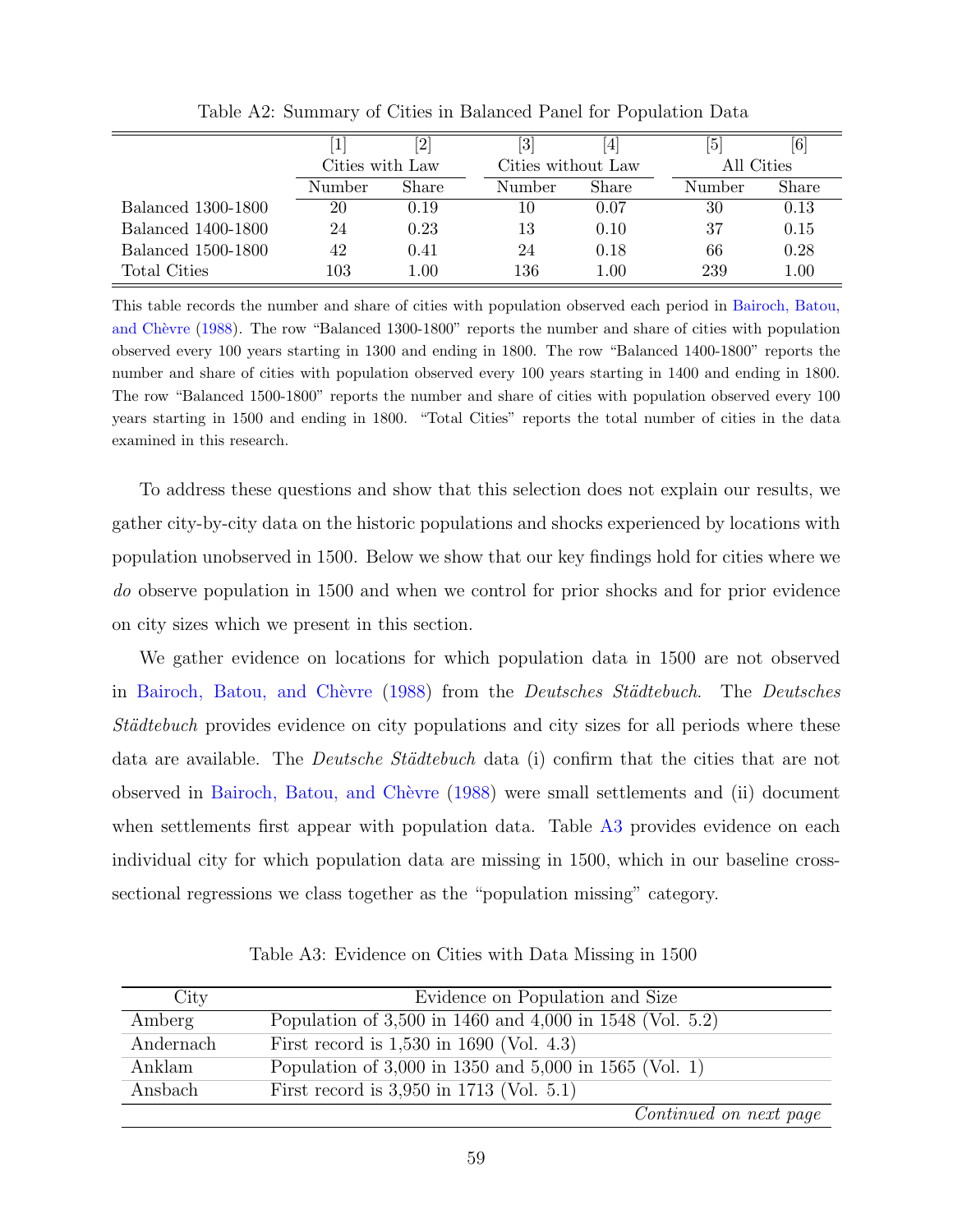|                    | Table A3 – continued from previous page                                  |  |  |  |  |
|--------------------|--------------------------------------------------------------------------|--|--|--|--|
| City               | Evidence on Population and Size                                          |  |  |  |  |
| Aschaffenburg      | 167 hearths in 1470 (Vol. 5.1)                                           |  |  |  |  |
| Aschersleben       | Population of 3,213 in 1526, however the town was impacted by            |  |  |  |  |
|                    | military conflict during the Peasants' War in 1525 (Vol. 2)              |  |  |  |  |
| Hersfeld           | First record is $557$ hearths in $1585$ (Vo. 4.1)                        |  |  |  |  |
| <b>Bad</b>         | First record is $3,500$ in 1601 (Vol. 4.3)                               |  |  |  |  |
| Kreuznach          |                                                                          |  |  |  |  |
| Baden-Baden        | First record is $1,900$ in 1790 (Vol. 4.2)                               |  |  |  |  |
| Wuppertal-         | No information                                                           |  |  |  |  |
| <b>Barmen</b>      |                                                                          |  |  |  |  |
| <b>Beckum</b>      | No information                                                           |  |  |  |  |
| <b>Bingen</b>      | First record is 3,000 in 1666 (Vol. 4.3), fires 1490, 1540, 1634 leading |  |  |  |  |
|                    | to destruction                                                           |  |  |  |  |
| Bonn               | First record is 12,644 in 1784 (Vol. 3.3)                                |  |  |  |  |
| <b>Brandenburg</b> | First record is $12,000$ in $1625$ (Vol. 1)                              |  |  |  |  |
| <b>Breisach</b>    | First record is $4,600$ in 1697 (Vol. 4.2), Black Death, destructions by |  |  |  |  |
|                    | several floodings                                                        |  |  |  |  |
| <b>Brieg</b>       | First record is $36+$ household hearths in 1250, 3,600 in 1675 (Vol. 1)  |  |  |  |  |
| Burg b.M.          | First record is $3,795+$ in 1723 (Vol. 2)                                |  |  |  |  |
| <b>Burscheid</b>   | No information                                                           |  |  |  |  |
| Berlin-            |                                                                          |  |  |  |  |
| Charlottenburg     | First record is $1,568$ in 1722 (Vol. 1)                                 |  |  |  |  |
| Berlin-            |                                                                          |  |  |  |  |
| Spandau            | First record is 1,100 in 1386, 2,000 in 1573 (Vol. 1)                    |  |  |  |  |
| Clausthal-         |                                                                          |  |  |  |  |
| Zellerfeld         | First record is $3,000$ in 1637 (Vol. 3.1)                               |  |  |  |  |
| Coesfeld           | First record is $2,061$ in 1795 (Vol. 3.2)                               |  |  |  |  |
| Cottbus            | First record is 2,000 in 1400, 490 in 1599, 3,205 in 1750, many          |  |  |  |  |
|                    | destructions by fire and epidemics during 16th century (Vol. 1)          |  |  |  |  |
| Darmstadt          | No information                                                           |  |  |  |  |
|                    | First record is 2,983 in 1714, destructions by fire 1473 and 1499 (Vol.  |  |  |  |  |
| Duisburg           | 3.3)                                                                     |  |  |  |  |
| Ebersbach          | First record is ca $100$ in $1510$ (Vol. 2)                              |  |  |  |  |
| Eichstaett         | First record is $1,450$ in 1637 (Vol. 5.1)                               |  |  |  |  |
| Eilenburg          | 280+ hearths in 1400, 900 people in 1530 (Vol. 2)                        |  |  |  |  |
| Emmerich           | First record is 5,660 in 1722 (Vol. 3.3)                                 |  |  |  |  |
| Erlangen           | First record is $7,939$ in 1752 (Vol. 5.1)                               |  |  |  |  |
| Eschweiler         | First record is 3,386 in 1750 (Vol. 3.3)                                 |  |  |  |  |
| Forchheim          | First record is 337 hearths in 1653 (Vol. $5.1$ )                        |  |  |  |  |
|                    | First record is 300 in 1580, grows rapidly in the 18th century (Vol.     |  |  |  |  |
| Frankenthal        | (4.3)                                                                    |  |  |  |  |
| Freising           | First record is $4,954$ in 1752 (Vol. 5.2)                               |  |  |  |  |
|                    | $Confinuod$ on next near                                                 |  |  |  |  |

|  |  |  | Table $A3$ – continued from previous page |  |  |  |
|--|--|--|-------------------------------------------|--|--|--|
|--|--|--|-------------------------------------------|--|--|--|

Continued on next page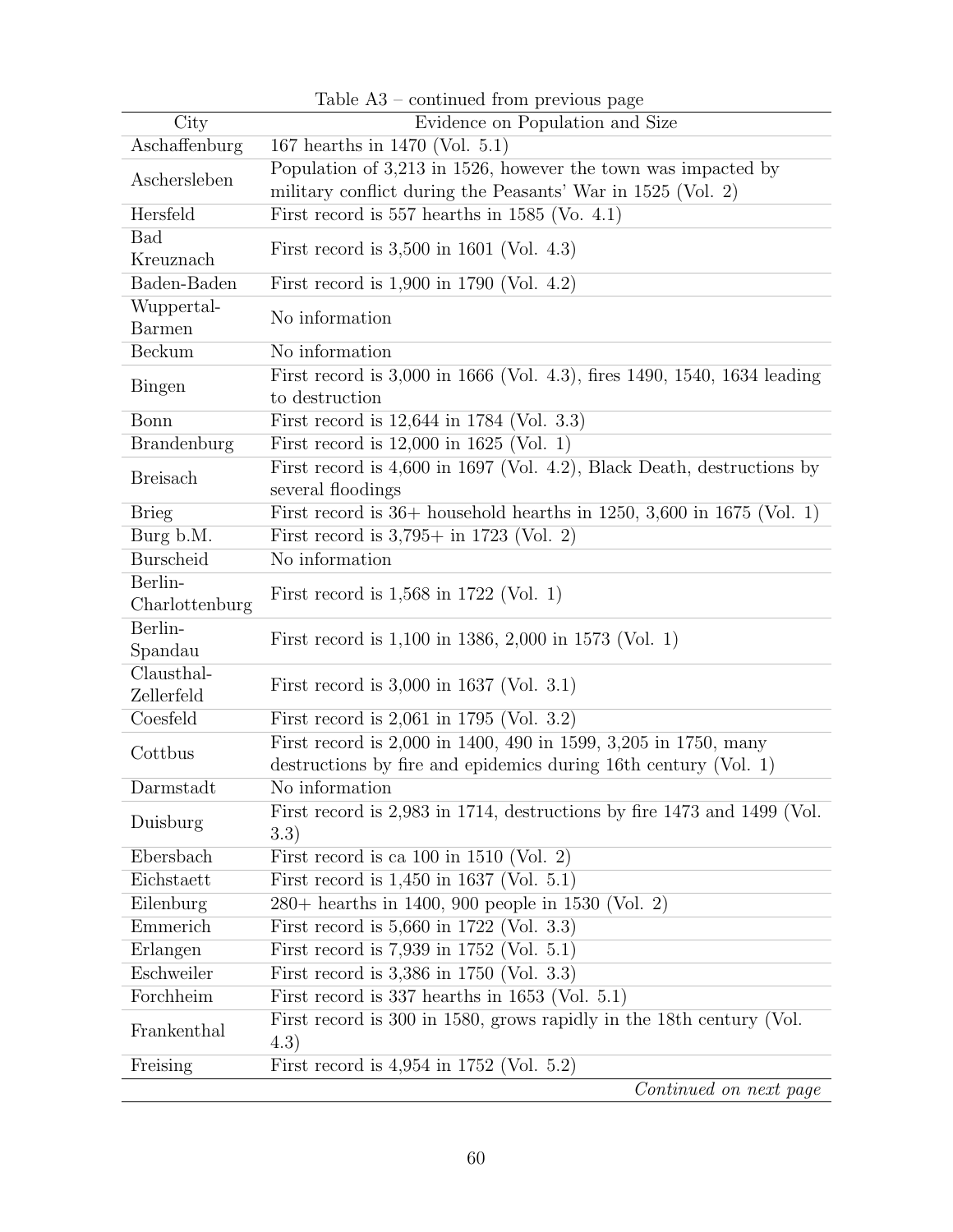|                                                                           | rable A <sub>2</sub> – continued from previous page                     |  |  |  |  |  |
|---------------------------------------------------------------------------|-------------------------------------------------------------------------|--|--|--|--|--|
| $\overline{C}$ ity                                                        | Evidence on Population and Size                                         |  |  |  |  |  |
| Fulda                                                                     | First record is $3,000$ in 1648 (Vol. 4.1)                              |  |  |  |  |  |
| Gelnhausen                                                                | Many epidemics (Vol. 4.1)                                               |  |  |  |  |  |
| Giessen                                                                   | First record is 240 hearths in 1495, 1546: 500 hearths, 1669: 3531      |  |  |  |  |  |
|                                                                           | persons (Vol. $4.1$ )                                                   |  |  |  |  |  |
| First record is 2,000 in 1648, many epidemics between 1025-1676<br>Glogau |                                                                         |  |  |  |  |  |
|                                                                           | (Vol. 1)                                                                |  |  |  |  |  |
| Glueckstadt                                                               | No information                                                          |  |  |  |  |  |
| Goeppingen                                                                | First record is ca $2,000$ in ca $1600$ (Vol. 4.2)                      |  |  |  |  |  |
|                                                                           | First record is ca $2,500$ in 1600 (Vol. 1), even though there are no   |  |  |  |  |  |
| Landsberg                                                                 | entries around 1500 the book mentions that there are numerous           |  |  |  |  |  |
|                                                                           | destructions by fire and war                                            |  |  |  |  |  |
| Goldberg                                                                  | First record is $3,940$ in $1756$ (Vol. 1)                              |  |  |  |  |  |
| Greifswald                                                                | First record is $4,611$ in 1767 (Vol. 1)                                |  |  |  |  |  |
| Guben                                                                     | First record is $4,000$ in 1600 (Vol. 1)                                |  |  |  |  |  |
| Guestrow                                                                  | First record is 360 hearths in 1536, destructions by fire 1503, 1508,   |  |  |  |  |  |
|                                                                           | $1512$ (Vol. 1)                                                         |  |  |  |  |  |
| Halberstadt                                                               | First record is $1,464+$ hearths in 1531, 11,000 persons in 1589, many  |  |  |  |  |  |
|                                                                           | epidemics between $1358-1682$ (Vol. 2)                                  |  |  |  |  |  |
| Hameln                                                                    | First record is 1,950 in 1585, multiple destructions by fire and floods |  |  |  |  |  |
|                                                                           | - however, none recorded around 1500                                    |  |  |  |  |  |
| Hamm                                                                      | First record is 7 hearths in 1350, 3,250 persons in 1719, many fires    |  |  |  |  |  |
|                                                                           | between 1287-1762 (Vol. 3.2)                                            |  |  |  |  |  |
| Harburg                                                                   | No information                                                          |  |  |  |  |  |
| <b>Neviges</b>                                                            | No information                                                          |  |  |  |  |  |
| Hattingen                                                                 | First record is 178 in 1584 (many deaths due to epidemic), 1,251 in     |  |  |  |  |  |
|                                                                           | 1714 (Vol. 3.2)                                                         |  |  |  |  |  |
| Helmstedt                                                                 | First record is 4,687 in 1790, epidemic in 1506 and destruction in      |  |  |  |  |  |
|                                                                           | $1553$ (Vol. 3.1)                                                       |  |  |  |  |  |
| Herford                                                                   | First record is 2,767 in 1719, many epidemics and destructions          |  |  |  |  |  |
|                                                                           | throughout centuries (Vol. $3.2$ )                                      |  |  |  |  |  |
| Hof                                                                       | First record is $2,187$ in 1495, $2,400$ in 1502, many epidemics and    |  |  |  |  |  |
|                                                                           | destructions (Vol. $5.1$ )                                              |  |  |  |  |  |
| Hueckeswagen                                                              | First record is 4,364 in 1792 (Vol. 3.3)                                |  |  |  |  |  |
| Ibbenbüren                                                                | No information                                                          |  |  |  |  |  |
| Hirschberg                                                                | First record is 436 hearths in 1543, 5,819 persons in 1742 (Vol. 1)     |  |  |  |  |  |
| Kaiserslautern                                                            | First record is $2,120$ in 1611 (Vol. 4.3)                              |  |  |  |  |  |
| Karlsruhe                                                                 | First record is $1,994$ in 1719, town was founded in 1715 (Vol. 4.2)    |  |  |  |  |  |
| Kaufbeuren                                                                | No information but epidemics                                            |  |  |  |  |  |
| Kempten                                                                   | First record is 3,000 in 1423, 5,000 in 1618 (Vol. 5.2)                 |  |  |  |  |  |
| (Allgaeu)                                                                 |                                                                         |  |  |  |  |  |
| Glatz                                                                     | First record is $1,000+$ in 1310, 3,647 in 1742 (Vol. 1)                |  |  |  |  |  |
|                                                                           | Continued on next page                                                  |  |  |  |  |  |

Table A3 – continued from previous page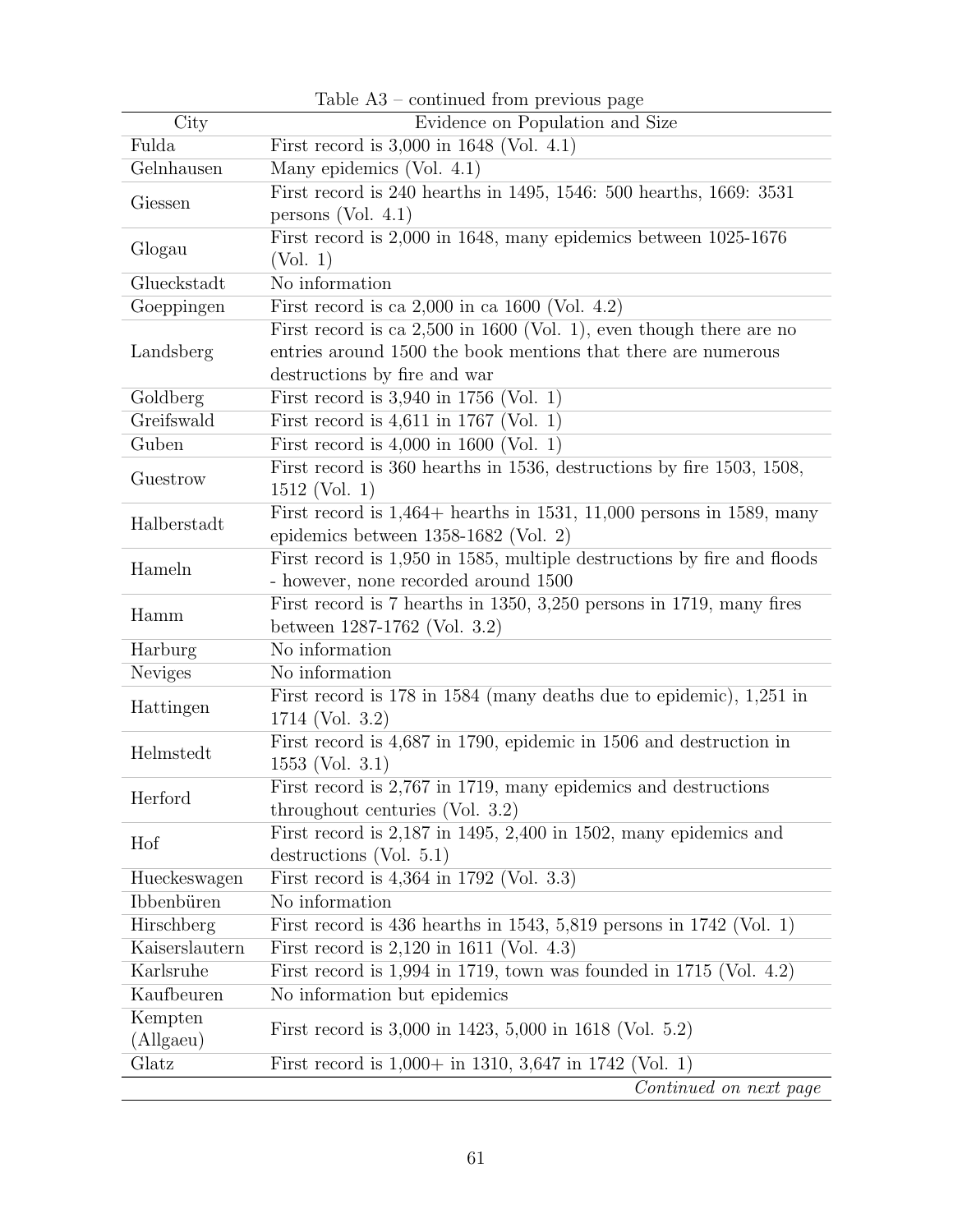|                                | Table A5 – continued from previous page                                                        |  |  |  |  |  |
|--------------------------------|------------------------------------------------------------------------------------------------|--|--|--|--|--|
| $\overline{\mathrm{City}}$     | Evidence on Population and Size                                                                |  |  |  |  |  |
| Koblenz                        | First record is $674$ hearths in 1560, 1,409 persons in 1663,                                  |  |  |  |  |  |
|                                | destructions and epidemics (Vol. 4.3)                                                          |  |  |  |  |  |
| Koenigswinter                  | No information                                                                                 |  |  |  |  |  |
| Koethen                        | First record is $2,000$ before 1418, ca $4,000$ in $1758$ - sheet indicates                    |  |  |  |  |  |
|                                | reformation in $1508$ (possible?) (Vol. 2)                                                     |  |  |  |  |  |
| Konstanz                       | First record is ca 5,000 in 1418, 3,714 in 1763, many epidemics and                            |  |  |  |  |  |
|                                | destructions (Vol. $4.2$ )                                                                     |  |  |  |  |  |
| Kuestrin                       | First record is 1,490 in 1623, town nearly completely destroyed by                             |  |  |  |  |  |
|                                | fire in 1490, many floodings throughout time                                                   |  |  |  |  |  |
| Krefeld                        | First record is 350 in 1604, 1,350 in 1650, 4,576 in 1740, many                                |  |  |  |  |  |
|                                | destructions by war (Vol. $3.3$ )                                                              |  |  |  |  |  |
| Krempe                         | First record is $4,000-5,000$ in ca 1600 (Vol. 1)                                              |  |  |  |  |  |
| Landshut                       | First record is $9,000$ in 1450, $8,600$ in 1560, many epidemics (Vol.<br>(5.2)                |  |  |  |  |  |
| Langensalza                    | First record is 5,029 in 1414, 3,930 in 1447, 3,145 in 1551, fire in<br>1506 (Vol. 2)          |  |  |  |  |  |
| Leer                           | First record is $3,500$ in $1600$ (Vol. 3.1)                                                   |  |  |  |  |  |
| Lauban                         | First record is $3,915$ in 1706 (Vol. 1)                                                       |  |  |  |  |  |
| Ludwigsburg                    | No information                                                                                 |  |  |  |  |  |
| Lüneburg                       | First record is $14,000$ in 1618, many epidemics (Vol. 3.1)                                    |  |  |  |  |  |
| $\overline{\text{Mannheim}}$ - |                                                                                                |  |  |  |  |  |
| Sandhofen                      | First record is ca 570 in 1450, ca 800 in 1572, 3,000 in 1663 (Vol. 4.2)                       |  |  |  |  |  |
| Marburg                        | First record is 3,404 in 1696, many epidemics 16th/17th century<br>(Vol. 4.1)                  |  |  |  |  |  |
| Marienberg                     | First record is $1,100$ in 1550, many epidemics (Vol. 2)                                       |  |  |  |  |  |
| Merseburg                      | First record is $5,000$ in 1600, many epidemics (Vol. 2)                                       |  |  |  |  |  |
| Muelheim a.d.<br>Ruhr          | No information                                                                                 |  |  |  |  |  |
| Nauen                          | First record is $1,700$ in 1705, 1514 severe fire (Vol. 1)                                     |  |  |  |  |  |
| Neubranden-                    |                                                                                                |  |  |  |  |  |
| burg                           | First record is $4,711$ in 1797 (Vol. 1)                                                       |  |  |  |  |  |
| Neuburg a.d.                   | No information                                                                                 |  |  |  |  |  |
| Donau                          |                                                                                                |  |  |  |  |  |
| <b>Neuss</b>                   | First record is $3,555$ in 1771 (Vol. 3.3)                                                     |  |  |  |  |  |
| Neustrelitz                    | First record is $1,619$ in 1745 (Vol. 1)                                                       |  |  |  |  |  |
| Norden                         | No information                                                                                 |  |  |  |  |  |
| Neisse                         | First record is $4,500$ in 1424, 7,344 in 1551 (Vol. 1)                                        |  |  |  |  |  |
| Offenbach                      | First record is $480$ in $1540$ (Vol. 4.1)                                                     |  |  |  |  |  |
| Oppenheim                      | First record is $1,000+$ between 600-1118, 4,000-5,000 between 1400s<br>and $1600s$ (Vol. 4.3) |  |  |  |  |  |
| Paderborn                      | First record is $500+$ in 1222, 4,500 in 1551, 1506 severe fire (Vol. 3.2)                     |  |  |  |  |  |
| Pforzheim                      | 1501 epidemic (Vol. 1)                                                                         |  |  |  |  |  |
|                                | Continued on next page                                                                         |  |  |  |  |  |

Table  $\Delta$ 3 – continued from previous page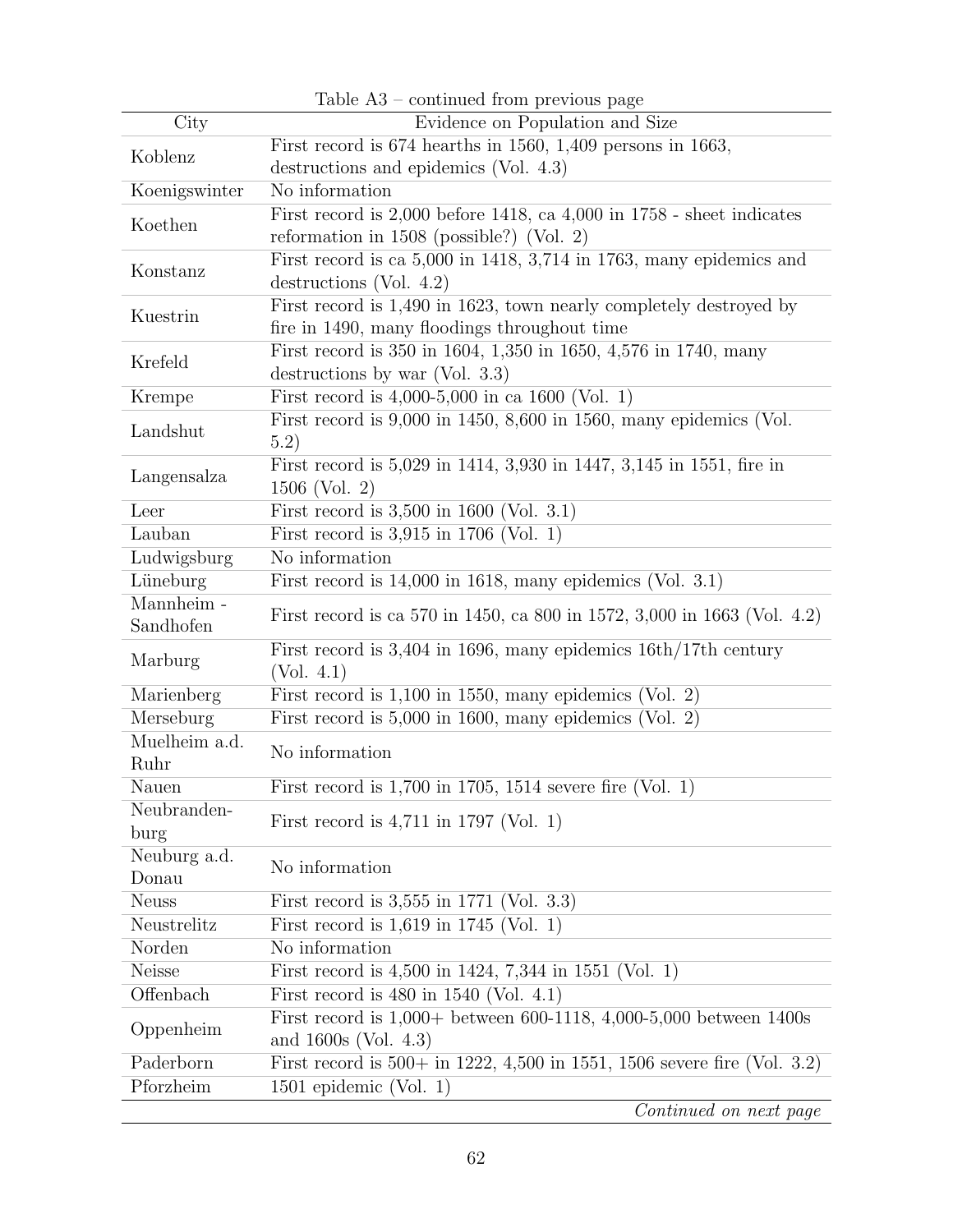|                        | rable A <sub>2</sub> – continued from previous page                                               |
|------------------------|---------------------------------------------------------------------------------------------------|
| City                   | Evidence on Population and Size                                                                   |
| Pirna                  | First record is $600+$ in 1547 (Vol. 2)                                                           |
| Prenzlau               | First record is 130 in 1643, complete destruction during war in 1483<br>(Vol. 1)                  |
| Radevormwald           | First record is 2,239 in 1792, complete destruction except church by<br>fire in $1525$ (Vol. 3.3) |
| Ratzeburg              | First record is $2,000$ in 1693 (Vol. 1)                                                          |
| Reichenbach i.<br>V.   | First record is $476$ in $1531$ (Vol. 2)                                                          |
| Remscheid              | No information                                                                                    |
| Rheine                 | No information                                                                                    |
| Rheydt                 | First record is ca $450$ in 15. Jh, $650$ in $1532$                                               |
| Rothenburg             | First record is $6,000$ in 1400, 5,800 in 1770, destruction by fire in                            |
| o.d. Tauber            | 1791 and 1501                                                                                     |
| Rottenburg             | First record is 3,768 in 1394, 2,750 in 1581 (Vol. 4.2)                                           |
| $Alt-$<br>Saarbruecken | First record is $188$ hearths in $1542$ (Vol. 4.3)                                                |
| Saarlouis              | First record is 700 hearths in 1683, many epidemics (Vol. 4.3)                                    |
| Sagan                  | First record is 850 in 1618, destructions by fire in 1472 and 1486,<br>many epidemics $(Vol. 1)$  |
| Salzwedel              | First record is ca 6,800 in 1418, 4,100 in ca 1448, 3,589 in 1730.<br>Epidemics (Vol. 2)          |
| Schwaebisch<br>Gmuend  | Epidemic in $1501$ (Vol. 4.2)                                                                     |
| Schwaebisch<br>Hall    | First record is $1,124$ in 1396, $1,223$ in 1597 (Vol. 4.2)                                       |
| Schweinfurt            | First record is $3,255$ in 1557 (Vol. 5.1)                                                        |
| Schwerin               | First record is 293 hearths in 1633, many destructions by fire since<br>$1531$ (Vol. 1)           |
| Solingen               | 1492 and 1521 fatal fires (Vol. 3.3)                                                              |
| Stade                  | First record is $2,716$ in 1675, many sieges since $1628$ (Vol. 3.1)                              |
| Straubing              | First record is 7,531 in 1787 (Vol. 5.2)                                                          |
| Stuttgart              | First record is $4,000$ in 1400, many severe epidemics (Vol. $4.2$ )                              |
| Velbert                | No information                                                                                    |
| Verden                 | First record is $4,300$ in 16. Jh, many sieges since $1626$ (Vol. 3.1)                            |
| Warburg                | First record is $4,000-5,000$ during middle ages (Vol. 3.2)                                       |
| Weissenfels            | First record is $2,500$ in 1622 (Vol. 2)                                                          |
| Wesel                  | First record is $2,200-2,300$ in 1241, epidemics (Vol. 3.3)                                       |
| Wetzlar                | First record is $6,000$ in $1350, 1,600$ in $1567$ (Vol. 4.1)                                     |
| Wiesbaden              | First record is $915$ in $1629$ (Vol. 4.1)                                                        |
| Wolfenbüttel           | First record is 200 in 1548, 12,000-14,000 in 1748 (Vol. 3.1)                                     |
| Wuelfrath              | First record is $1,529$ in 1792 (Vol. 3.3)                                                        |
|                        | Continued on next page                                                                            |

Table A3 – continued from previous page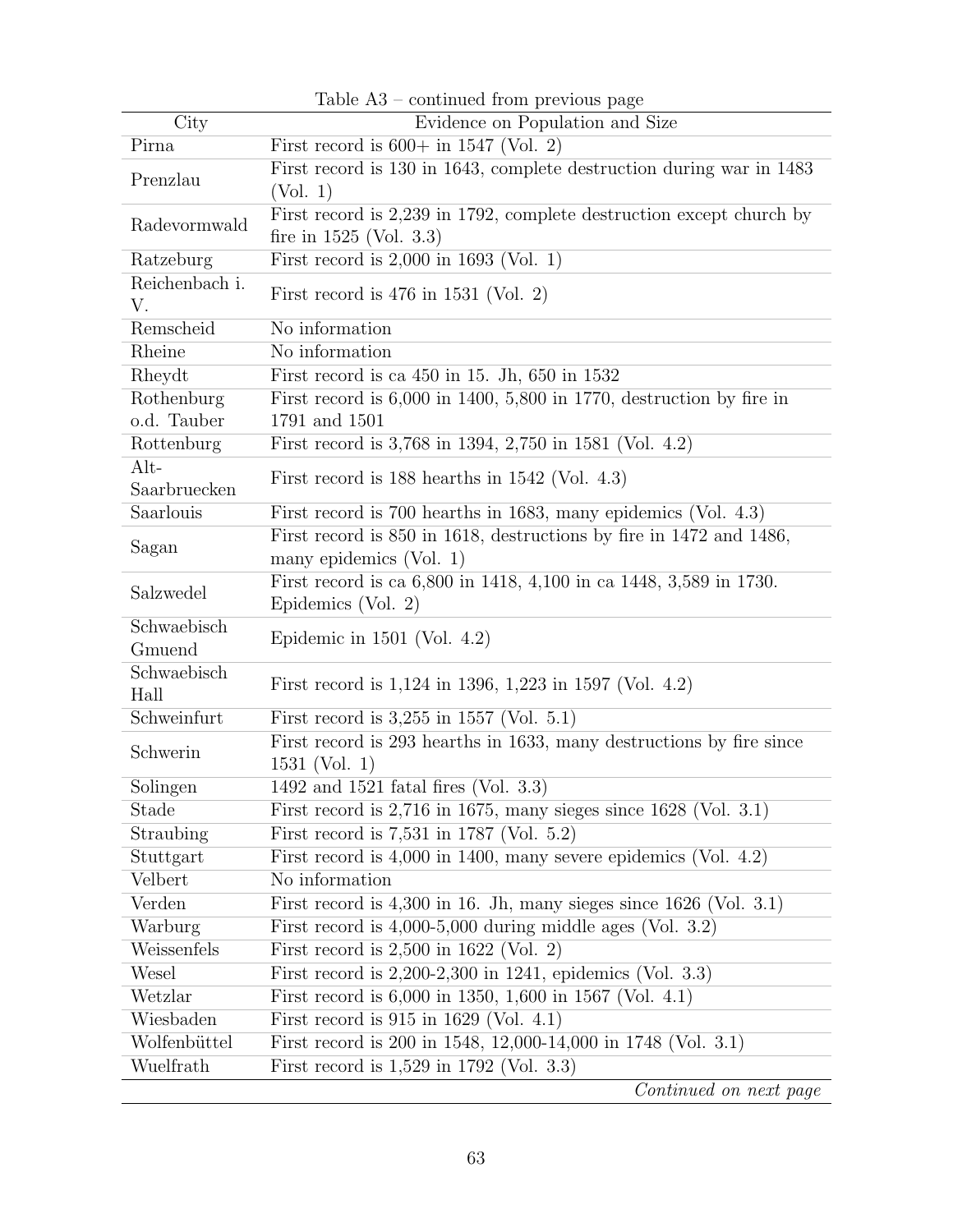|              | Table $A3$ – continued from previous page                                  |  |  |  |
|--------------|----------------------------------------------------------------------------|--|--|--|
| City         | Evidence on Population and Size                                            |  |  |  |
| Wuppertal-   | First record is $2,500$ in 1610 (Vol. 3.3)                                 |  |  |  |
| Elberfeld    |                                                                            |  |  |  |
| Xanten       | First record is $1,716$ in $1721$ (Vol. 3.3)                               |  |  |  |
| Zeitz        | First record is $630$ hearths in $1615$ (Vol. 2)                           |  |  |  |
|              | First record is $5,000$ in 1400, less than $8,000$ in 1568, many epidemics |  |  |  |
| Zittau       | during 16th and 17th century with deaths of several thousands in           |  |  |  |
|              | many years (Vol. 2)                                                        |  |  |  |
| Zuellichau   | First record is 250 hearths at the beginning town history (1319), 580      |  |  |  |
|              | hearths around 1700, no information around 1500                            |  |  |  |
| Zweibruecken | First record is $5,459$ in 1774, fatal fire in 1470 (Vol. 4.3)             |  |  |  |
| Zwickau      | First record is ca 3,900 in 1462, 7,677 in 1530, war from 1418 until       |  |  |  |
|              | 1486 (Vol. 2)                                                              |  |  |  |

Table [A3](#page-21-0) also shows several cities that had attained populations above 5,000 at previous points in time. Our baseline results are robust to excluding these cities from the analysis or to instead incorporating indicator variables for population size observed in the *Städtebuch* at different moments in time that absorb variation in past population missed in the Bairoch data.

# A.6 Territorial and Jurisdictional Status of Cities

Our principal source on the constitutional status of cities is the 1521 tax register (Reichsmatrikel) of the Holy Roman Empire. The Reichsmatrikel lists the cities constitutionally designated as free and imperial cities (*Freie und Reichsstädte*). For on-line list, see: http://de.wikisource.org/wiki/Reichsmatrikel von 1521 (downloaded December 2012). In analysis where we use data from [Cantoni](#page-41-5) [\(2012\)](#page-41-5) we use Cantoni's coding of Reichstädt which diverges in a few instances from the 1521 Reichsmatrikel. (These divergences reflect the changing and somewhat ambiguous jurisdictional status of a handful of cities.)

We locate cities in historic territories as of 1500 using GIS maps from Euratlas (2008), Periodical Historical Atlas of Europe. These data are: Copyright 2008, Christos Nüssli, Euratlas www.euratlas.com, utilization license of 2009. The geography of these territories is shown in Figure [1](#page-10-0) in the main text. In the econometric analysis, we cluster standard errors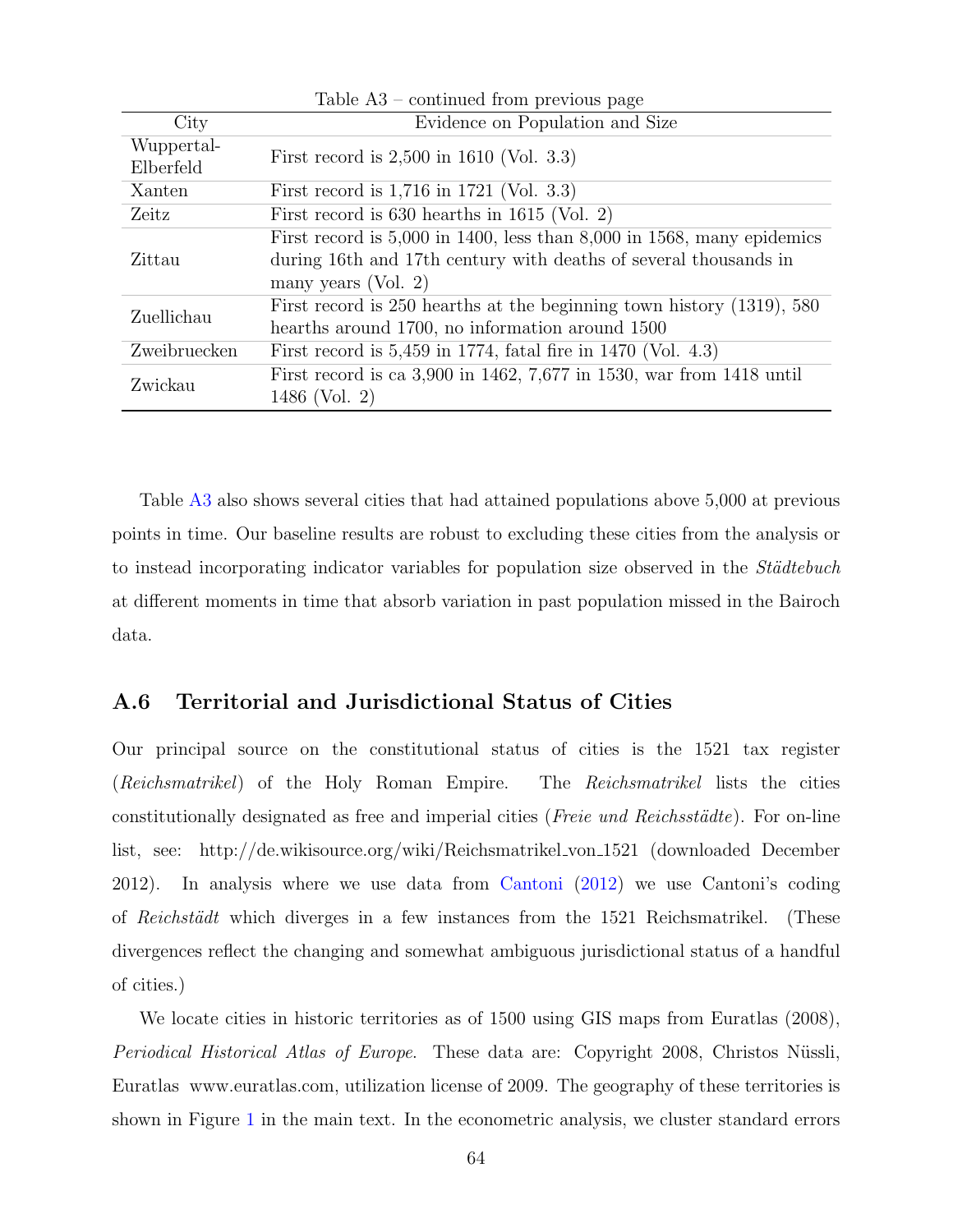at the Euratlas territory ("holder") level. Euratlas territories capture geographic proximity, but are not a direct measure of territorial institutions. Complicated and heterogeneous institutional arrangements in some cases applied even to cities within a given territory and even within cities. See [Whaley](#page-44-6) [\(2012\)](#page-44-6) and [Roeck](#page-43-2) [\(1999\)](#page-43-2) for a review.

## A.7 Deutsches Städtebuch Data

The *Deutsches Städtebuch* provides information on notable historic construction events in German cities [\(Cantoni, Dittmar, and Yuchtman](#page-41-6) [2015\)](#page-41-6). We present information on school construction from the *Deutsches Städtebuch*. Volume I: Erich Keyser (editor), *Deutsches* Städtebuch, Handbuch städtischer Geschichte. Bd. I Nordostdeutschland (Stuttgart: Kohlhammer, 1939). Volume II: Erich Keyser (editor), Deutsches Städtebuch, Handbuch städtischer Geschichte. Bd. II Mitteldeutschland (Stuttgart: Kohlhammer, 1941). Volume III: Erich Keyser (editor), Deutsches Städtebuch, Bd. III Nordwest-Deutschland. 2, Westfalen. Westfälisches Städtebuch (Stuttgart: Kohlhammer, 1954). Erich Keyser (editor), Deutsches Städtebuch, Bd. III Nordwest-Deutschland. 3, Landschaftsverband Rheinland. Rheinisches Städtebuch (Stuttgart: Kohlhammer, 1956). Volume IV: Erich Keyser (editor), Deutsches Städtebuch, Bd. IV Südwest-Deutschland. 1, Land Hessen. Hessisches Städtebuch (Stuttgart: W. Kohlhammer, 1957). Erich Keyser (editor), Deutsches Städtebuch: Handbuch städtischer Geschichte, Bd. IV Sudwest-Deutschland. 2, Land Baden-Wurttemberg. Teilbd. Württemberg. Württembergisches Städtebuch (Stuttgart: Kohlhammer, 1962). Erich Keyser (editor), Städtebuch Rheinland-Pfalz, Saarland, Mainz, Stadtkreis (Stuttgart: W. Kohlhammer, 1964). Volume V: Erich Keyser (editor), Deutsches Städtebuch, Bd. V Bayern. 1, Bayerisches Stadtebuch (Stuttgart: Kohlhammer, 1971). Erich Keyser (editor), Deutsches Städtebuch, Bd. V Bayern. 2, Bayerisches Stadtebuch (Stuttgart: Kohlhammer, 1974).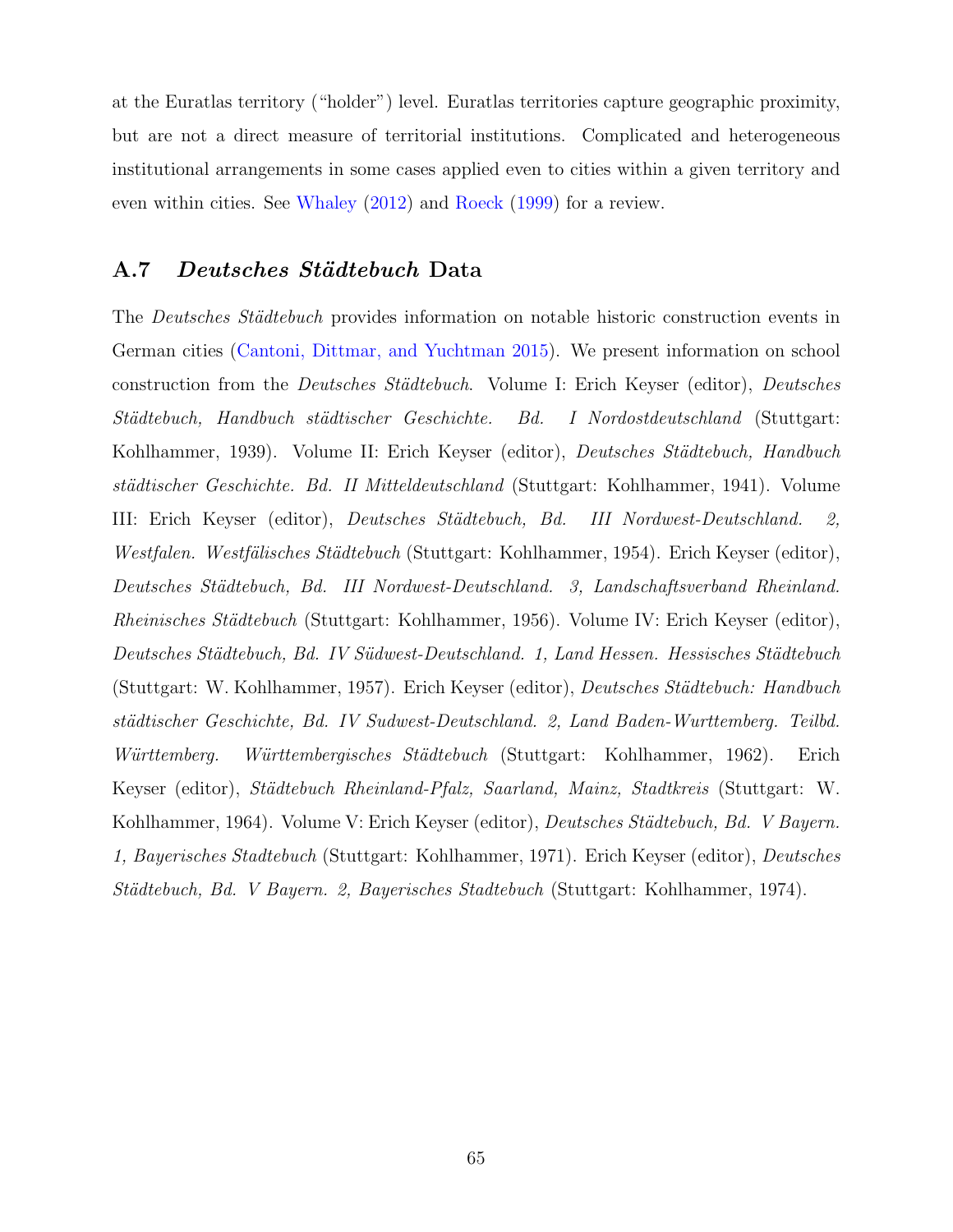# B Upper Tail Human Capital

In this section we provide additional discussion and evidence on the relationship between the public goods institutions and upper tail human capital. We first provide additional discussion of our baseline results and research design. We then examine how the effects of institutions on upper tail human capital compare to the effects of the plagues we have identified as institutional shifters. We also present additional regressions to characterize the impact of the plague on the level and growth rate of human capital formation.

## B.1 Disaggregating Untreated Cities



Figure B1: The Migration of Upper Tail Human Capital by Institutions and Religion

This graph plots the number of migrants observed in the *Deutsche Biographie* at the decade level for cities grouped as (1) Protestant cities with Reformation laws, (2) Protestant cities without Reformation laws, and (3) Catholic cities also without laws. Migrants are identified as people living and dying in town i but born in some other location  $j$ . The vertical line is at 1518, the year Luther's theses began circulating widely.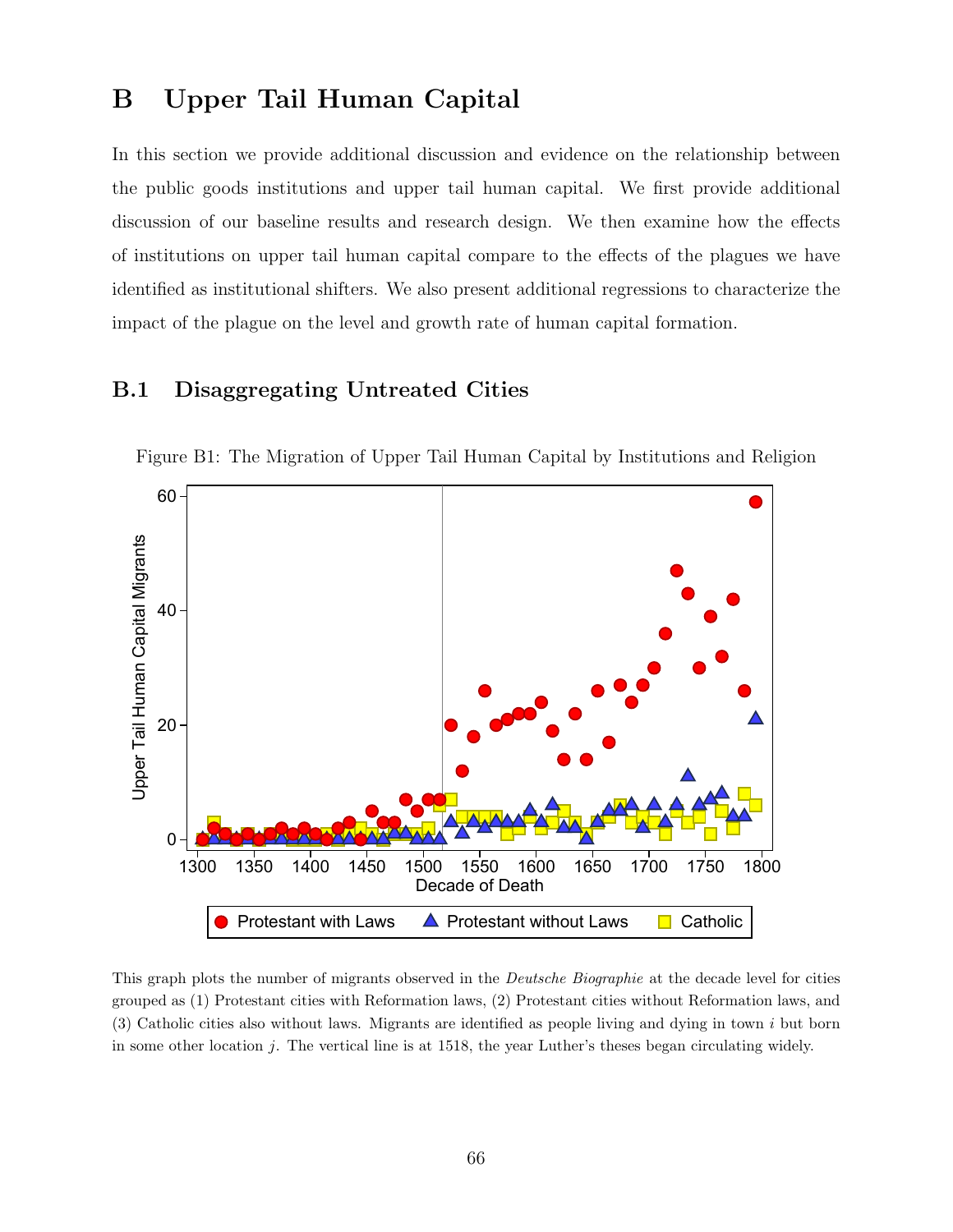We motivate the analysis in the main body of the paper with a figure showing that cities that got Reformation laws subsequently began differentially attracting upper tail human capital migrants. A first question this analysis raises is whether "untreated" Protestant and "untreated" Catholic cities developed similarly.

Figure [B1](#page-10-0) confirms that the key variation is explained by the distinction between cities with and without laws by disaggregating the data to show the number of migrants observed in Protestant cities with laws, Protestant cities without law, and Catholic cities.

## B.2 Net Migration from Untreated to Treated Cities



Figure B2: Net Migration from Cities Without Laws to Cities With Laws

This graph plots net migration from cities without Reformation laws to cities with Reformation laws. The graph plots the raw data on net migration at the decade level as observed in the Deutsche Biographie in the 239 cities in our data. The graph also plots the local polynomial regression estimate and associated 95% confidence interval for the relationship between net migration and time. Net migration is defined as the net flow of migrants into cities "ever treated by Reformation Law" from cities where these laws were not passed.

Our baseline results study total migration. Total migration flows were overwhelmingly driven by migration from small towns into cities, not by migration from untreated cities to treated cities. Figure [B2](#page-10-1) plots net migration at the decade level and shows that (1) net migration was always small and (2) that net migration into treated cities was essentially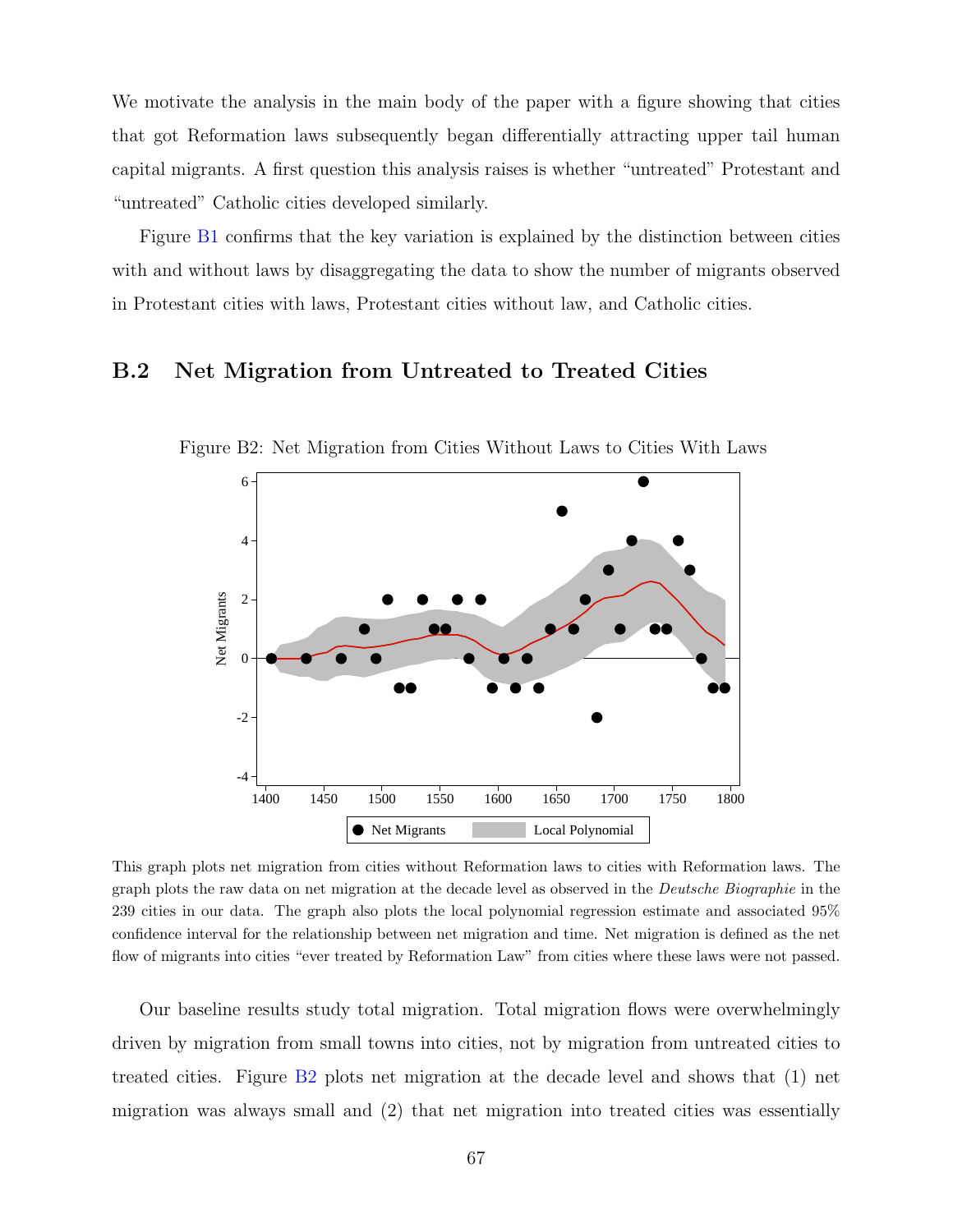zero until 1700, became positive for a few decades, and returned to zero.

## B.3 Defining the Treatment Period

In the main body of the paper, we use regression analysis to quantify differences in upper tail human capital across cities. To interpret our findings, it is is important to understand the research design. In the regression analysis, we study the formation and migration of upper tail human capital over 50 year periods. To study the formation of human capital we assign individuals to the fifty-year period in which they were 40 years old.<sup>[63](#page-68-0)</sup> Fifty-year periods are by design broad "bins" that enable us to consider upper tail human capital formation before and after the Reformation. Our baseline analysis associates people with their town of birth as a summary measure of how human capital was associated with city locations.<sup>[64](#page-68-1)</sup>

There are several considerations that relate to this periodization and how we should interpret the formation of talent and the nature of the institutional treatment. First, a number of individuals became famous due to their activities as early reformers, theologians, and Protestant activists. Most early Reformers were adults prior to the Reformation. Early Reformers were disproportionately born in cities that adopted laws, although some migrated to these cities before the Reformation. Second, the set of highly educated individuals we study include both those who are responsible for the institutional changes of the Reformation and those whose formation reflects these changes. Almost by construction the cities that adopted the laws of the Reformation had slightly larger numbers of people identified in the Deutsche Biographie just following or even on the eve of the Reformation. These facts provide motivation for our baseline regression specifications in which the omitted time category is for the generations reaching adulthood just before the Reformation. More generally, our graphs showing changes in upper tail human capital at the Reformation should not be thought of as precise analogues to regression discontinuity designs – since the people observed at the discontinuity were actively involved in shaping which cities became exposed to the new institutions.

<span id="page-68-1"></span><span id="page-68-0"></span><sup>&</sup>lt;sup>63</sup>The small number of people who died before age 40 are assigned to the period in which they died.

<sup>&</sup>lt;sup>64</sup>There are relatively few documented instances where people moved between towns as children or adolescents.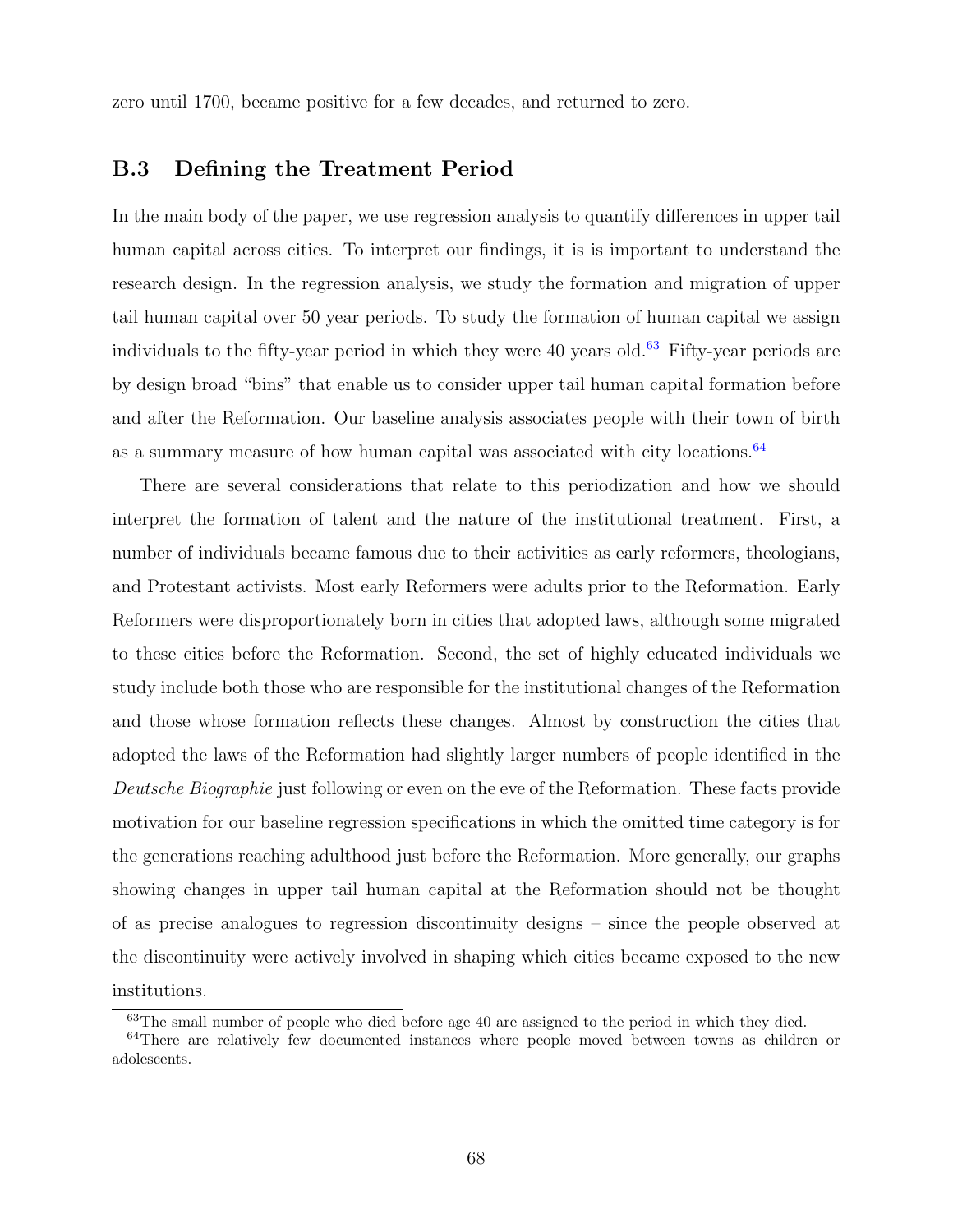|            | Log       | Binary Outcome: Number of People Crosses Threshold |           |           |           |           |                              |
|------------|-----------|----------------------------------------------------|-----------|-----------|-----------|-----------|------------------------------|
|            | People    | Any                                                | 25th Pct. | 50th Pct. | 75th Pct. | 90th Pct. | 95th Pct.                    |
|            |           |                                                    | [3]       | [4]       | [5]       | [6]       | $\left\lceil 7 \right\rceil$ |
| Post       | $1.79***$ | $0.66***$                                          | $0.65***$ | $0.41***$ | $0.18***$ | $0.06**$  | 0.02                         |
|            | (0.12)    | (0.06)                                             | (0.05)    | (0.06)    | (0.05)    | (0.02)    | (0.02)                       |
| Post x Law | $0.76***$ | 0.00                                               | $0.18**$  | $0.25***$ | $0.22**$  | $0.11*$   | $0.07*$                      |
|            | (0.24)    | (0.13)                                             | (0.08)    | (0.08)    | (0.10)    | (0.05)    | (0.04)                       |
| City FE    | Yes       | Yes                                                | Yes       | Yes       | Yes       | Yes       | Yes                          |
| Obs.       | 478       | 478                                                | 478       | 478       | 478       | 478       | 478                          |
| $R^2$      | 0.83      | 0.76                                               | 0.80      | 0.70      | 0.61      | 0.54      | 0.53                         |

Table B1: Formation of Upper Tail Human Capital

This table presents the results of regression analysis estimating the effect of Reformation laws on the local formation of upper tail human capital, measured by the number of native-born people observed in the Deutsche Biographie. "Law" is an indicator for cities that passed Reformation ordinances in the 1500s. The "Post" period is 1520 through 1820. The pre period is 1300 to 1519. In column 1 the outcome is the logarithm of the number of people plus one. In column 2 the outcome is a binary indicator for any native-born people observed in the *Deutsche Biographie*. In columns 3-7 the outcomes are binary indicators for cities above the 25th, 50th, 75th, 90th, and 95th percentiles in the post-period distribution of upper tail human capital. The 25th percentile is 4 people. The 50th percentile is 9 people, the 75th percentile is 22 people. The 90th percentile is 50 people. The 95th percentile is 124 people. Columns 2-7 are estimated as linear probability models (OLS). Statistical significance at the  $1\%$ ,  $5\%$ , and  $10\%$  levels denoted \*\*\*, \*\*, and \*, respectively. Standard errors are clustered at the territory level. Territories are from Euratlas.

## B.4 Count Data Outcome

We also collapse the data into a pre- and post-period. We then measure locally produced upper tail human capital with the number of people in the *Deutsche Biographie* born in city i and estimate the following regression:

<span id="page-69-0"></span>
$$
People_{it} = \theta_i + \alpha \cdot Post_t + \beta \cdot (Post_t \times Law_{i, pre-1600}) + \epsilon_{it},\tag{7}
$$

Table [B1](#page-14-0) documents the relationship between legal institutions supporting public goods provision and the formation of upper tail human capital using using estimating equation [\(7\)](#page-69-0). Column 1 studies shows that cities with Reformation laws produced significantly more upper tail human capital formation in the post-Reformation period. Column 1 measures upper tail human capital by the logarithm of the number of people in the *Deutsche Biographie* born in a given city plus one. Columns 2-7 examine where these effects are located in the upper tail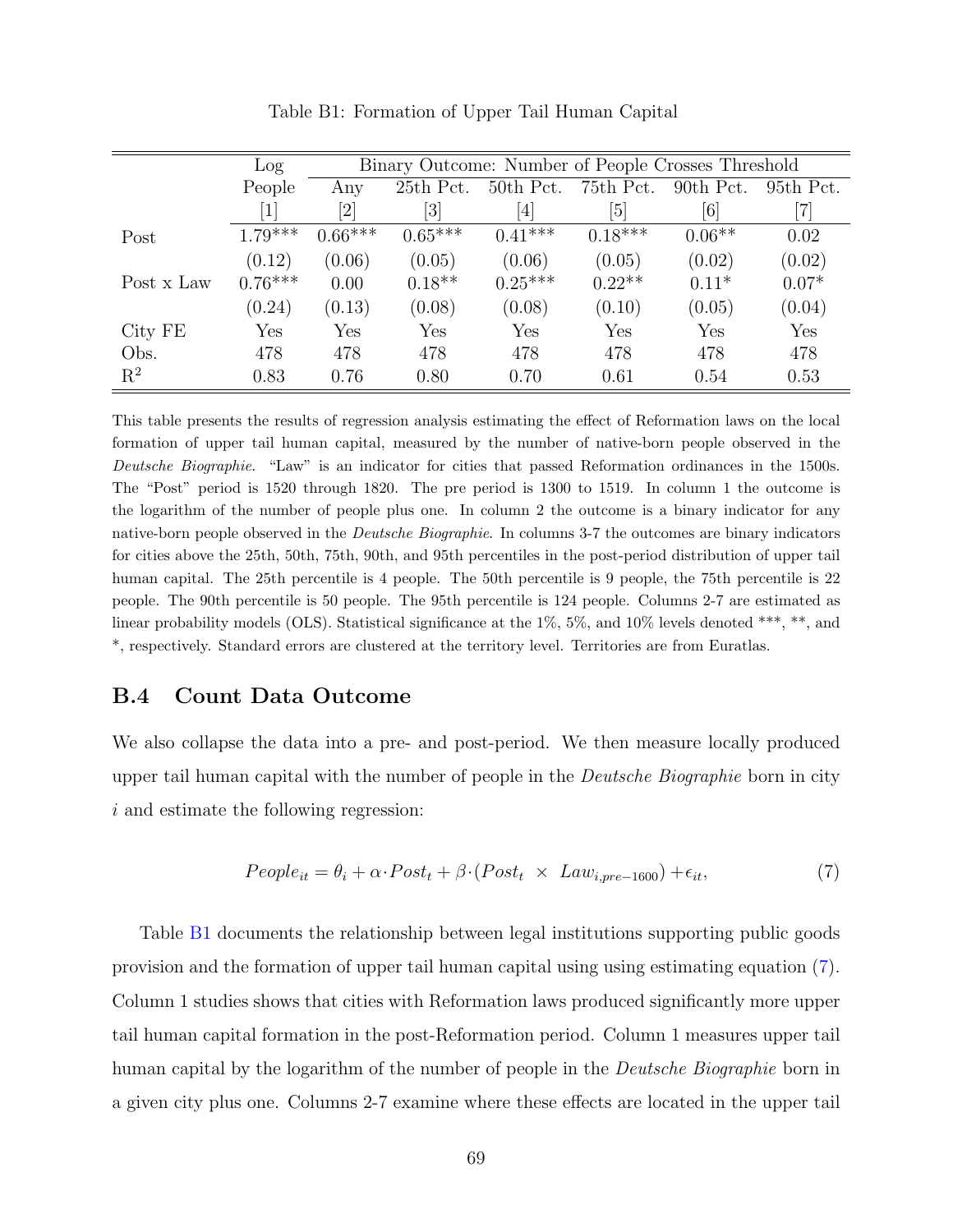

Figure B3: The Migration of Upper Tail Human Capital Using Count Data

This graph plots parameter estimates from regression analysis examining the differential migration of upper tail human capital into cities that adopted Reformation law. The outcome variable is the count of the number of migrants in city  $i$  at time  $t$ . Migrants are upper tail human capital individuals identified in the *Deutsche* Biographie as having moved to the city in which they died. We assign migrants to the time-period and city in which they died. Time is measured in 50-year periods. We graph the parameter estimates on time-period fixed effects and on the interactions between time-period indicators and an indicator for cities ever adopting Reformation law. The regression includes fixed effects for cities and time periods and is estimated over data from 1320 through 1820. The omitted time category is the period 1470 through 1519 (centered on 1495). The post-Reformation periods begin with the 1520-1570 period (centered on 1545).

human capital distribution by studying binary outcomes for any upper tail human capital and for upper tail human capital crossing thresholds in the post-1520 distibution. Column 4 indicates that cities with the institutions of the Reformation were 25 percent more likely to be above the 50th percentile in the post-1520 upper tail human capital distribution, controlling for time invariant city characteristics. This advantage is smaller in magnitude but holds in the far upper tail. Cities with public goods institutions were 22 percent more likely to be above the 75th percentile, 11 percent more likely to be above the 90th percentile, and 7 percent more likely to be above the 95th percentile.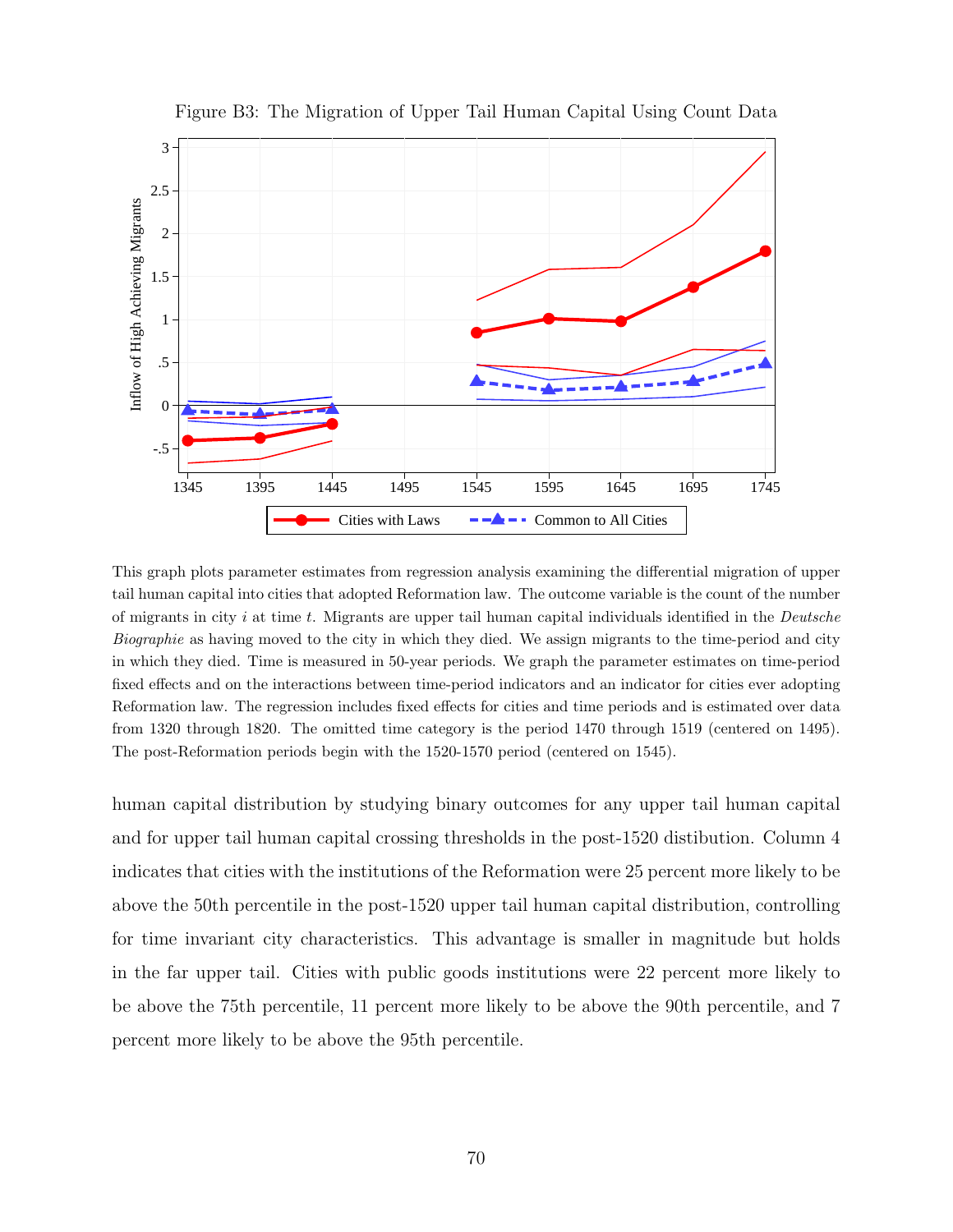Consistent with Table [B1,](#page-14-0) our baseline results in the main text study the logarithm of upper tail human capital as an outcome, but are supported by analysis of the relationship between public goods institutions and the number (count) of upper tail human capital migrants observed in the data. Figure [B3](#page-14-1) presents parameter estimates of the relationship between public goods institutions and the count of migrants using the specification from equation [\(4\)](#page-17-0). Figure [B3](#page-14-1) plots the parameter estimates through 1745 for ease of presentation: The migration advantage for cities with laws becomes very large post-1750 – and when plotted this dominates and obscures the early period advantages highlighted by this graph and our broader analysis.

## B.5 Human Capital Pre-Trends

Our baseline analyses control for upper tail human capital before the Reformation as observed in the Deutsche Biographie. Here we present additional evidence on the similar human capital pre-trends in cities that did and did not adopt public goods institutions in the 1500s by studying records on individual university degree recipients over the period 1398 through 1517.

To document similar human capital pre-trends, we study microdata on university students by home town location from [Cantoni, Dittmar, and Yuchtman](#page-41-6) [\(2015\)](#page-41-6). The data allow us to match students recorded in university registries as receiving degrees (Bachelor, License, Master, and Doctorate degrees) to the students' home towns.<sup>[65](#page-71-0)</sup> Figure  $B4$  plots an index of the number of students receiving degrees (the average number of degrees between 1400 and 1450 is indexed to 1). We use the index to compare the flow of degrees to students from cities that got Protestant laws, cities that adopted Protestantism in religion but did not get Protestant laws, and always Catholic cities. Figure [B4](#page-18-0) shows that cities that did and did not get Reformation laws exhibited similar pre-Reformation trends in university degrees earned by hometown students.

<span id="page-71-0"></span>We use regression analysis to test for prior differences in university student trends and

 $65$ Because these data stop in the mid-1500s, we use the home town locations of university degree recipients as evidence on the pre-trends in upper tail human capital across cities before the Reformation and not as an outcome variable.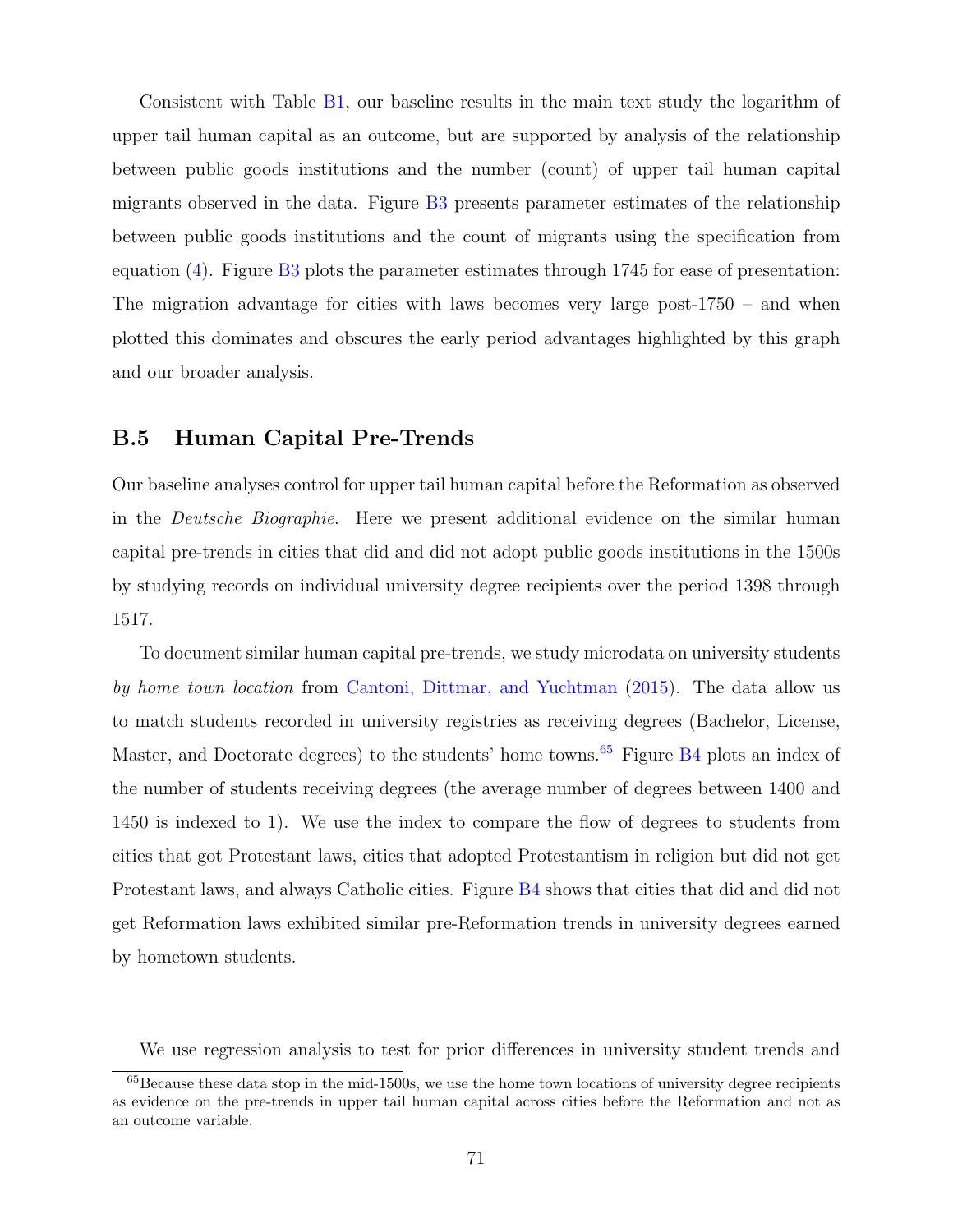

#### Figure B4: Pre-Trends in University Degrees

This graph presents data on students from different types of cities who received university degrees each 10-year period before the Reformation. The number of students is indexed such that within-group average 1400-1450 = 1. Source: Microdata on degrees received from German universities from 1400 to 1517 by student home town are from [Cantoni, Dittmar, and Yuchtman](#page-41-0) [\(2015\)](#page-41-0).

find no significant pre-1520 differences between cities that did and did not adopt institutional change. We estimate regressions of the form:

$$
Students_{it} = \alpha_i + \delta_t + \beta (Trend_t \times Law_i) + \epsilon_{it}
$$
\n(8)

Here  $\alpha_i$  and  $\delta_t$  are city and time fixed effects and the parameter of interest is  $\beta$  which estimates the differential trend for cities with laws  $(Trend_t \times Law_i)$ .

We present our results in Table [B2.](#page-16-0) Column 1 shows that there is no significant difference in trends for cities that did and did not adopt, controlling for a common time trend  $(Trend)$ and an indicator for cities that adopted institutional change  $(Law)$ . Column 2 shows there is no significant difference controlling for city fixed effects. Column 3 shows there is no significant difference controlling for city and time fixed effects.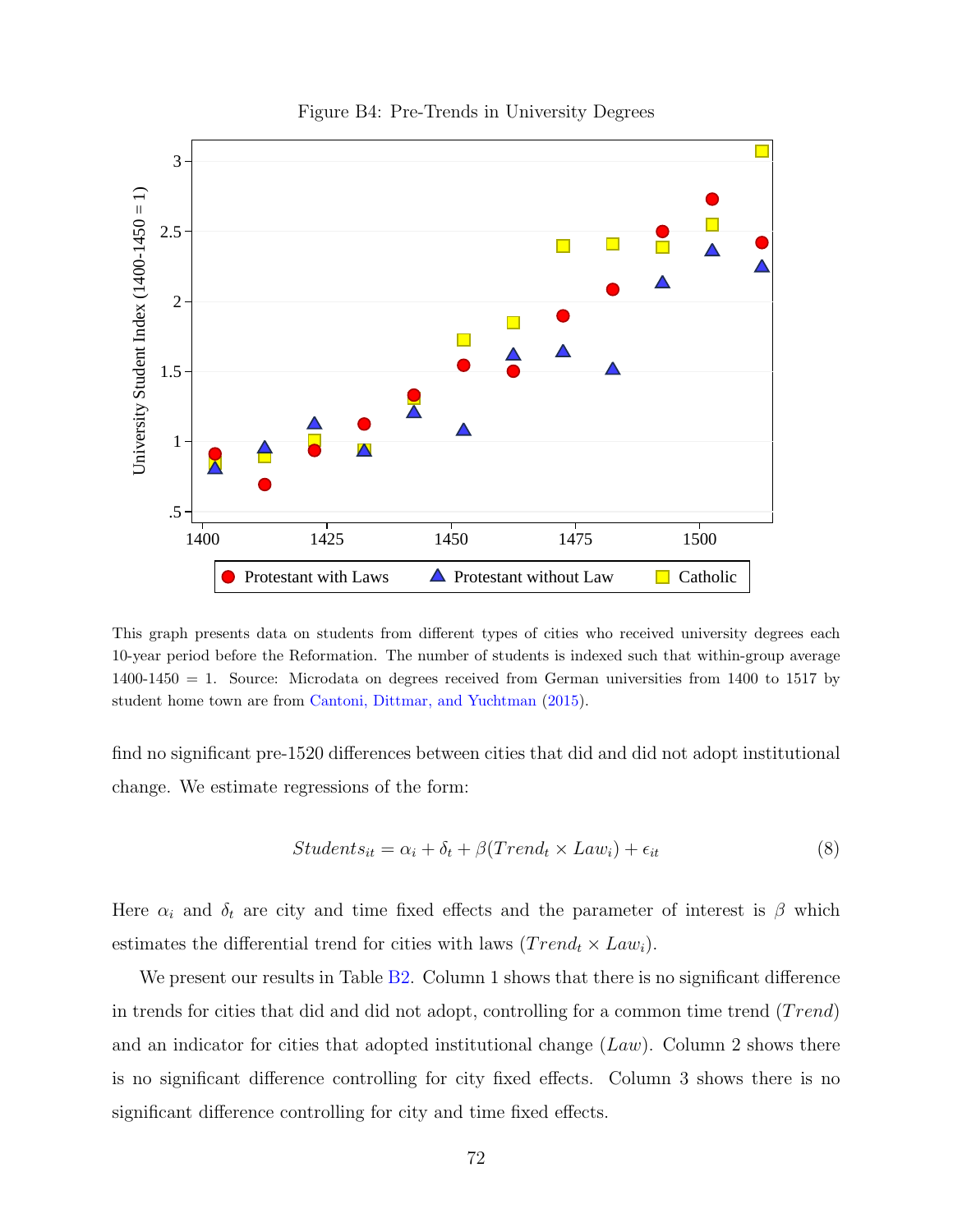| Table D2. University Dragent Trends Delore montanonal Change |                                        |                   |                                                                                                                                                                                                                  |  |  |  |  |  |
|--------------------------------------------------------------|----------------------------------------|-------------------|------------------------------------------------------------------------------------------------------------------------------------------------------------------------------------------------------------------|--|--|--|--|--|
|                                                              | [1]                                    | $\left[ 2\right]$ | $[3] % \includegraphics[width=1\textwidth]{images/TrDiM-Architecture.png} \caption{The image shows the image shows a different image. The image shows a different image shows a different image.} \label{TrDiS}$ |  |  |  |  |  |
|                                                              | Outcome: Number of University Students |                   |                                                                                                                                                                                                                  |  |  |  |  |  |
| Law                                                          | $-11.177$                              |                   |                                                                                                                                                                                                                  |  |  |  |  |  |
|                                                              | (9.268)                                |                   |                                                                                                                                                                                                                  |  |  |  |  |  |
| Trend                                                        | $0.025***$                             | $0.025***$        | $0.021***$                                                                                                                                                                                                       |  |  |  |  |  |
|                                                              | (0.005)                                | (0.005)           | (0.005)                                                                                                                                                                                                          |  |  |  |  |  |
| $Law \times$ Trend                                           | 0.008                                  | 0.008             | 0.008                                                                                                                                                                                                            |  |  |  |  |  |
|                                                              | (0.007)                                | (0.007)           | (0.007)                                                                                                                                                                                                          |  |  |  |  |  |
| City Fixed Effects                                           | N <sub>o</sub>                         | Yes               | Yes                                                                                                                                                                                                              |  |  |  |  |  |
| Decade Fixed Effects                                         | No                                     | N <sub>o</sub>    | Yes                                                                                                                                                                                                              |  |  |  |  |  |
| Observations                                                 | 2868                                   | 2868              | 2868                                                                                                                                                                                                             |  |  |  |  |  |
| $\,R^2$                                                      | 0.048                                  | 0.705             | 0.706                                                                                                                                                                                                            |  |  |  |  |  |

Table B2: University Student Trends Before Institutional Change

This table presents regression estimates studying trends in university students between 1398 and 1517. The outcome is the number of students from a city granted a university degree in a ten-year period at a German university. Data on university student degrees are from [Cantoni, Dittmar, and Yuchtman](#page-41-0) [\(2015\)](#page-41-0). Time is measured in ten-year periods starting 1398-1407 through 1508-1517.

### B.6 Robustness of Results – Evidence on Upper Tail Super-Stars

In our baseline analysis, we examine all individuals in the Deutsche Biographie. In this subsection, we restrict analysis to upper tail "super-star" individuals. We focus on superstars in order to study individuals (1) who were especially important and (2) for whom selective inclusion into the *Deutsche Biographie* is not plausible. We show that our baseline results are robust in data on super-stars.

We restrict the data to "super-star" individuals who were the most important figures within the *Deutsche Biographie*. We do this by restricting analysis to indviduals with biographies with extended biographical essay, which account for slightly more than 25 percent of individuals in the Deutsche Biographie. We examine the presence of such upper tail human capital super-stars in a given city-period as an outcome. We use our baseline flexible difference-in-differences design and distinguish between migration and local formation. We present results studying the binary outcome of any presence in a city-period.

We estimate regressions of the form:

$$
(Any \; Super-Stars)_{it} = \theta_i + \delta_t + \sum_{s=1320}^{1770} \beta_s (Law_i \times Time_s) + \epsilon_{it}
$$
\n
$$
(9)
$$

The outcome  $(\text{Any Super-}Stars)_{it}$  is a binary variable for any super-stars in a city-period.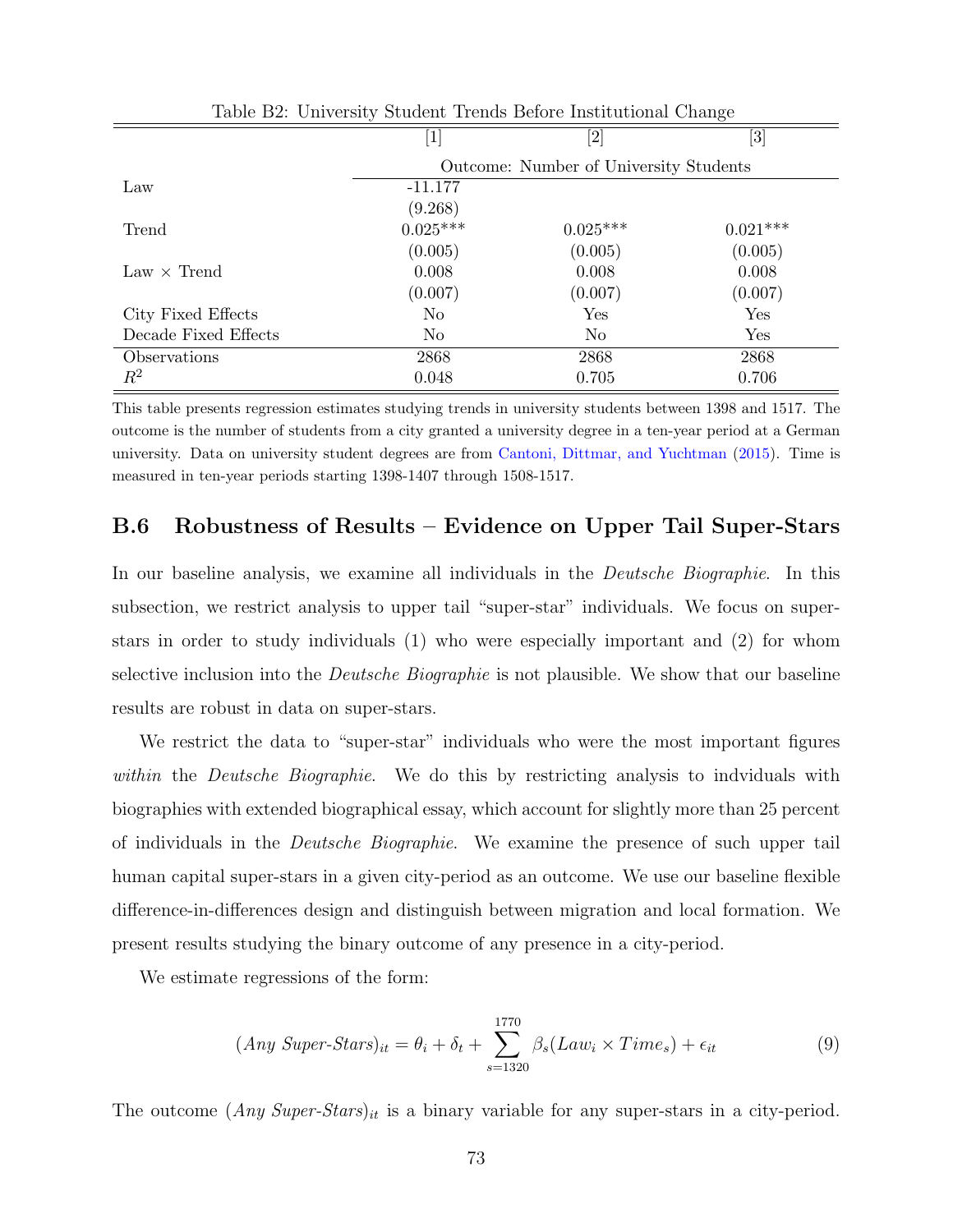The  $\theta_i$  and  $\delta_t$  are city and time fixed effects. We examine whether there was any shift in the probability of observing a super star in cities that passed Reformation laws period-by-period and study the  $\beta_s$  as the parameters of interest. We first study migration and local formation in aggregate and then the sectoral allocation of super-stars.

Figure [B5,](#page-30-0) which shows that total migration of super-stars responded sharply to the passage of Reformation laws while the local formation effects are more muted. These results are broadly consistent with our baseline findings studying the complete data. We find an immediate, persistent, and significant migration response. We find a much more muted response in local formation. We note that unlike in our main results we are here studying a binary outcome for any super-stars, whereas in Figure [4](#page-18-0) (in the main text) the outcome is the log of the number of upper tail human capital individuals. $66$ 

<span id="page-74-0"></span><sup>66</sup>We get similar results when we study the log of the number of super-stars: highly significant shifts in migration and more muted differences in local formation.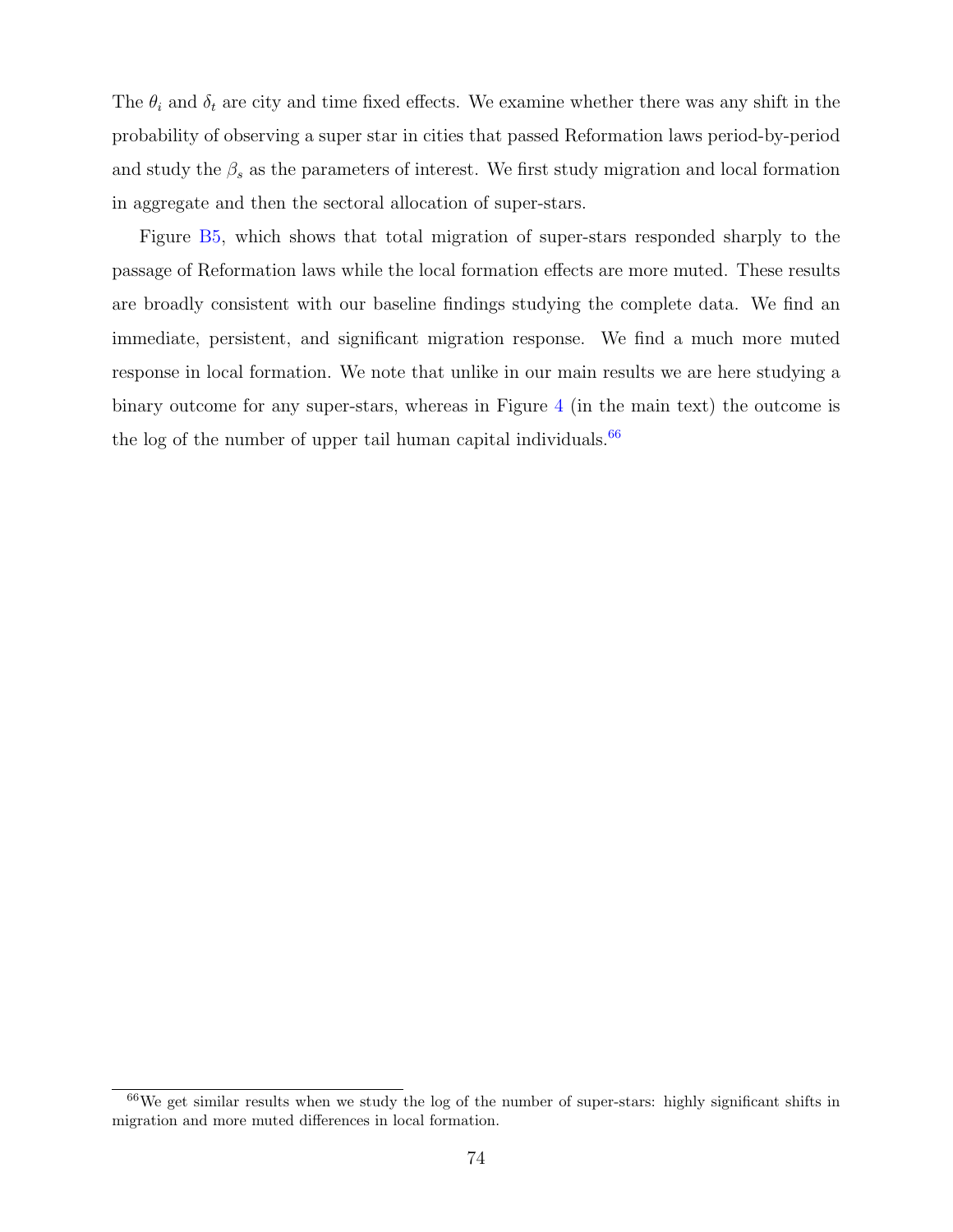

This graph plots parameter estimates from regression analysis examining the presence of upper tail human capital "super-stars" in cities that adopted Reformation laws. The outcome is a binary variable for superstar individuals observed in tthe Deutsche Biographie. We define super-stars as individuals with biographies in the top 25 percentiles ranked by length. In Panel A, the outcome is the presence of super-star migrants. In Panel B, the outcome is the presence of super-star locals. The omitted time category is the period 1470 through 1519 (centered on 1495). The post-Reformation periods begin with the 1520-1570 period (centered on 1545).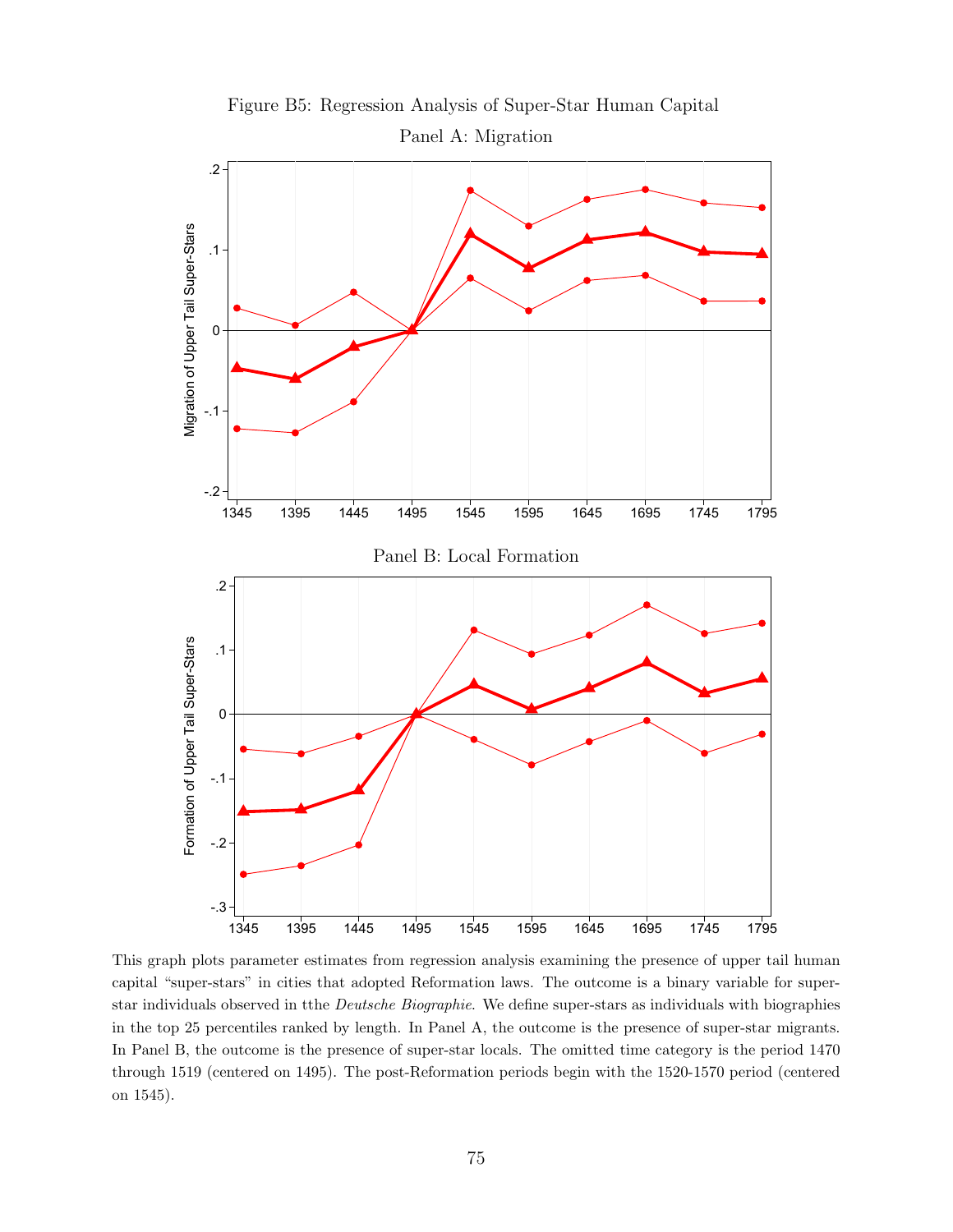

Figure B6: Relationship between Upper Tail Human Capital and Early 1500s Plague

This graph plots parameter estimates from regression analysis examining the differential local formation of upper tail human capital in cities that adopted were struck by plague between 1500 and 1522. The outcome variable is the logarithm of the number of upper tail human capital individuals plus one who were born in city i in period t. Dates and places of birth are identified in the *Deutsche Biographie*. We assign people to the city and time-period in which they were born. We graph the parameter estimates on time-period fixed effects and the interactions between time-period indicators and an indicator for cities struck by plague between 1500 and 1522. The regression is estimated over data from 1320 through 1820. The omitted time category is the period 1470 through 1519 (centered on 1495). The post-Reformation periods begin with the 1520-1570 period (centered on 1545). The variation common to all cities is  $\delta_t$  in equation [\(4\)](#page-17-0) in the text. The incremental variation specific to cities with laws is  $\beta_s$ .

### B.7 Reduced Form Evidence on Plagues and Human Capital

Given our argument highlighting plague of the early 1500s as an institutional shifter, it is natural to wonder whether exposure to these plagues shifted human capital production. We test the hypothesis that the formation of human capital responded to shocks by re-estimating regressions examining period-by-period the differntial formation of upper tail human capital in cities that were "treated" in the 1500s. Specifically, we re-estimate equation [\(4\)](#page-17-0) with exposure to plague 1500-1522 as the treatment variable, in the spirit of the reduced form in an instrumental variable design. Figure [B6](#page-36-0) presents a comparison of regression estimates where "ever treated" cities are cities exposed to plagues in the early 1500s and presents (i)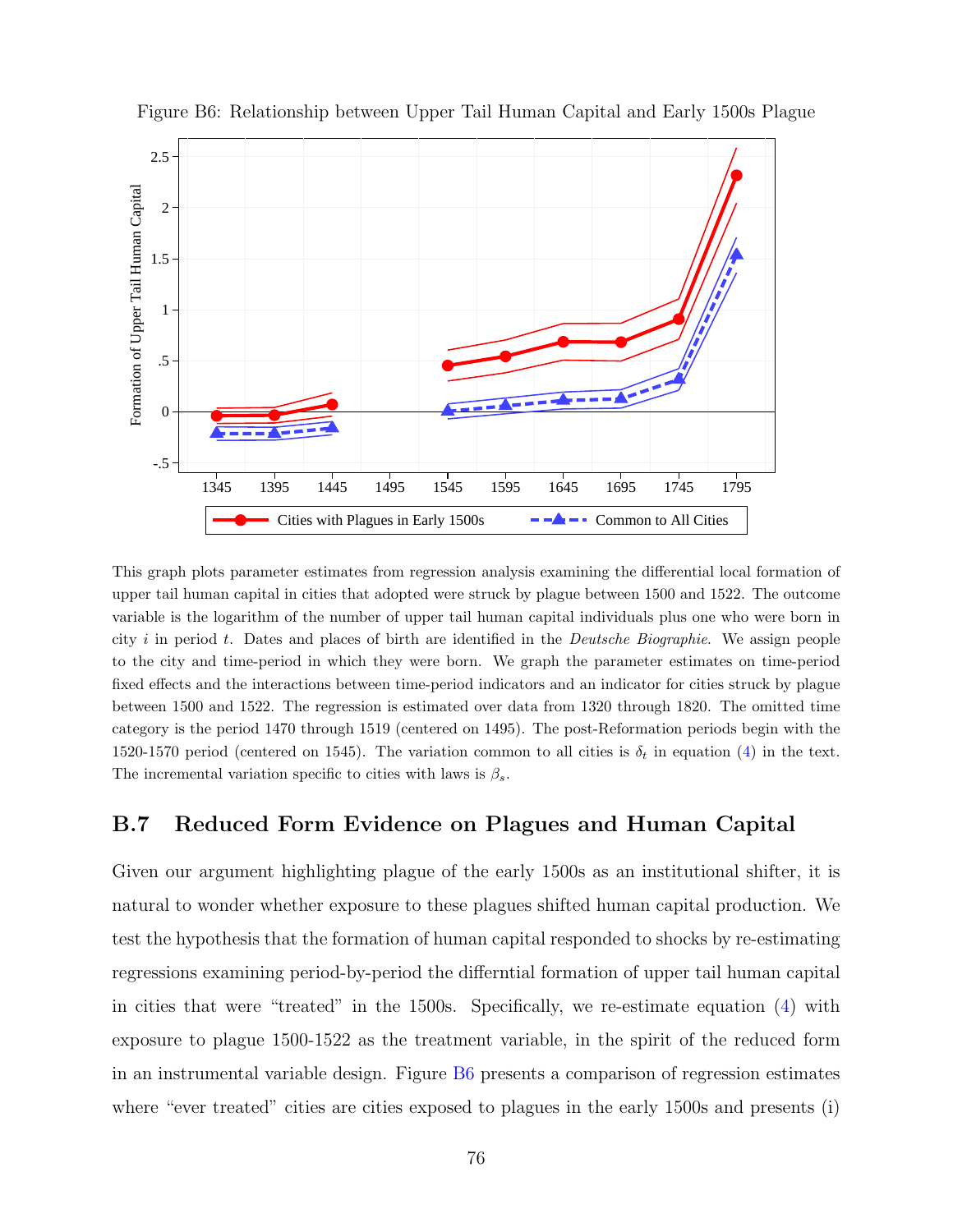estimates of time period fixed effects common across all cities and (ii) estimates of the total period-specific variation for cities with Reformation laws. Figure [B6](#page-36-0) shows that exposure to plagues in the 1500s is associated with differential increases in the formation of upper tail human capital starting in the Reformation era. In contrast to our baseline analysis, we see the post-Reformation differential for "treated" cities is relatively stable – there is no sharp increase in the differential in the late 1700s – and the treated cities also had a modest differential before the Reformation.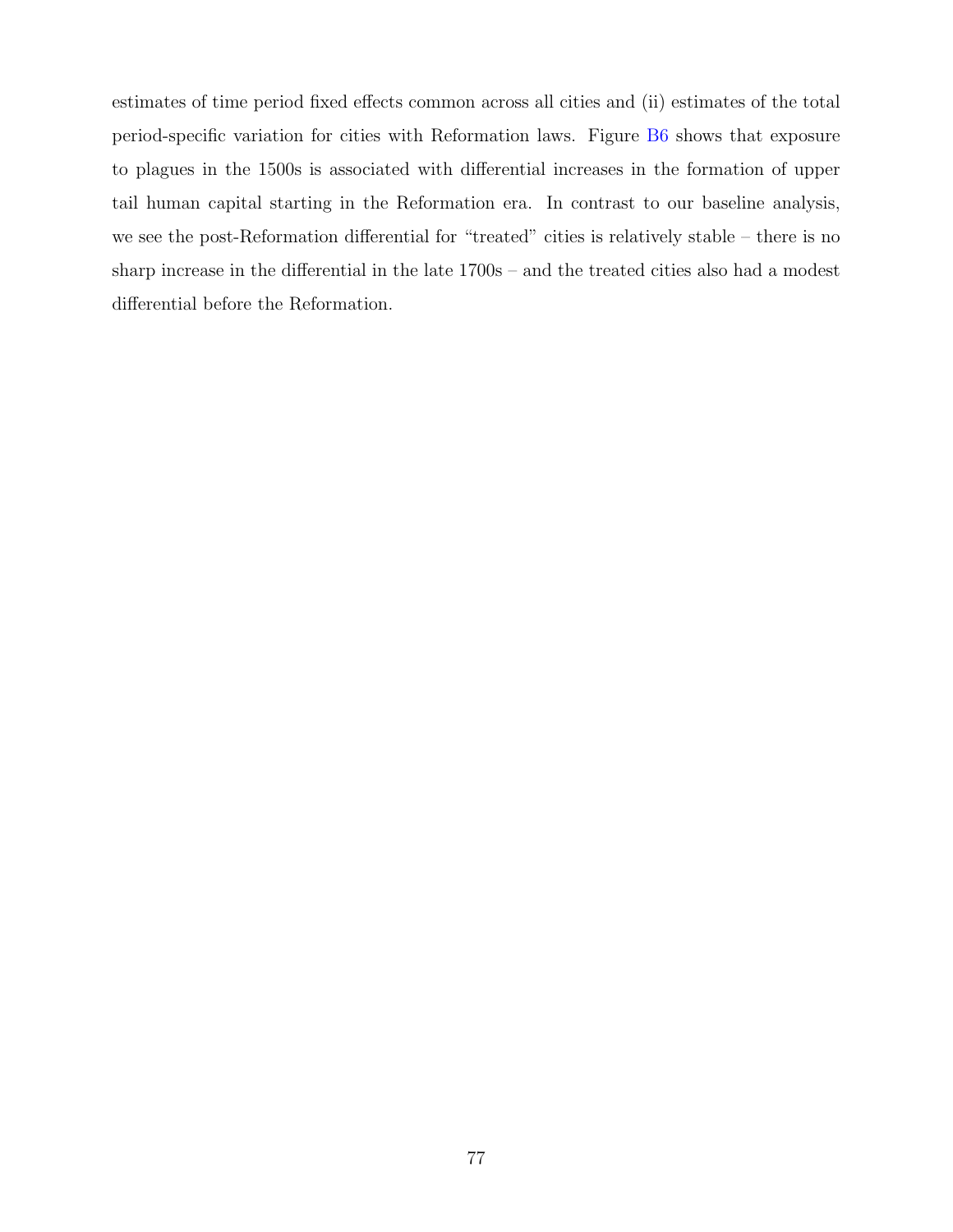## C Institutional Change and City Growth

This section provides additional evidence to characterize the relationship between institutional and city growth. We first study whether institutional change interacted with initial city characteristics to predict growth. We then document how institutional change in the 1500s predict which towns are observed as cities with population in 1800. We study the set of over 2,000 towns in the *Deutsche Städtebuch* and document the fact that towns that institutionalized the Reformation were more likely to become cities than towns that did not formalize the Reformation in law. We then examine the relationship between institutional change and city growth in the panel of cities for which we do observe populations.

## C.1 Interactions Between Institutional Change and Prior City Characteristics

Our baseline analysis examines how institutional change predicts city growth. In this section we test whether institutional change interacted with prior city characteristics to predict city growth.

We find no evidence that institutional change interacted with initial city characteristics to predict outcomes, with one exception. In ex ante large cities we find a negative differential relationship between Reformation institutions and population growth.<sup>[67](#page-78-0)</sup> We find no differential human capital or growth effect for institutions in Free-Imperial cities, cities with many university students, cities with printing, or cities with market rights.

To test whether institutional change interacted with initial characteristics, we estimate regressions of the form:

$$
\ln(Population_{i,1800}) = \alpha_0 + \alpha_1 Law_i + \alpha_2(Law_i \times x_i) + \gamma X_i + \epsilon_i \tag{10}
$$

Table [C1](#page-14-0) presents our results. Panel A studies upper tail human capital outcomes and shows that the direct effect of Reformation Laws is stable and significant and all the interactions are insignificant. Panel B studies long-run population outcomes and shows that

<span id="page-78-0"></span> $67$ In pre-industrial Europe, the largest cities were constrained by the need to transport food over distance and grew relatively slowly [\(Dittmar](#page-41-1) [2015\)](#page-41-1). The institutions we study may not have relaxed this constraint.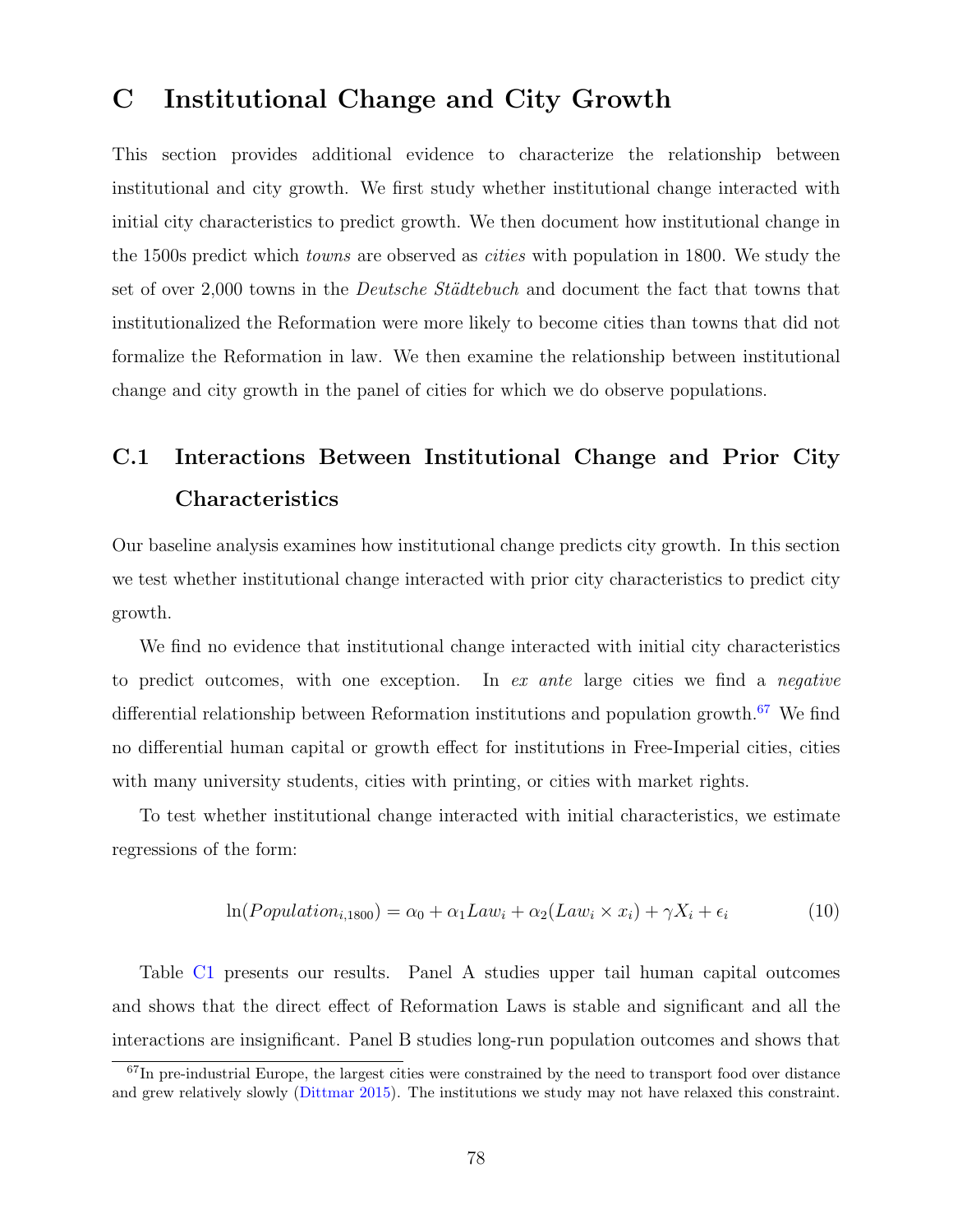the interaction between Reformation law and initial city size is negative and significant when it enters alone and maintains its magnitude but loses statistical significance when other interactions are introduced. The measure of initial size we study here is an indicator for "Large City in 1500" which distinguishes cities with populations of 6,000 or more. Cities with 6,000 or more were in the far upper tail: 80 percent of cities in our data had less than 6,000 inhabitants in 1500.

### C.2 Institutional Change and City Status in 1800

In this subsection, we test the hypothesis that Reformation laws were associated with an increased likelihood that a location became a city with population observed in 1800 and hence entered our sample. We test this hypothesis by examining the set of over 2,000 historic German towns identified in the *Deutsches Städtebuch* and studying whether towns with Reformation Laws were more likely to subsequently be observed as cities with population data in Bairoch, Batou, and Chèvre [\(1988\)](#page-40-0) in 1800.

We are interested in the relationship between institutions and having city population data for several reasons. First, we are interested in the extensive margin of growth. A documented relationship between public goods institutions and becoming a city would strongly suggest that the extensive margin was an important dimension along which institutional change mattered. Second, we are interested in documenting selection into the sample. It is natural to wonder whether we observe institutional change on populations in the panel. However, the inferences we can draw from the panel data are contingent on the process through which locations enter the panel as cities with observed population. If many treated locations are only observed after treatment and if treatment itself is a predictor of entrance into the panel, then identification using panel methods may be comprised. In particular, there will be limited and selective within-unit variation available to study.

To test the hypothesis that the adoption of public goods institutions predicts in the 1500s predicts observable population data in 1800, we estimate linear probability model regressions. The binary dependent variable captures whether a historic town appears as a city with population recorded in  $1800<sup>68</sup>$  $1800<sup>68</sup>$  $1800<sup>68</sup>$  We estimate basic linear probability models with

<span id="page-79-0"></span> $68$ We aggregate a small number of *Deutsches Städtebuch* towns that were initially separate jurisdictions but ultimately became part of larger urban agglomerations in the Bairoch, Batou, and Chèvre [\(1988\)](#page-40-0) data.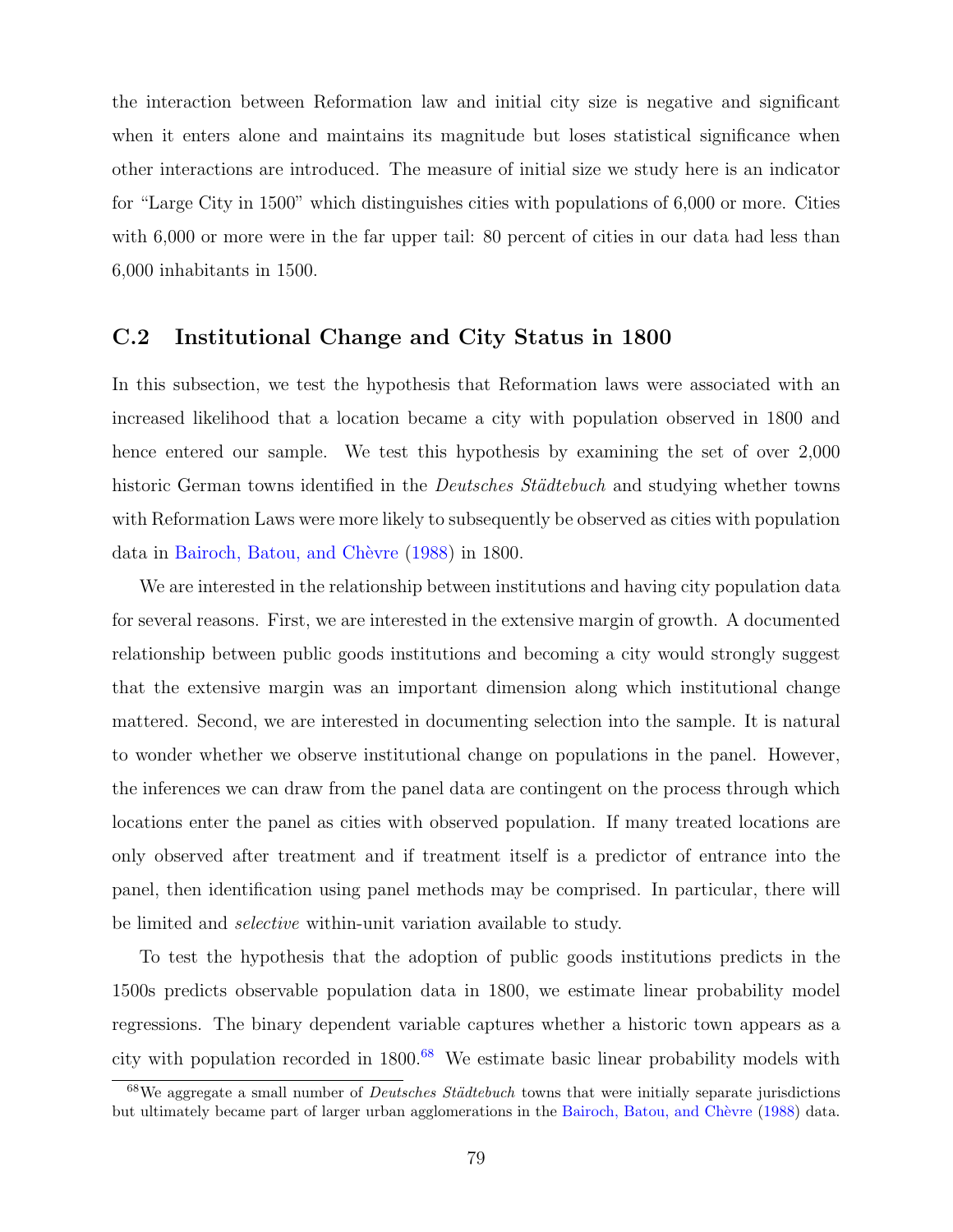|                              | $[1]$     | $[2]$                                          | $[3]$     | [4]                            | $[5]$     | [6]               | $[7]$    |
|------------------------------|-----------|------------------------------------------------|-----------|--------------------------------|-----------|-------------------|----------|
| Panel A: Human Capital       |           |                                                |           |                                |           |                   |          |
|                              |           | Outcome: Ln Upper Tail Human Capital 1750-1799 |           |                                |           |                   |          |
| Reformation Law              | $0.38***$ | $0.36***$                                      | $0.41***$ | $0.43***$                      | $0.35***$ | $0.31***$         | $0.39**$ |
|                              | (0.11)    | (0.11)                                         | (0.13)    | (0.15)                         | (0.12)    | (0.15)            | (0.16)   |
| Law $\times$ Large City 1500 |           | 0.15                                           |           |                                |           |                   | 0.08     |
|                              |           | (0.34)                                         |           |                                |           |                   | (0.38)   |
| $Law \times Free-Imperial$   |           |                                                | $-0.17$   |                                |           |                   | $-0.20$  |
|                              |           |                                                | (0.23)    |                                |           |                   | (0.25)   |
| $Law \times High Student$    |           |                                                |           | $-0.15$                        |           |                   | $-0.18$  |
|                              |           |                                                |           | (0.18)                         |           |                   | (0.16)   |
| $Law \times Printing$        |           |                                                |           |                                | 0.31      |                   | 0.34     |
|                              |           |                                                |           |                                | (0.42)    |                   | (0.46)   |
| $Law \times Market Rights$   |           |                                                |           |                                |           | 0.18              | 0.17     |
|                              |           |                                                |           |                                |           | (0.24)            | (0.29)   |
| Observations                 | 239       | 239                                            | 239       | 239                            | 239       | 239               | 239      |
| $R^2$                        | 0.40      | 0.40                                           | 0.40      | 0.40                           | 0.40      | 0.40              | 0.40     |
| Panel B: City Population     |           |                                                |           |                                |           |                   |          |
|                              |           |                                                |           | Outcome: Ln Population in 1800 |           |                   |          |
| Reformation Law              | $0.26**$  | $0.34***$                                      | $0.29**$  | $0.31***$                      | $0.29**$  | $\overline{0.21}$ | $0.29**$ |
|                              | (0.10)    | (0.09)                                         | (0.11)    | (0.12)                         | (0.11)    | (0.12)            | (0.12)   |
| Law $\times$ Large City 1500 |           | $-0.55***$                                     |           |                                |           |                   | $-0.54$  |
|                              |           | (0.18)                                         |           |                                |           |                   | (0.33)   |
| $Law \times Free-Imperial$   |           |                                                | $-0.15$   |                                |           |                   | $-0.04$  |
|                              |           |                                                | (0.14)    |                                |           |                   | (0.14)   |
| $Law \times High Student$    |           |                                                |           | $-0.12$                        |           |                   | $-0.05$  |
|                              |           |                                                |           | (0.09)                         |           |                   | (0.10)   |
| $Law \times Printing$        |           |                                                |           |                                | $-0.28$   |                   | $-0.02$  |
|                              |           |                                                |           |                                | (0.30)    |                   | (0.42)   |
| $Law \times Market Rights$   |           |                                                |           |                                |           | 0.16              | 0.20     |
|                              |           |                                                |           |                                |           | (0.18)            | (0.20)   |
|                              |           |                                                |           |                                |           |                   |          |
| Observations<br>$R^2$        | 239       | 239                                            | 239       | 239                            | 239       | 239               | 239      |

Table C1: Reformation Law Interactions with Pre-Characteristics

This table presents regression estimates that document the relationship city population and human capital outcomes and interactions between legal change and other city characteristics. The outcome in Panel A is the log of human capital measured as the sum of local born and migrant individuals observed in the Deutsche Biographie plus one. The outcome in Panel B is log population in 1800. "Law" is an indicator for cities exposed to Reformation laws. "Large City in 1500" is an indicator for cities with at least 6,000 inhabitants. "High Student" is an indicator for cities with above median students receiving degrees from universities 1508-1517 (median is two students). "Printing" is an indicator for cities with printing pre-1517. "Market Rights" is an indicator for cities with market rights. All regressions contain the complete set of direct effects, all controls from Table [7,](#page-27-0) and territory fixed effects. Standard errors are clustered at the 1500 territory level. Territories are from Euratlas. Statistical significance at the 1%, 5%, and 10% levels denoted \*\*\*, \*\*, \*, respectively.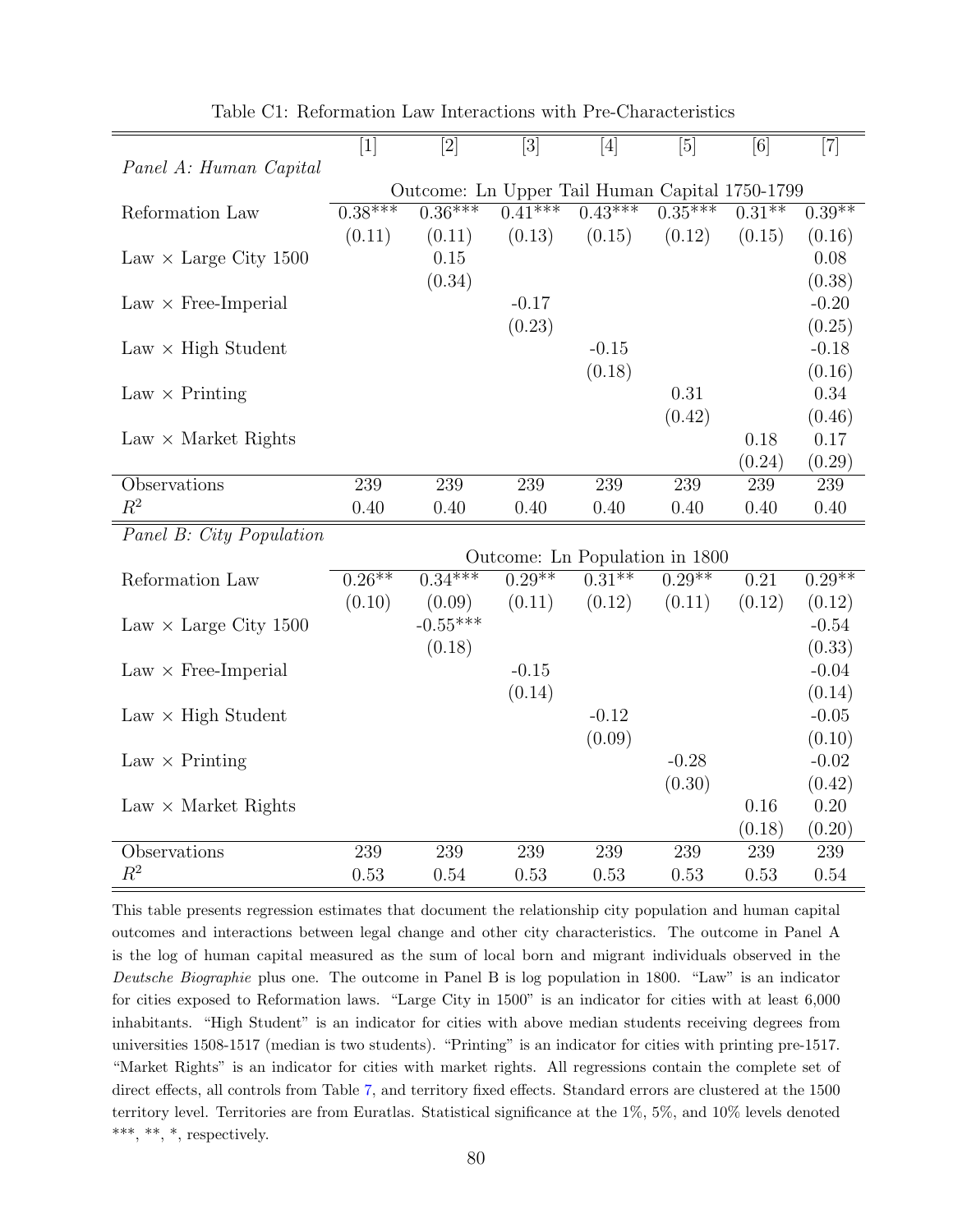the form:

$$
City_{i,1800} = c + \alpha Law_i + \beta X_i + \epsilon_i
$$

Here  $City_{i,1800}$  is a binary outcome recording whether a town appears as city with population in 1800 and  $Law_i$  is an indicator for cities with Reformation laws. The controls X indicator variables for cities with market rights or universities by 1517, cities incorporated by that date. The  $X_i$  also control for the number books published as of 1517.

Table [C2](#page-16-0) shows that towns treated by reformation institutions were approximately 10 percent to 13 percent more likely to be cities with population observed in 1800 than observably similar towns that were not treated by laws. This finding should be interpreted as a correlation and not a causal estimate. However, this finding suggests that cities with laws cities are more likely to be enter the Bairoch city data we study above. Because the Bairoch data are designed to capture locations above a size threshold of 5,000, this evidence confirms the positive relationship between the institutions of the Reformation and growth across small places and points to potential selection into the set of cities. The potential selection that we uncover implies that our earlier estimates may be conservative. In the main analysis, the control group we study to assess the impact of legal innovation is truncated. It does not include the most stagnant locations, which were disproportionately untreated locations.

## C.3 How Missing Data Undermines Research Designs Using Panel Data on Total City Populations

Our baseline results document the cross sectional relationship between population observed in 1800 and treatment by legal institutions adopted in the 1500s. The key challenge and drawback of city-level panel data is that balanced data covering even the period 1400 to 1800 are available for relatively few cities and only for cities already in the far upper tail of the population distribution as of 1500. Fundamentally, the panel data needed to test for the impact of Reformation laws on city population in research designs with city fixed effects are not available.

Several observations about the available population data inform our research strategy.

For example, we treat Düsseldorf, Düsseldorf-Gerresheim, and Düsseldorf-Kaiserswerth as a single location. The results are not sensitive to this treatment of near neighbors.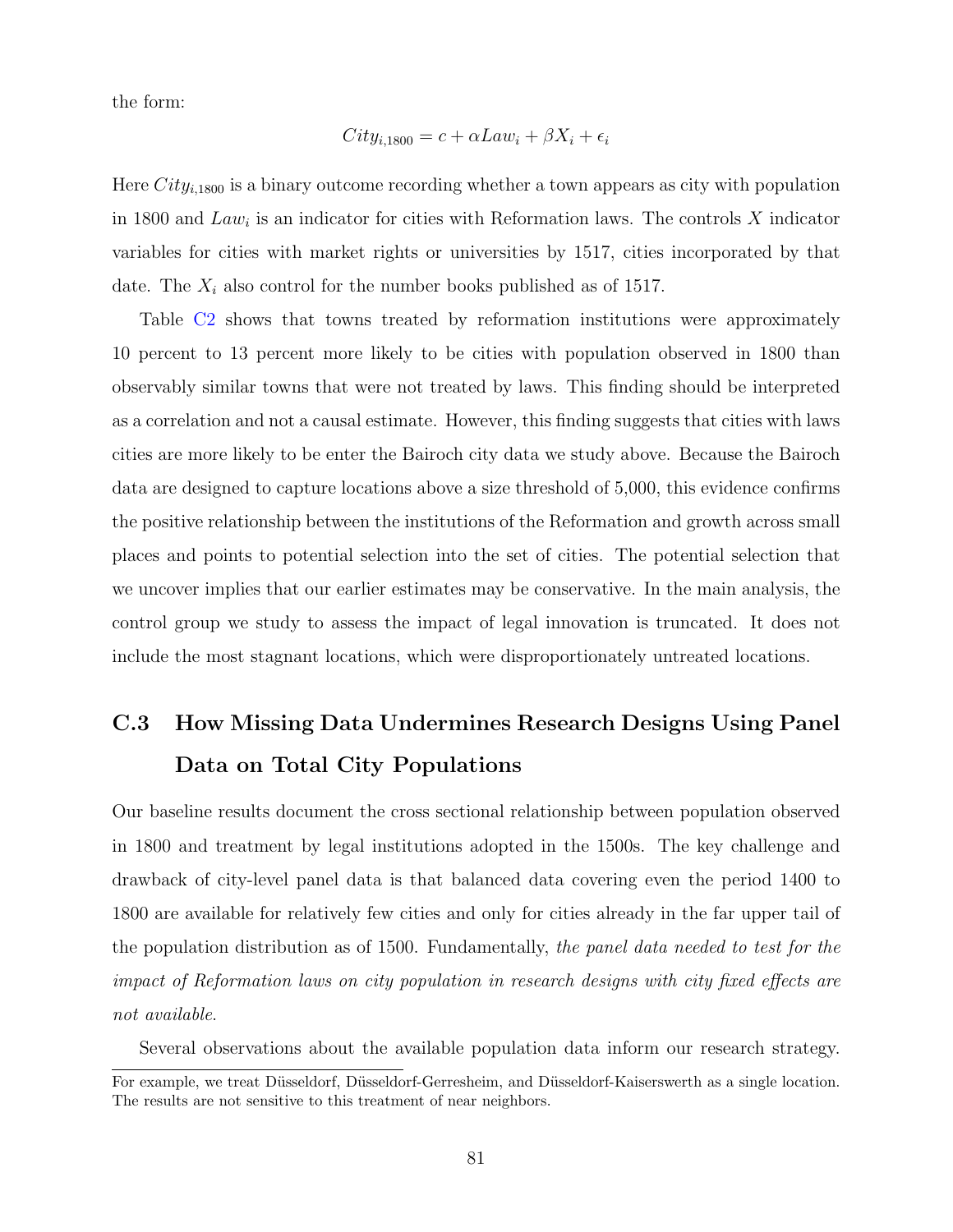|                          |                  |                                |                              | Binary Dependent Variable: City Population Observed in 1800 |                       |                             |  |  |  |
|--------------------------|------------------|--------------------------------|------------------------------|-------------------------------------------------------------|-----------------------|-----------------------------|--|--|--|
|                          |                  | Sample: All Towns              |                              |                                                             | Sample: Towns without |                             |  |  |  |
|                          |                  | in <i>Deutsches Städtebuch</i> |                              |                                                             |                       | Population Observed in 1500 |  |  |  |
|                          | $\left  \right $ | [2]                            | $\left\lvert 3 \right\rvert$ | $\vert 4 \vert$                                             | [5]                   | [6]                         |  |  |  |
| Reformation Law          | $0.12***$        | $0.10***$                      | $0.11***$                    | $0.15***$                                                   | $0.12***$             | $0.13***$                   |  |  |  |
|                          | (0.15)           | (0.02)                         | (0.02)                       | (0.03)                                                      | (0.02)                | (0.02)                      |  |  |  |
| Market Rights by 1517    |                  | $0.03***$                      | $0.04***$                    |                                                             | $0.04**$              | $0.05**$                    |  |  |  |
|                          |                  | (0.01)                         | (0.01)                       |                                                             | (0.01)                | (0.02)                      |  |  |  |
| Incorporated by 1517     |                  | $-0.01$                        | $-0.01$                      |                                                             | $-0.01$               | $-0.01$                     |  |  |  |
|                          |                  | (0.01)                         | (0.01)                       |                                                             | (0.01)                | (0.01)                      |  |  |  |
| Population Fixed Effects | Yes              | Yes                            | Yes                          |                                                             |                       |                             |  |  |  |
| Controls                 | N <sub>o</sub>   | Yes                            | Yes                          | N <sub>o</sub>                                              | Yes                   | Yes                         |  |  |  |
| Territory Fixed Effects  | N <sub>0</sub>   | N <sub>o</sub>                 | Yes                          | N <sub>o</sub>                                              | N <sub>o</sub>        | Yes                         |  |  |  |
| Observations             | 2230             | 2230                           | 2230                         | 2116                                                        | 2116                  | 2116                        |  |  |  |
| $R^2$                    | 0.41             | 0.44                           | 0.46                         | 0.03                                                        | 0.10                  | 0.13                        |  |  |  |

Table C2: Town-Level Determinants of Becoming a City with Population Observed in 1800

This table presents results from linear probability model regressions studying the determinants of the binary outcome of being a city with population observed in 1800 in the Bairoch data. We study the complete set of towns from the *Deutsches Städtebuch* as locations that were candidates to become cities. Reformation law is an indicator variable whether a city had any ordinance by 1600. Controls are: four indicators for number of books that were printed in a city by 1517 (0, 1-100, 101-1000, more than 1000), university by 1517 indicator, and Reichsstadt indicator. Population bins are five indicator variables (population in 1500 data missing, 1,000-5,000, 6,000-10,000, 11,000-20,000, and more than 20,000). \*\*\*, \*\*, \* denotes 1%, 5%, and 10% statistical significance. Standard errors are clustered at the 1500 territory level. Territories are from Euratlas.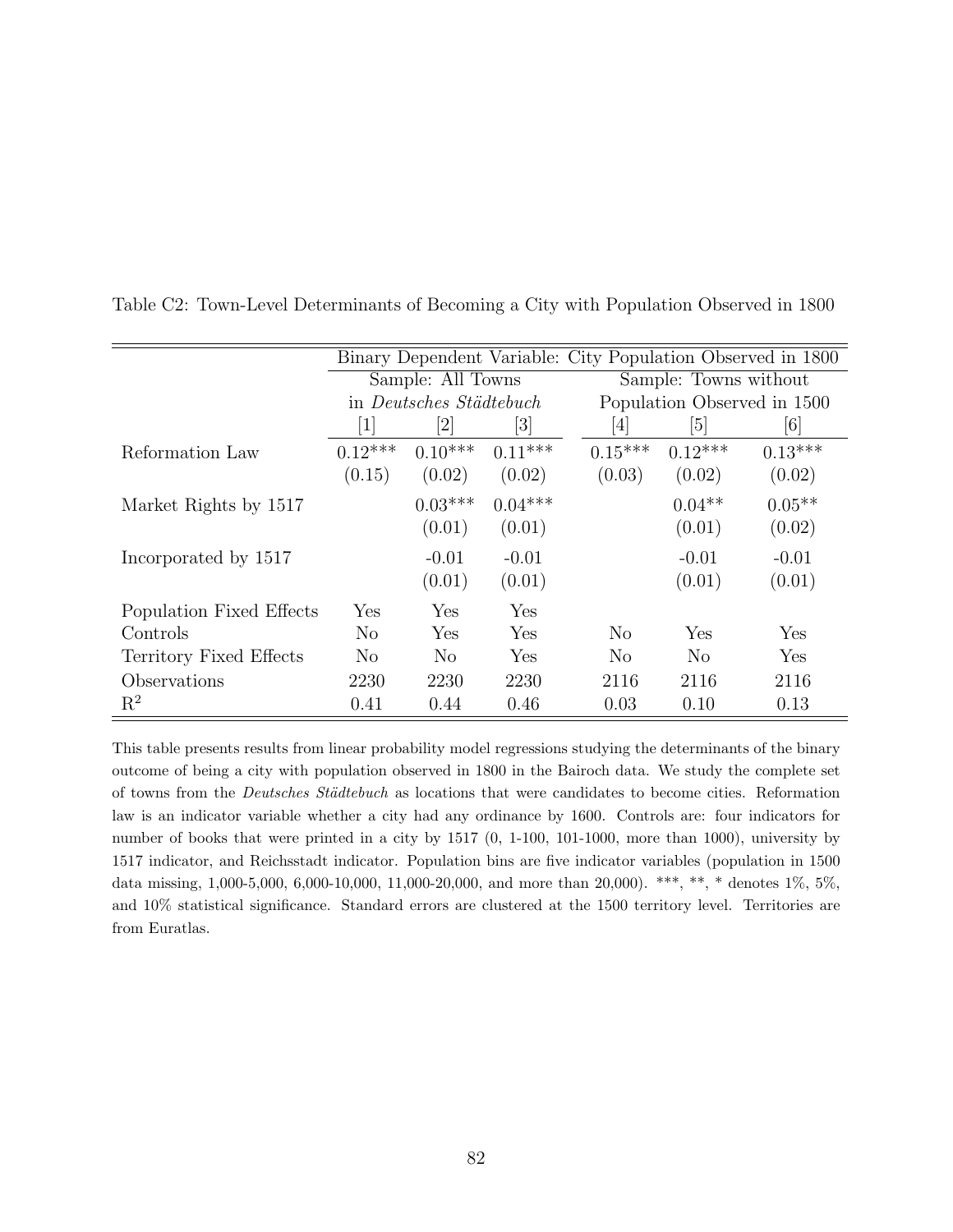First, for many "treated" cities, there is no evidence on outcomes with and without treatment for the simple reason that we have no population observations before the 1600s. This is observed and discussed in [Cantoni](#page-41-2) [\(2015\)](#page-41-2), which studies the relationship between the noninstitutional diffusion of Protestantism and city growth. In our data, there are 239 cities of which 103 adopted public goods institutions in the 1500s. The balanced panel of cities with population observed every 100 years 1400 to 1800 comprises 37 cities, of which 24 are "treated" with public goods institutions and 13 are "untreated." Many of the cities that adopted public goods institutions and became dynamic are only observed after 1500. Second, the set of balanced cities is restricted to cities in the far upper tail where the impact of institutional change was muted, as shown above.

These facts motivate our study of upper tail human capital from the *Deutsche Biographie*, where we can construct a balanced panel covering the period 1300 to 1800 and document that the introduction of the legal institutions of the Reformation was associated with a differential increase in the formation of talent after institutional change occurred. In our analysis of the *Deutsche Biographie*, we include city fixed effects and/or city trends because in those data there is meaningful variation in outcomes pre- and post-treatment.

However, it remains natural to wonder whether and if our baseline results on aggregate city population go through in panel data and/or in other periods. Because of the limited variation in the city population data, we estimate regressions that include territory fixed effects, and territory fixed effects interacted with time fixed effects, but not city fixed effects.

Table [C3](#page-21-0) presents cross sectional regressions and shows the relationship between Reformation law and city population in 1600 and in 1700. Consistent with our evidence in the microdata we observe popuation differences opening up over time: "treated" cities have a modest and not statistically significant size advantage in 1600 and have a larger and more significant advantage in 1700.

Table [C4](#page-22-0) presents unbalanced panel regressions with which we document that institutions explain city populations by 1800. We find some evidence for effects of institutions in 1700. However, the significance of the 1700s effect depends on the specification.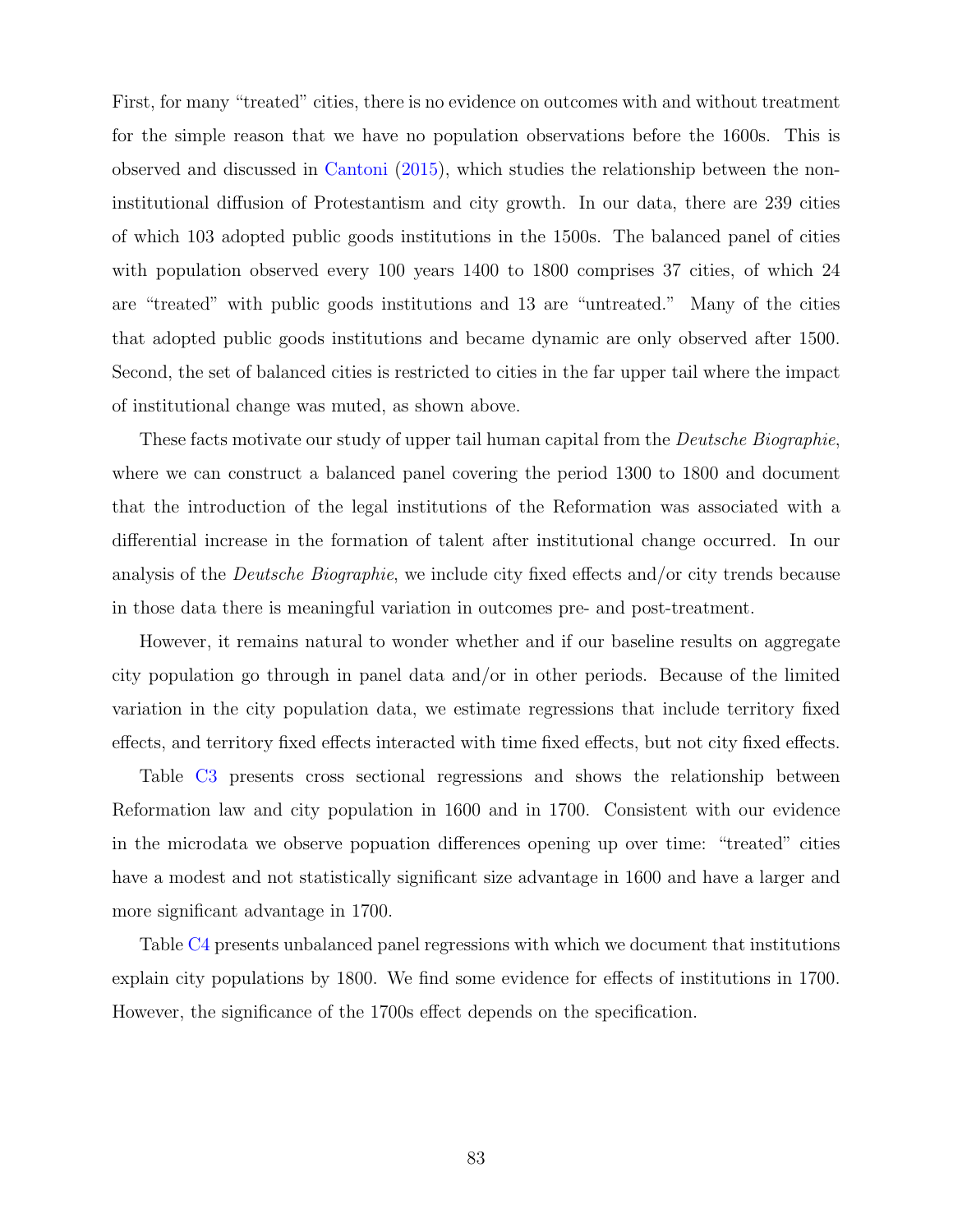|                              |                      | Ln Population in 1600                                                                                                                                          |                                                                                                                                                            |                  | Ln Population in 1700 |                      |  |  |
|------------------------------|----------------------|----------------------------------------------------------------------------------------------------------------------------------------------------------------|------------------------------------------------------------------------------------------------------------------------------------------------------------|------------------|-----------------------|----------------------|--|--|
|                              | $\mathbf 1$          | $[2] % \includegraphics[width=0.9\columnwidth]{figures/fig_2.pdf} \caption{Schematic diagram of the top of the top of the top of the right.} \label{fig:2}} %$ | $[3] % \includegraphics[width=0.9\columnwidth]{figures/fig_1a} \caption{Schematic diagram of the top of the top of the top of the right.} \label{fig:1} %$ | $\left[4\right]$ | $\vert 5 \vert$       | [6]                  |  |  |
| Reformation Law              | 0.17                 | 0.11                                                                                                                                                           | 0.17                                                                                                                                                       | 0.27             | 0.21                  | $0.42**$             |  |  |
|                              | (0.15)               | (0.19)                                                                                                                                                         | (0.10)                                                                                                                                                     | (0.20)           | (0.20)                | (0.13)               |  |  |
| Population Bin Fixed Effects | Yes                  | Yes                                                                                                                                                            | $\operatorname{Yes}$                                                                                                                                       | Yes              | Yes                   | Yes                  |  |  |
| Controls                     | N <sub>o</sub>       | Yes                                                                                                                                                            | $\rm No$                                                                                                                                                   | N <sub>o</sub>   | Yes                   | N <sub>o</sub>       |  |  |
| Cantoni Controls             | N <sub>o</sub>       | $\rm No$                                                                                                                                                       | Yes                                                                                                                                                        | N <sub>o</sub>   | $\rm No$              | Yes                  |  |  |
| Geographical Controls        | N <sub>o</sub>       | Yes                                                                                                                                                            | $\rm No$                                                                                                                                                   | N <sub>o</sub>   | Yes                   | $\rm No$             |  |  |
| Territory Fixed Effects      | $\operatorname{Yes}$ | Yes                                                                                                                                                            | Yes                                                                                                                                                        | Yes              | Yes                   | $\operatorname{Yes}$ |  |  |
| Observations                 | 139                  | 139                                                                                                                                                            | 139                                                                                                                                                        | 137              | 137                   | 137                  |  |  |
| $\mathbf{R}^2$               | 0.69                 | 0.73                                                                                                                                                           | 0.74                                                                                                                                                       | 0.55             | 0.66                  | 0.64                 |  |  |

Table C3: City Size in 1600 and 1700 and Reformation Laws

This table presents the regression results of estimating the effect of reformation laws on log population in 1600 and 1700. Reformation law is an indicator variable whether a city had any ordinance by 1600. Controls are: Market rights by 1517, town incorporated by 1517, four indicators for number of books that were printed in a city by 1517 (0, 1-100, 101-1000, more than 1000), university by 1517 indicator, Reichsstadt indicator, number of university students in each decade from 1398-1508. Cantoni Controls include indicators for Protestantism as the dominant religion, rivers, Hansa membership, and monasteries [\(Cantoni](#page-41-3) [2012\)](#page-41-3). Geographical controls are latitude, longitude, and interaction of latitude and longitude. Population bins are five indicator variables (population in 1500 data missing, 1,000-5,000, 6,000-10,000, 11,000-20,000, and more than 20,000). \*\*\*, \*\*, \* denotes 1%, 5%, and 10% statistical significance. Standard errors are clustered at the 1500 territory level. Territories are from Euratlas.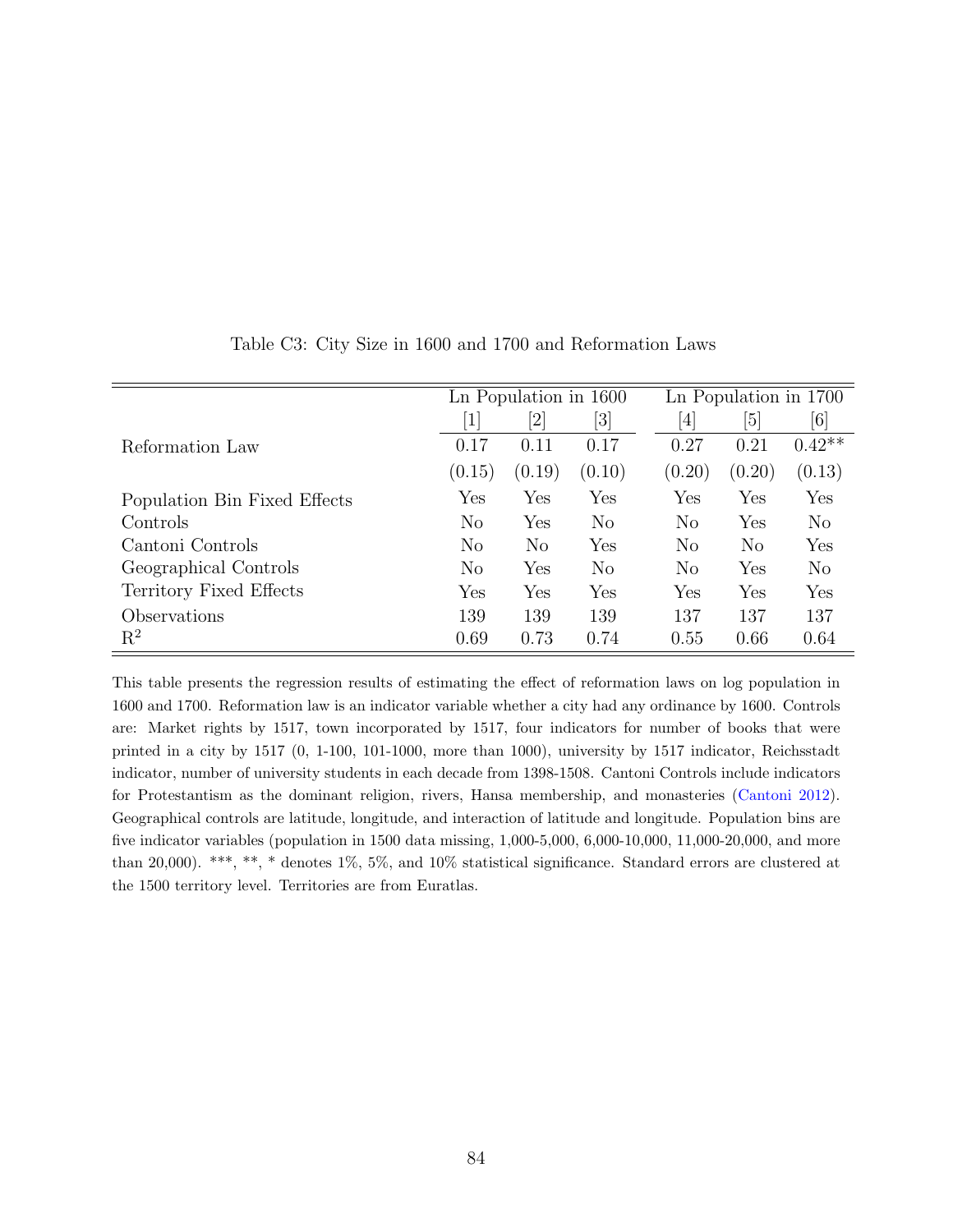|                                    |                 | Ln Population                |                                                                                                                                                            |
|------------------------------------|-----------------|------------------------------|------------------------------------------------------------------------------------------------------------------------------------------------------------|
|                                    | $\vert 1 \vert$ | $\left\lceil 2 \right\rceil$ | $[3] % \includegraphics[width=0.9\columnwidth]{figures/fig_1a} \caption{Schematic diagram of the top of the top of the top of the right.} \label{fig:1} %$ |
| Reformation Law                    | $0.29***$       |                              |                                                                                                                                                            |
|                                    | (0.13)          |                              |                                                                                                                                                            |
| Ever Reformation Law $\times$ 1300 |                 | 0.22                         | 0.07                                                                                                                                                       |
|                                    |                 | (0.14)                       | (0.20)                                                                                                                                                     |
| Ever Reformation Law $\times$ 1400 |                 | 0.18                         | 0.18                                                                                                                                                       |
|                                    |                 | (0.20)                       | (0.14)                                                                                                                                                     |
| Ever Reformation Law $\times$ 1600 |                 | 0.22                         | 0.29                                                                                                                                                       |
|                                    |                 | (0.17)                       | (0.18)                                                                                                                                                     |
| Ever Reformation Law $\times$ 1700 |                 | $0.37*$                      | 0.28                                                                                                                                                       |
|                                    |                 | (0.21)                       | (0.28)                                                                                                                                                     |
| Ever Reformation Law $\times$ 1800 |                 | $0.42***$                    | $0.43***$                                                                                                                                                  |
|                                    |                 | (0.10)                       | (0.12)                                                                                                                                                     |
| Controls                           | Yes             | Yes                          | Yes                                                                                                                                                        |
| Time FE                            | Yes             | Yes                          | Yes                                                                                                                                                        |
| Territory FE                       | Yes             | Yes                          | Yes                                                                                                                                                        |
| Controls x Time FE                 | N <sub>o</sub>  | Yes                          | Yes                                                                                                                                                        |
| Territory FE x Time FE             | N <sub>o</sub>  | N <sub>o</sub>               | Yes                                                                                                                                                        |
| Observations                       | 775             | 775                          | 775                                                                                                                                                        |
| $\mathrm{R}^2$                     | 0.34            | 0.40                         | 0.46                                                                                                                                                       |

Table C4: City Size and Reformation Laws in Panel Data

This table presents the regression results of estimating the effect of reformation laws on log population using an unbalanced panel from 1300 to 1800. "Reformation Law" is an indicator variable whether a city had an ordinance and is currently treated. "Ever Reformation Law" is an indicator for whether a city ever had an ordinance. Controls are: Reichsstadt indicator, river indicator, Hansa indicator, latitude, longitude, and interaction of latitude and longitude. \*\*\*, \*\*, \* denotes 1%, 5%, and 10% statistical significance. Standard errors are clustered at the 1500 territory level. Territories are from Euratlas.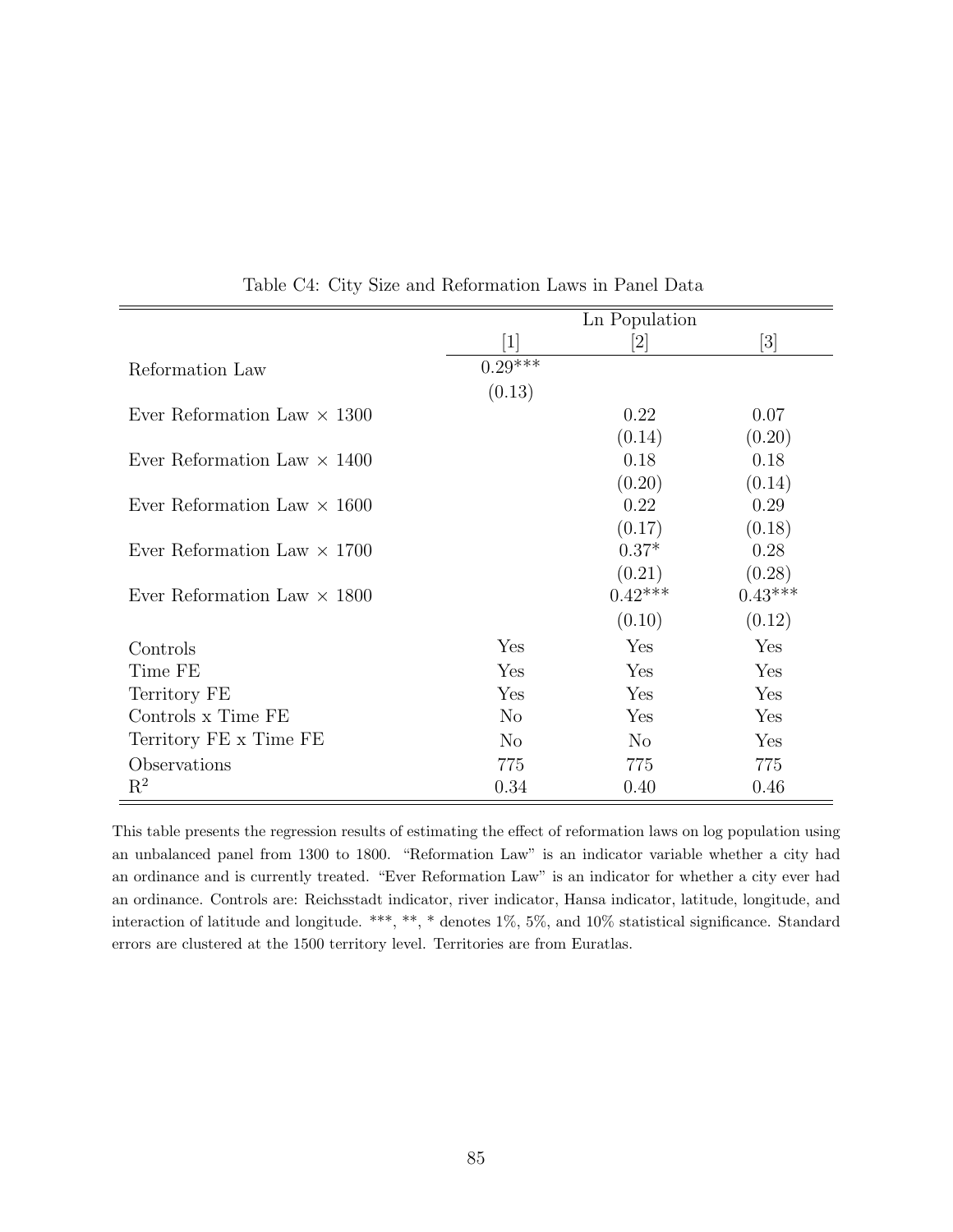#### C.4 Human Capital as a Channel for Growth

City growth in pre-industrial driven by migration, not by demographic growth of resident populations [\(Bairoch](#page-40-1) [1991;](#page-40-1) [De Vries](#page-41-4) [1984\)](#page-41-4). We observe the migration of upper tail human capital, however data on total migration do not exist.<sup>[69](#page-86-0)</sup> We examine observed observed migration of upper tail human capital individuals over the period 1520 through 1770 as a proxy for unobserved total migration flows.

In the data we find the migration of upper tail human capital that followed the institutional changes of the 1500s is a robust predictor of long-run city populations. To document this we study how variations in long-run populations are explained by public goods institutions (Reformation laws), migration flows, and the non-institutionalized diffusion of Protestantism. We estimate regressions of the following form:

$$
\ln(Pop_{i,1800}) = \alpha + \beta Law_i + \theta(Migration_{i,1520-1770}) + \gamma X_i + \epsilon_i \tag{11}
$$

The outcome is log population in 1800,  $Law<sub>i</sub>$  is an indicator for Reformation laws institutionalizing public goods, and  $Migration_{i,1520-1770}$  is the log of the number of upper tail human capital migrants plus one over the post-Reformation era.

Table [C5](#page-24-0) presents our estimates and shows (1) that migration of upper tail human capital is a powerful and statistically significant predictor of population in 1800 and (2) that conditional on the migration of upper human capital, there is a very small positive and statistically insignificant relationship between the institutional treatment and longrun populations. In Column 1 we replicate our baseline estimates showing that cities instutionalizing public goods with Reformation laws were approximately 25 percent larger in 1800 than observably similar cities that did not. In Column 2 we show that the Reformation law effect becomes insignificant and almost zero when we introduce migration flows as an exmplantory factor. In Column 3 we show these effects hold when we also control for the non-institutional diffusion of Protestantism. The fact that the effect of observed upper tail human capital migration dominates the institutional effect is striking, given that there is

<span id="page-86-0"></span><sup>69</sup>City records do not systematically record all migrants. At its most detailed and expansive, surviving evidence exists in some cities and some time periods for the migration of individual bürgher who obtained citizenship rights. However, most migration consisted of moves by people who do not show up in bürger rolls or the Deutsche Biographie.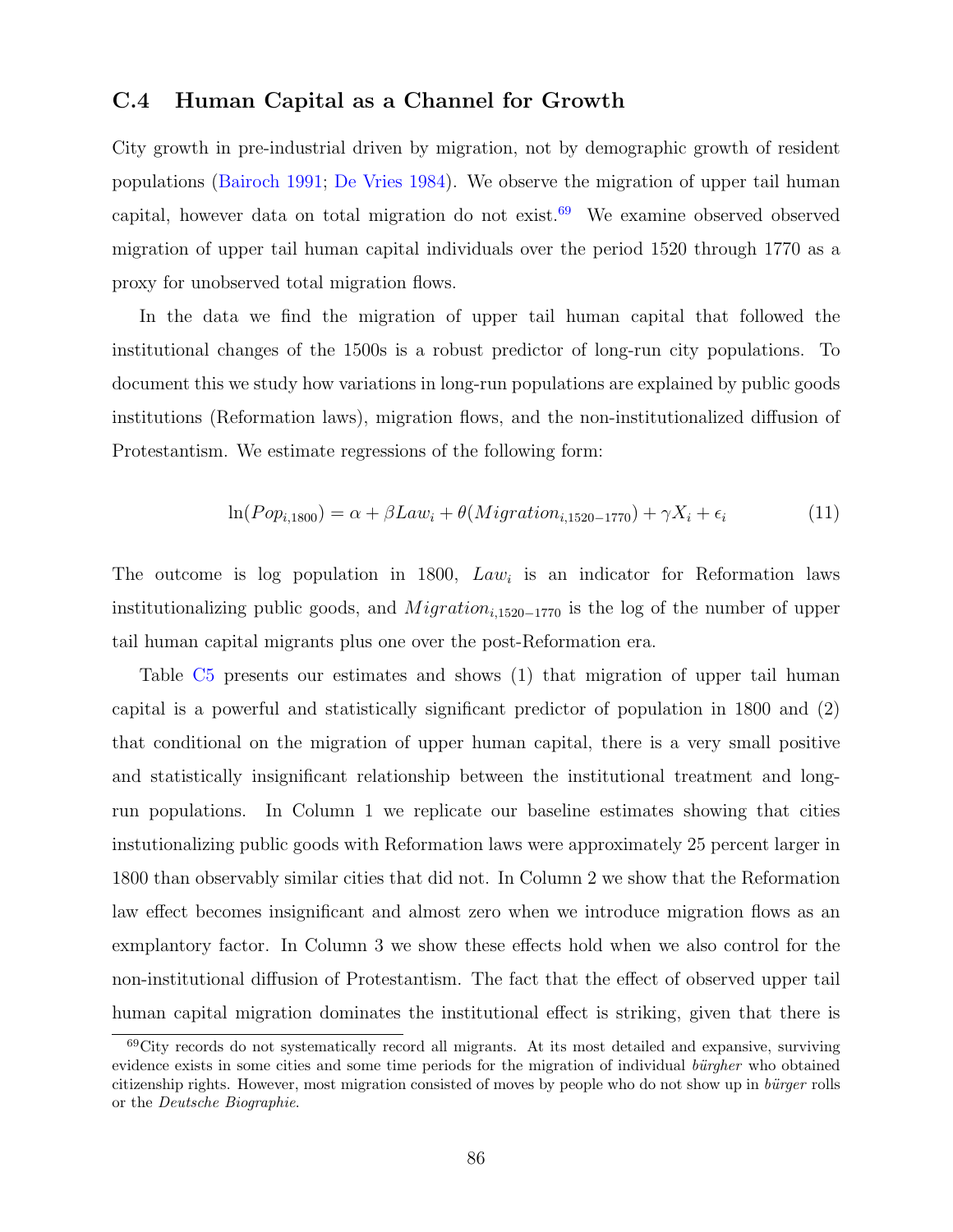| $\left\lceil 1 \right\rceil$   |           | [3]       |  |  |  |  |  |
|--------------------------------|-----------|-----------|--|--|--|--|--|
| Outcome: Ln Population in 1800 |           |           |  |  |  |  |  |
| $0.27**$                       | 0.03      | 0.05      |  |  |  |  |  |
| (0.12)                         | (0.08)    | (0.12)    |  |  |  |  |  |
|                                | $0.40***$ | $0.38***$ |  |  |  |  |  |
|                                | (0.06)    | (0.06)    |  |  |  |  |  |
|                                |           | $-0.07$   |  |  |  |  |  |
|                                |           | (0.18)    |  |  |  |  |  |
| Yes                            | Yes       | Yes       |  |  |  |  |  |
| Yes                            | Yes       | Yes       |  |  |  |  |  |
| Yes                            | Yes       |           |  |  |  |  |  |
| Yes                            | Yes       |           |  |  |  |  |  |
|                                |           | Yes       |  |  |  |  |  |
| 0.53                           | 0.68      | 0.67      |  |  |  |  |  |
| 239                            | 239       | 239       |  |  |  |  |  |
|                                |           |           |  |  |  |  |  |

| Table C5: Institutions and Migration as Determinants of Long-Run City Population |  |  |
|----------------------------------------------------------------------------------|--|--|
|----------------------------------------------------------------------------------|--|--|

This table presents regressions estimating the relationship between the outcome log population in 1800 and independent variables for the institutionalization of public goods provision, migration, and the informal diffusion of Protestantism. "Reformation Law" is an indicator for the adoption of public goods institutions. "Ln Migrants 1520-1770" is the log of upper tail human capital migrants observed in the Deutsche Biographie between 1520 and 1770 plus one. "Protestant Religion" is the measure of the non-institutional diffusion of Protestantism as the dominant religion from [Cantoni](#page-41-3) [\(2012\)](#page-41-3). Statistical significance at the 1%, 5%, and 10% levels denoted \*\*\*, \*\*, and \*, respectively. Standard errors are clustered at the territory level.

likely to be measurement error in our upper tail human capital variable operating as a proxy for unobserved total migration.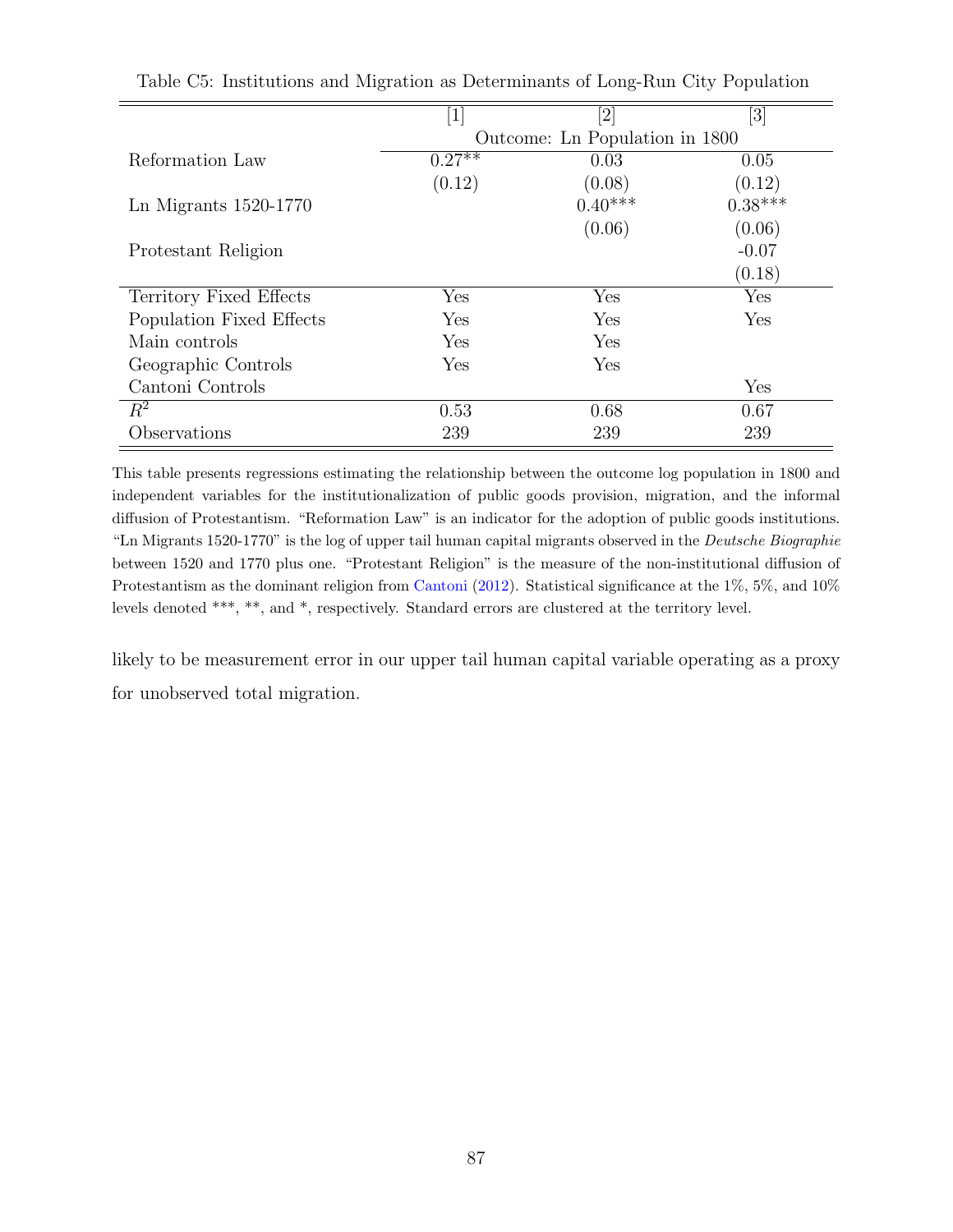### D Plague as Instrumental Variable

This section provides further evidence that supports our instrumental variable research design. First, we provide narrative evidence on the impact of plague outbreaks on local politics. This evidence fleshes out the mechanism through which plague outbreaks increased the likelihood of adopting a Reformation law. Second, we show that there is no increase over time in the likelihood that cities on trade networks were struck by plagues. This supports the view that plagues in the early 1500s were random conditional on long run plague and other observables. Third, we document that plagues in the early 1500s had a unique relationship with long-run city populations and that similar plagues in other periods between 1400 and 1600 had no significant relationship with long-run population. This evidence supports the exclusion restriction for our IV analysis. We also show that plagues in the early 1500s predict upper tail human capital in the time series. Fourth, we examine the dynamics in how recent plague shocks impacted institutional change and long-run growth over the course of the period 1522 to 1555. Fifth, we examine whether plague shocks interacted with other features of cities in shaping institutional change in order to study the nature of the local average treatment effect the IV recovers. We find that plagues mattered less for institutional change in Free-Imperial cities, but that other city characteristics did not interact with plague to predict institutional change. However, we find no evidence that institutional change had any differential correlation with growth in Free-Imperial cities.

### D.1 The Mechanism – Plague and City Politics

In this section, we discuss how plague outbreaks impacted local politics. We discuss three interrelated topics: (1) the disruption of political processes and administration, (2) the breakdown of social order in cities during plague outbreaks, and (3) the consequence of migration into cities after plague outbreaks.

Plague outbreaks caused extreme increases in mortality and disrupted municipal politics and administration. Historical records suggests a city may often lose a quarter of its population or more during an outbreak [\(Slack](#page-44-0) [2012\)](#page-44-0). Local political elites and swathes of the voting population typically died during outbreaks. Because plague outbreaks caused extreme disruption to civic life, detailed records from plague outbreak periods are often incomplete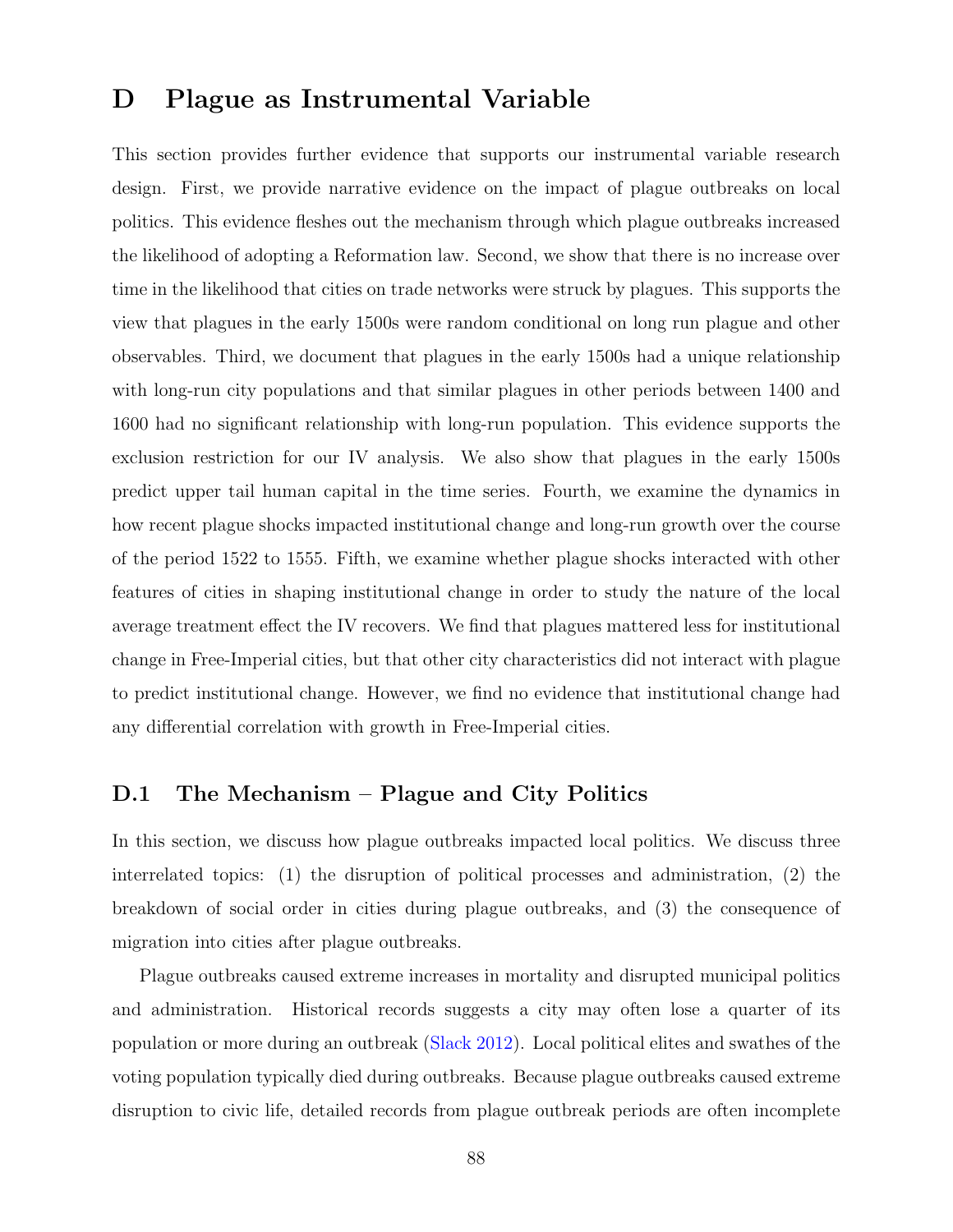or do not exist. Indeed, this motivates [Biraben](#page-40-2) [\(1975\)](#page-40-2) to collect evidence on the presence of major outbreaks rather than mortality counts. However, surviving evidence indicates remarkable dislocations. During the 1533 plague outbreak in Nürnberg a largee number of craftsmen with voting rights died [\(Isenmann](#page-42-0) [2012\)](#page-42-0). During the 1597 plague in Uelzen, plague deaths were recorded for 41 percent of burgher (all city council members) households and 7 percent of other households. While the plague affected the poorer burgher somewhat more still about 30 percent of richer burger houses reported plague death [\(Woehlkens](#page-109-0) [1954\)](#page-109-0). In Hamburg, 57 percent of city administrators, 76 percent of city council members, 35 percent of bakers, and 45 percent of butchers died during the Black Death. In Bremen and Lübeck, 36-40 percent of city council members died during the same period. Broadly, the narrative evidence indicates that plague outbreaks caused severe disruption of local political processes and administration, typically reduced the voting population, and frequently killed a substantial number of local political leaders.

Death, sickness, and flight all threatened the breakdown of social order. The fact that elites who did not fall victim to outbreak usually fled their home cities during plagues had significant consequences. The flight of city council members and administrators had a particularly important impact on functioning of cities and could precipitate a collapse of public order [\(Dinges](#page-41-5) [1995\)](#page-41-5). For instance, 19 of 39 council members of Nürnberg fled during the plague of 1505 [\(Isenmann](#page-42-0) [2012\)](#page-42-0).<sup>[70](#page-89-0)</sup> Perhaps the starkest high-level evidence of the collapse of authority during plague outbreaks was the temporary dissolution of the Reichskammergericht, the highest court of the Holy Roman Empire, in 1540 when Speyer experienced a plague outbreak [\(Ahl](#page-107-0) [2004\)](#page-107-0). In addition to the dissolution of the local order, the supply of other public goods frequently collapsed. To avoid contagion, city markets remained closed [\(Ibs](#page-108-0) [1993\)](#page-108-0). Doctors, priests, and lawyers were among the first to flee, leaving the remaining population without help or means to care for the sick, bury the dead, write testaments, or settle the care for new orphans. With family solidarity and structures disappearing and local order dissolving, a "brutalization" of society frequently followed [\(Isenmann](#page-42-0) [2012\)](#page-42-0). When the plague subsided, surviving populations usually had

<span id="page-89-0"></span> $^{70}$ In an attempt to uphold some order, the city of Nürnberg subsequently restricted the ability of elites to flee the city. In 1520, the executive council forced some mayors and required some administrators to stay in Nürnberg during a plague outbreak, and in  $1521/22$  one third of the city council members had to stay in Nürnberg on a rotation basis.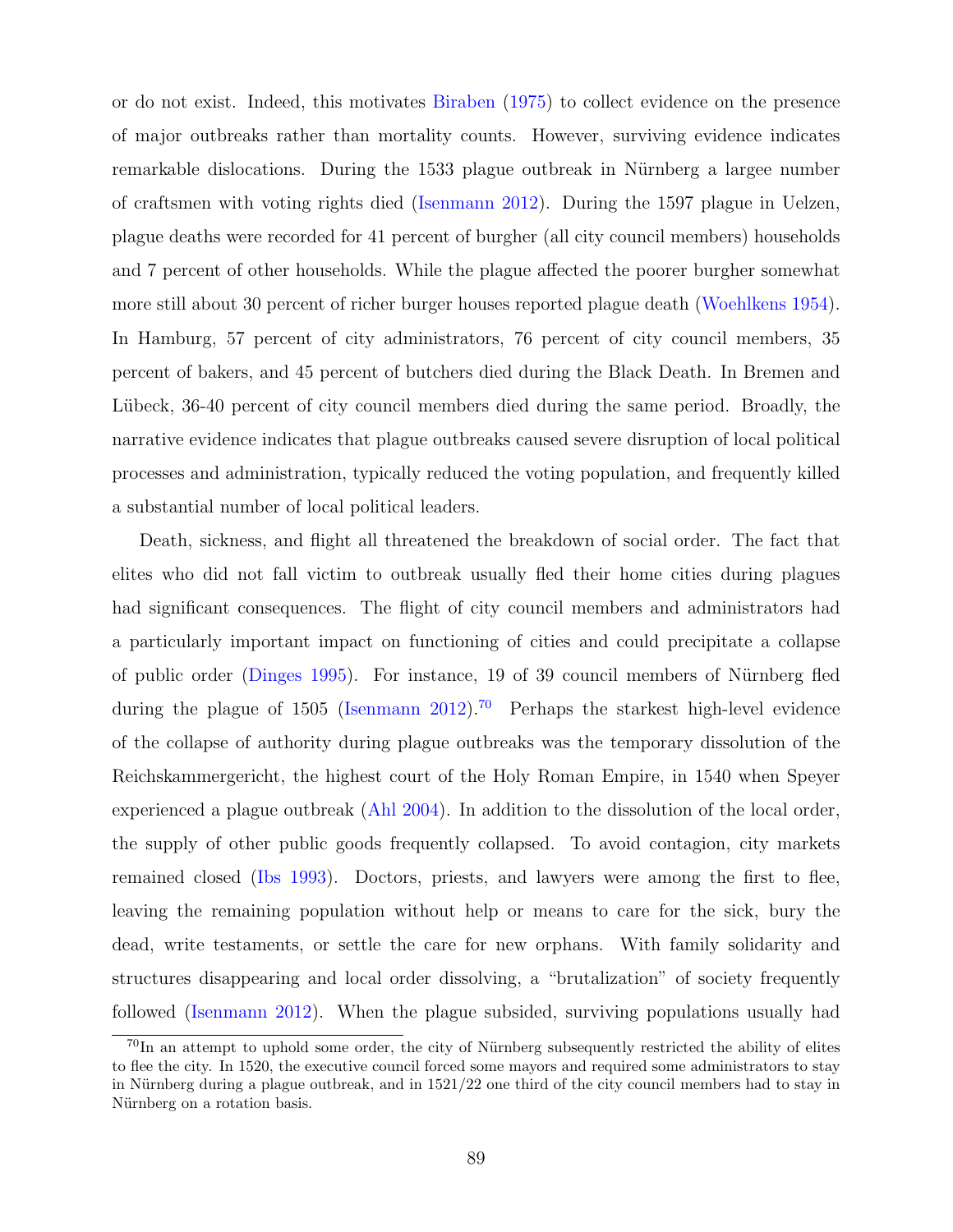less trust in the local elites that had abandoned the city. Plague outbreaks therefore left behind a fertile ground for new institutions that promised to mitigate suffering, to uphold social order, and to force local elites to do their civic duties during plague outbreaks. It is not a coincidence that Osiander in his famous plague sermon (1533) scolded the elites for fleeing from Nürnberg.

Following plague outbreaks, cities experienced a large inflow of migrants that, at least in part, replaced the victims of disease. Significantly, a considerable number of migrants were wealthy enough to register as burgher and thus obtain formal political rights (city voting rights). The number of Neubürger (new burgher) often rose dramatically after plague outbreaks, indicating considerable mobility of skilled craftsmen, merchants, and wealthy elites. However, migrants usually did not receive the right to vote immediately. New migrants often had to reside in city for 5 to 10 years to be eligible to vote in the city council and therefore acquired a political voice through voting channels only years after plague outbreaks [\(Isenmann](#page-42-0) [2012\)](#page-42-0).<sup>[71](#page-90-0)</sup> This provides one reason why the effect of plague outbreaks on institutional change through the political process developed with lags.

## D.2 Exogeneity – The Stability of Plague in Well-Connected Cities Over Time

In this section, we provide additional evidence to support our IV strategy using exposure to plagues in the early 1500s as a source of exogenous variation in institutions. An identifying assumption for our IV research design is that plague outbreaks in a narrow window in the 1500s were exogenous conditional on long-run plague prevalence. Here we provide additional evidence for conditional exogeneity. In particular, we show that there were no differential trends in plagues towards well-connected cities and that well-connected cities did not experience any increase in plague outbreaks during the time period when we construct our IV. This evidence enables us to rule out the possibility our IV recovers underlying heterogeneity in locations that might have been the fundamental determinants of growth.

Our IV analysis studies how plague shocks in the early 1500s shifted institutions conditional on long-run city-level plague propensity across the 1400s. We control for long-

<span id="page-90-0"></span><sup>71</sup>For instance, Augsburg required a 10 year residency and being married to be eligible to vote from 1476 on.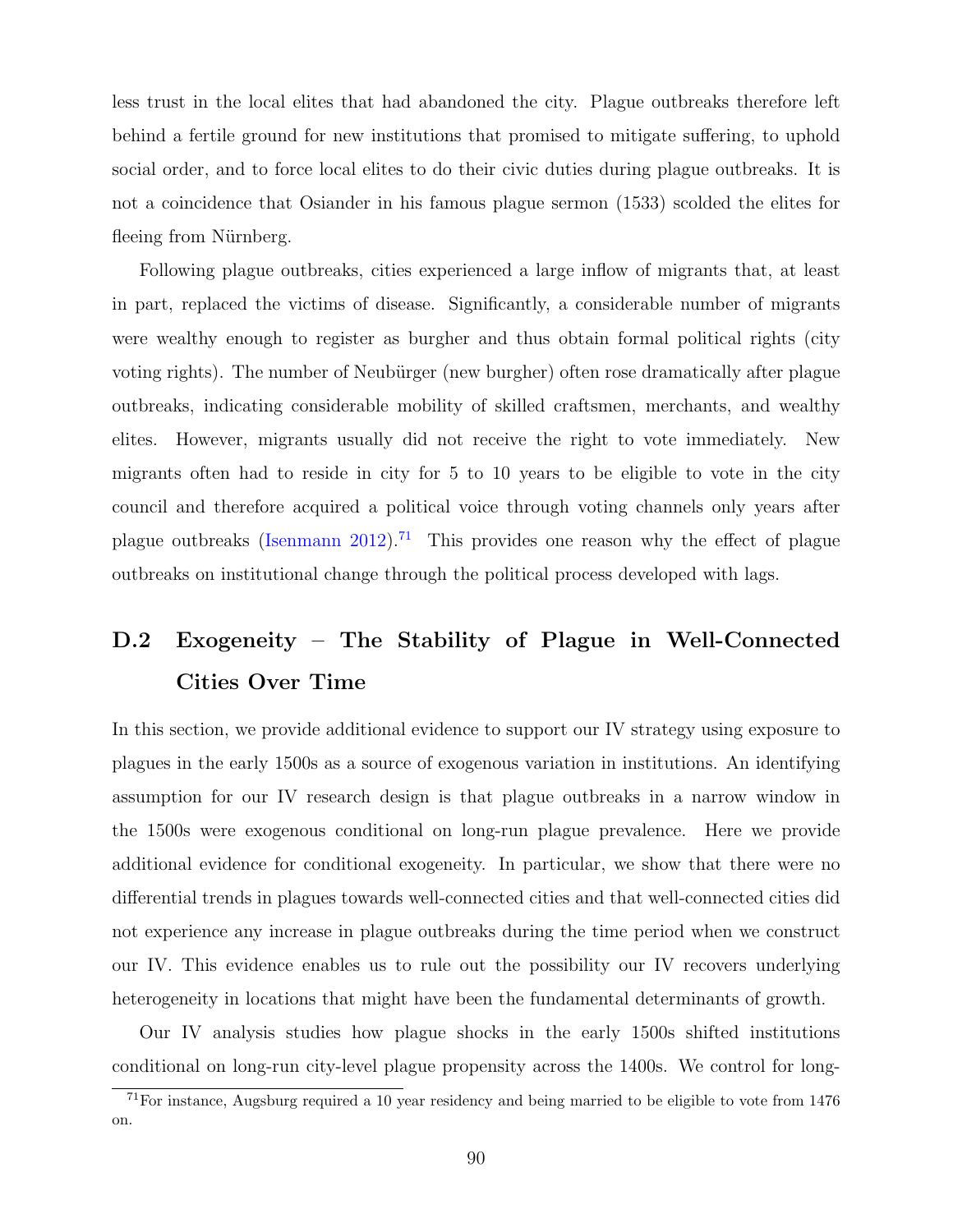run plague propensity because historical evidence suggests that more connected cities were in general more likely to experience plague. In particular, cities on trade routes experienced plague more frequently but were also likely to grow because of their transportation and network advantages. To address this possibility, our primary results control for both longrun, time invariant plague prevalence across the 1400s and independently for plague in each quarter century across the 1400s (Table [8\)](#page-33-0).

Over the period we study the rate of plague outbreaks was stable in aggregate. Figure [D1](#page-10-0) shows that the aggregate plague time series is stable over the period from 1400 to 1550.



Figure D1: Aggregate Plague Outbreaks

This graph shows the total number of major plagues between 1400 and 1550 in cities in our sample.

However, it is natural to wonder whether the plague shifted over time in other ways that could threaten identification. In particular, it is important to know whether the distribution of plague outbreaks shifted over time towards more "open" and connected locations. Were cities on trade networks increasingly experiencing plague shocks, the shocks we study in the early 1500s could reflect the long run evolution in plague trends or other non-linear changes in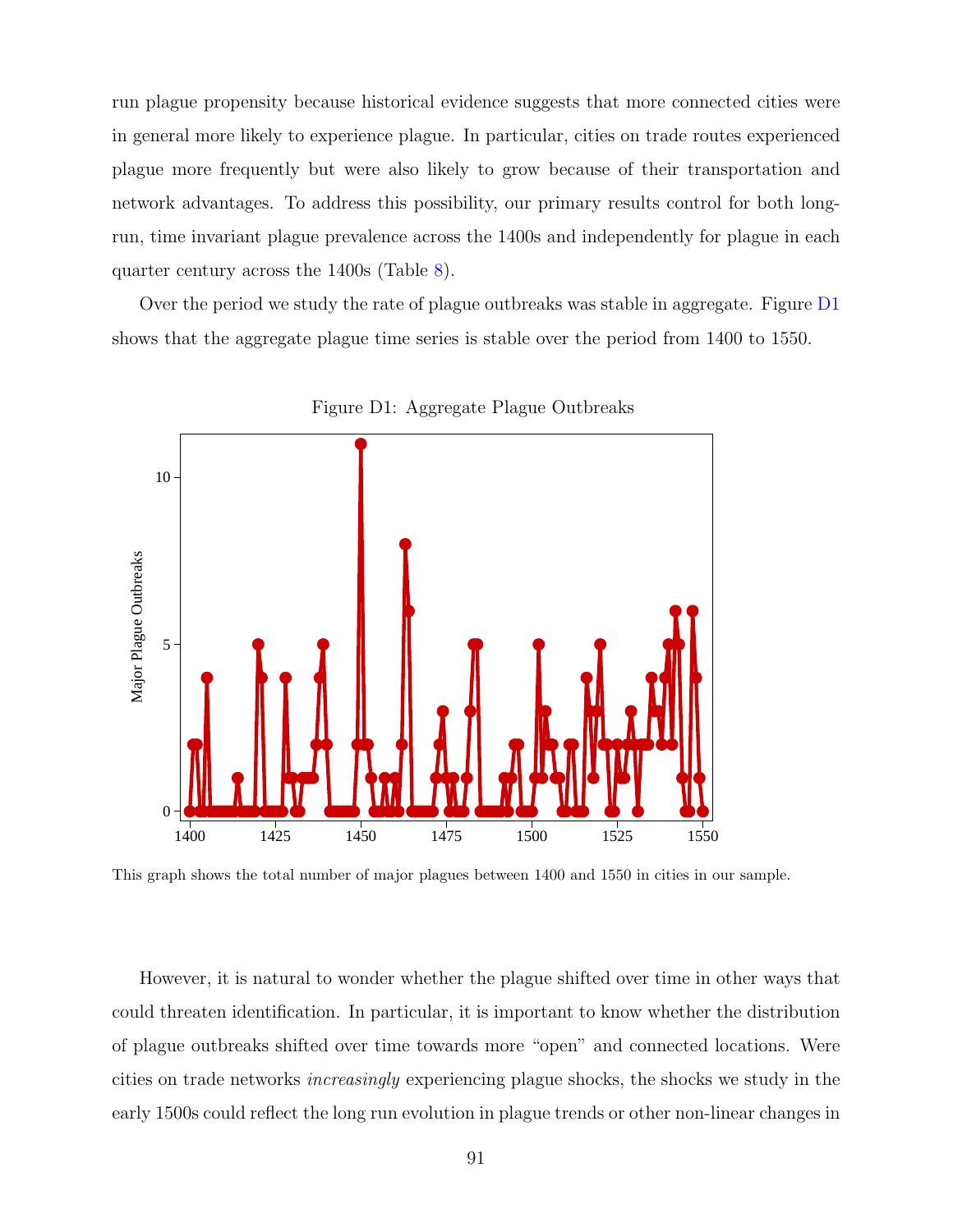how plague transmission correlated with the operation of trade networks themselves, rather than conditionally exogenous shocks.

We test whether the relationship between city connectedness and the frequency of plague shocks was changing over time. We find no evidence of such changes, consistent with the overall stability of plague outbreak rates over this period.

We examine three measures of city connectedness. We observe which cities were located on rivers, members of the Hanseatic League, and located in close proximity to neighboring cities. Navigable rivers provided access to cheap waterborne transport in early modern Europe. The cities of the Hanseatic League were located along the Baltic litoral, had locational advantages due to their access to Atlantic trade, and legal arrangements designed to support trade. More broadly, the density of the urban network varied across space as shown in Figure [1](#page-10-0) (main text). To test for time-varying plague dynamics, we examine the relationship between plague outbreaks over 25-year periods and time varying functions of these measures of connectedness.

We first study whether there was any differential trend in outbreaks across more or less connected cities. We estimate the following regression:

$$
Plagues_{it} = \alpha_i + \delta_t + \beta (Connected_i \times Trend_t) + u_{it}
$$
\n
$$
(12)
$$

The dependent variable Plagues is the number of years with plagues observed in the city-level in 25-year periods. We estimate this equation using three measures of Connected: indicators for rivers (*River*), indicators for Hanseatic cities (*Hansa*), and the count of cities within 100 km (*Proximity*). We test whether there was any differential time trend in plagues in connected cities by regressing plagues on the interaction between measures of connectedness and a time trend  $(Trend<sub>t</sub>)$ . We estimate over the period 1400-1575 and include include city and time fixed effects  $(\alpha_i \text{ and } \delta_t)$  in all specifications.

Because the assumption of linear time trends may be restrictive, we also estimate a model that allows the relationship between connectedness and plague to vary non-linearly over time:

$$
Plagues_{it} = \alpha_i + \delta_t + \sum_{s=1425}^{1550} \beta_s (Connected_i \times Time_s) + u_{it}
$$
\n(13)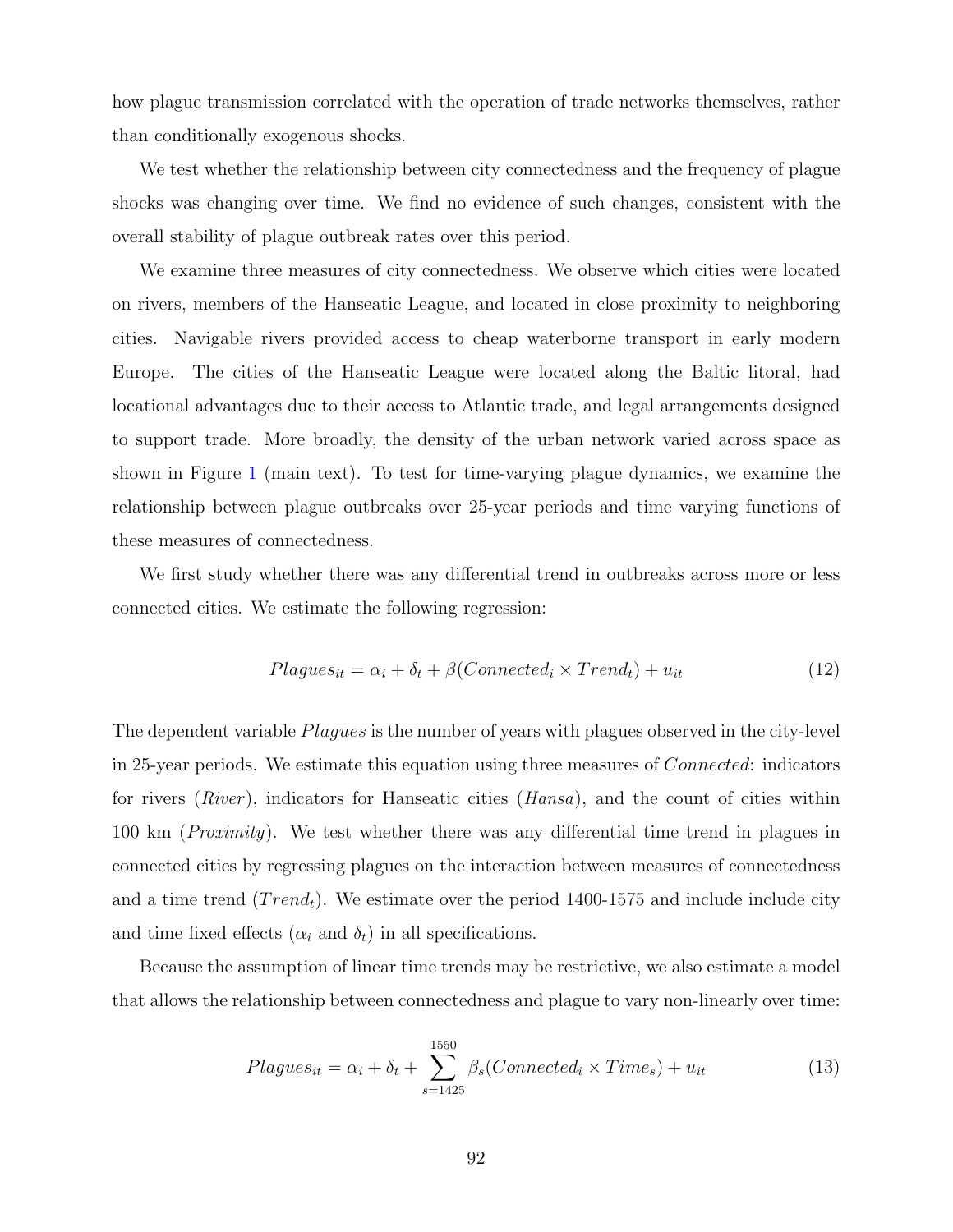Table [D1](#page-14-0) presents regression estimates that document that the relationship between plague and city connectedness was stable between 1400 and 1550. Columns 1 to 4 show there is no evidence of differential plague trends for cities connected to trade networks. Columns 5 to 8 show that there is similarly no evidence of plague increasing in a non-linear fashion in cities connected to trade networks over the long period 1400 to 1574. The outcome unit of analysis is the number of plague shocks at the city level in 25-year periods. All regressions control for city and time-period fixed effects. Standard errors are clustered at the city level. The omitted time category and interaction is 1400-1424.

## D.3 Exclusion Restriction – The Importance of Plagues in the Critical Juncture

Our IV analysis rests on an exclusion restriction: plagues in the early 1500s impacted long-run outcomes only through the institutional channel. Consistent with the exclusion restriction, plagues in the 1500s were unique in predicting long-run city growth. After the mega-shock of the Black Death in the mid-1300s, German cities experienced irregular plague outbreaks starting over a period of several hundred years. When we examine the data starting in the late 1300s and running through the 1500s, we find that only plagues in the early 1500s predict long-run city growth.<sup>[72](#page-93-0)</sup>

To document the unique relationship between plagues in the early 1500s and long-run growth, we estimate regressions of the form:

$$
\ln(population_{i,1800}) = \alpha + \sum_{t} \beta_{t} plagus_{i,t} + \gamma X_{i} + \epsilon_{i}
$$
\n(14)

We study log population in 1800 as the outcome variable. The parameters of interest are the  $\beta_t$ , which capture the relationship between long-run population and plagues<sub>i,t</sub>, which measures the number of plagues in city  $i$  in 25-year intervals starting 1350 and running to 1575. The controls  $X_i$  include indicators for cities with market rights by 1300, cities legally incorporated in 1300, region fixed effects, and initial city population in 1300, measured categorically.

<span id="page-93-0"></span> $72$ Plagues in the 1600s largely reflected the military events of the Thirty Years War and are thus highly correlated with other factors shaping development.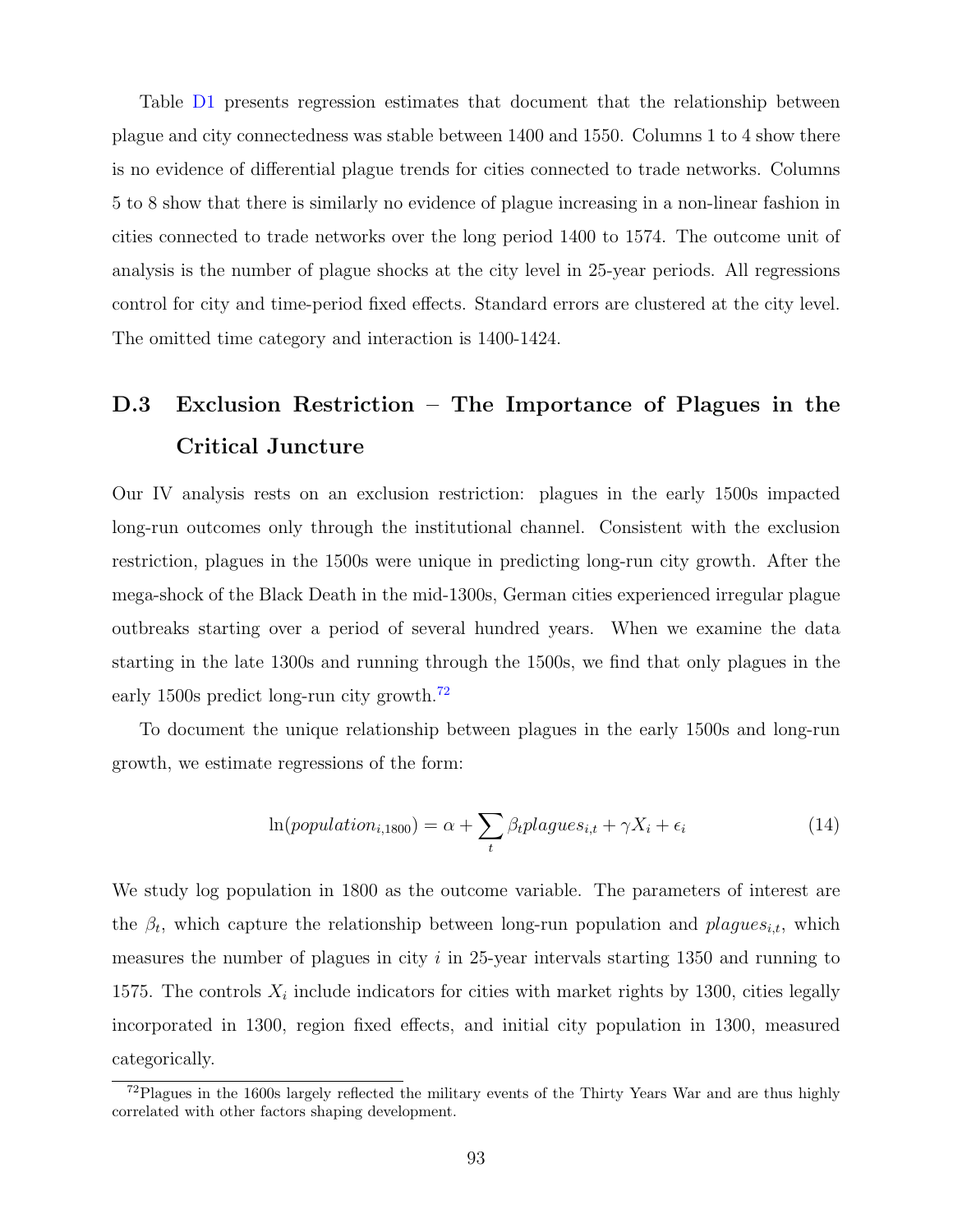| rable Dr. Relationship Detween I hague bhocks and $\sigma_{\text{IV}}$ |        |                |         |                   |                |                                                                                                                                                                                                                                                                                                                         |                                                         |                |
|------------------------------------------------------------------------|--------|----------------|---------|-------------------|----------------|-------------------------------------------------------------------------------------------------------------------------------------------------------------------------------------------------------------------------------------------------------------------------------------------------------------------------|---------------------------------------------------------|----------------|
|                                                                        | $[1]$  | $[2]$          | $[3]$   | $[4]$             | [5]            | $[6] % \includegraphics[width=0.9\columnwidth]{figures/fig_0.pdf} \caption{A small number of samples of the estimators in the left panel. The blue line shows the number of samples of the two different times, and the blue line shows the number of samples of the two different times, respectively.} \label{fig:2}$ | $[7]$<br>Dependent Variable: Plagues per 25-Year Period | [8]            |
| $River \times Trend$                                                   | 0.00   |                |         | 0.00              |                |                                                                                                                                                                                                                                                                                                                         |                                                         |                |
|                                                                        | (0.00) |                |         | (0.00)            |                |                                                                                                                                                                                                                                                                                                                         |                                                         |                |
| $Hansa \times Trend$                                                   |        | 0.00<br>(0.00) |         | $-0.00$<br>(0.00) |                |                                                                                                                                                                                                                                                                                                                         |                                                         |                |
| Proximity $\times$ Trend                                               |        |                | $-0.00$ | $-0.00$           |                |                                                                                                                                                                                                                                                                                                                         |                                                         |                |
|                                                                        |        |                | (0.00)  | (0.00)            |                |                                                                                                                                                                                                                                                                                                                         |                                                         |                |
| River $\times$ 1425-1449                                               |        |                |         |                   | $-0.12*$       |                                                                                                                                                                                                                                                                                                                         |                                                         | $-0.12*$       |
|                                                                        |        |                |         |                   | (0.06)         |                                                                                                                                                                                                                                                                                                                         |                                                         | (0.07)         |
| River $\times$ 1450-1474                                               |        |                |         |                   | $-0.06$        |                                                                                                                                                                                                                                                                                                                         |                                                         | $-0.12$        |
|                                                                        |        |                |         |                   | (0.08)         |                                                                                                                                                                                                                                                                                                                         |                                                         | (0.10)         |
| River $\times$ 1475-1499                                               |        |                |         |                   | $-0.10$        |                                                                                                                                                                                                                                                                                                                         |                                                         | $-0.07$        |
|                                                                        |        |                |         |                   | (0.07)         |                                                                                                                                                                                                                                                                                                                         |                                                         | (0.06)         |
| River $\times$ 1500-1524                                               |        |                |         |                   | $-0.03$        |                                                                                                                                                                                                                                                                                                                         |                                                         | $-0.00$        |
| River $\times$ 1525-1549                                               |        |                |         |                   | (0.11)<br>0.02 |                                                                                                                                                                                                                                                                                                                         |                                                         | (0.10)<br>0.00 |
|                                                                        |        |                |         |                   | (0.11)         |                                                                                                                                                                                                                                                                                                                         |                                                         | (0.11)         |
| River $\times$ 1550-1574                                               |        |                |         |                   | 0.13           |                                                                                                                                                                                                                                                                                                                         |                                                         | 0.11           |
|                                                                        |        |                |         |                   | (0.10)         |                                                                                                                                                                                                                                                                                                                         |                                                         | (0.10)         |
| Hansa $\times$ 1425-1449                                               |        |                |         |                   |                | 0.01                                                                                                                                                                                                                                                                                                                    |                                                         | 0.04           |
|                                                                        |        |                |         |                   |                | (0.23)                                                                                                                                                                                                                                                                                                                  |                                                         | (0.23)         |
| Hansa $\times$ 1450-1474                                               |        |                |         |                   |                | 0.50                                                                                                                                                                                                                                                                                                                    |                                                         | 0.53           |
|                                                                        |        |                |         |                   |                | (0.32)                                                                                                                                                                                                                                                                                                                  |                                                         | (0.33)         |
| Hansa $\times$ 1475-1499                                               |        |                |         |                   |                | $-0.23$                                                                                                                                                                                                                                                                                                                 |                                                         | $-0.21$        |
|                                                                        |        |                |         |                   |                | (0.22)                                                                                                                                                                                                                                                                                                                  |                                                         | (0.22)         |
| Hansa $\times$ 1500-1524                                               |        |                |         |                   |                | $-0.15$                                                                                                                                                                                                                                                                                                                 |                                                         | $-0.14$        |
|                                                                        |        |                |         |                   |                | (0.25)                                                                                                                                                                                                                                                                                                                  |                                                         | (0.24)         |
| Hansa $\times$ 1525-1549                                               |        |                |         |                   |                | 0.22<br>(0.22)                                                                                                                                                                                                                                                                                                          |                                                         | 0.22<br>(0.22) |
| Hansa $\times$ 1550-1574                                               |        |                |         |                   |                | 0.13                                                                                                                                                                                                                                                                                                                    |                                                         | 0.10           |
|                                                                        |        |                |         |                   |                | (0.16)                                                                                                                                                                                                                                                                                                                  |                                                         | (0.17)         |
| Proximity $\times$ 1425-1449                                           |        |                |         |                   |                |                                                                                                                                                                                                                                                                                                                         | 0.00                                                    | 0.00           |
|                                                                        |        |                |         |                   |                |                                                                                                                                                                                                                                                                                                                         | (0.00)                                                  | (0.00)         |
| Proximity $\times$ 1450-1474                                           |        |                |         |                   |                |                                                                                                                                                                                                                                                                                                                         | 0.00                                                    | 0.00           |
|                                                                        |        |                |         |                   |                |                                                                                                                                                                                                                                                                                                                         | (0.00)                                                  | (0.00)         |
| Proximity $\times$ 1475-1499                                           |        |                |         |                   |                |                                                                                                                                                                                                                                                                                                                         | 0.00                                                    | 0.00           |
|                                                                        |        |                |         |                   |                |                                                                                                                                                                                                                                                                                                                         | (0.00)                                                  | (0.00)         |
| Proximity $\times$ 1500-1524                                           |        |                |         |                   |                |                                                                                                                                                                                                                                                                                                                         | 0.00                                                    | 0.00           |
|                                                                        |        |                |         |                   |                |                                                                                                                                                                                                                                                                                                                         | (0.00)<br>$-0.00$                                       | (0.00)<br>0.00 |
| Proximity $\times$ 1525-1549                                           |        |                |         |                   |                |                                                                                                                                                                                                                                                                                                                         | (0.00)                                                  | (0.00)         |
| Proximity $\times$ 1550-1574                                           |        |                |         |                   |                |                                                                                                                                                                                                                                                                                                                         | $-0.00$                                                 | $-0.00$        |
|                                                                        |        |                |         |                   |                |                                                                                                                                                                                                                                                                                                                         | (0.00)                                                  | (0.00)         |
| Observations                                                           | 1673   | 1673           | 1673    | 1673              | 1673           | 1673                                                                                                                                                                                                                                                                                                                    | 1673                                                    | 1673           |

Table D1: Relationship Between Plague Shocks and City Connectedness 1400 to 1574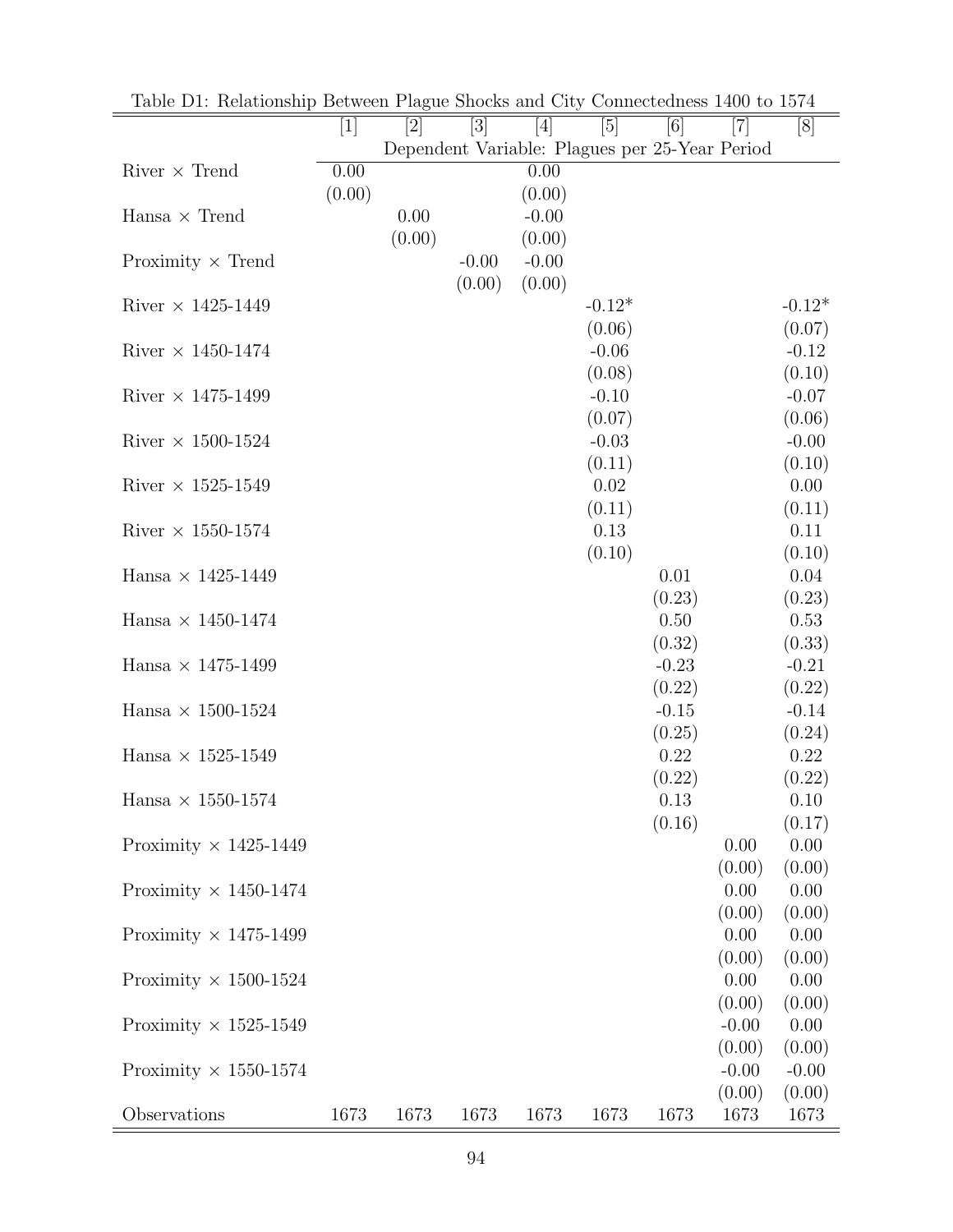Table [D2](#page-16-0) presents our results and shows that after the Black Death, plagues in the early 1500s had a unique relationship with long-run city population that is robust across specifications. Table [D2](#page-16-0) shows that plagues during the Black Death mega-shock (1350-1375) were also positively correlated with long-run growth. Table [D2](#page-16-0) also shows that plagues in the period 1525-1549 were not correlated with growth conditional on other observed plagues. Because institutional change was concentrated across the first half of the 1500s, this raises a question: Did plagues in the period 1525-1549 operate as institutional shifters for cities that remained candidates for institutional change over this period? In the next section, we show that they did.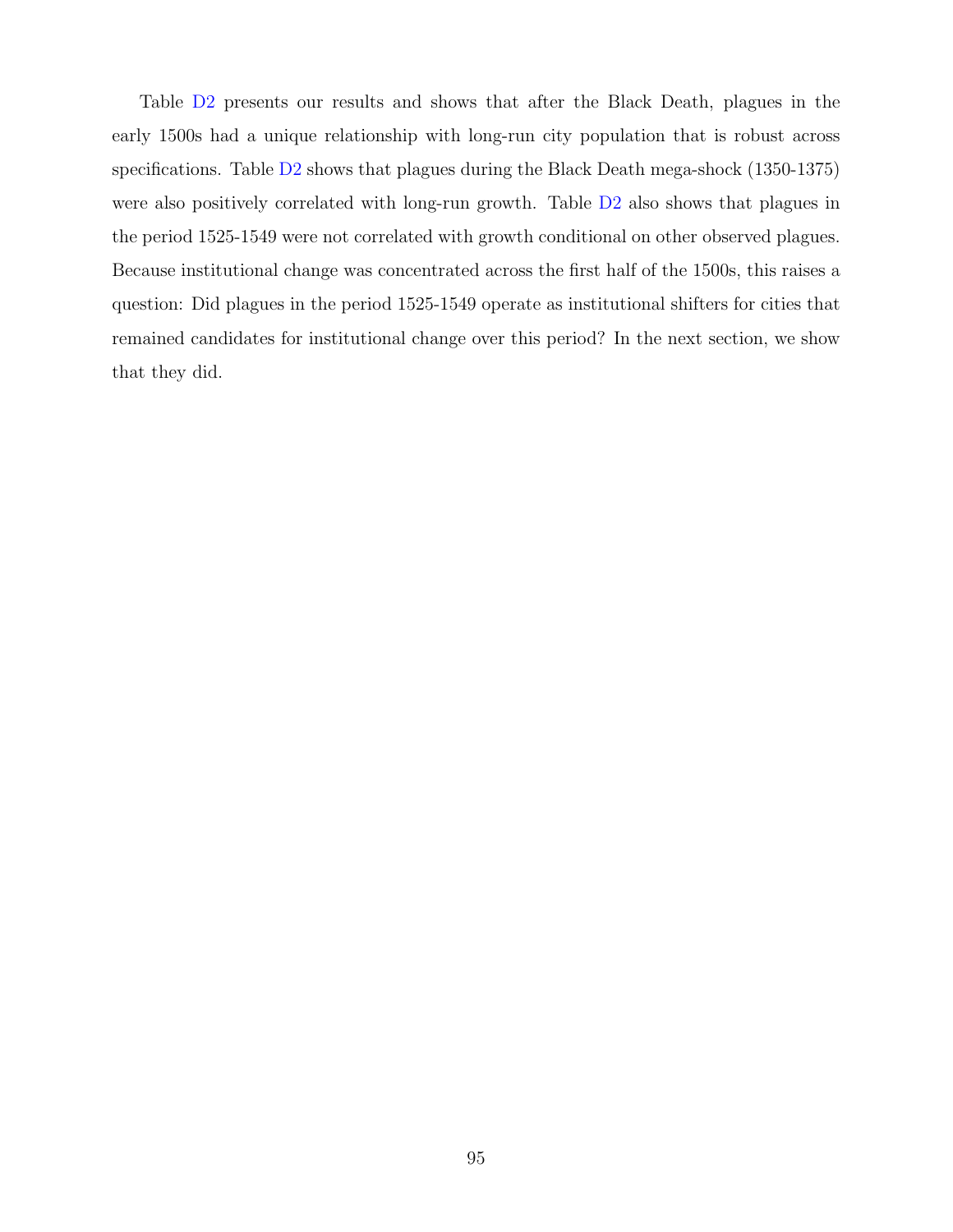|                                  | $[1]$                | $\left[ 2\right]$ | [3]                   | $[4]$     |
|----------------------------------|----------------------|-------------------|-----------------------|-----------|
|                                  |                      |                   | Ln Population in 1800 |           |
| Plagues 1350-1374                | $0.\overline{42***}$ | $0.29***$         | $0.29***$             | $0.27***$ |
|                                  | (0.05)               | (0.08)            | (0.08)                | (0.09)    |
| Plagues 1375-1399                | 0.07                 | 0.12              | 0.11                  | 0.12      |
|                                  | (0.10)               | (0.12)            | (0.12)                | (0.15)    |
| Plagues 1400-1424                | $-0.07$              | $-0.08$           | $-0.08$               | $-0.06$   |
|                                  | (0.19)               | (0.22)            | (0.22)                | (0.26)    |
| Plagues 1425-1449                | 0.11                 | 0.13              | $0.16*$               | 0.13      |
|                                  | (0.09)               | (0.08)            | (0.08)                | (0.09)    |
| Plagues 1450-1474                | 0.00                 | 0.01              | 0.01                  | 0.02      |
|                                  | (0.10)               | (0.09)            | (0.08)                | (0.09)    |
| Plagues 1475-1499                | 0.20                 | 0.13              | 0.13                  | 0.10      |
|                                  | (0.22)               | (0.20)            | (0.20)                | (0.19)    |
| Plagues 1500-1524                | $0.19**$             | $0.20**$          | $0.20**$              | $0.22**$  |
|                                  | (0.07)               | (0.07)            | (0.08)                | (0.09)    |
| Plagues 1525-1549                | 0.03                 | 0.03              | $0.02\,$              | 0.02      |
|                                  | (0.07)               | (0.06)            | (0.07)                | (0.08)    |
| Plagues 1550-1574                | 0.10                 | 0.08              | 0.10                  | 0.08      |
|                                  | (0.07)               | (0.05)            | (0.06)                | (0.08)    |
| Plagues 1575-1599                | 0.00                 | $-0.06$           | $-0.06$               | $-0.04$   |
|                                  | (0.05)               | (0.06)            | (0.06)                | (0.07)    |
| Observations                     | 239                  | 239               | 239                   | 239       |
| $R^2$                            | 0.41                 | 0.46              | 0.47                  | 0.52      |
| Population in 1300 Fixed Effects | N <sub>o</sub>       | Yes               | Yes                   | Yes       |
| Controls                         | N <sub>o</sub>       | N <sub>o</sub>    | Yes                   | Yes       |
| Territory Fixed Effects          | N <sub>o</sub>       | N <sub>o</sub>    | N <sub>o</sub>        | Yes       |

Table D2: City Size and Historic Plague Outbreaks

This table presents results from regressions estimating the relationship between city population in 1800 and historic plague exposure between 1350 and 1599. "Plagues 1350-1374" is the count of plague outbreaks in that period. Other plague variables are similarly defined. Controls include indicators for city incorporation and for city market rights granted by 1300. Population fixed effects are for categorical variables: population in 1300 data missing; 1,000-5,000; 6,000-10,000; 11,000-20,000; and more than 20,000. Territory fixed effects control for regional territories from the Deutsches Städtebuch. Standard errors are clustered at the territory level. \*\*\*, \*\*, \* denotes 1%, 5%, and 10% statistical significance.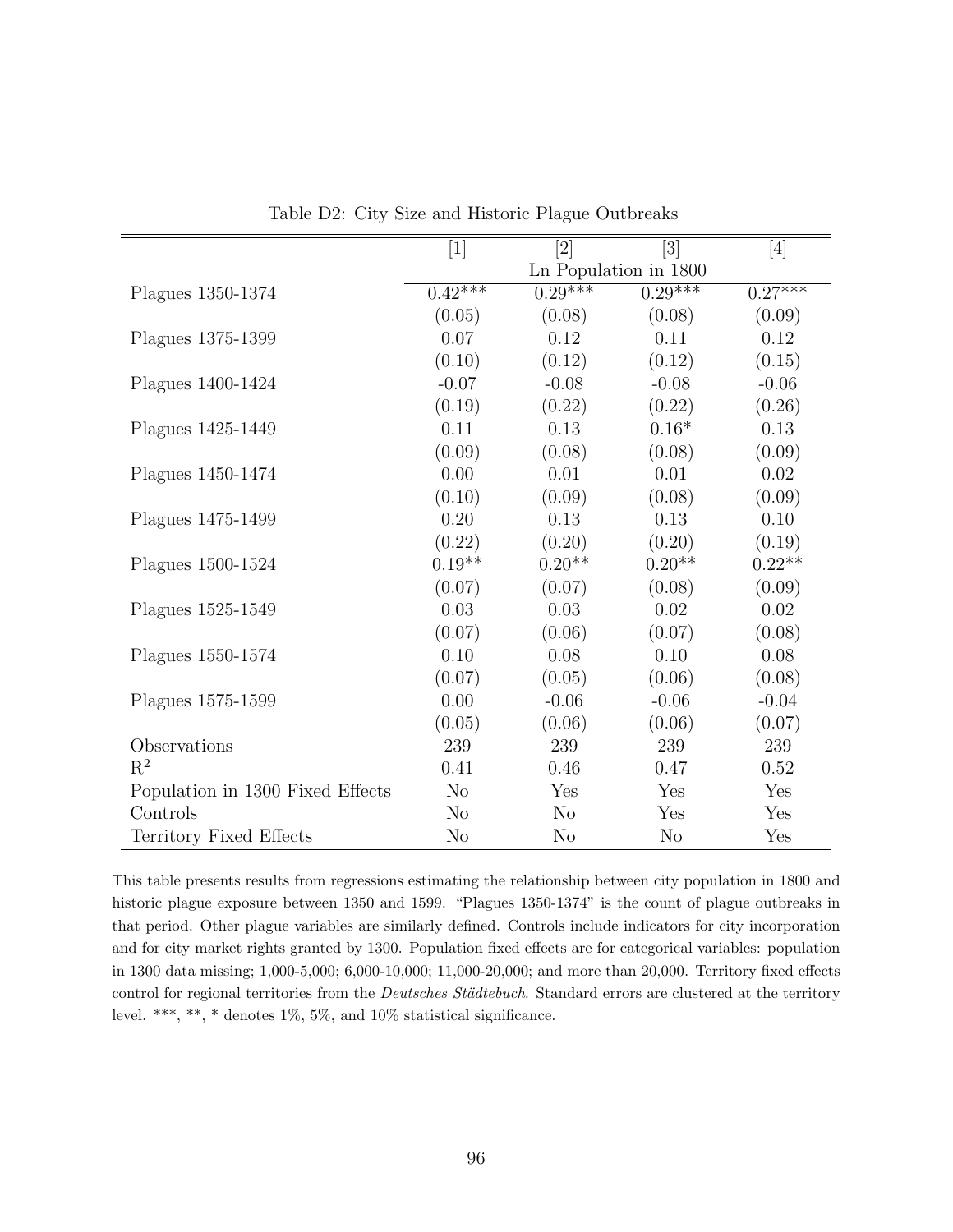### D.4 The IV Period – Plagues Across First Half of the 1500s

This section expands on our baseline analysis by examining how plagues acted as institutional shifters across the first half of the 1500s. Our baseline IV for institutional change is the number of plagues between 1500 and 1522, the year the first Reformation law was passed. In this section we first document how the relationship between plague shocks, institutional change, and growth evolved after 1522. By examining plagues after 1522 we provide evidence on the local average treatment effect the IV recovers and the dynamics of the Reformation. We then study plagues across the early 1500s through 1550 as the IV.<sup>[73](#page-97-0)</sup> Our findings support our baseline estimates, as shown below.

To study the relationship between plague shocks, institutional change, and growth during the Reformation, we estimate instrumental variable regressions year-by-year starting in 1522. In each year, we estimate a first stage regression documenting how the number of plague outbreaks over the past twenty-two years explains institutional change across the set of cities that "survived" to that date as candidates to adopt a Reformation law. In each year, we use changes in institutions induced by recent plagues to study the relationship between institutions and growth across the set of cities surviving to that date. In this analysis, the set of cities surviving as candidates for Reformation changes (cities that get laws drop out). In addition, the value of the instrument changes as we update recent plagues. In 1521, all 239 cities in our data are candidates for institutional change. By 1535, 200 cities survive untreated. By 1545, 168 survive.

These changes in the instrument provide one kind of external validity check on our baseline IV estimates. They allow us to compare how shocks shaped institutional change and how institutions shaped outcomes for cities that had the instrument "turned on" at different times.

To understand how the instrument varies over time, consider the example of the city of Hannover. Hannover had no major plagues from 1500 to 1522. For Hannover the instrument is thus "turned off" in our baseline analysis (Table [8\)](#page-33-0). Hannover survived without a law into the 1530s, but experienced renewed Protestant agitation in the 1530s and a plague outbreak

<span id="page-97-0"></span><sup>73</sup>Our baseline estimates examine plagues before 1522 to avoid potential endogeneity and to restrict attention to institutional changes that occurred after plague shocks. Here we extend the IV period through the mid-1500s, when a new institutional equilibrium was settled, as described in the main text.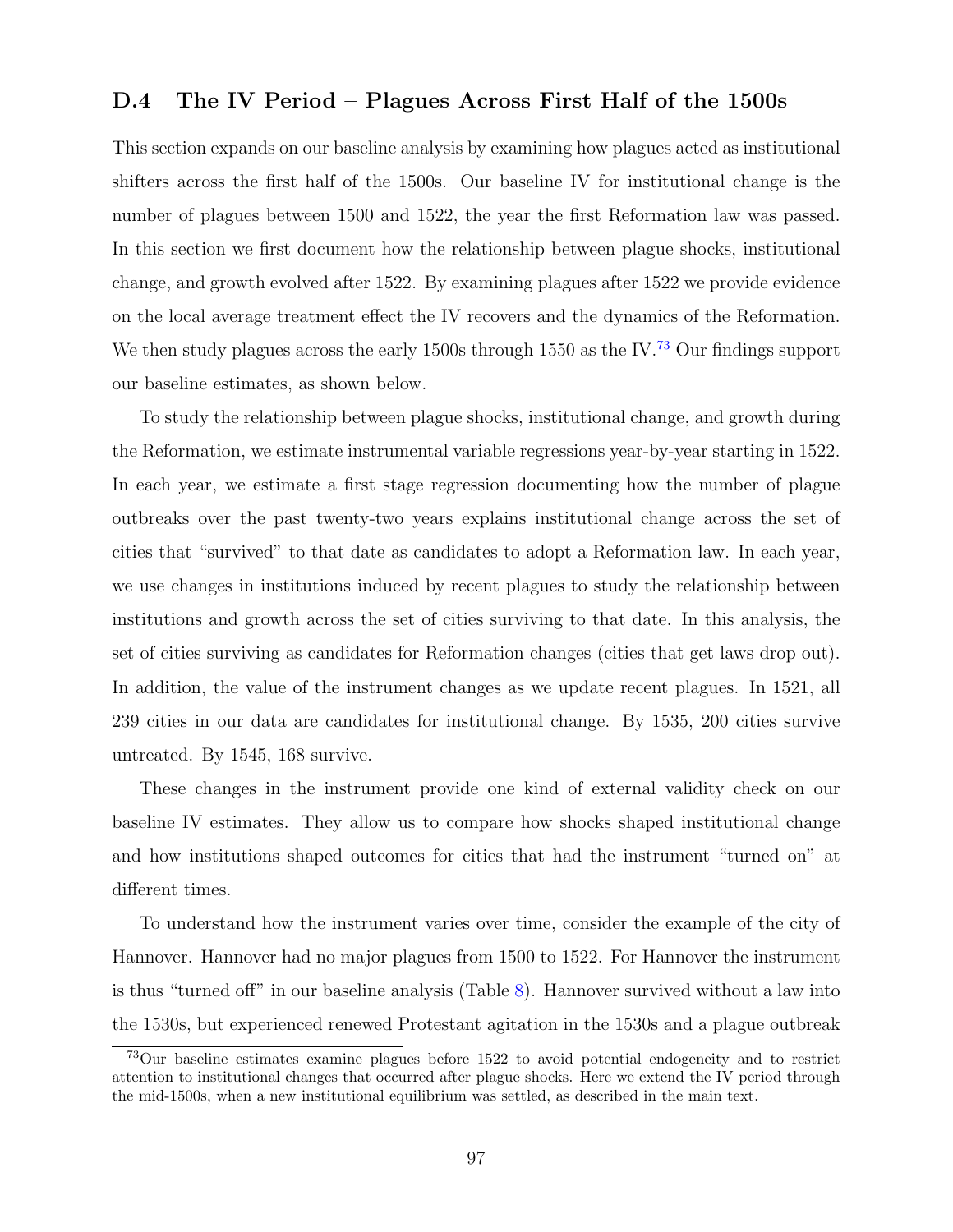

Figure D2: IV Estimates for Cities Surviving as Untreated Year by Year

This graph presents estimates from instrumental variable regressions for cities surviving without Reformation laws year-by-year. In each year, we estimate regressions examining the set of "surviving" cities that had not yet adopted a Reformation law as of that year. For each year, the instrument is the number of plague outbreaks in the previous twenty years. The left panel presents first stage regression estimates. The outcome is a binary variable for institutional change (Reformation law). First stage regressions estimate how the probability of institutional change varied with the count of recent plague shocks, defined as outbreaks in the previous twenty years. The right panel presents 2SLS regressions that document how long-run city populations (log population in 1800) responded to induced variation in institutions (Reformation law). In each year, the regressions are estimated using recent city-level plague shocks as of that year. This graph plots how the annual estimates evolve. All regressions include the same control variables as in Table [8,](#page-33-0) including the mean level of plague in the 1400s and period-by-period plague across the 1400s. Standard errors are clustered at the territory level. The red dashed line represents the 95 percent confidence interval.

in 1535 when the pro-Catholic city council was in disarray, and passed a Reformation law in  $1536<sup>74</sup>$  $1536<sup>74</sup>$  $1536<sup>74</sup>$  When we now use the IV set-up to study the plague and induced institutional change during the Reformation, we keep Hannover in the sample each year through 1536, when it gets a law and is no longer a candidate for institutional change.

Figure [D2](#page-10-1) plots year-by-year (i) the first-stage estimates of the relationship between institutional change and plagues and (ii) the 2SLS estimates of the population growth impact

<span id="page-98-0"></span> $74$ Examples can be multiplied. Lüneberg was struck by plague in 1516, then again in 1525 and 1528, and finally passed a law in 1531. Hildesheim experienced a plague in 1516, was again struck in 1538, and passed a law in 1541. Tübingen experienced no plagues in the 1500s until being hit in 1530, 1540, and 1541 – and passed a law in 1559.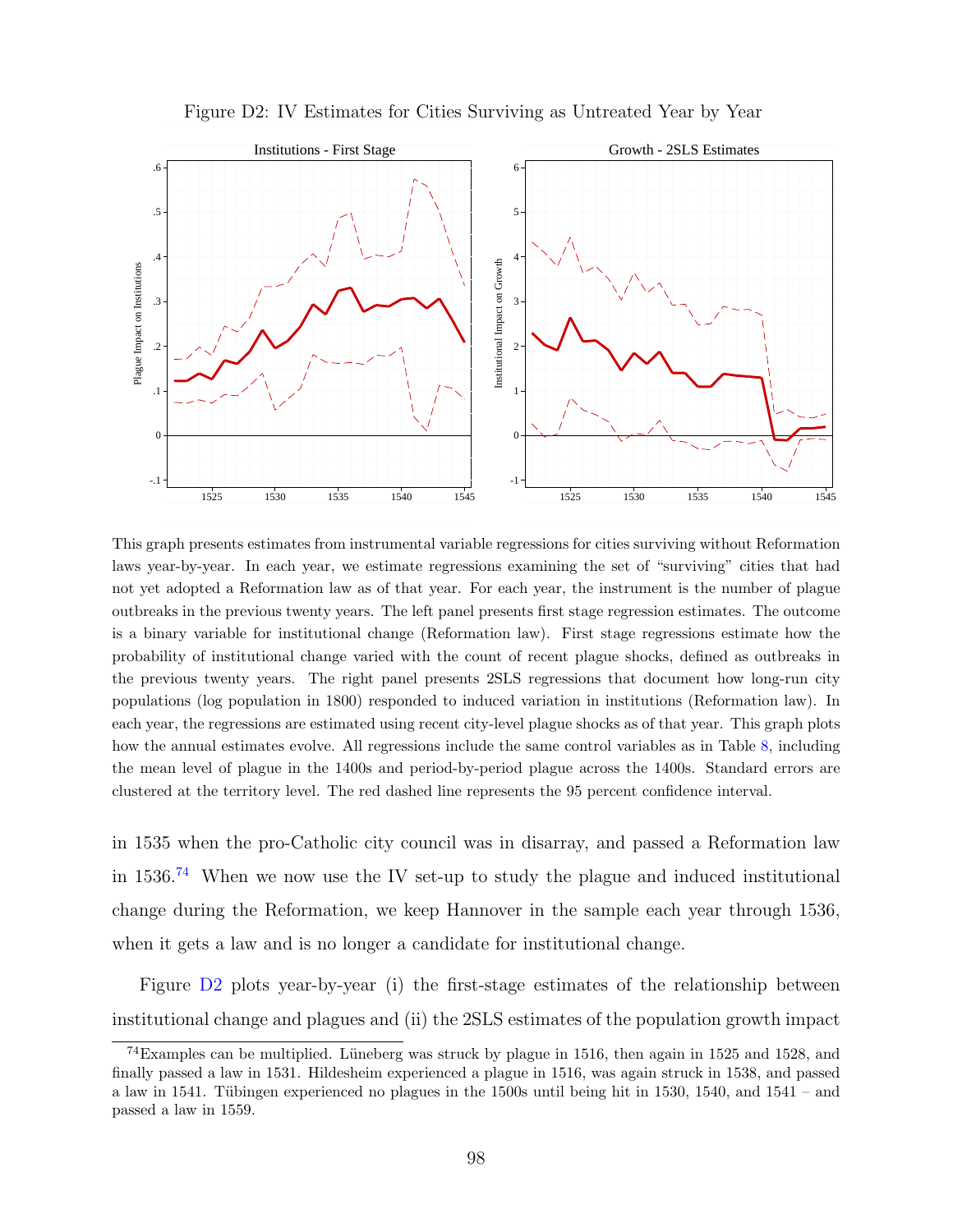of induced variation in institutions. Figure  $D2$  shows that the first stage relationship between plague and institutional change strengthened over the initial years of the Reformation and then declined. In the early 1520s, one additional recent plague raised the probability of institutional change by about 15 percent. By the mid-1530s, the estimate is over 25 percent. Figure [D2](#page-10-1) also shows that the relationship between institutions and growth is more stable, but slowly declines over time and then collapses to zero in the early 1540s, just before the Schmalkaldic war, which initiated a new era in which relatively few cities adopted institutional change, as discussed above.

Finally, we present regressions that use plagues across the period 1500 to 1550 as the instrumental vavriable for institutional change. Table [D3](#page-21-0) presents these estimates for specifications that mirror Table [8](#page-33-0) in the main text. Using plagues across the first half of the 1500s we observe a strong and highly significant first stage relating plague shocks to institutional change. However, the first stage estimates relating plagues to institutional change are slighly smaller in magnitude and the F-statistics are somewhat smaller, while ranging from 11.2 to 22.7. Similarly the 2SLS estimates are highly significant though marginally smaller than the baseline. For example, for upper tail human capital the baseline estimates range from 2.79 to 4.61. In Table [D3](#page-21-0) the corresponding estimates range from 2.66 to 4.34 (see Columns 1 and 5).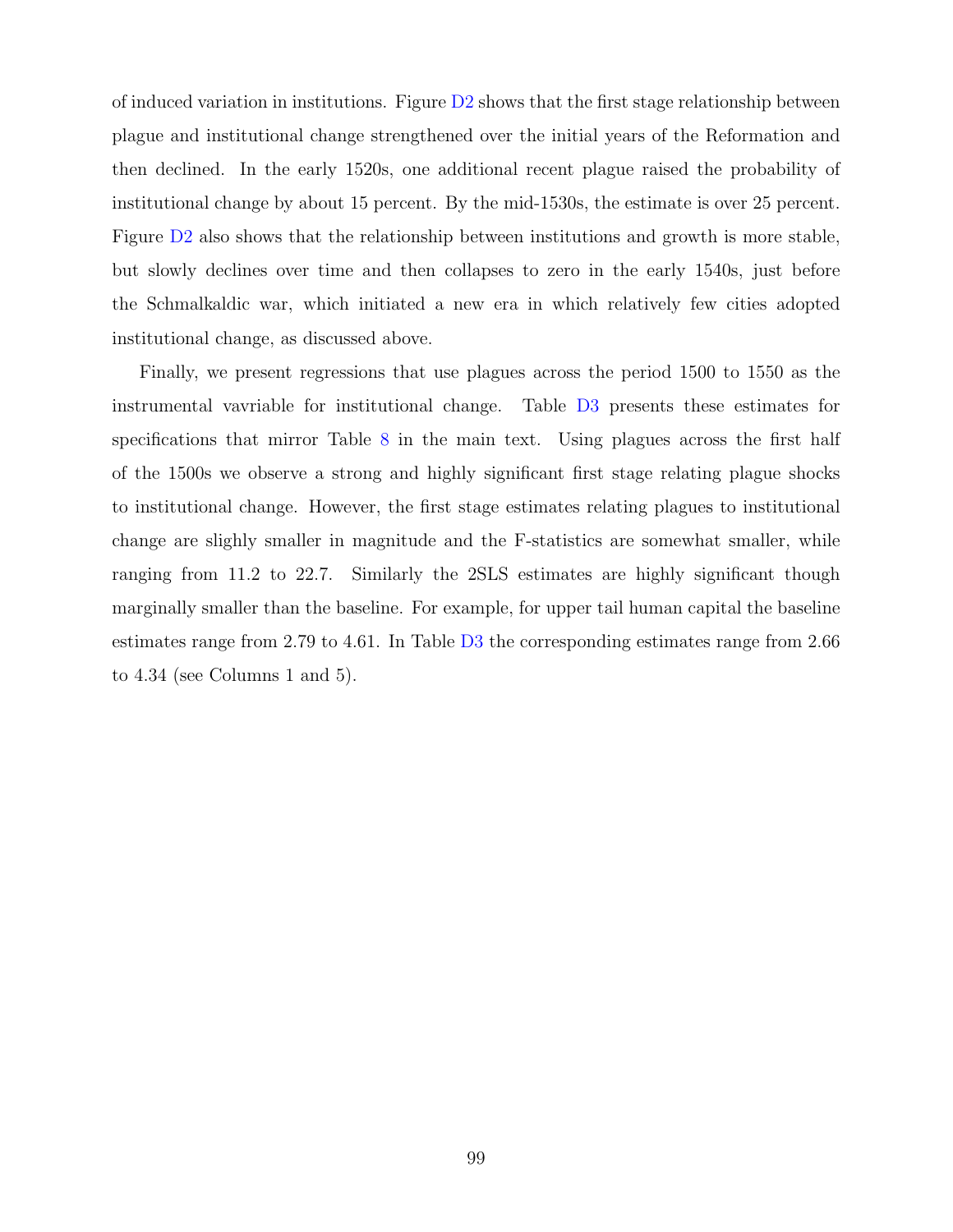| Table D3: Instrumental Variable Analysis of Long-Run Outcomes |  |  |  |
|---------------------------------------------------------------|--|--|--|
|                                                               |  |  |  |

Panel A: First Stage – Institutional Change

|                   | First Stage Outcome – Reformation Law |           |           |           |           |           |  |  |  |
|-------------------|---------------------------------------|-----------|-----------|-----------|-----------|-----------|--|--|--|
| Plagues 1500-1550 | $0.08***$                             | $0.07***$ | $0.07***$ | $0.06***$ | $0.06***$ | $0.06***$ |  |  |  |
|                   | (0.02)                                | (0.02)    | (0.02)    | (0.01)    | (0.02)    | (0.02)    |  |  |  |
| $R^2$             | 0.29                                  | 0.29      | 0.30      | 0.51      | 0.51      | 0.52      |  |  |  |
| F Statistic on IV | 22.66                                 | 15.20     | 16.58     | 21.61     | 11.06     | 11.20     |  |  |  |

| Panel B: Instrumental Variable Outcomes - Population and Human Capital |  |  |  |
|------------------------------------------------------------------------|--|--|--|
|------------------------------------------------------------------------|--|--|--|

|                                          | Outcome $-$ Ln Population in 1800               |                |           |           |                |           |  |
|------------------------------------------|-------------------------------------------------|----------------|-----------|-----------|----------------|-----------|--|
| Reformation Law                          | $1.57***$                                       | $1.96***$      | $1.87***$ | $2.25***$ | $2.79***$      | $2.65***$ |  |
|                                          | (0.77)                                          | (0.90)         | (0.80)    | (0.83)    | (0.88)         | (0.77)    |  |
|                                          |                                                 |                |           |           |                |           |  |
|                                          | Outcome – Ln Upper Tail Human Capital 1750-1799 |                |           |           |                |           |  |
| Reformation Law                          | $2.66***$                                       | $3.52***$      | $3.35***$ | $3.42***$ | $4.34***$      | $4.22***$ |  |
|                                          | (1.33)                                          | (1.54)         | (1.39)    | (1.34)    | (1.67)         | (1.46)    |  |
|                                          |                                                 |                |           |           |                |           |  |
|                                          | Outcome – Upper Tail Human Capital per 1,000    |                |           |           |                |           |  |
| Reformation Law                          | $0.71***$                                       | $0.91***$      | $0.85***$ | $0.82***$ | $0.98***$      | $0.95***$ |  |
|                                          | (0.27)                                          | (0.30)         | (0.27)    | (0.29)    | (0.32)         | (0.30)    |  |
|                                          |                                                 |                |           |           |                |           |  |
| Controls that Vary Across Specifications |                                                 |                |           |           |                |           |  |
| Plagues 1400s Level                      | ${\rm Yes}$                                     | Yes            | Yes       | Yes       | Yes            | Yes       |  |
| Plagues 1400s Polynomial                 | N <sub>o</sub>                                  | Yes            | Yes       | $\rm No$  | Yes            | Yes       |  |
| Plagues 1400s Non-Linear                 | N <sub>o</sub>                                  | N <sub>o</sub> | Yes       | $\rm No$  | N <sub>o</sub> | Yes       |  |
| Territory Fixed Effects                  | N <sub>o</sub>                                  | N <sub>o</sub> | $\rm No$  | Yes       | Yes            | Yes       |  |
| Observations                             | 239                                             | 239            | 239       | 239       | 239            | 239       |  |

The first stage outcome variable in Panel A is an indicator for Reformation law. "Plagues 1500-1550" is the number of plagues 1500 to 1550. The outcome variables in Panel B are: log population in 1800; log of the number of upper tail human capital individuals observed between 1750 to 1799 plus one; and the number of upper tail human capital individuals per thousand population. In first stage regressions, the dependent variable is an indicator for the passage of a Reformation ordinance by 1600 . All regressions include the complete set of controls from Table [7,](#page-27-0) including city population in categorical bins. The upper tail human capital regressions also control for the log of upper tail human capital observed 1370-1420 and 1420-1470. Upper tail human capital is measured by the sum of the number of migrants dying in a city and the number of people born in a city-period. Territory fixed effects control for city territories. Territories are from Euratlas. "Plagues 1400s Level" is the average number of plagues from 1400 to 1499. "Plagues 1400s Polynomial" indicates inclusion of quadratic and cubic polynomials of the level. "Plagues 1400s Non-Linear" indicates independent controls for the number of years with plague outbreaks in each of the twenty-five year periods: 1400-1424, 1425-1449, 1450-1474, and 1475-1499. Standard errors are clustered at the 1500 territory level. Territories are from Euratlas. Statistical significance at the 1%, 5%, and 10% levels denoted \*\*\*, \*\*, and \*, respectively.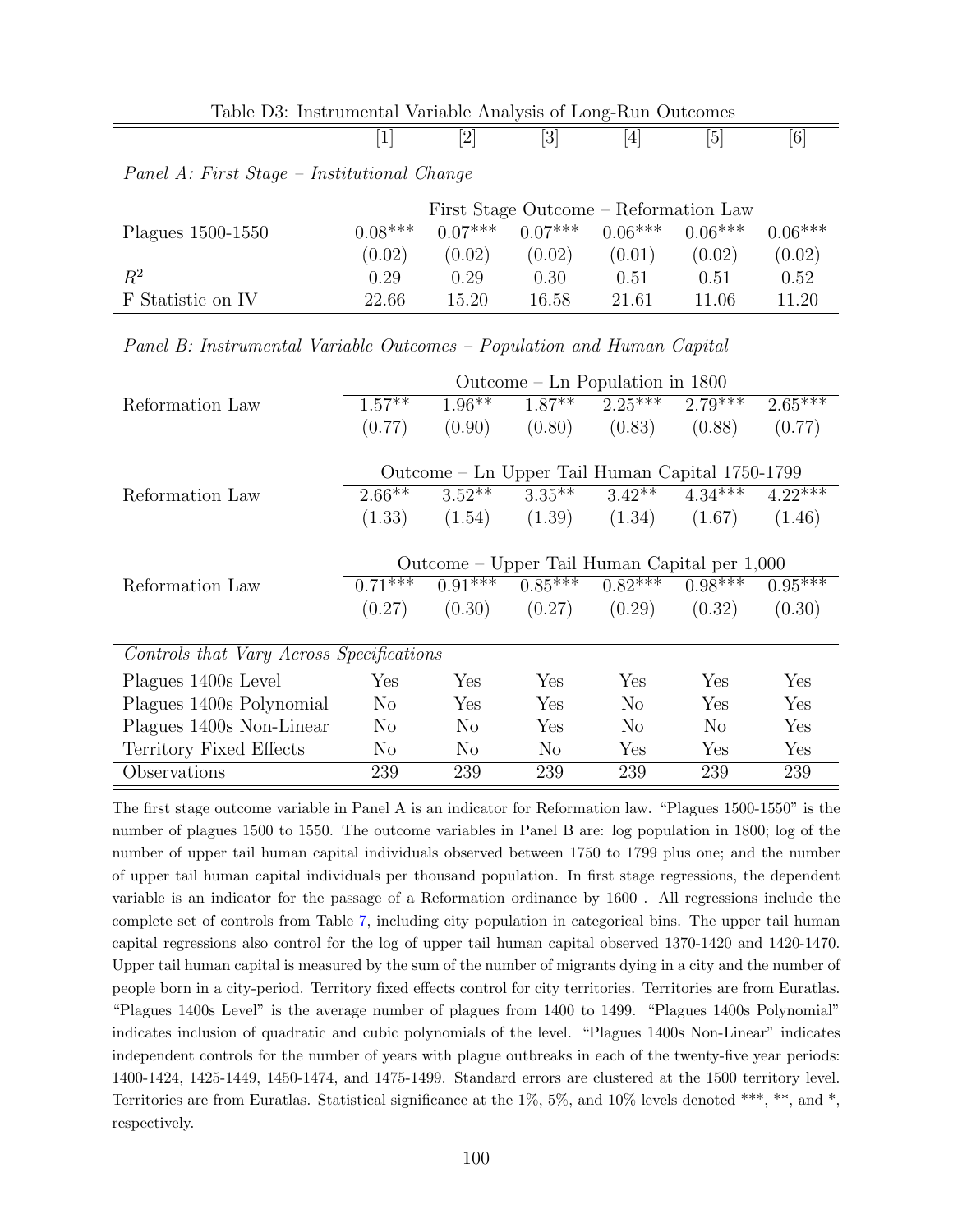## D.5 Local Average Treament Effects – Interactions between Plague and City Characteristics

The historical evidence indicates that plague shocks shifted local politics and preferences over religion and institutions. It is natural to wonder whether plague shocks interacted with other city characteristics to shift politics and institutional change. This question is natural both given the historical evidence and because our IV estimates of the impact of institutions on growth are larger than our OLS estimates.

We study several features of city life that could potentially shape the way the experience of plague shocks was transmitted into local politics and preferences: cities' constitutional status as free or feudal cities (Freie und Reichstadt or Landstadt), the local history of printing, the local flow of recent university graduates, and the presence of market rights.

To consider whether these city characteristics shaped how plague shocks explain institutional change, we estimate the following regression model:

$$
Law_i = c + \alpha \; Plagues_i + \beta (Plagues_i \times Characteristic_i) + \gamma X_i + \epsilon_i, \tag{15}
$$

The outcome Law is a binary indicator for cities with Reformation laws. The key explanatory variable Plagues is the count of plagues 1500-1522 as in the main text. We include interactions with four characteristics. "Free City" is an indicator for free cities. "Any Printing" is an indicator for any printing pre-1517. "Students" is the count of students from within 10 km of city i who received a university degree  $1508-1517$ . "Market Rights" is an indicator for cities with formal market rights.

Table [D4](#page-22-0) presents the results and shows that the main effect on "Plagues" is significant and stable across specifications. We also find strong evidence that the plague effect was muted in free cities. In free cities, the net effect of plagues (the sum of the main effect and the interaction) is not different from zero. This suggests that the effect of plagues was most concentrated in cities subject to feudal lords, where the barriers to mobilization and political change were otherwise highest. This is consistent with the finding in [Dittmar and Seabold](#page-41-6) [\(2015\)](#page-41-6) that variations in media market competition mattered most in cities subject to lords.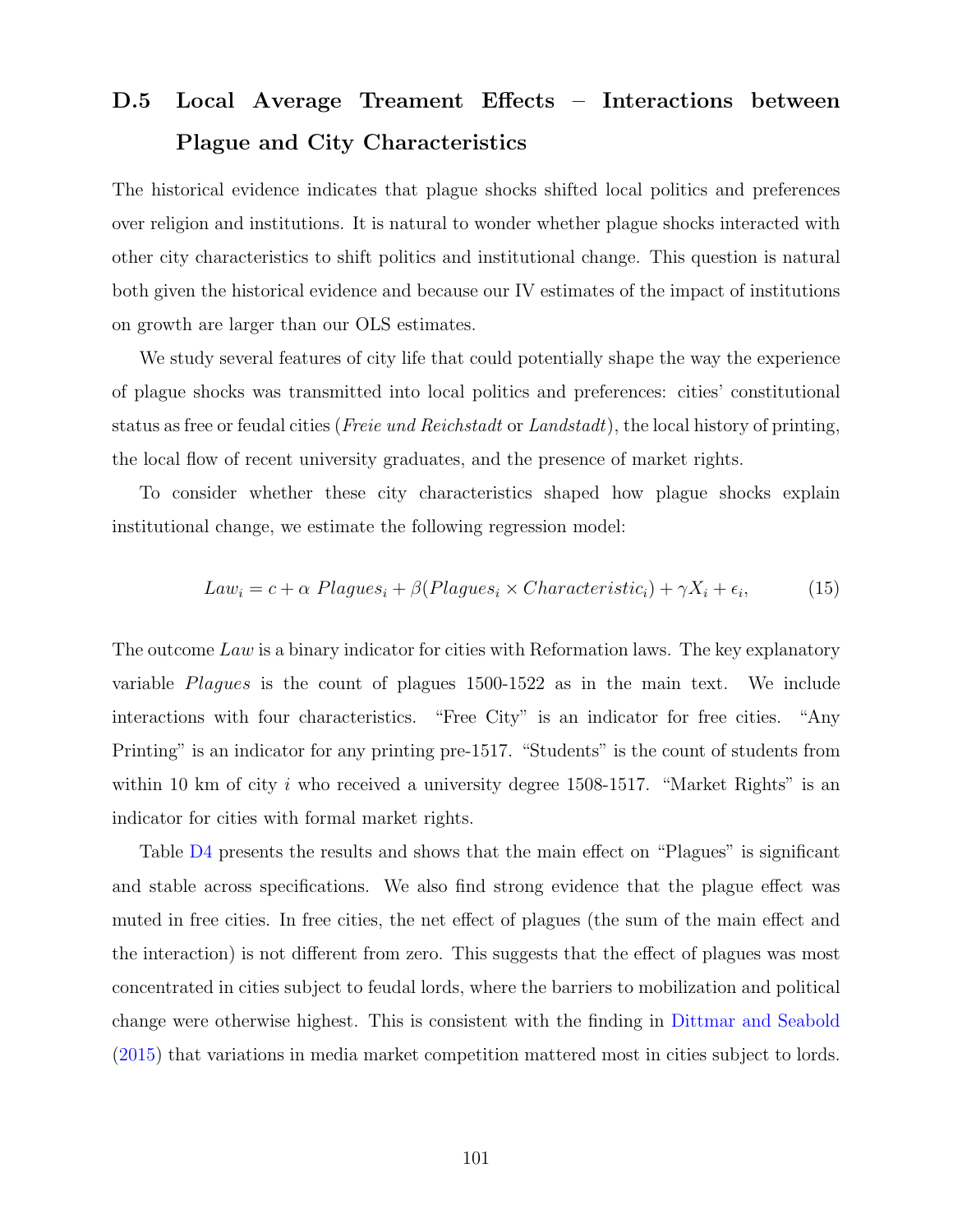|                                | $\left\lceil 1 \right\rceil$        | $[2] % \begin{center} \includegraphics[width=0.3\textwidth]{images/TrDiM-Architecture.png} \end{center} \caption{The image shows the image shows a single image.} \label{fig:TrDiM-Architecture}$ | [3]       | $[4] % \includegraphics[width=1\textwidth]{images/TrDiM-Architecture.png} \caption{The figure shows the results of the estimators in the left hand side.} \label{TrDiM-Architecture}$ | [5]          | [6]       |  |
|--------------------------------|-------------------------------------|---------------------------------------------------------------------------------------------------------------------------------------------------------------------------------------------------|-----------|---------------------------------------------------------------------------------------------------------------------------------------------------------------------------------------|--------------|-----------|--|
|                                | Dependent Variable: Reformation Law |                                                                                                                                                                                                   |           |                                                                                                                                                                                       |              |           |  |
| Plagues                        | $0.13***$                           | $0.18***$                                                                                                                                                                                         | $0.15***$ | $0.16***$                                                                                                                                                                             | $0.11^{***}$ | $0.18***$ |  |
|                                | (0.02)                              | (0.03)                                                                                                                                                                                            | (0.03)    | (0.03)                                                                                                                                                                                | (0.03)       | (0.04)    |  |
| Plagues $\times$ Free City     |                                     | $-0.15**$                                                                                                                                                                                         |           |                                                                                                                                                                                       |              | $-0.19**$ |  |
|                                |                                     | (0.05)                                                                                                                                                                                            |           |                                                                                                                                                                                       |              | (0.08)    |  |
| Plagues $\times$ Any Printing  |                                     |                                                                                                                                                                                                   | $-0.09*$  |                                                                                                                                                                                       |              | 0.29      |  |
|                                |                                     |                                                                                                                                                                                                   | (0.05)    |                                                                                                                                                                                       |              | (0.18)    |  |
| $Plagues \times Students$      |                                     |                                                                                                                                                                                                   |           | $-0.00*$                                                                                                                                                                              |              | 0.00      |  |
|                                |                                     |                                                                                                                                                                                                   |           | (0.00)                                                                                                                                                                                |              | (0.00)    |  |
| Plagues $\times$ Market Rights |                                     |                                                                                                                                                                                                   |           |                                                                                                                                                                                       | 0.05         | $-0.03$   |  |
|                                |                                     |                                                                                                                                                                                                   |           |                                                                                                                                                                                       | (0.09)       | (0.09)    |  |
| Free City                      | $0.35***$                           | $0.36***$                                                                                                                                                                                         | $0.35***$ | $0.33***$                                                                                                                                                                             | $0.35***$    | $0.36***$ |  |
|                                | (0.06)                              | (0.06)                                                                                                                                                                                            | (0.06)    | (0.06)                                                                                                                                                                                | (0.06)       | (0.06)    |  |
| Any Printing                   |                                     | 0.07                                                                                                                                                                                              | 0.09      | 0.05                                                                                                                                                                                  | 0.08         | 0.02      |  |
|                                |                                     | (0.15)                                                                                                                                                                                            | (0.15)    | (0.14)                                                                                                                                                                                | (0.15)       | (0.13)    |  |
| Students                       | $-0.01$                             | $-0.00$                                                                                                                                                                                           | $-0.01$   | 0.00                                                                                                                                                                                  | $-0.01$      | 0.00      |  |
|                                | (0.01)                              | (0.01)                                                                                                                                                                                            | (0.01)    | (0.01)                                                                                                                                                                                | (0.01)       | (0.02)    |  |
| Market Rights                  | $-0.06$                             | $-0.06$                                                                                                                                                                                           | $-0.06$   | $-0.06$                                                                                                                                                                               | $-0.06$      | $-0.06$   |  |
|                                | (0.06)                              | (0.06)                                                                                                                                                                                            | (0.06)    | (0.06)                                                                                                                                                                                | (0.06)       | (0.06)    |  |
| Controls                       | Yes                                 | Yes                                                                                                                                                                                               | Yes       | Yes                                                                                                                                                                                   | Yes          | Yes       |  |
| Observations                   | 239                                 | 239                                                                                                                                                                                               | 239       | 239                                                                                                                                                                                   | 239          | 239       |  |
| $\mathrm{R}^2$                 | 0.29                                | 0.29                                                                                                                                                                                              | 0.29      | 0.29                                                                                                                                                                                  | 0.29         | 0.29      |  |
|                                |                                     |                                                                                                                                                                                                   |           |                                                                                                                                                                                       |              |           |  |

Table D4: Plague Shocks and City Characteristics in Institutional Change

This table presents results from regressions estimating the relationship between the legal change outcome and historic plague exposure in the early 1500s. The outcome is is an indicator variable whether a city had a Reformation ordinance by 1600. "Plagues" is the count of plagues 1500-1522. "Free City" is an indicator for free cities. "Any Printing" is an indicator for cities with any printing pre-1517. "Students" is the count of students from within 10-km of each city who received a university degree 1508-1517. "Market Rights" is an indicator for cities with market rights before 1517. We includes all direct effects and the complete set of controls discussed in the main text. Column [1] presents the baseline first stage from the IV analysis. In column [1] we control for books printed pre-1517 in bins, following the specifications in the main text. \*\*\*, \*\*, \* denotes 1%, 5%, and 10% statistical significance. Standard errors are clustered at the territory level. Territories are from Euratlas.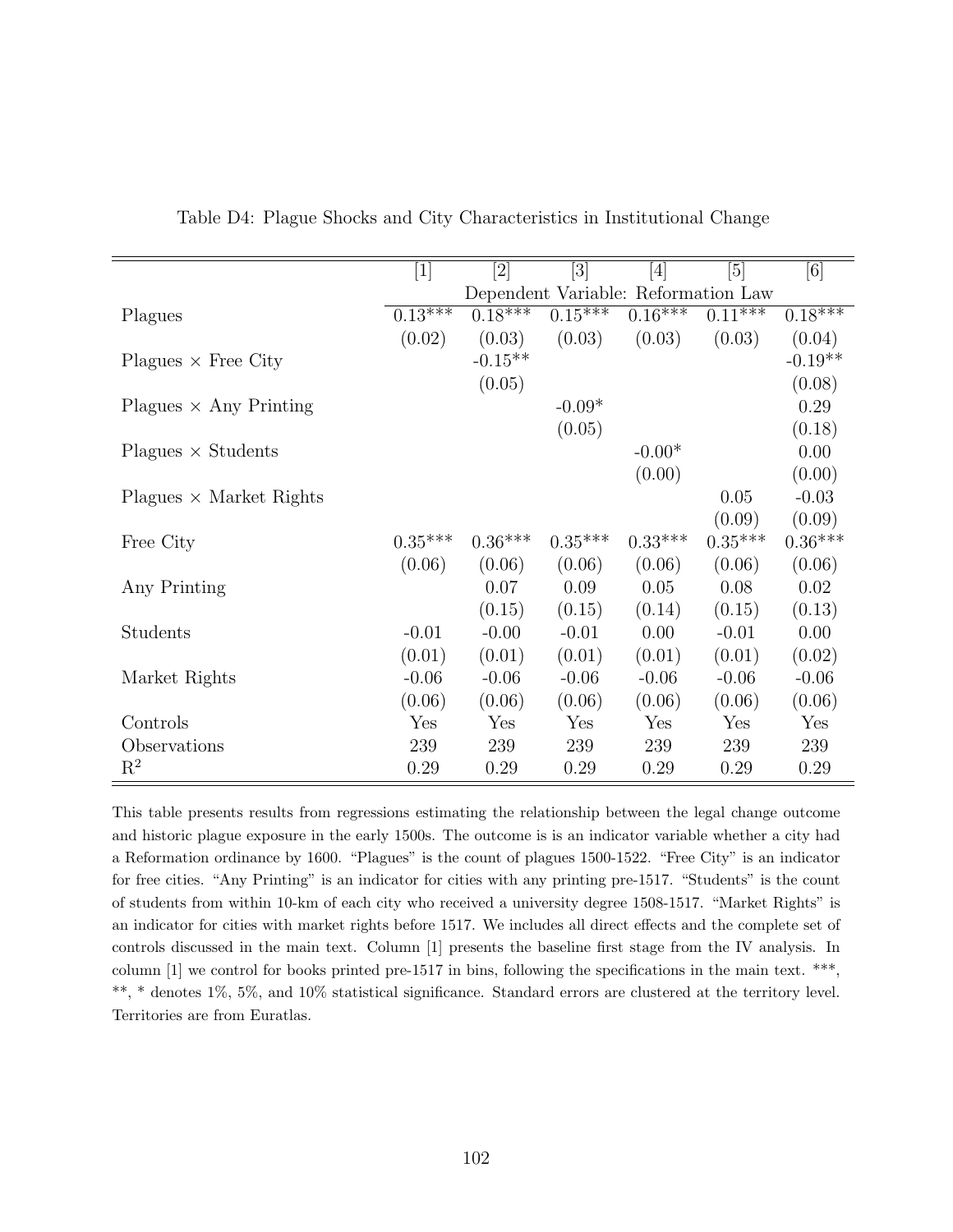# E Historical Evidence on Politics and Institutional Diffusion

This appendix presents additional historical evidence on the diffusion of the Protestant Reformation as a social movement and how institutional change took place.

In the main body of the paper we study the relationship between institutions and subsequent city growth (i) across all of German-speaking Europe and (ii) restricting to within-territory variation. Our focus on cities is motivated by our interest in the institutional variation at the city level and by historical evidence on the importance of local preferences and political mobilization for the diffusion of the Reformation. Because it is natural to wonder about unobserved – or hard to quantify – differences in regional culture and in the ways territorial authorities responded to the Reformation, we present estimates that employ territory fixed effects that will absorb this sort of variation and focus on comparisons between cities in the same territory. In this section, we provide additional historical evidence to characterize the diffusion process.

A key feature of the historical evidence is that the adoption of the Protestant Reformation was driven by popular, or even revolutionary, preferences and political mobilization. Facing civil disobedience and unrest, and in some cases armed citizens, city councils defied their Catholic rulers and passed Reformation laws. The realization of popular mobilization and institutional demands differed across cities even within the same territory. This withinterritory and within-region variation is particularly interesting for studying the growth effects of Reformation laws.

The diffusion of the Reformation at the city level involved civil disobedience and a broad range of actions forbidden by or at odds with the policy of city councils. In Frankfurt am Main, the guilds revolted against the city council after the council ordered an end Protestant church services in 1524. A Bürgerausschuss (a burgher council) published 46 articles, which city council was forced to adopt when facing mobilized and armed citizens. With the defeat of the Protestant peasants in the Peasant's War (1525), the burgher council was dissolved and the 46 articles nullified. However, public pressure continued to build. By 1533 the city officially converted, and the legal articles were implemented.<sup>[75](#page-103-0)</sup> Speyer, Worms,

<span id="page-103-0"></span><sup>75</sup>[Sehling](#page-43-0) [\(1902-2013\)](#page-43-0) Vol. IX, p. 473f.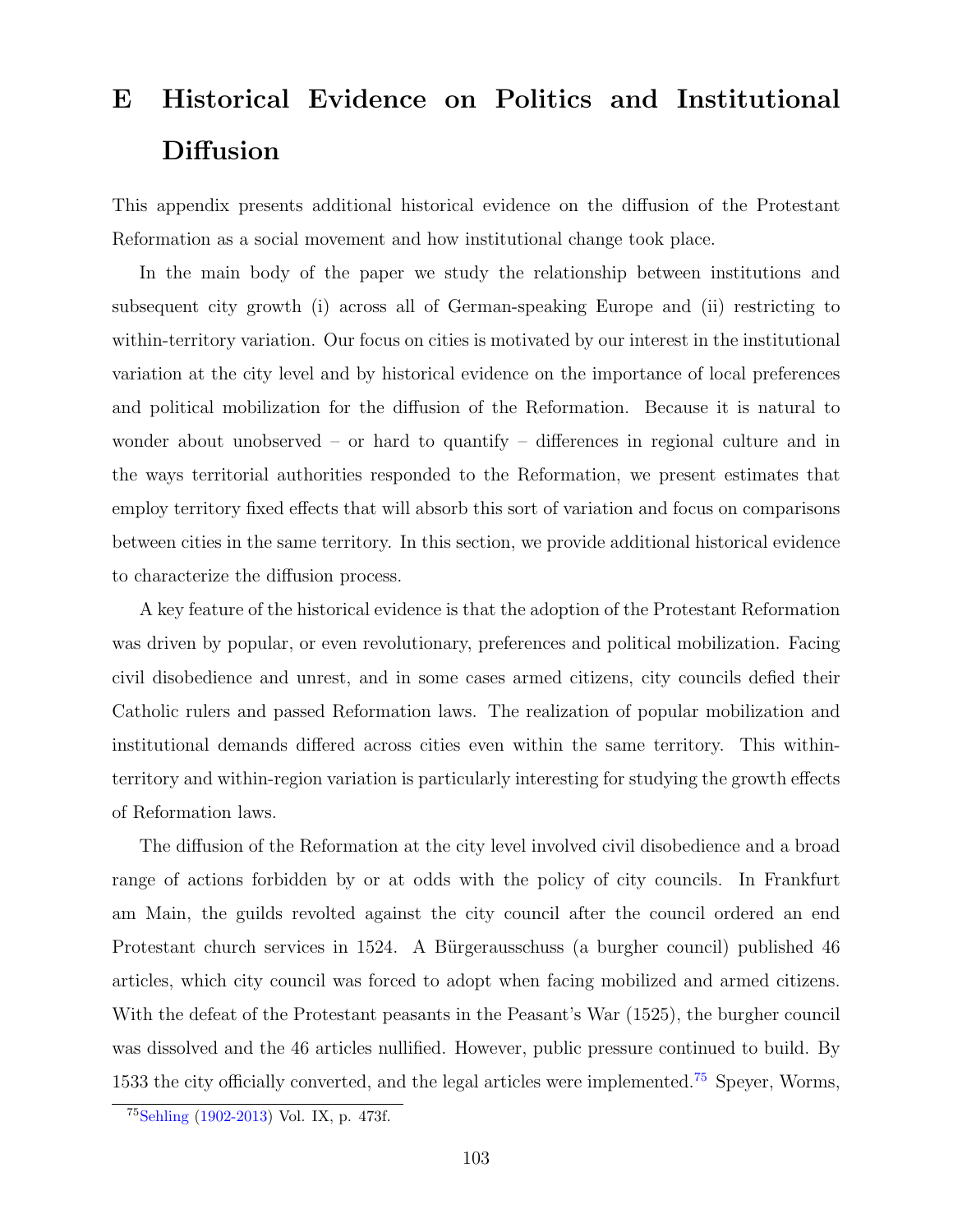and Rothenburg also experienced unrest during the 1520s. While these unpheavals had no immediate institutional results, historical evidence suggests they laid groundwork for the later conversion to Protestantism. Similarly, in Augsburg, the city council was forced to drop its policy of religious neutrality following riots in 1524, 1530, and 1534 [\(Broadhead](#page-41-7) [1979\)](#page-41-7). In Northern cities, such as Rostock, Stralsund, Greifswald, L¨ubeck, Braunschweig, L¨uneberg, Göttingen and Hanover institutional change was led by citizens excluded from political power [\(Cameron](#page-41-8) [1991\)](#page-41-8). In Zwickau, Lutheran publications were printed in 1523; the city council unsuccessfully attempted to suppress protests, street theatre, and civil disobedience in 1524; the Reformation was formally adopted in 1525 [\(Scribner](#page-43-1) [1979\)](#page-43-1).

The political power struggle berween citizens and city councils was often a lengthy one [\(Ozment](#page-43-2) [1975\)](#page-43-2). The adoption of the Reformation in Hildesheim exemplifies the struggle between the city council and other disenfranchised interest groups. From the beginning, the city council of Hildesheim actively opposed the Reformation. In 1524, the council banned Protestant books. In 1525, the council and guilds urged the Catholic church to fight heretics (i.e. reformers). Nevertheless, clerics integrated Lutheran songs into their masses. These songs were subsequently outlawed in 1528, but in 1530 a Protestant preacher was welcomed with Lutheran songs. The city council responded with passing new law against Lutheran songs the next day, prompting 150 Protestants to go to the vesper in an act of civil disobedience. The city council then outlawed Lutheran or "Wittenberg" teachings and instituted fines for Protestants. While the local Protestants received some forms of support from the  $Städtetag$  (assembly of the free cities), they remained unable to establish Protestantism in Hildesheim in the 1520s. In 1532, the Hildesheim guild masters first sent for a Protestant preacher and in September of that year 150 burghers stormed the city hall to demand Protestant preaching. In response, the city council asked Catholic duke of Wolfenbüttel for protection. However, in 1534 the city also signed an alliance with Protestant cities ensuring mutual protection. After the death of the staunch anti-Reformation mayor Wildefüers (elected 1526), the city council relented and openly adopted Protestantism in 1542.[76](#page-104-0)

Lutheran also ideas received little if any support from lords during the period in which the Reformation initially emerged and diffused across cities. Luther himself was based in

<span id="page-104-0"></span><sup>76</sup>[Sehling](#page-43-0) [\(1902-2013\)](#page-43-0) Vol. VII/2/1, p. 797-806.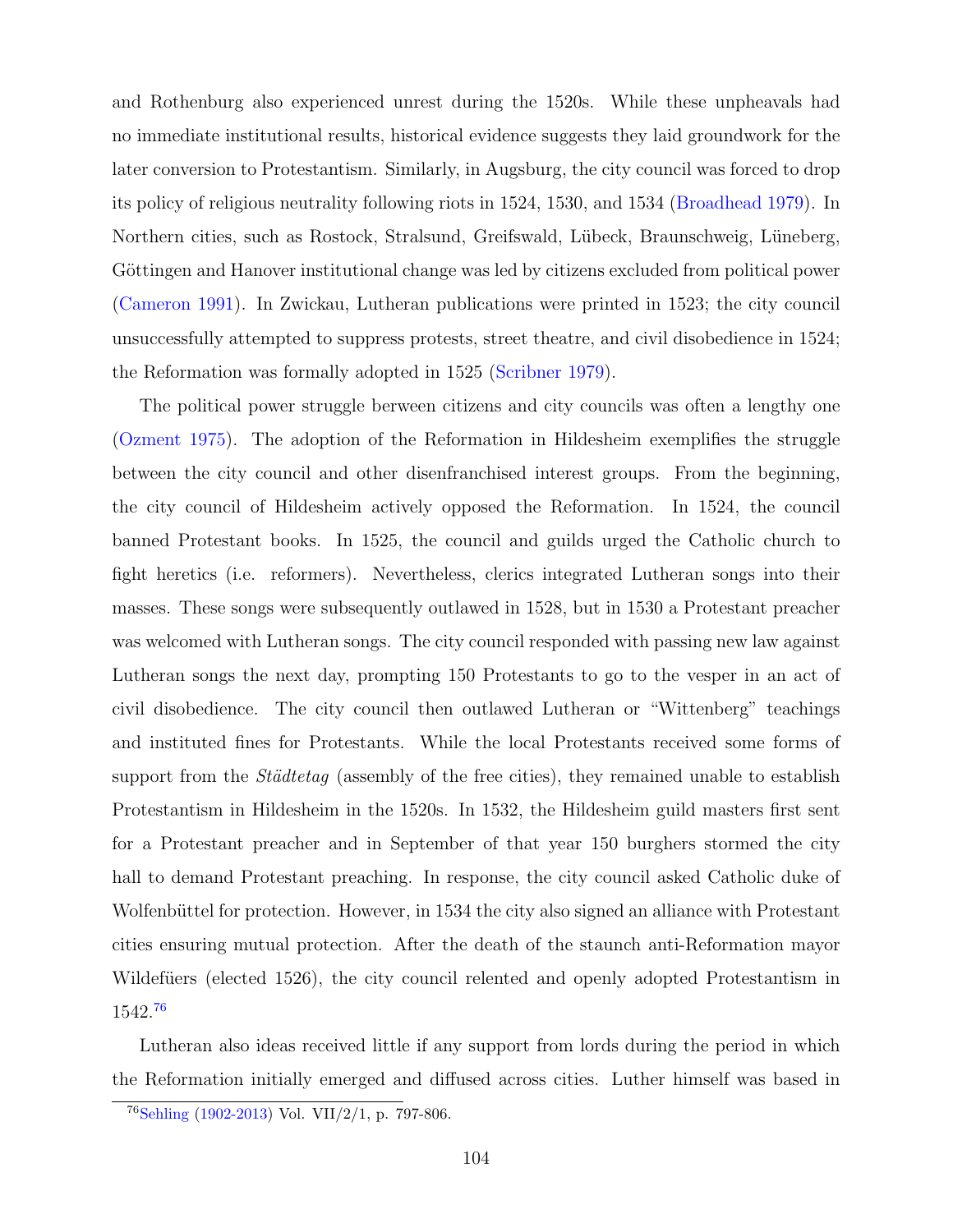Wittenberg in the principality of Electoral Saxony. The Elector (Prince) of Saxony was a devote and traditional Catholic. The Elector had specifically forbidden religious innovation in his territories and his personal acts of piety involved activities Luther quickly came to denounce, including the maintenance of a collection of precious religious relics. [Scribner](#page-43-1) [\(1979;](#page-43-1) p. 53) observes that, "It is undeniable that the Wittenberg movement was borne on a wave of popular enthusiasm. It outran the city magistrates' ability to control it, and finally forced them to act even against the will of the Elector [the territorial ruler of Wittenberg], who had prohibited any innovations in church matters." While the Elector explicitly forbade religious innovation and initially had Luther arrested, Luther was not exiled or executed.

While the local rulers were typically opposed to the early Reformation, the strength of their opposition could vary. Local histories provide insight into how citizens navigated this opposition. In Göttingen, Protestant preaching was initiated in 1518, but the city council was concerned about the reaction of the local Catholic duke and did not adopt the Reformation. The first openly Protestant service was held in Göttingen in 1529. In that year, the burghers revolted against the city council and succeeded in forcing the provision of Protestant services. When the local duke subsequently demanded that the Protestant preachers leave Göttingen, the council obeyed. Shortly thereafter, the city council, fearing a further burgher revolt, sent the duke a formal statement declaring for Protestantism.[77](#page-105-0) The Reformation movement in Hannover was similarly resisted by the local duke (Duke Erich d. Altere) and the city council. In agreement with the duke, the city council passed an ordinance against Luther's teachings. After civil unrest in 1532, Lutheran teaching became dominant in Hannover, but the city council would not allow Protestant services. In 1533, renewed unrest forced the city council to flee. The duke was unable to broker a compromise. On July 31, 1534, the newly elected (Protestant) city council entered into a transaction in which the city provided a payment to compensate the duke for accepting Protestant preaching in the city.<sup>[78](#page-105-1)</sup> Similarly, the city council of Northeim exploited the financial difficulties of its Catholic duke, who accepted the Reformation in Northeim after also receiving a payment.[79](#page-105-2) In contrast, the Dukes of Bavaria emerged as particularly ardent defenders of Catholic orthodoxy in the 1520s, but over the

<span id="page-105-0"></span> $77$ [Sehling](#page-43-0) [\(1902-2013\)](#page-43-0) Vol. VI/2, p. 902.

<span id="page-105-1"></span><sup>78</sup>[Sehling](#page-43-0) [\(1902-2013\)](#page-43-0) Vol. VI/2, p. 941.

<span id="page-105-2"></span> $79$ [Sehling](#page-43-0) [\(1902-2013\)](#page-43-0) Vol. VI/2, p. 919.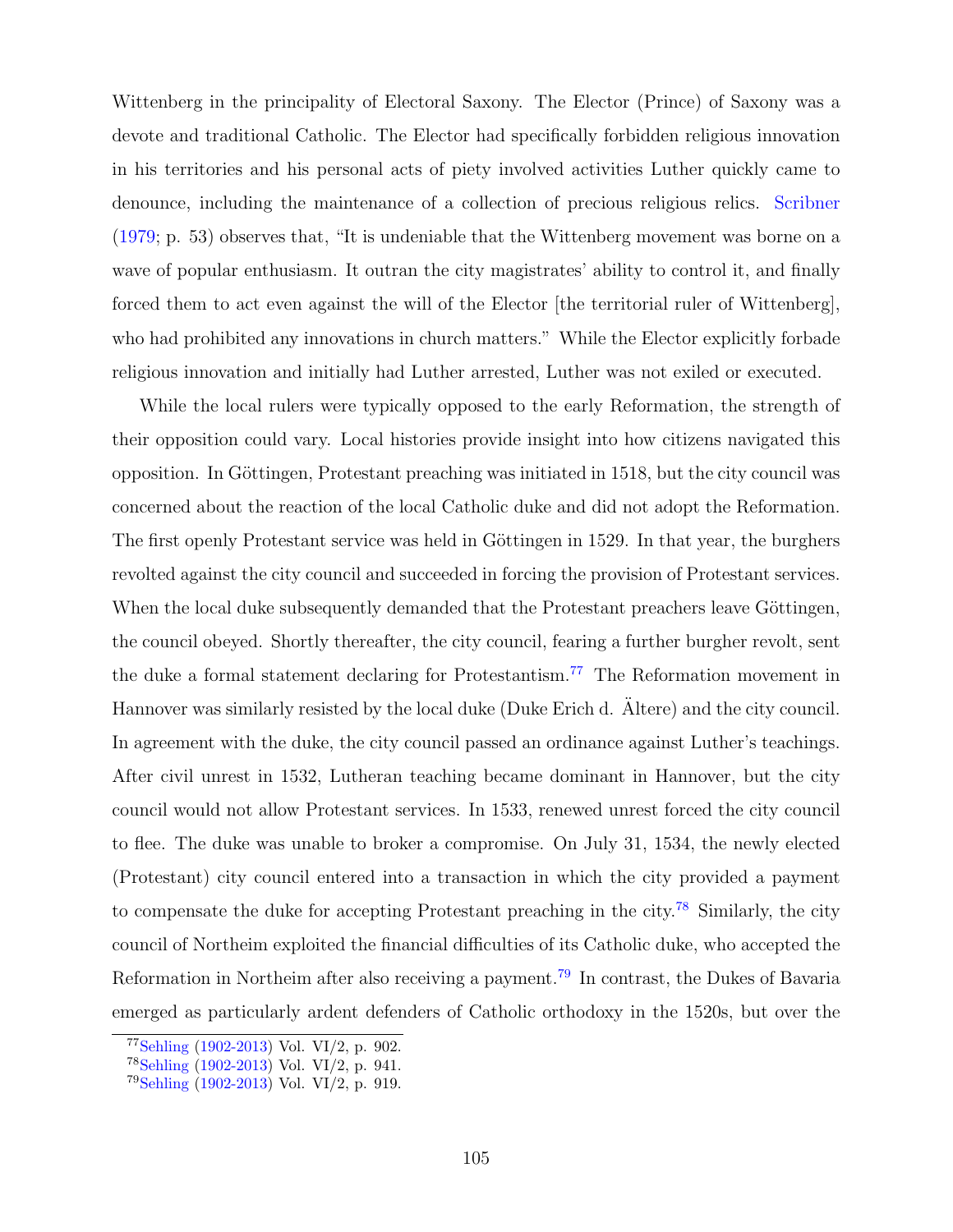$1500\mathrm{s}$  failed to eliminate the diffusion of Protestantism in their territory.  $^{80}$  $^{80}$  $^{80}$ 

<span id="page-106-0"></span>For religious policy in Bavaria see [Strauss](#page-109-1) [\(1959\)](#page-109-1).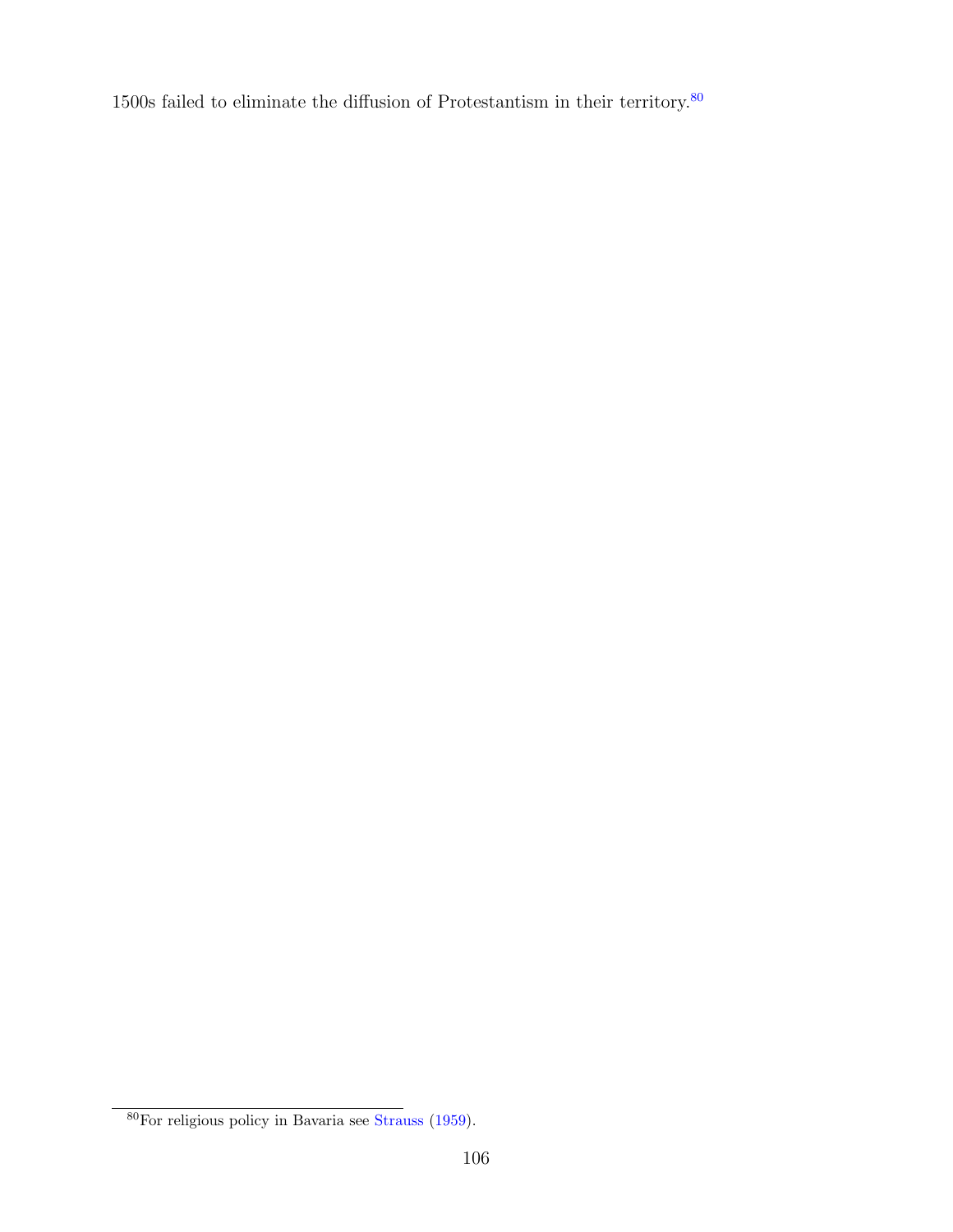### Other Sources

- <span id="page-107-0"></span>Ahl, Ingemar. 2004. Humanistische Politik zwischen Reformation und Gegenreformation. Stuttgart: Franz Steiner.
- Bairoch, Paul. 1991. Cities and Economic Development: From the Dawn of History to the Present. Chicago: University of Chicago Press.
- Bairoch, Paul, Jean Batou, and Pierre Chèvre. 1988. Population des villes européennes de 800 à  $1850$ : banque de données et analyse sommaire des résultats. Genève: Librairie Droz.
- Biraben, Jean-Noël. 1975. Les hommes et la peste en France et dans les pays européens et méditerranéens: La peste dans l'histoire. Paris: Mouton.
- Broadhead, Philip. 1979. "Popular Pressure for Reform in Augsburg, 1524-1534." In Stadtbürgertum und Adel in der Reformation, edited by W. Mommsen, Stuttgart. Ernst Klett.
- Cameron, Euan. 1991. The European Reformation. Oxford: Oxford University Press.
- Cantoni, Davide. 2012. "Adopting a New Religion: the Case of Protestantism in 16th Century Germany." Economic Journal 122 (560):502–531.
- ———. 2015. "The Economic Effects of Protestant Reformation: Testing the Weber Hypothesis in the German Lands." Journal of the European Economic Association 13 (4):561–598.
- Cantoni, Davide, Jeremiah Dittmar, and Noam Yuchtman. 2015. "Reformation and Reallocation: Human Capital, Employment, and Economic Growth in the German Lands." Working Paper.
- De Vries, Jan. 1984. European Urbanization, 1500-1800. London: Methuen.
- Dinges, Martin. 1995. "Pest und Staat: Von der Institutionengeschichte our sozialen Konstruktion?" In Neue Wege in der Seuchengeschichte, edited by Martin Dinges and Thomas Schilch. Stuttgart: Steiner.
- Dittmar, Jeremiah E. 2015. "The Emergence of Zipf's Law." Centre for Economic Performance Working Paper.
- Hockerts, Hans Günter. 2008. "Vom nationalen Denkmal zum biographischen Portal. Die Geschichte von ADB un NDB 1858-2008." In "Für deutsche Geschichts- und Quellenforschung": 150 Jahre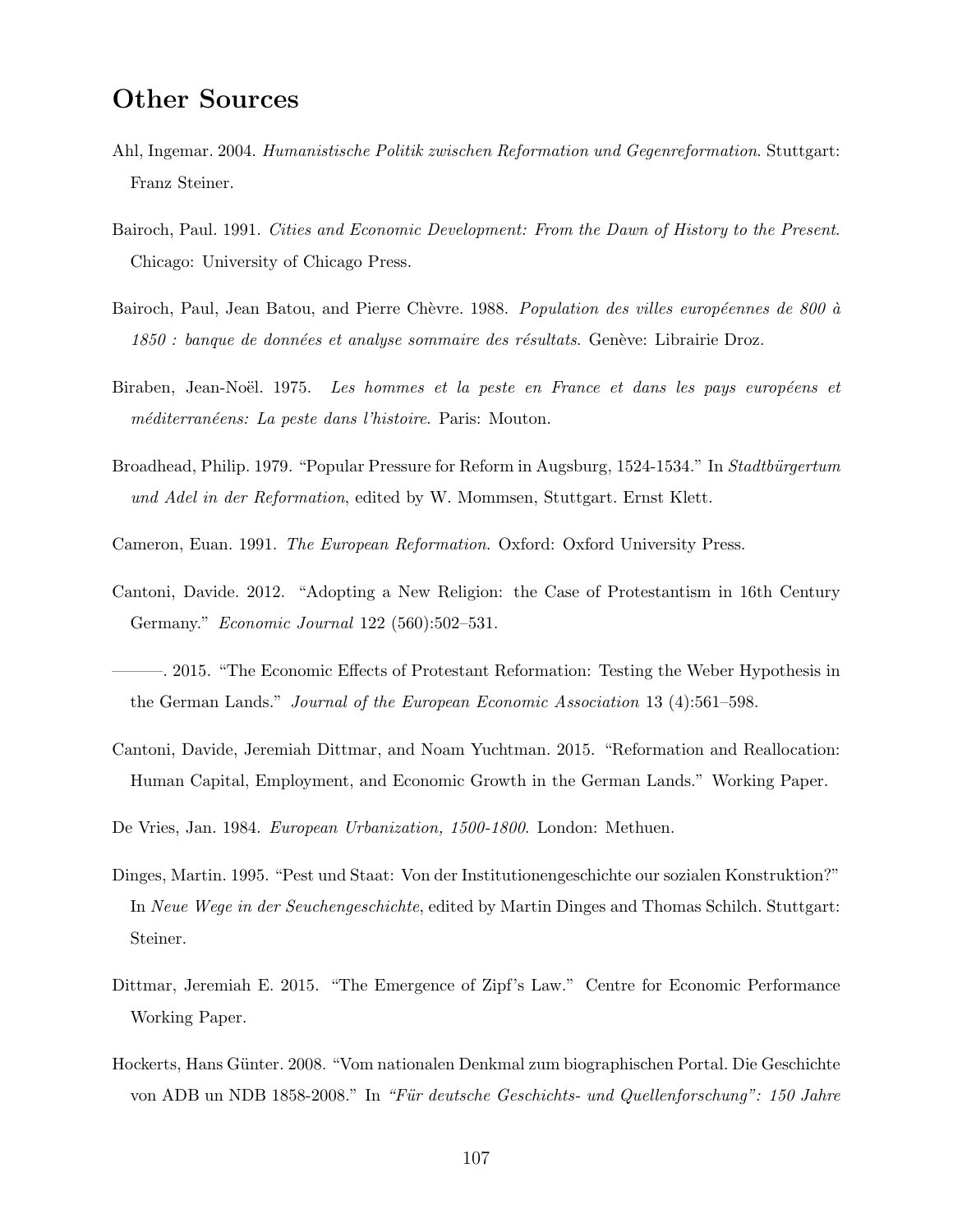Historische Kommission bei der Bayerischen Akademie der Wissenschaften, edited by L. Gall and Bayerische Akademie der Wissenschaften. Historische Kommission. Oldenbourg.

Ibs, Juergen H. 1993. Die Pest in Schleswig-Holstein von 1350 bis 1547/48. Frankfurt: Peter Land.

Isenmann, Eberhart. 2012. Die Deutsche Stadt im Mittelalter 1150-1550. Wien: Böhlau.

- Johnson, Trevor. 2009. Magistrates, Madonnas and Miracles: The Counter Reformation in the Upper Palatinate. Farnham: Ashgate.
- Lurz, George K. 1907. Mittelschulgeschichtliche Dokumente Altbayerns, einschliesslich Regensburgs. No. 41 in Mittelschulgeschichtliche dokumente Altbayerns, einschliesslich Regensburgs. Berlin: A. Hofmann.
- Ocker, Christopher. 2006. Church Robbers and Reformers in Germany, 1525-1547: Confiscation and Religious Purpose in the Holy Roman Empire. Leiden: Brill.
- Ozment, Steven E. 1975. The Reformation in the Cities: The Appeal of Protestantism to Sixteenth Century Germany and Switzerland. New Haven: Yale University Press.

Parker, Geoffrey. 1997. The Thirty Years War. London: Routledge.

- Richter, Aemilius Ludwig. 1846. Die evangelischen Kirchenordnungen des sechszehnten Jahrhunderts: Urkunden und Regesten zur Geschichte des Rechts und der Verfassung der evangelischen Kirche in Deutschland. Weimar: Verlag des Landes Industriecomptoirs.
- Roeck, Bernd. 1999. "Health care and poverty relief in Counter-Reformation Catholic Germany." In Health Care and Poor Relief in Counter-Reformation Europe, edited by O.P. Grell, A. Cunningham, and J. Arrizabalaga. London: Routledge.
- Scribner, Robert W. 1979. "The Reformation as a Social Movement." In Stadtbürgertum und Adel in der Reformation, edited by W. Mommsen, Stuttgart. Ernst Klett.
- Sehling, Emil. 1902-2013. Die evanglischen Kirchenverordnungen des XVI. Jahrhunderts, multiple volumes. Leipzig: O.R. Reisland.

Slack, Paul. 2012. Plague: A Very Short Introduction. Oxford: Oxford University Press.